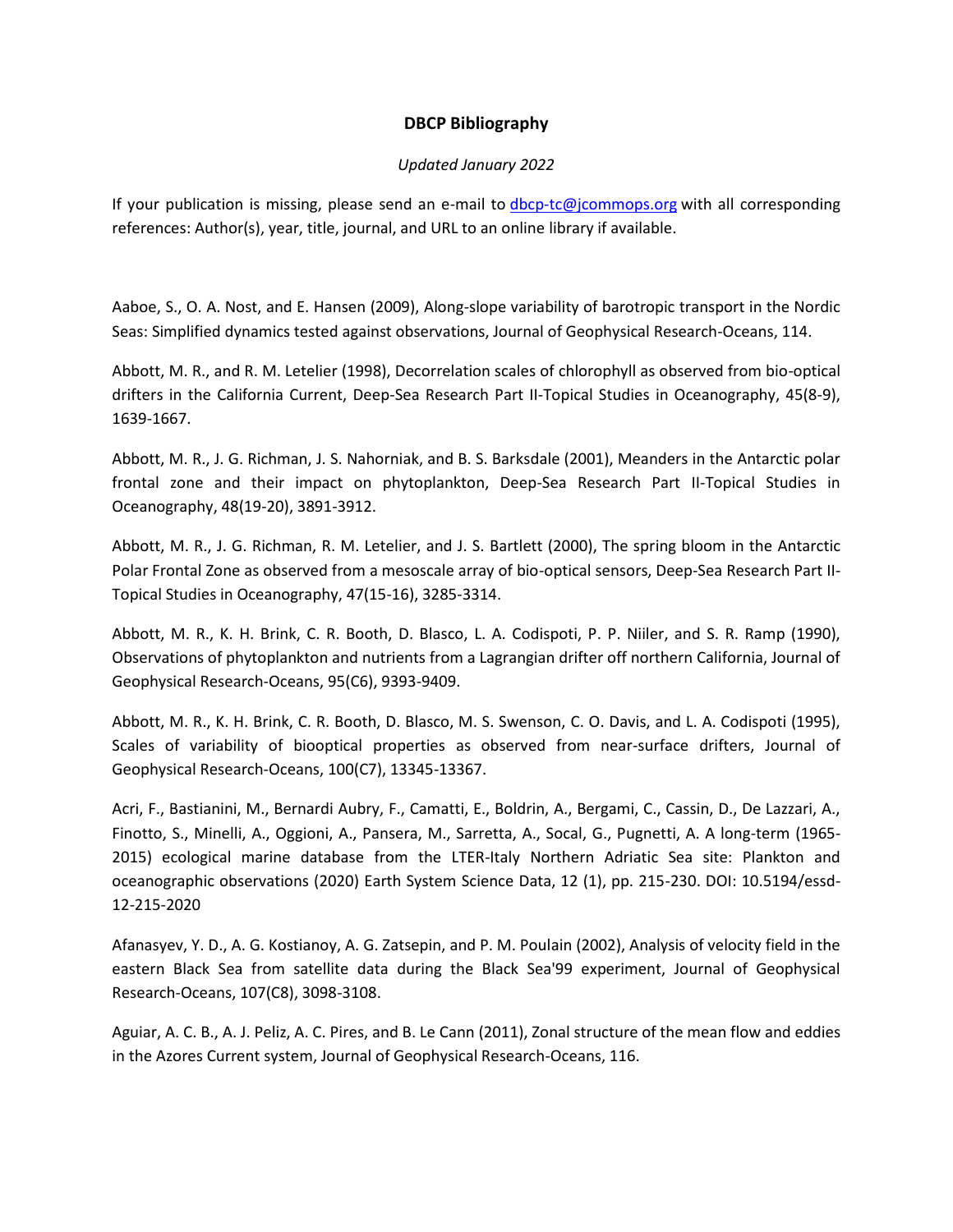Akhil, V.P., J. Vialard, M. Lengaigne, M.G. Keerthi, J. Boutin, J.L. Vergely, and F. Papa, 2020: Bay of Bengal Sea surface salinity variability using a decade of improved SMOS re-processing. Remote Sensing Environ., 248, https://doi.org/10.1016/j.rse.2020.111964.

Akhter, S., F. Qiao, K. Wu, X. Yin, K.M.A. Chowdhury, N.U.M.K. Chowdhury, 2021: Seasonal and longterm sea level variations and their forcing factors in the northern Bay of Bengal: a statistical analysis of temperature, salinity, wind stress curl, and regional climate index data. Dyn. Atmos. Oceans. https://doi.org/10.1016/j.dynatmoce.2021.101239.

Aksenov, Y., S. Bacon, A. C. Coward, and A. J. G. Nurser (2010), The North Atlantic inflow to the Arctic Ocean: High-resolution model study, Journal of Marine Systems, 79(1-2), 1-22.

Akuetevi, C. Q. C., Barnier, B., Verron, J., J-M Molines, & Lecointre, A. (2016). Interactions between the somali current eddies during the summer monsoon: Insights from a numerical study. Ocean Science, 12(1), 185-205. doi:http://dx.doi.org/10.5194/os-12-185-2016

Alory, G., C. Y. Da-Allada, S. Djakouré, I. Dadou, J. Jouanno, and D. P. Loemba, 2021: Coastal upwelling limitation by onshore geostrophic flow in the Gulf of Guinea around the Niger River plume. Front. Mar. Sci., 7, 607216, https://doi.org/10.3389/fmars.2020.607216.

Alpers W., Brandt P., Lazar A., Dagorne D., Sow B., Faye S., Hansen M. W., Rubino A., Poulain P.-M. and Brehmer P. (2013) A small-scale oceanic eddy off the coast of West Africa studied by multi-sensor satellite and surface drifter data. Remote Sensing of Environment, 129, 132-143. DOI 10.1016/j.rse.2012.10.032.

Alvarez-Salgado, X. A., M. D. Doval, A. V. Borges, I. Joint, M. Frankignoulle, E. M. S. Woodward, and F. G. Figueiras (2001), Off-shelf fluxes of labile materials by an upwelling filament in the NW Iberian Upwelling System, Progress in Oceanography, 51(2-4), 321-337.

Alvera-Azcarate, A., C. Troupin, A. Barth, and J. M. Beckers (2011), Comparison between satellite and in situ sea surface temperature data in the Western Mediterranean Sea, Ocean Dynamics, 61(6), 767-778.

Ambe D, I. S. U. H. I. K. (2003), Estimating the high-resolution mean sea-surface velocity field by combined use of altimeter and drifter data for GEOID model improvement, Space Science Reviews, 108, 1-2.

Andersson, M., K. A. Orvik, J. H. LaCasce, I. Koszalka, and C. Mauritzen (2011), Variability of the Norwegian Atlantic Current and associated eddy field from surface drifters, Journal of Geophysical Research-Oceans, 116.

Apte, A., C. Jones, and A. M. Stuart (2008), A Bayesian approach to Lagrangian data assimilation, Tellus Series a-Dynamic Meteorology and Oceanography, 60(2), 336-347.

Aranguren-Gassis, M., P. Serret, E. Fernández, J. L. Herrera, J. F. Domínguez, V. Pérez and J. Escanez, 2012: Balanced plankton net community metabolism in the oligotrophic North Atlantic subtropical gyre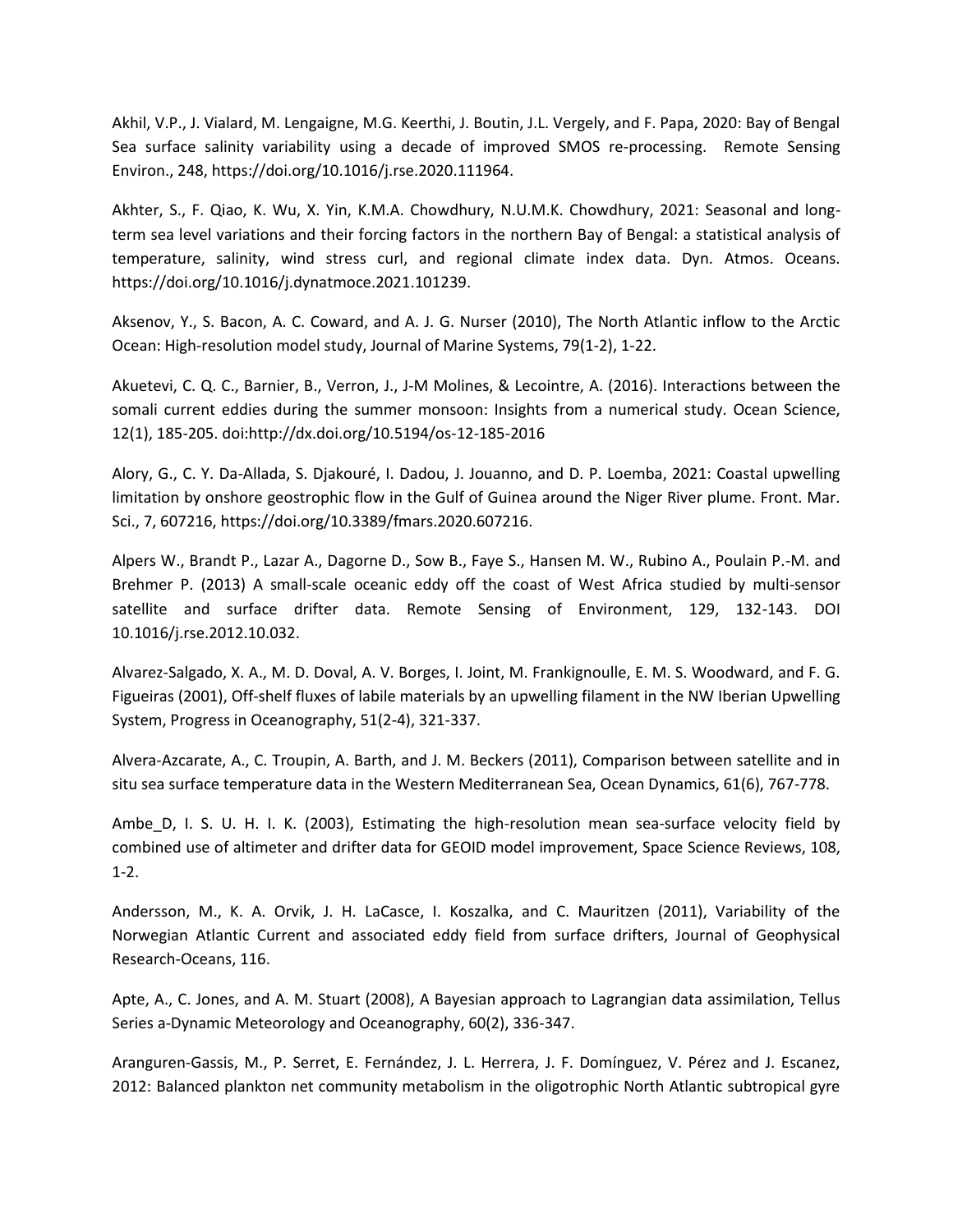from Lagrangian observations. Deep Sea Research Part I: Oceanographic Research Papers, 68, 116-122, http://dx.doi.org/10.1016/j.dsr.2012.06.004.

Aretxabaleta, A. L., D. J. McGillicuddy, K. W. Smith, J. P. Manning, and D. R. Lynch (2009), Model simulations of the Bay of Fundy Gyre: 2. Hindcasts for 2005-2007 reveal interannual variability in retentiveness, Journal of Geophysical Research-Oceans, 114.

Aretxabaleta, A., J. Manning, F. E. Werner, K. Smith, B. O. Blanton, and D. R. Lynch (2005), Data assimilative hindcast on the Southern Flank of Georges Bank during May 1999: frontal circulation and implications, Continental Shelf Research, 25(7-8), 849-874.

Assene, F., Y. Morel, A. Delpech, M. Aguedjou, J. Jouanno, S. Cravatte, F. Marin, C. Menesguen, A. Chaigneau, I. Dadou, G. Alory, R. Holmes, B. Bourlès, A. Koch-Larrouy. From mixing to the basin scale circulation: how the inverse cascade is involved in the formation of the subsurface currents in the Gulf of Guinea, Fluids, 5, 147, 2020, https://doi.org/10.3390/fluids5030147.

Assireu, A. T., M. R. Stevenson, and J. L. Stech (2003), Surface circulation and kinetic energy in the SW Atlantic obtained by drifters, Continental Shelf Research, 23(2), 145-157.

Atkinson, C. P., N. A. Rayner, J. Roberts-Jones, and R. O. Smith (2013) Assessing the quality of sea surface temperature observations from drifting buoys and ships on a platform-by-platform basis. J. Geophys. Res. Oceans, 118, 3507–3529, http://dx.doi.org/10.1002/jgrc.20257.

Atkinson, C.P., N.A. Rayner, J.J. Kennedy, and S.A. Good (2014), An integrated database of ocean temperatre and salinity observations. J. Geophys. Res. Oceans, 119, 7139-7163, doi:10.1002/2014JC010053.

Auger, P., Gorgues, T., Machu, E., Aumont, O., & Brehmer, P. (2016). What drives the spatial variability of primary productivity and matter fluxes in the north-west african upwelling system? A modelling approach. Biogeosciences, 13(23), 6419-6440. doi:http://dx.doi.org/10.5194/bg-13-6419-2016

Austin, J. A., and J. A. Barth (2002), Drifter behavior on the Oregon-Washington shelf during downwelling-favorable winds, Journal of Physical Oceanography, 32(11), 3132-3144.

Bacon, S., G. Reverdin, I. G. Rigor, and H. M. Snaith (2002), A freshwater jet on the east Greenland shelf, Journal of Geophysical Research-Oceans, 107(C7).

Badin, G., R. G. Williams, J. T. Holt, and L. J. Fernand (2009), Are mesoscale eddies in shelf seas formed by baroclinic instability of tidal fronts?, Journal of Geophysical Research-Oceans, 114.

Ballantyne, V. A., M. G. G. Foreman, W. R. Crawford, and R. Jacques (1996), Three-dimensional model simulations for the north coast of British Columbia, Continental Shelf Research, 16(13), 1655-1682.

Barron, C. N., and A. C. Vastano (1994), SATELLITE-OBSERVATIONS OF SURFACE CIRCULATION IN THE NORTHWESTERN GULF-OF-MEXICO DURING MARCH AND APRIL 1989, Continental Shelf Research, 14(6), 607-628.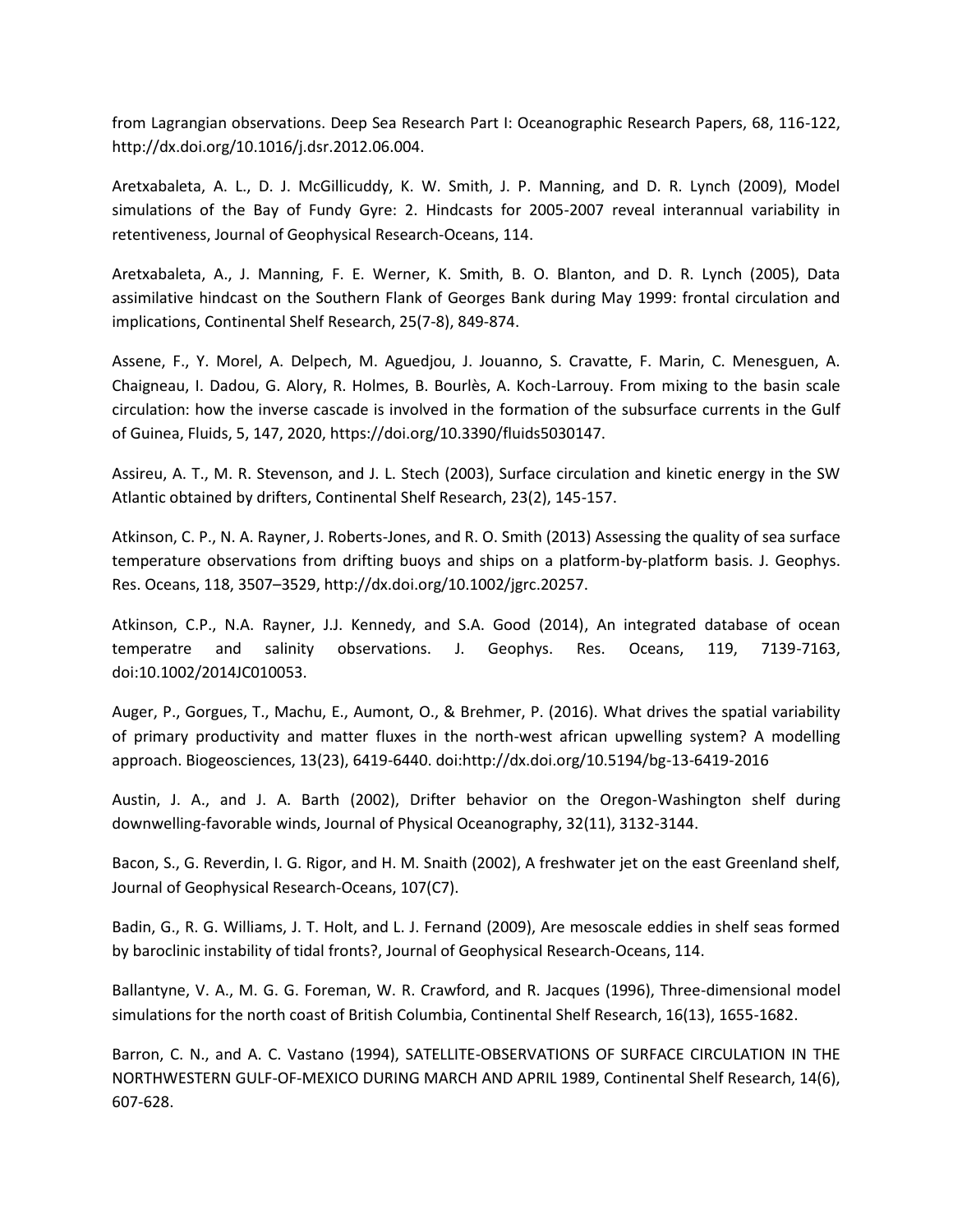Barron, C. N., L. F. Smedstad, J. M. Dastugue, and O. M. Smedstad (2007), Evaluation of ocean models using observed and simulated drifter trajectories: Impact of sea surface height on synthetic profiles for data assimilation, Journal of Geophysical Research-Oceans, 112(C7).

Barth, J. A. (2003), Anomalous southward advection during 2002 in the northern California Current: Evidence from Lagrangian surface drifters, Geophysical Research Letters, 30(15).

Barth, J. A., and R. L. Smith (1998), Separation of a coastal upwelling jet at Cafe Blanco, Oregon, USA, South African Journal of Marine Science-Suid-Afrikaanse Tydskrif Vir Seewetenskap, 19, 5-14.

Barth, J. A., D. Hebert, A. C. Dale, and D. S. Ullman (2004), Direct observations of along-isopycnal upwelling and diapycnal velocity at a shelfbreak front, Journal of Physical Oceanography, 34(3), 543-565.

Barth, J. A., S. D. Pierce, and R. L. Smith (2000), A separating coastal upwelling jet at Cape Blanco, Oregon and its connection to the California Current System, Deep-Sea Research Part II-Topical Studies in Oceanography, 47(5-6), 783-810.

Barth, J. A., S. D. Pierce, and T. J. Cowles (2005), Mesoscale structure and its seasonal evolution in the northern California Current System, Deep-Sea Research Part II-Topical Studies in Oceanography, 52(1-2), 5-28.

Barton, E. D., J. Aristegui, P. Tett, and E. Navarro-Perez (2004), Variability in the Canary.

Barton, E. D., M. E. Inall, T. J. Sherwin, and R. Torres (2001), Vertical structure, turbulent mixing and fluxes during Lagrangian observations of an upwelling filament system off Northwest Iberia, Progress in Oceanography, 51(2-4), 249-267.

Basanta Kumar Jena, Rajkumar J. Avula, Aruna Kumar, Jossia Joseph K. and Ramana Murthy M. V. (2020) Simulated wave climate and variability over the North Indian Ocean ,Current Science, 118 (11), 1746- 1752.

Batteen, M. L., and P. W. Vance (1998), Modeling studies of the effects of wind forcing and thermohaline gradients on the California Current System, Deep-Sea Research Part II-Topical Studies in Oceanography, 45(8-9), 1507-1556.

Batteen, M. L., N. J. Cipriano, and J. T. Monroe (2003), A large-scale seasonal modeling study of the California Current System, Journal of Oceanography, 59(5), 545-562.

Baturin, N. G., and P. P. Niiler (1997), Effects of instability waves in the mixed layer of the equatorial Pacific, Journal of Geophysical Research-Oceans, 102(C13), 27771-27793.

Bauer, S., M. S. Swenson, and A. Griffa (2002), Eddy mean flow decomposition and eddy diffusivity estimates in the tropical Pacific Ocean: 2. Results, Journal of Geophysical Research-Oceans, 107(C10).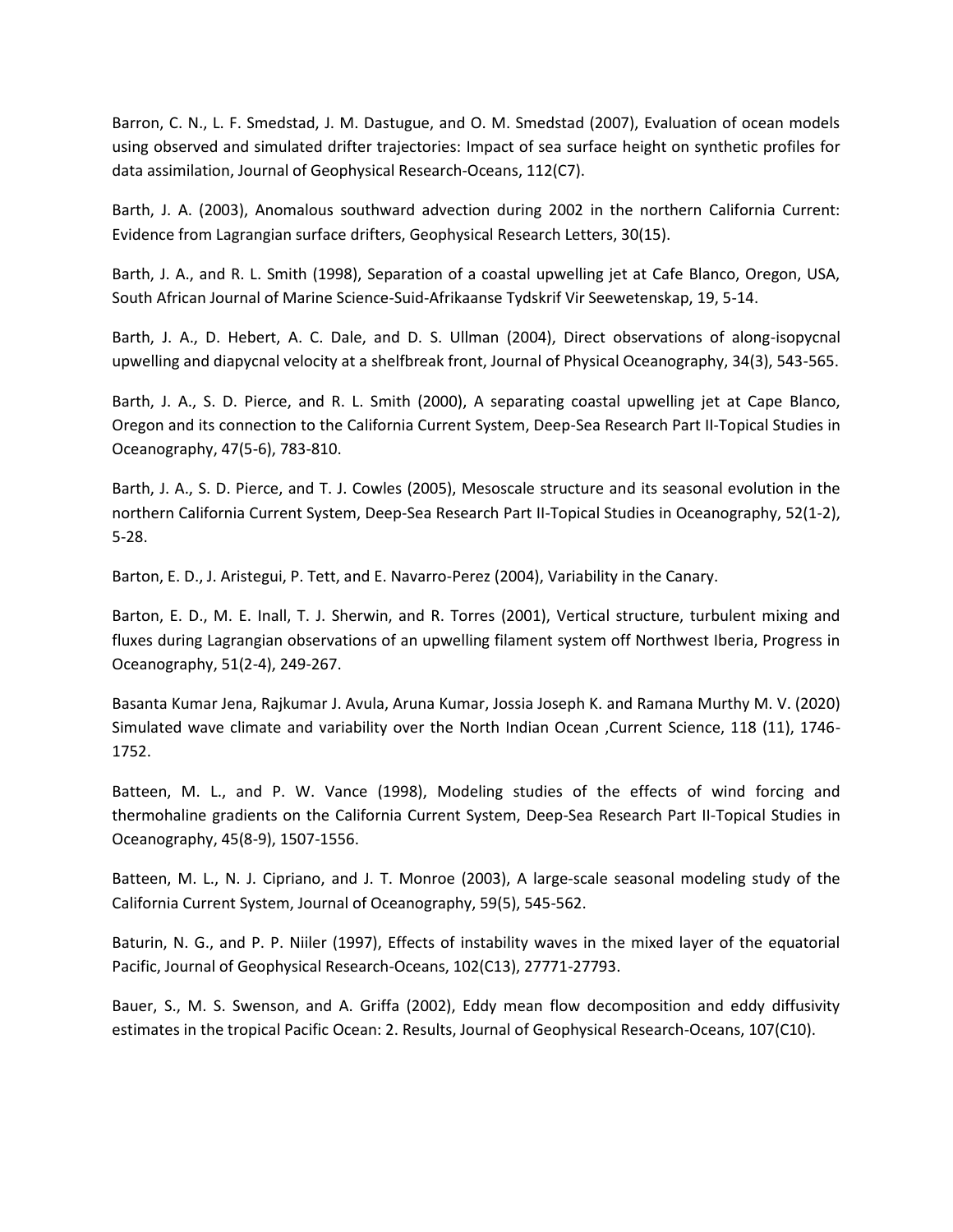Bauer, S., M. S. Swenson, and et al. (1998), Eddy mean flow decomposition and eddy-diffusivity estimates in the tropical Pacific Ocean 1. Methodology, Journal of Geophysical Research-Oceans, 103(C13), 30855-30871.

Baztan J., Carrasco A., Chouinard O., Cleaud T., Jaffres L., Jorgensen B., Miguelez A., Paillard C., Vanderlinden J.P. (2014). Protected areas in the Atlantic facing the hazards of micro-plastic pollution: First, diagnosis of three islands in the Canary Current. Mar. Pollut. Bull. 80,302-311.

Beal, L. M., V. Hormann, R. Lumpkin, and G. R. Foltz (2013), The response of the surface circulation of the Arabian Sea to monsoonal forcing, J. Phys. Oceanogr., 43, 2008-2022, doi:10.1175/JPO-D-13-033.1.

Beal, L., V. Hormann, R. Lumpkin and G. R. Foltz: The surface monsoon circulation of the Arabian Sea. J. Phys. Oceanogr., 43 (9), 2008-2022, http://dx.doi.org/10.1175/JCLI-D-13-00037.1.

Beal, L.M., J. Vialard, M.K. Roxy, J. Li, M. Andres, H. Annamalai, M. Feng, W.Han, R. Hood, T. Lee, M. Lengaigne, R. Lumpkin, Y. Masumoto, M.J. McPhaden, M. Ravichandran, T. Shinoda, B.M. Sloyan, P.G. Strutton, A.C. Subramanian, T. Tozuka, C.C. Ummenhofer, A.S. Unnikrishnan, J. Wiggert, L. Yu, L. Cheng, D.G. Desbruyères, and V. Parvathi, 2020: A roadmap to IndOOs-2: Better observations of the rapidlywarming Indian Ocean. Bull. Am. Meteorol. Soc., 101. doi: https://doi.org/10.1175/BAMS-D-19-0209.1.

Beardsley, R. C., R. Limeburner, and W. Brechner Owens (2004), Drifter measurements of surface currents near Marguerite Bay on the western Antarctic Peninsula shelf during austral summer and fall, 2001 and 2002, Deep-Sea Research Ii, 51, 17-19.

Beardsley, R. C., R. Limeburner, K. Kim, and J. Candela (1992), Lagrangian flow observations in the East China, Yellow and Japan Seas, La Mer, 30, 297-314.

Beckmann, A., C. W. Boning, B. Brugge, and D. Stammer (1994), On the generation and role of eddy variability in the central north-Atlantic ocean, Journal of Geophysical Research-Oceans, 99(C10), 20381- 20391.

Bellenger, H., and J. P. Duvel (2009), An Analysis of Tropical Ocean Diurnal Warm Layers, Journal of Climate, 22(13), 3629-3646.

Bengtsson, T., R. Milliff, R. Jones, and et al. (2005), A state-space model for ocean drifter motions dominated by inertial oscillations, Journal of Geophysical Research-Oceans, 110, C10.

Berline, L., Y. H. Spitz, C. J. Ashjian, R. G. Campbell, W. Maslowski, and S. E. Moore (2008), Euphausiid transport in the Western Arctic Ocean, Marine Ecology-Progress Series, 360, 163-178.

Beron-Vera, F. J., and M. J. Olascoaga (2009), An Assessment of the Importance of Chaotic Stirring and Turbulent Mixing on the West Florida Shelf, Journal of Physical Oceanography, 39(7), 1743-1755.

Beron-Vera, F. J., M. J. Olascoaga, and G. J. Goni (2008), Oceanic mesoscale eddies as revealed by Lagrangian coherent structures, Geophysical Research Letters, 35(12).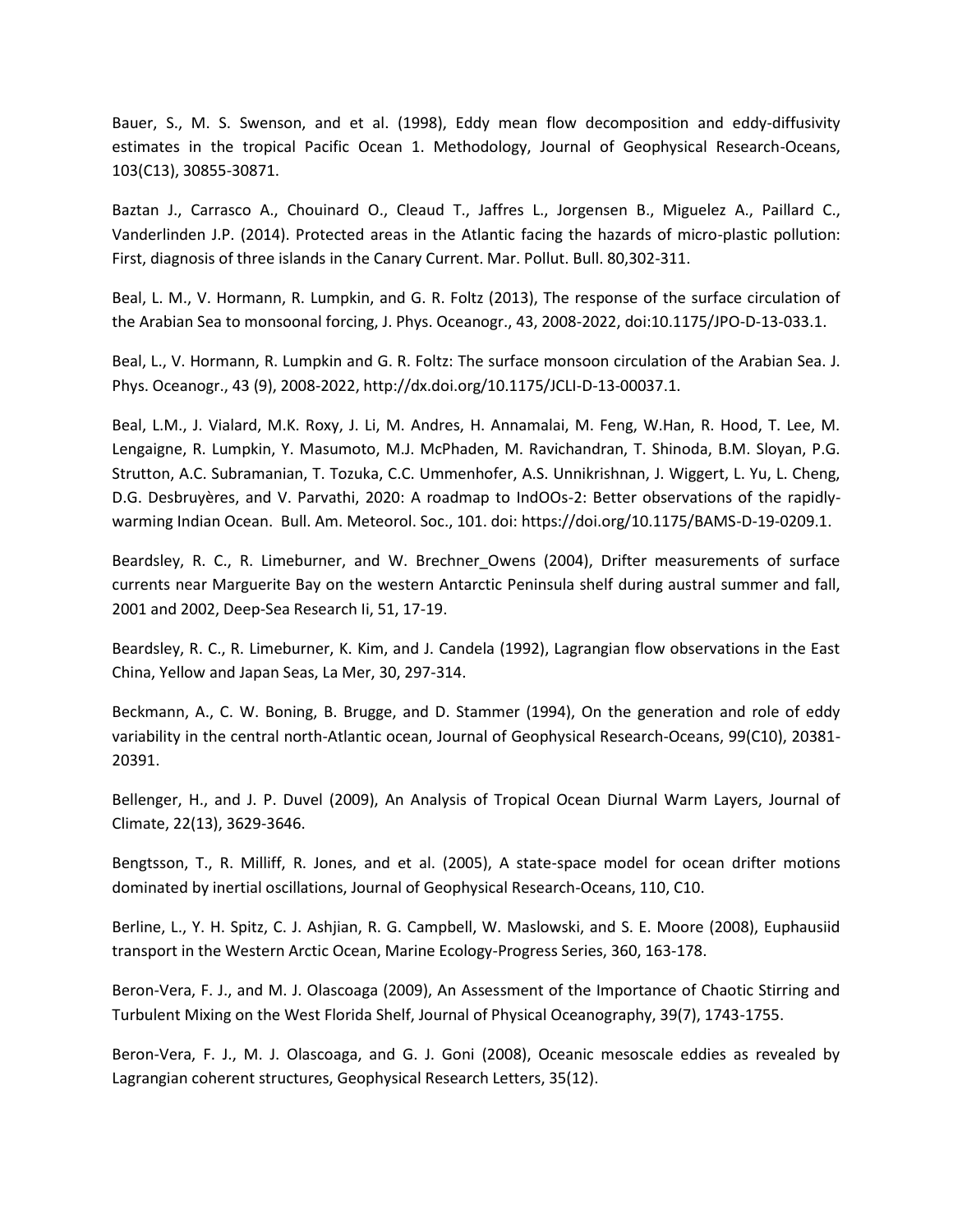Beron-Vera, F. J., M. J. Olascoaga, and R. Lumpkin (2016), Inertia-induced accumulation of flotsam in the subtropical gyres, Geophys. Res. Lett., 43, 12,228â€"12,233, doi:10.1002/2016GL071443.

Beron-Vera, J., J. Olascoaga, and R. Lumpkin, 2017: Inertia-induced accumulation of flotsam in the subtropical gyres. Geophys. Res. Lett.,  $43$   $(23)$ ,  $12228\hat{a} \cdot \hat{c}$   $12233$ , http://dx.doi.org/10.1002/2016GL071443.

Berti, S., F. A. Dos Santos, G. Lacorata, and A. Vulpiani (2011), Lagrangian Drifter Dispersion in the Southwestern Atlantic Ocean, Journal of Physical Oceanography, 41(9), 1659-1672.

Bi, K. (1995), Variability of the surface layer circulation in the western equatorial Pacific. University of California, publisher, 330 pp.

Bindoff, N. L., M. A. Rosenberg, and M. J. Warner (2000), On the circulation and water masses over the Antarctic continental slope and rise between 80 and 150 degrees E, Deep-Sea Research Part II-Topical Studies in Oceanography, 47(12-13), 2299-2326.

Bingham, F. M. (1998), Evidence for the existence of a North Hawaiian Ridge Current, Journal of Physical Oceanography, 28(5), 991-998.

Bingham, F.M., P. Li, Z. Li, Q. Vu, and Y. Chao. 2015. Data management support for the SPURS Atlantic field campaign. /Oceanography/ 28(1):46–55, http://dx.doi.org/10.5670/oceanog.2015.13.

Bingham, F.M., S. Brodnitz, and L. Yu, 2021: Sea Surface Salinity Seasonal Variability in the Tropics from Satellites, Gridded in Situ Products and Mooring Observations. Remote Sens., 13, 110. https://doi.org/10.3390/rs13010110.

Bisk, R., W. Dinner, and A. O. Shar (1977), Model of ocean current flow and drifter motion, Ocean Engineering, 4(1), 15-21.

Bitterman, D. S., and D. V. Hansen (1989), Direct measurements of current shear in the tropical Pacific Ocean and its effect on drift buoy performance, Journal of Atmospheric and Oceanic Technology, 6(2), 274-279.

Bitterman, D. S., and D. V. Hansen (1993), Evaluation of sea-surface temperature-measurements from drifting buoys, Journal of Atmospheric and Oceanic Technology, 10(1), 88-96.

Black, P. G., E. A. D'Asaro, W. M. Drennan, J. R. French, P. P. Niiler, T. B. Sanford, E. J. Terrill, E. J. Walsh, and J. A. Zhang (2007), Air-sea exchange in hurricanes - Synthesis of observations from the coupled boundary layer air-sea transfer experiment, Bulletin of the American Meteorological Society, 88(3), 357- 374.

Blockley, E.W.,M. J. Martin and P., (2012), Validation of FOAM near-surface ocean current forecasts using Lagrangian drifting buoys. Ocean Sci.,8,1705-1740, doi:10.5193/osd-0-1.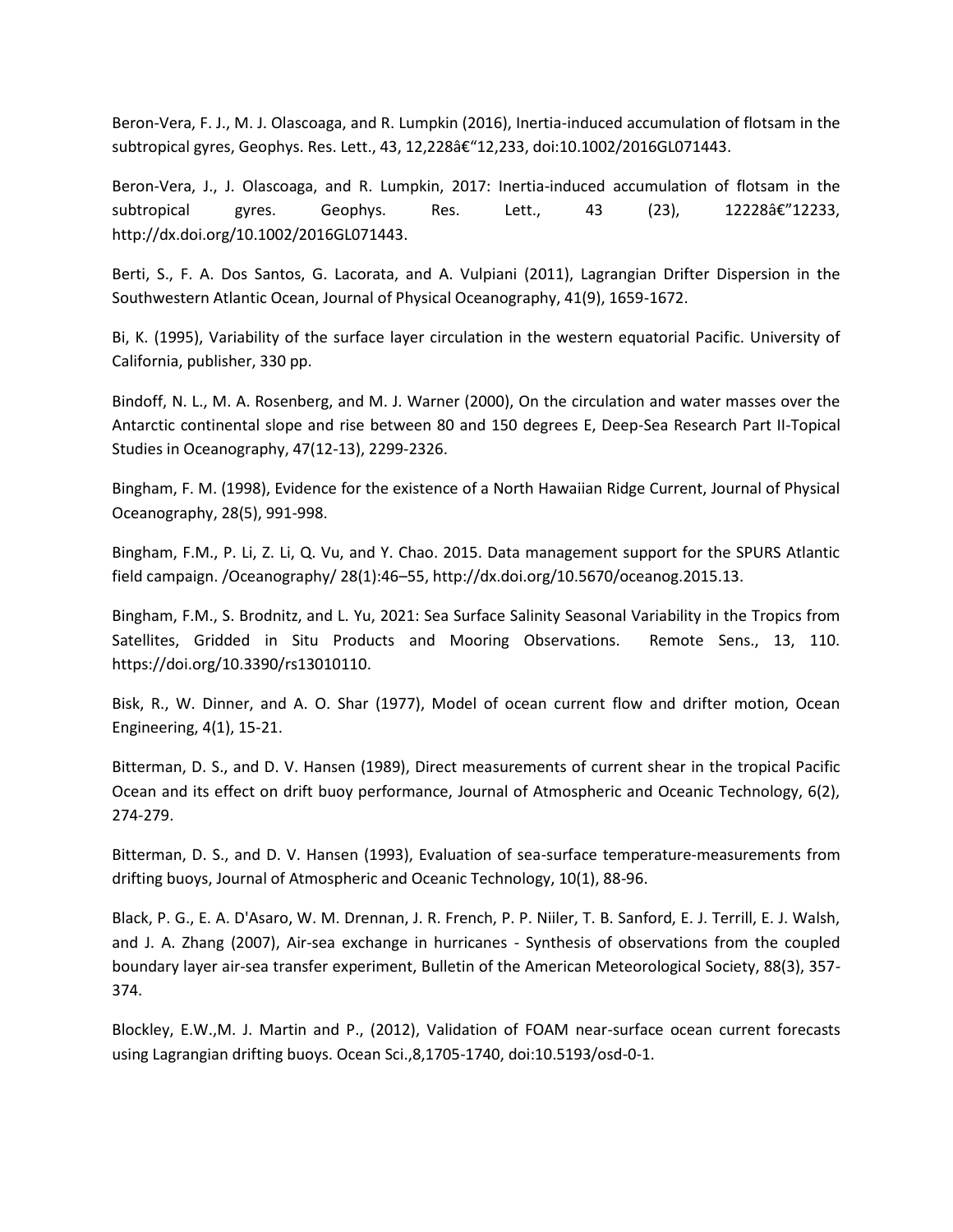Blouch, P., and P. Poli (2018): Drifting buoys, in Challenges and Innovations in Ocean In-Situ Sensors, edited by E. Delory and J. Pearlman, pp. 237-252, Elsevier, ISBN: 9780128098868.

Boebel, O., and C. Barron (2003), A comparison of in-situ float velocities with altimeter derived geostrophic velocities, Deep-Sea Research Part II-Topical Studies in Oceanography, 50(1), 119-139.

Bograd, S. J., A. B. Rabinovich, and et al. (1999), On sampling strategies and interpolation schemes for satellite-tracked drifters, Journal of Atmospheric and Oceanic Technology, 16(7), 893-904.

Bograd, S. J., A. B. Rabinovich, P. H. LeBlond, and J. A. Shore (1997), Observations of seamount-attached eddies in the North Pacific, Journal of Geophysical Research-Oceans, 102(C6), 12441-12456.

Bograd, S. J., R. E. Thomson, and et al. (1999), Near-surface circulation of the northeast Pacific Ocean derived from WOCE-SVP satellite-tracked drifters, Deep-Sea Research Part II, 46, 11-12.

Bonjean, F., and G. S. E. Lagerloef (2002), Diagnostic model and analysis of the surface currents in the tropical Pacific Ocean, Journal of Physical Oceanography, 32(10), 2938-2954.

Booker, D. J., N. C. Wells, and I. P. Smith (2008), Modelling the trajectories of migrating Atlantic salmon (Salmo salar), Canadian Journal of Fisheries and Aquatic Sciences, 65(3), 352-361.

Booth, D. A., and D. T. Meldrum (1987), Drifting buoys in the Northeast Atlantic, Journal of Council for the International Exploration of the Sea., 43, 261-267.

Bourke, R. H., R. G. Paquette, and R. F. Blythe (1992), The Jan-Mayen current of the Greenland sea, Journal of Geophysical Research-Oceans, 97(C5), 7241-7250.

Bourlès Bernard, Herbert Gaëlle, Rousselot Pierre, Grelet Jacques, 2020. French PIRATA cruises: S-ADCP data. SEANOE. https://doi.org/10.17882/44635

Bourlès Bernard, Llido Jerome, Rousselot Pierre, Habasque Jérémie, Grelet Jacques, Roubaud Fabrice, Bachelier Céline 2020. French PIRATA cruises: MOORING ADCP data. SEANOE. https://doi.org/10.17882/51557

Bourlès, B., M. Araujo, P. Brandt, M. Mc Phaden, N. Lefèvre, G. Foltz and L. Cotrim da Cunha, « Organization & sustainability of PIRATA network Report », Deliverable D.3.19 EU AtlantOS (H2020, Grant Agreement N°: 633211), 7pp., novembre 2018.

Boutin, J., N. Martin, G. Reverdin, S. Morisset, X. Yin, L. Centurioni, and N. Reul (2014), Sea surface salinity under rain cells: SMOS satellite and in situ drifters observations, J. Geophys. Res. Oceans, 119, 5533–5545, doi:10.1002/2014JC010070.

Bowen, M. M., W. J. Emery, J. L. Wilkin, P. C. Tildesley, I. J. Barton, and R. Knewtson (2002), Extracting multiyear surface currents from sequential thermal imagery using the maximum cross-correlation technique, Journal of Atmospheric and Oceanic Technology, 19(10), 1665-1676.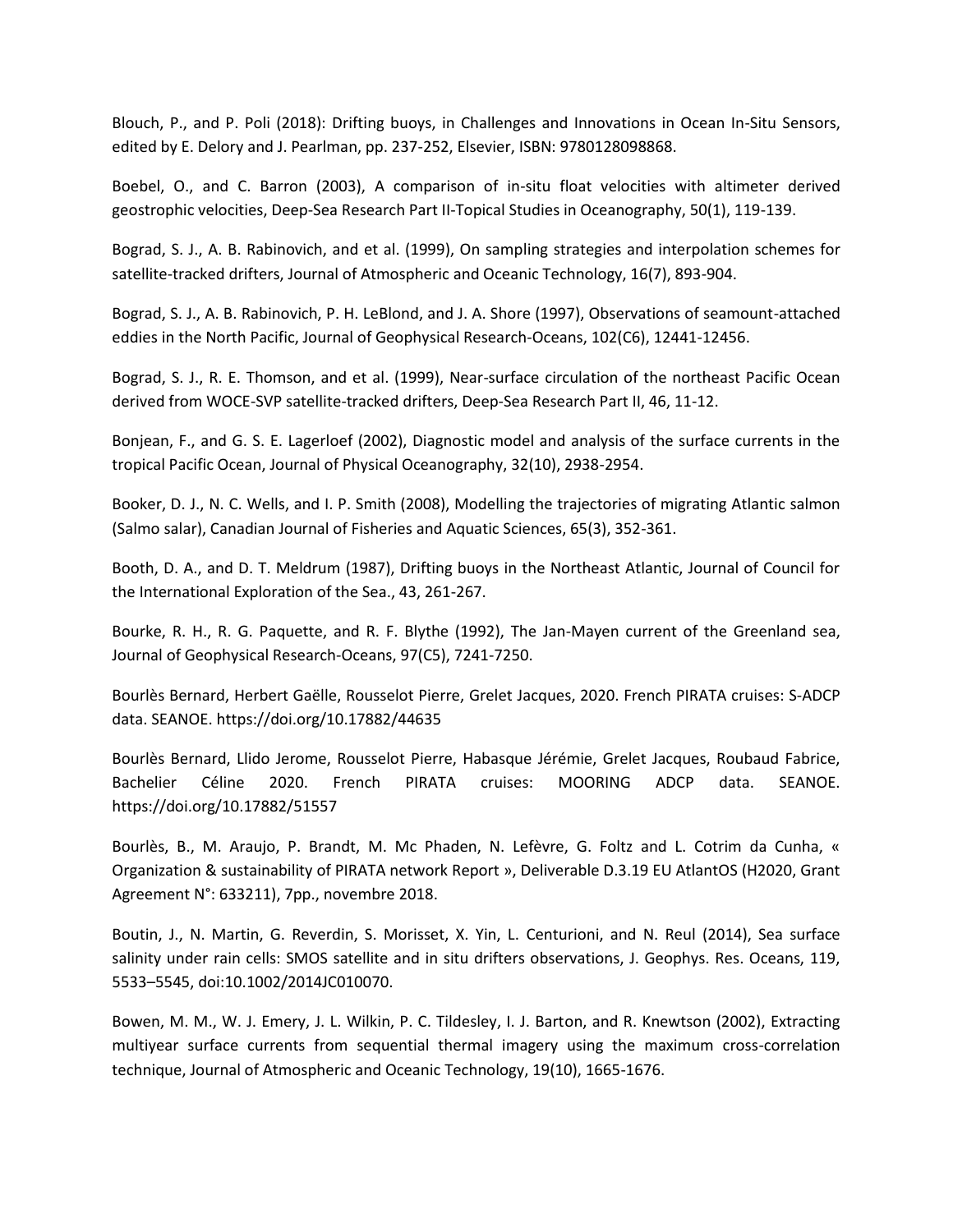Bowen, M., P. Sutton, and D. Roemmich (2014) Estimating mean dynamic topography in boundary currents and the use of Argo trajectories. J. Geophys. Res. Oceans, 119, 8422-8437, doi:10.1002/2014JC010291.

Braby, L., B. C. Backeberg, I. Ansorge, M. J. Roberts, M. Krug, and C. J. C. Reason (2016), Observed eddy dissipation in the Agulhas Current, Geophys. Res. Lett., 43, 8143†"8150, doi:10.1002/2016GL069480.

Bracco, A., E. P. Chassignet, Z. D. Garraffo, and A. Provenzale (2003), Lagrangian velocity distributions in a high-resolution numerical simulation of the North Atlantic, Journal of Atmospheric and Oceanic Technology, 20(8), 1212-1220.

Bradshaw, B. E., T. R. Healy, P. M. Dell, and W. M. Bolstad (1991), Inner shelf dynamics on a stormdominated coast, east Coromandel, New-Zealand, Journal of Coastal Research, 7(1), 11-30.

Brambilla, E., and L. D. Talley (2006), Surface drifter exchange between the North Atlantic subtropical and sub polar gyres, Journal of Geophysical Research-Oceans, 111(C7).

Brambilla, E., and L. D. Talley (2008), Sub polar Mode Water in the northeastern Atlantic: 1. Averaged properties and mean circulation, Journal of Geophysical Research-Oceans, 113(C4).

Brassington, G. B., N. Summons, and R. Lumpkin (2011), Observed and simulated Lagrangian and eddy characteristics of the East Australian Current and the Tasman Sea, Part II, 58(5), 559-573.

Brink, K. H., and T. J. Cowles (1991), THE COASTAL TRANSITION ZONE PROGRAM, Journal of Geophysical Research-Oceans, 96(C8), 14637-14647.

Brink, K. H., R. C. Beardsley, and et al. (1991), Statistical properties of near-surface flow in the California coastal transition zone, Journal of Geophysical Research-Oceans, 96(C8), 14693-14706.

Brink, K. H., R. C. Beardsley, and et al. (2000), A view of the 1993-1994 California current based on surface drifters, floats, and remotely sensed data, Journal of Geophysical Research-Oceans, 105(C4), 8575-8604.

Brink, K. H., R. Limeburner, and R. C. Beardsley (2003), Properties of flow and pressure over Georges Bank as observed with near-surface drifters, Journal of Geophysical Research-Oceans, 108(C11).

Broche, P., J. L. Devenon, P. Forget, J. C. de Maistre, J. J. Naudin, and G. Cauwet (1998), Experimental study of the Rhone plume. Part I: Physics and dynamics, Oceanologica Acta, 21(6), 725-738.

Brown, J., A. E. Hill, L. Fernand, and K. J. Horsburgh (1999), Observations of a seasonal jet-like circulation at the central North Sea cold pool margin, Estuarine Coastal and Shelf Science, 48(3), 343-355.

Brown, J., L. Carrillo, L. Fernand, K. J. Horsburgh, A. E. Hill, E. F. Young, and K. J. Medler (2003), Observations of the physical structure and seasonal jet-like circulation of the Celtic Sea and St. George's Channel of the Irish Sea, Continental Shelf Research, 23(6), 533-561.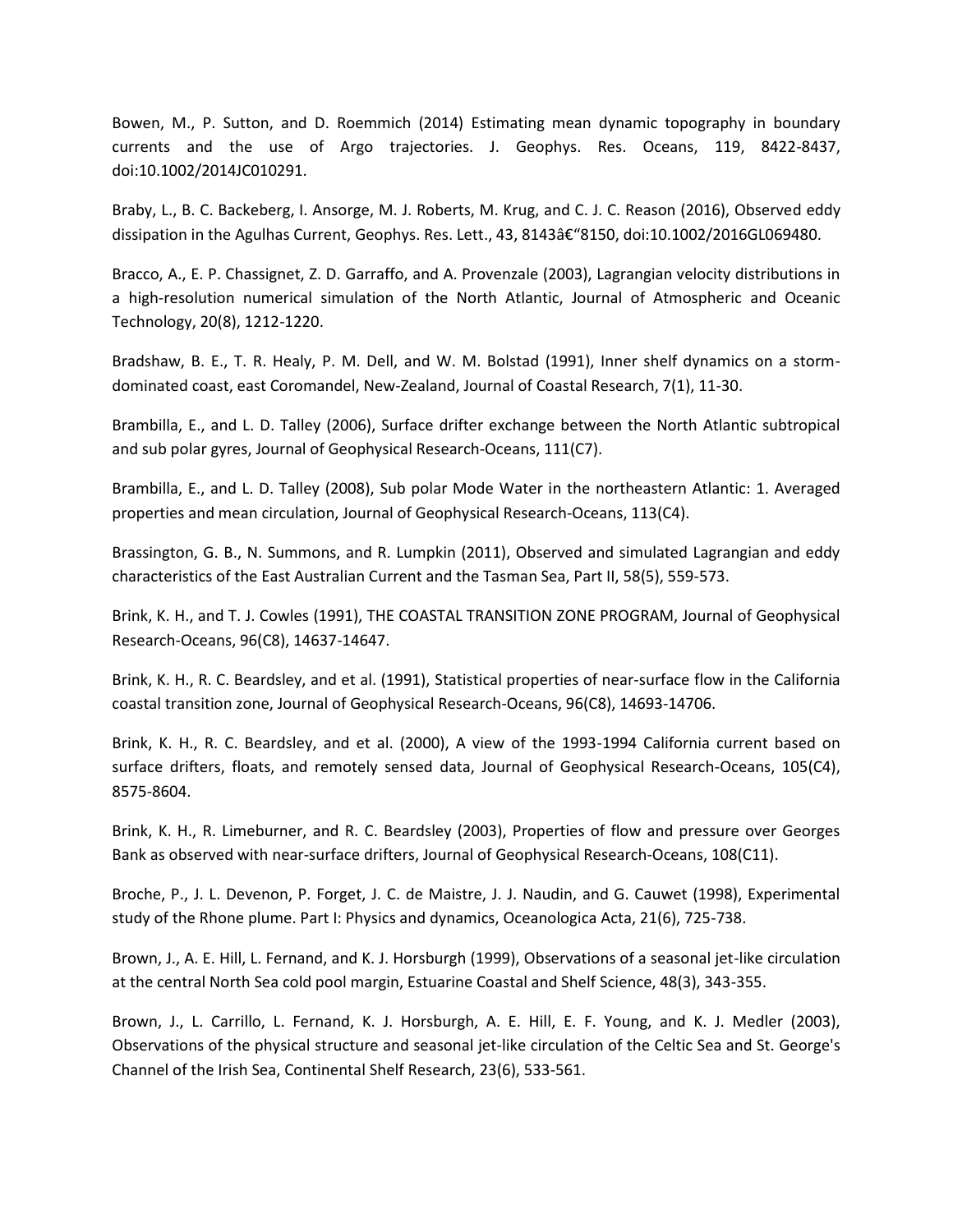Brugge, B. (1995), Near-surface mean circulation and kinetic-energy in the central North-Atlantic from drifter data, Journal of Geophysical Research-Oceans, 100(C10), 20543-20554.

Brugge, B., and J. Dengg (1991), Differences in drift behavior between drogued and undrogued satellitetracked drifting buoys, Journal of Geophysical Research-Oceans, 96(C4), 7249-7263.

Bruinsma, S.L., C. Forste, O.Abrikosov, J.M. Lemoine, J.C. Marty, S. Mulet, M.-H. Rio, S. Bonvalot (2014) ESA's satellite-only gravity field model via the direct approach based on all GOCE data, Geophys. Res. Lett., 41, 7508-7514, doi:10.1002/2014GL062045.

Brummer, B., G. Muller, C. Klepp, G. Spreen, R. Romeiser, and J. Horstmann (2010), Characteristics and impact of a gale-force storm field over the Norwegian Sea, Tellus Series a-Dynamic Meteorology and Oceanography, 62(4), 481-496.

Brushett, B. A., King, B. A., and Lemckert, C. J., (2016), Assessment of ocean forecast models for search area prediction in the eastern Indian Ocean, Ocean Modelling, Vol. 97, 1-15, https://doi.org/10.1016/j.ocemod.2015.11.002

Burkholder, K. C., and M. S. Lozier (2011), Subtropical to subpolar pathways in the North Atlantic: Deductions from Lagrangian trajectories, Journal of Geophysical Research-Oceans, 116.

Burmeister K., Lübbecke J. F., Brandt P., Claus M., Hahn J. Fluctuations of the Atlantic North Equatorial Undercurrent and associated changes in oxygen transports. Geophysical Research Letters, 47(13), e2020GL088350 (9p.), 2020, https://doi.org/10.1029/2020GL088350.

Burmeister, K., J. F. Luebbecke, P. Brandt, M. Claus, and J. Hahn, 2020: Fluctuations of the Atlantic North Equatorial Undercurrent and associated changes in oxygen transports. Geophys. Res. Lett., 47, e2020GL088350, https://doi.org/10.1029/2020GL08835.

Burrows, M., and S. A. Thorpe (1999), Drifter observations of the Hebrides slope current and nearby circulation patterns, Annales Geophysicae-Atmospheres Hydrospheres and Space Sciences, 17(2), 280- 302.

Burrows, M., S. A. Thorpe, and D. T. Meldrum (1999), Dispersion over the Hebridean and Shetland shelves and slopes, Continental Shelf Research, 19(1), 49-55.

Caballero, A., M. Espino, Y. Sagarminaga, L. Ferrer, A. Uriarte, and M. Gonzalez (2008), Simulating the migration of drifters deployed in the Bay of Biscay, during the Prestige crisis, Marine Pollution Bulletin, 56(3), 475-482.

Campagna, C., A. R. Piola, M. R. Marin, M. Lewis, and T. Fernandez (2006), Southern elephant seal trajectories, fronts and eddies in the Brazil/Malvinas Confluence, Deep-Sea Research Part I-Oceanographic Research Papers, 53(12), 1907-1924.

Caniaux, G., H. Giordani, L. Prieur, and F. Hernandez (2001), Observations of an intense anticyclonic warm eddy in the Newfoundland Basin, Geophysical Research Letters, 28(13), 2649-2652.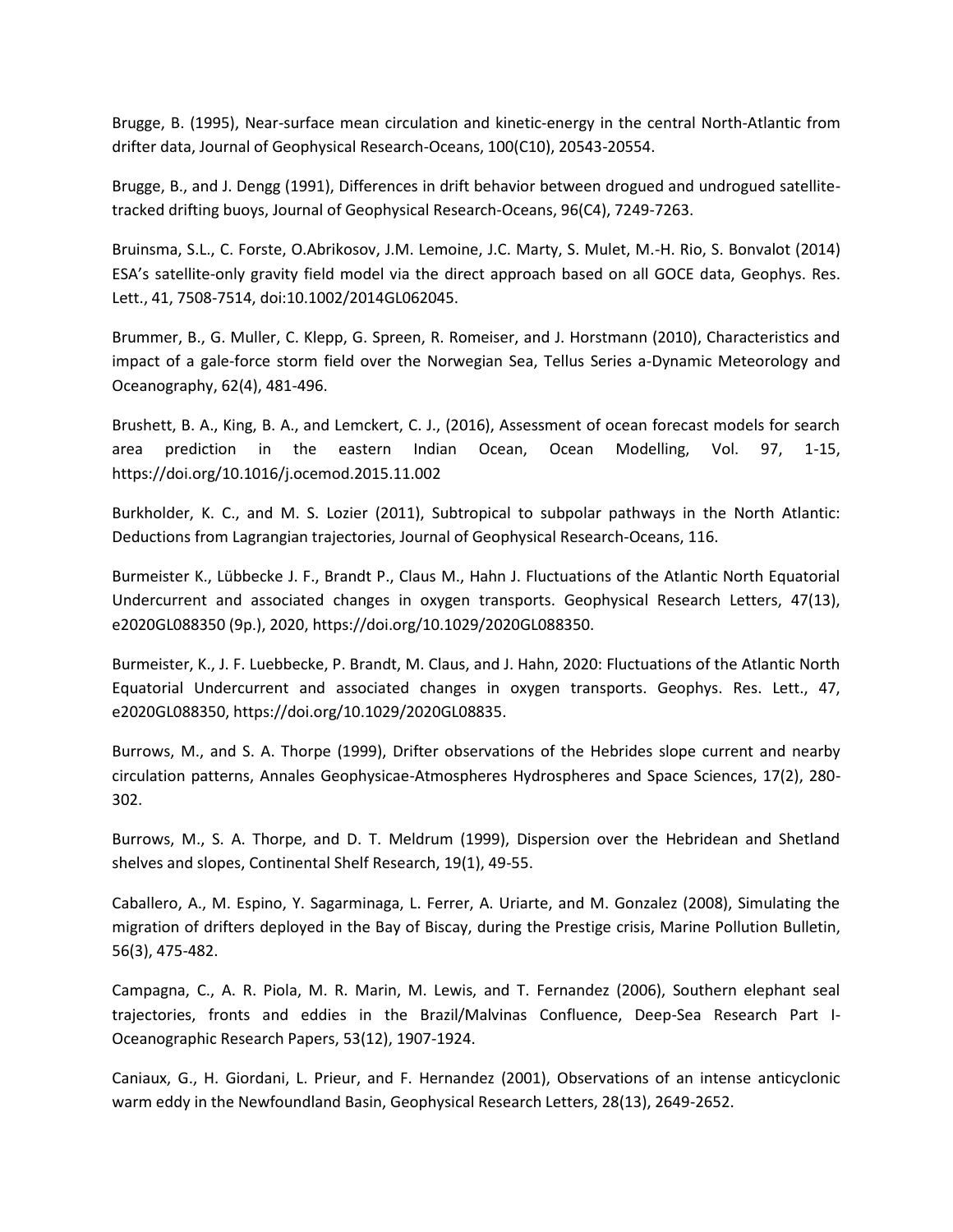Cannata, A.; Cannavò, F.; Moschella, S.; Di Grazia, G.; Nardone, G.; Orasi, A.; Picone, M.; Ferla, M.; Gresta, S. Unravelling the Relationship Between Microseisms and Spatial Distribution of Sea Wave Height by Statistical and Machine Learning Approaches. Remote Sens. 2020, 12, 761.

Capet, A., E. Mason, V.Rossi, C. Troupin, Y. Faugere, I.Pujol, A. Pascual, (2014) Implications of refined altimetry on estimates of mesoscale activity and eddy-driven offshore transport in the Eastern Boundary Upwelling Systems, Geophys. Res. Lett., 41, 7602-7610, doi:101002/2014GL061770.

Carniel, S., J. C. Warner, J. Chiggiato, and M. Sclavo (2009), Investigating the impact of surface wave breaking on modeling the trajectories of drifters in the northern Adriatic Sea during a wind-storm event, Ocean Modelling, 30(2-3), 225-239.

Carr, M. E., and H. T. Rossby (2001), Pathways of the North Atlantic Current from surface drifters and subsurface floats, Journal of Geophysical Research-Oceans, 106(C3), 4405-4419.

Carton, J. A., G. Chepurin, and X. H. Cao (2000), A Simple Ocean Data Assimilation analysis of the global upper ocean 1950-95. Part II: Results, Journal of Physical Oceanography, 30(2), 311-326.

Carton, X., N. Daniault, J. Alves, L. Cherubin, and I. Ambar (2010), Meddy dynamics and interaction with neighboring eddies southwest of Portugal: Observations and modeling, Journal of Geophysical Research-Oceans, 115.

Castelao, R., O. Schofield, S. Glenn, R. Chant, and J. Kohut (2008), Cross-shelf transport of freshwater on the New Jersey shelf, Journal of Geophysical Research-Oceans, 113(C7).

Castellari, S., A. Griffa, T. M. Ozgokmen, and P. M. Poulain (2001), Prediction of particle trajectories in the Adriatic Sea using Lagrangian data assimilation, Journal of Marine Systems, 29(1-4), 33-50.

Castro, S. L., G. A. Wick, and W. J. Emery (2012), Evaluation of the relative performance of sea surface temperature measurements from different types of drifting and moored buoys using satellite-derived reference products, Journal of Geophysical Research-Oceans, 117.

Cavaleri, L., Bajo, M., Barbariol, F., Bastianini, M., Benetazzo, A., Bertotti, L., Chiggiato, J., Ferrarin, C., Trincardi, F., Umgiesser, G., ISMAR Team, The 2019 flooding of venice: And its implications for future prediction(2020) Oceanography, 33 (1), pp. 42-49. DOI: 10.5670/oceanog.2020.105

Cavaleri, L., Bajo, M., Barbariol, F., Bastianini, M., Benetazzo, A., Bertotti, L., Chiggiato, J., Davolio, S., Ferrarin, C., Magnusson, L., Papa, A., Pezzutto, P., Pomaro, A., Umgiesser, G. The October 29, 2018 storm in Northern Italy – An exceptional event and its modelling (2019) Progress in Oceanography, 178, art. no. 102178, DOI: 10.1016/j.pocean.2019.102178

Centurioni, L. R. (2010), Observations of Large-Amplitude Nonlinear Internal Waves from a Drifting Array: Instruments and Methods, Journal of Atmospheric and Oceanic Technology, 27(10), 1711-1731.

Centurioni, L. R., V. Hormann, L. D. Talley, I. Arzeno, L. Beal, M. Caruso, P. Conry, R. Echols, H. J. S. Fernando, S. N. Giddings, A. Gordon, H. Graber, R. R. Harcourt, S. R. Jayne, T. G. Jensen, C. M. Lee, P. F. J.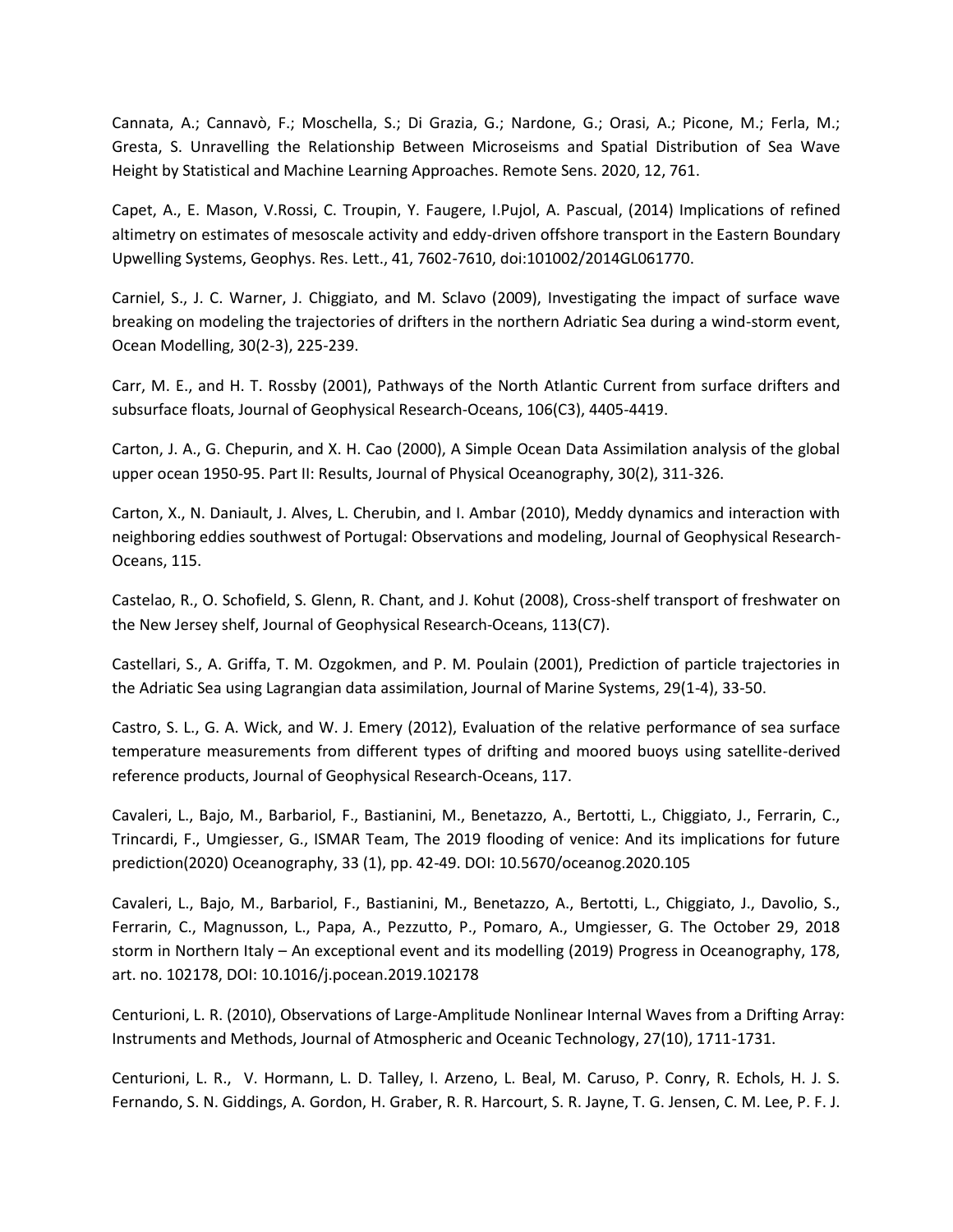Lermusiaux, P. Lâ€<sup>™</sup>Hegaret, A. J. Lucas, A. Mahadevan, J. L. McClean, G. Pawlak, L. Rainville, S. C. Riser, H. Seo, A. Y. Shcherbina, E. Skyllingstad, J. Sprintall, B. Subrahmanyam, E. Terrill, R. E. Todd, C. Trott, H. N. Ulloa, and H. Wang (2017), Northern Arabian Sea Circulation - autonomous research (NASCar): A research initiative based on autonomous sensors, Oceanography, 30, 74-87, doi:10.5670/oceanog.2017.224.

Centurioni, L. R., and P. P. Niiler (2003), On the surface currents of the Caribbean Sea, Geophysical Research Letters, 30(6), doi:10.1029/2002GL016231 .

Centurioni, L. R., and W. J. Gould (2004), Winter conditions in the Irminger Sea observed with profiling floats, Journal of Marine Research, 62(3), 313-336.

Centurioni, L. R., J. C. Ohlmann, and P. P. Niiler (2008), Permanent Meanders in the California Current System, Journal of Physical Oceanography, 38(8), 1690–1710.

Centurioni, L. R., P. N. Niiler, and D. K. Lee (2009), Near-surface circulation in the South China Sea during the winter monsoon, Geophysical Research Letters, 36, L06605, doi:06610.01029/02008GL037076.

Centurioni, L. R., P. P. Niiler, and D. K. Lee (2004), Observations of inflow of Philippine Sea surface water into the South China Sea through the Luzon Strait, Journal of Physical Oceanography, 34(1), 113-121.

Centurioni, L. R., P. P. Niiler, Y. Y. Kim, V. A. Sheremet, and D. K. Lee (2007), Near surface dispersion of particles in the South China Sea, in Lagrangian Analysis and Prediction of Coastal and Ocean Dynamics, edited by A. D. K. A. Griffa, A. J. Mariano, T. Ozgokmen, and T. Rossby, pp. 73-75, Cambridge Univ. Press.

Centurioni, L. R., V. Hormann, Y. Chao, G. Reverdin, J. Font, and D.-K. Lee (2015), Sea surface salinity observations with Lagrangian drifters in the tropical North Atlantic during SPURS: Circulation, fluxes and comparisons with remote sensed salinity from Aquarius, Oceanography, 28, 96-105, doi:10.5670/oceanog.2015.08.

Centurioni, L., A. HorÂjnyi, C. Cardinali, E. Charpentier, and R. Lumpkin, 2017: A Global Ocean Observing System for Measuring Sea Level Atmospheric Pressure: Effects and Impacts on Numerical Weather Prediction. Bull. Amer. Meteor. Soc., 98, 231â€"238, https://doi.org/10.1175/BAMS-D-15-00080.1

Centurioni, L.R., V. Hormann, Y. Chao, G. Reverdin, J. Font, and D.-K. Lee. 2015. Sea surface salinity observations with Lagrangian drifters in the tropical North Atlantic during SPURS: Circulation, fluxes, and comparisons with remotely sensed salinity from Aquarius. /Oceanography/ 28(1):96–105, http://dx.doi.org/10.5670/oceanog.2015.08.

Chaigneau, A., and O. Pizarro (2005), Eddy characteristics in the eastern South pacific, Journal of Geophysical Research-Oceans, 110(C6).

Chaigneau, A., and O. Pizarro (2005), Mean surface circulation and mesoscale turbulent flow characteristics in the eastern South Pacific from satellite tracked drifters, Journal of Geophysical Research-Oceans, 110(C5).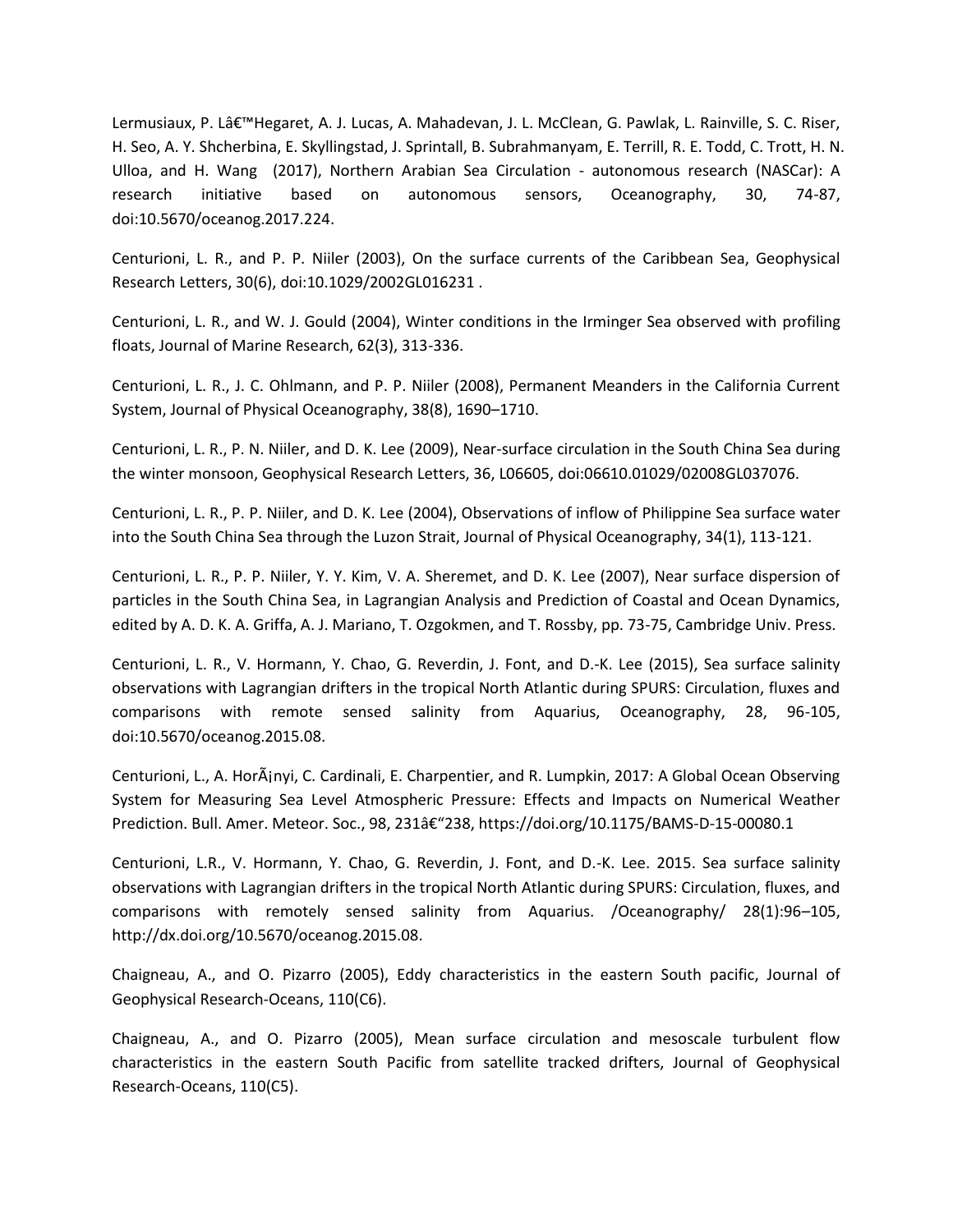Chaigneau, A., and O. Pizarro (2005), Surface circulation and fronts of the South Pacific Ocean, east of 120 degrees W, Geophysical Research Letters, 32(8).

Chaigneau, A., D. R. R. A, and F. Colas (2006), Lagrangian study of the Panama Bight and surrounding regions, Journal of Geophysical Research-Oceans, 111, C09013, doi:10.1029/2006JC003530.

Chaigneau, A., O. Pizarro, and W. Rojas (2008), Global climatology of near-inertial current characteristics from Lagrangian observations, Geophysical Research Letters, 35(13).

Chang Z, Tang Y, Li H, 2012: Analysis for the Deployment of Single-Point Mooring Buoy System Based on Multi—Body Dynamics Method, China Ocean Eng., 26(3),495-506.

Chang Z, Xu C, Li H, 2009: Nonlinear Dynamic Behavior of Moored Buoy Excited by Free Surface Waves, China Ocean Engineering, 23(3), 585-592.

Chang, Y. C., R. S. Tseng, and L. R. Centurioni (2010), Typhoon-Induced Strong Surface Flows in the Taiwan Strait and Pacific, Journal of Oceanography, 66(2), 175-182.

Chang, Y. C., Tseng, R. S., Chu, P. C., Chen, J. M., and Centurioni, L. R., (2016), Observed strong currents under global tropical cyclones, Journal of Marine Systems, Vol. 159, 33-40, https://doi.org/10.1016/j.jmarsys.2016.03.001

Chang, Y. L., L. Oey, F. H. Xu, H. F. Lu, and A. Fujisaki (2011), 2010 oil spill: trajectory projections based on ensemble drifter analyses, Ocean Dynamics, 61(6), 829-839.

Chang, Y., D. Hammond, A. C. Haza, P. Hogan, H. S. Huntley, A. D. Kirwan, B. L. Lipphardt, V. Taillandier, A. Griffa, and T. M. Ozgokmen (2011), Enhanced estimation of sonobuoy trajectories by velocity reconstruction with near-surface drifters, Ocean Modelling, 36(3-4), 179-197.

Chang, Y.-C., G.-Y. Chen, R.-S. Tseng, L. R. Centurioni, and P. C. Chu, 2012: Observed near-surface currents under high wind speeds. J. Geophys. Res., 117, C11026, http://dx.doi.org/10.1029/2012JC007996.

Chang, Y.-C., G.-Y. Chen, R.-S. Tseng, L. R. Centurioni, and P. C. Chu, 2013: Observed near-surface flows under all tropical cyclone intensity levels using drifters in the northwestern Pacific. J. Geophys. Res. Oceans, 118, 2367–2377, http://dx.doi.org/10.1002/jgrc.20187.

Charria G. et al., Temperature and Salinity Changes in Coastal Waters of Western Europe: Variability, Trends and Extreme Events. In: Ceccaldi HJ., Hénocque Y., Komatsu T., Prouzet P., Sautour B., Yoshida J. (eds) Evolution of Marine Coastal Ecosystems under the Pressure of Global Changes. Springer, Cham https://link.springer.com/chapter/10.1007/978-3-030-43484-7\_15, 2020.

Charria Guillaume, Schmitt François (2019). National observation infrastructures in a European framework: COAST-HF : An example of a fixed-platform network along French coasts . OceanPredict '19 - GODAE OceanView Symposium. May, 6-10, 2019 in Halifax, Nova Scotia, Canada .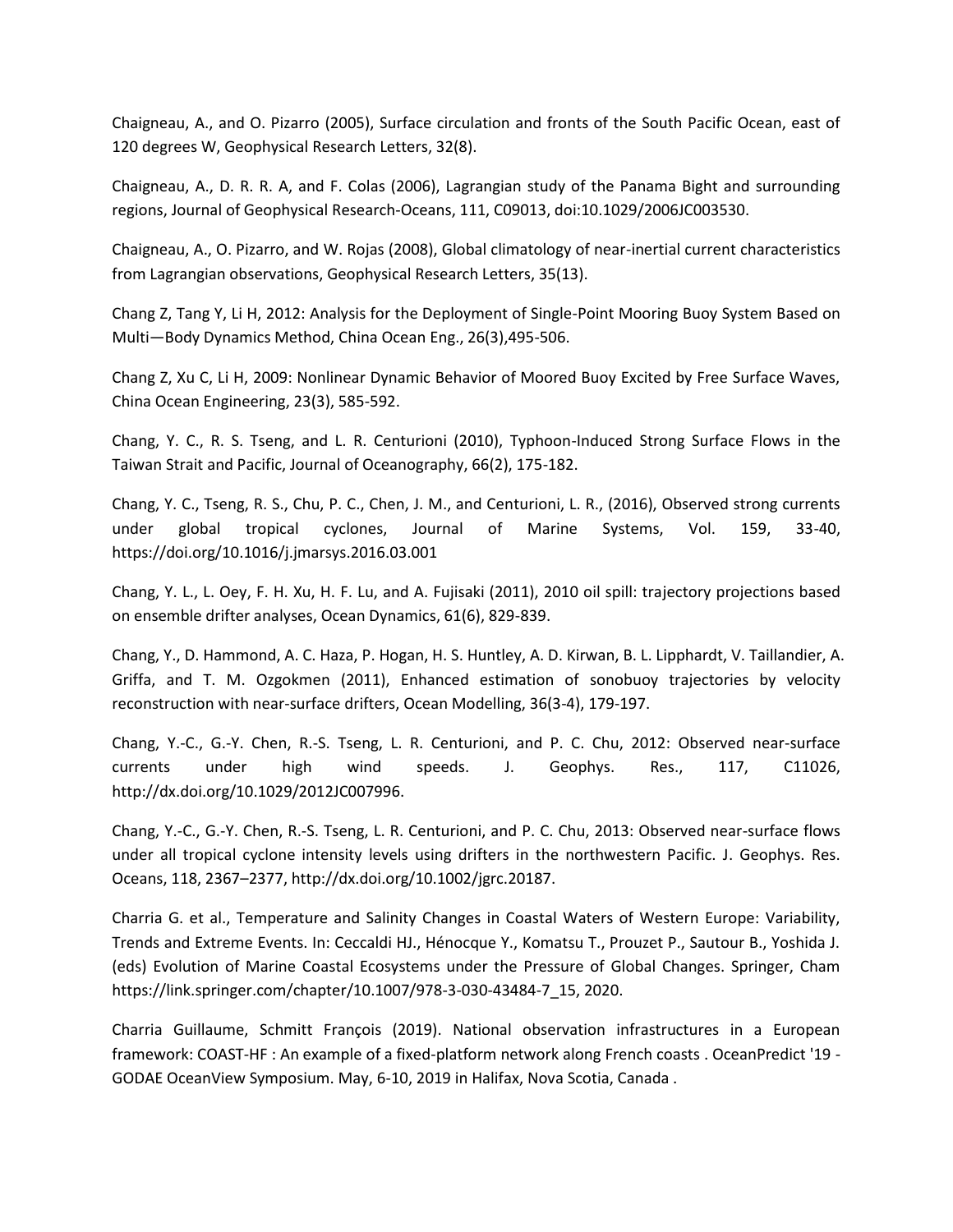Charria Guillaume, Theetten Sebastien, Ayouche Adam, Poppeschi Coline, Sudre Joël, Yahia Hussein, Garcon Véronique, Schmitt François (2020). Multi-scale coastal surface temperature in the Bay of Biscay and the English Channel . EGU 2020 General Assembly. 4–8 May 2020, Online .

Chassignet, E.P. and X. Xu, 2017: Impact of Horizontal Resolution (1/12 $\hat{A}^{\circ}$  to 1/50 $\hat{A}^{\circ}$ ) on Gulf Stream Separation, Penetration, and Variability. J. Phys. Oceanogr., 47, 1999 $\hat{\sigma} \in \mathcal{L}$  2021, https://doi.org/10.1175/JPO-D-17-0031.1

Chen Z, Zhang Z, 2009: Seasonal Variation of Kuroshio at Luzon Strait Studied with Argos and Numerical Model, Journal Of Xiamen University (Natural Science) (in Chinese).,48(5), 719-724.

Chen, C. S., Q. C. Xu, R. C. Beardsley, and P. J. S. Franks (2003), Model study of the cross-frontal water exchange on Georges Bank: A three-dimensional Lagrangian experiment, Journal of Geophysical Research-Oceans, 108(C5).

Chen, C. S., R. C. Beardsley, and R. Limeburner (1995), VARIABILITY OF CURRENTS IN LATE SPRING IN THE NORTHERN GREAT SOUTH CHANNEL, Continental Shelf Research, 15(4-5), 451-473.

Chen, C. S., R. C. Beardsley, P. J. S. Franks, and J. Van Keuren (2003), Influence of diurnal heating on stratification and residual circulation of Georges Bank, Journal of Geophysical Research-Oceans, 108(C11).

Chen, C. T. A., and D. D. Sheu (2006), Does the Taiwan Warm Current originate in the Taiwan Strait in wintertime?, Journal of Geophysical Research-Oceans, 111(C4).

Chen, F., D. G. MacDonald, and R. D. Hetland (2009), Lateral spreading of a near-field river plume: Observations and numerical simulations, Journal of Geophysical Research-Oceans, 114.

Chen, G. X., Y. J. Hou, X. Q. Chu, P. Qi, and P. Hu (2009), The variability of eddy kinetic energy in the South China Sea deduced from satellite altimeter data, Chinese Journal of Oceanology and Limnology, 27(4), 943-954.

Chen, G., H. Zhang, and X. Wang, 2014: Annual amphidromic columns of sea temperature in global oceans from Argo data, Geophys. Res. Lett., 41(6), 2014GL059430.

Cheng, L., and J. Zhu, 2014: Uncertainties of the Ocean Heat Content Estimation Induced by Insufficient Vertical Resolution of Historical Ocean Subsurface Observations, J. Atmos. Ocean. Technol., 31(6), 1383- 1396.

Chepurin, G. A., and J. A. Carton (2002), Secular trend in the near-surface currents of the equatorial Pacific Ocean, Geophysical Research Letters, 29(17).

Chereskin, T. K., M. Y. Morris, and et al. (2000), Spatial and temporal characteristics of the mesoscale circulation of the California current from eddy-resolving moored and shipboard measurements, Journal of Geophysical Research-Oceans, 105(C1), 1245-1269.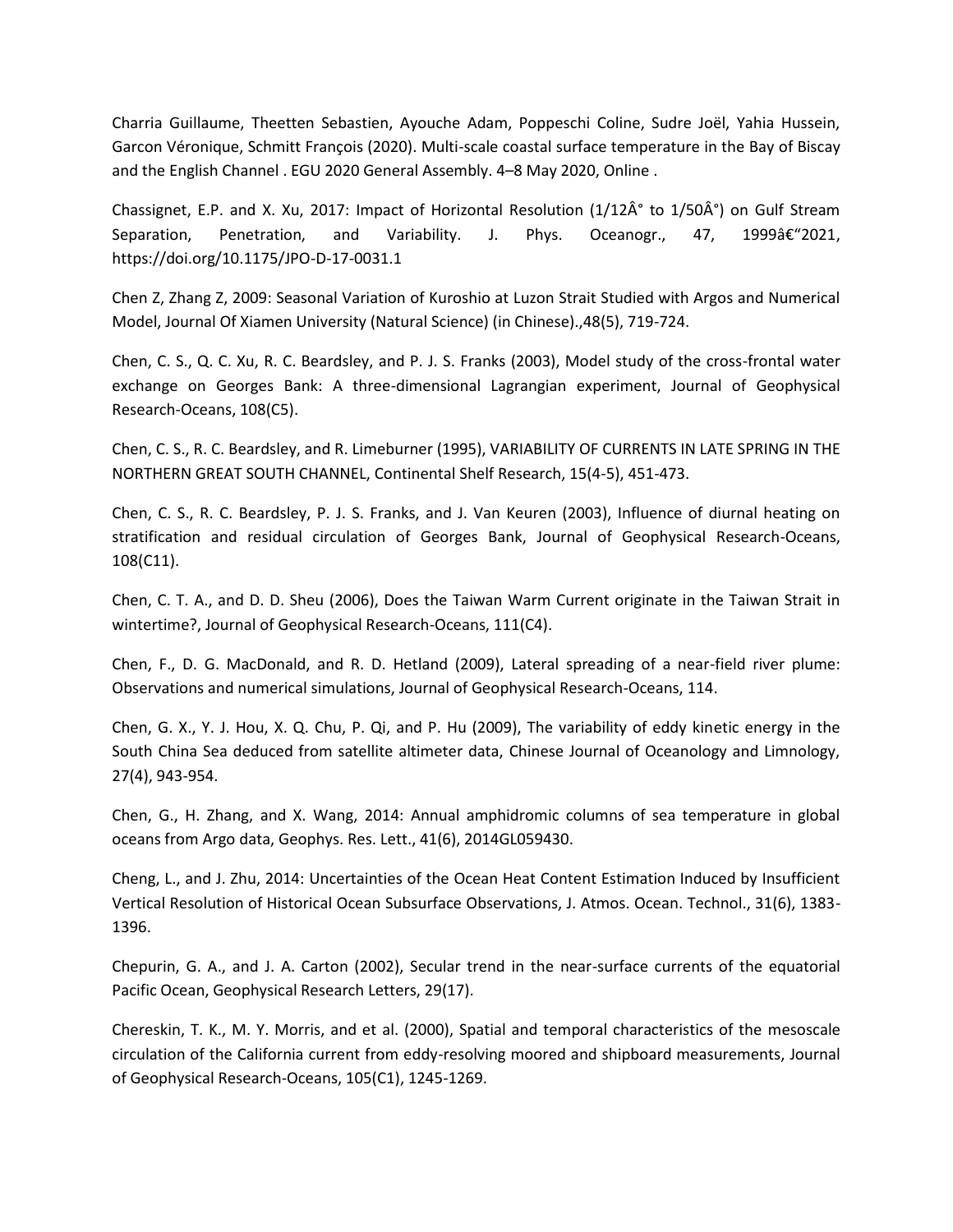Chereskin, T., and P. Niiler (1994), Circulation in the Ensenada front-September 1988, Deep Sea Research, 41(C8), 1251-1287.

Chereskin, T., P. P. Niiler, and P. Poulain (1989), A numerical study of the effects of upper ocean shear on flexible drogued drifters, Journal of Atmospheric and Oceanic Technology, 6(2), 243-253.

Cherubin, L. M., and P. L. Richardson (2007), Caribbean current variability and the influence of the Amazon and Orinoco freshwater plumes, Deep-Sea Research Part I-Oceanographic Research Papers, 54(9), 1451-1473.

Chew, F., M.H. Bushnell (1990), The Half-Inertial Flow in the Eastern Equatorial Pacific: A Case Study, J. Phys. Oceanog, 20, 1124-1133.

Chi, N.-H., R.-C. Lien, and E.A. D'Asaro, 2021: The mixed layer salinity budget in the central equatorial Indian ocean. J. Geophys. Res., 126. doi:10.1029/2021JC017280.

Chin, T. M., and A. J. Mariano (2010), A Particle Filter for Inverse Lagrangian Prediction Problems, Journal of Atmospheric and Oceanic Technology, 27(2), 371-384.

Chiou, M. D., H. Chien, L. R. Centurioni, and C. C. Kao (2010), On the Simulation of Shallow Water Tides in the Vicinity of the Taiwan Banks, Terrestrial Atmospheric and Oceanic Sciences, 21(1), 45-69.

Chiswell, S. M. (2009), Colonisation and connectivity by intertidal limpets among New Zealand, Chatham and Sub-Antarctic Islands. II. Oceanographic connections, Marine Ecology-Progress Series, 388, 121-135.

Chiswell, S. M., and C. L. Stevens (2010), Lagrangian and Eulerian estimates of circulation in the lee of Kapiti Island, New Zealand, Continental Shelf Research, 30(5), 515-532.

Chiswell, S. M., and D. Roemmich (1998), The East Cape Current and two eddies: a mechanism for larval retention?, New Zealand Journal of Marine and Freshwater Research, 32(3), 385-397.

Chiswell, S. M., and G. J. Rickard (2006), Comparison of model and observational ocean circulation climatologies for the New Zealand region, Journal of Geophysical Research-Oceans, 111(C10).

Chiswell, S. M., and G. J. Rickard (2008), Eulerian and Lagrangian statistics in the Bluelink numerical model and AVISO altimetry: Validation of model eddy kinetics, Journal of Geophysical Research-Oceans, 113(C10).

Chiswell, S. M., and G. J. Rickard (2011), Larval connectivity of harbours via ocean currents: A New Zealand study, Continental Shelf Research, 31(10), 1057-1074.

Chiswell, S. M., G. J. Rickard, and M. M. Bowen (2007), Eulerian and lagrangian eddy statistics of the Tasman Sea and southwest Pacific Ocean, Journal of Geophysical Research-Oceans, 112(C10).

Chiswell, S.M., 2016: Mean Velocity Decomposition and Vertical Eddy Diffusivity of the Pacific Ocean from Surface GDP Drifters and 1000-m Argo Floats. J. Phys. Oceanogr., 46, 1751 $\hat{\alpha}$  ("1768, https://doi.org/10.1175/JPO-D-15-0189.1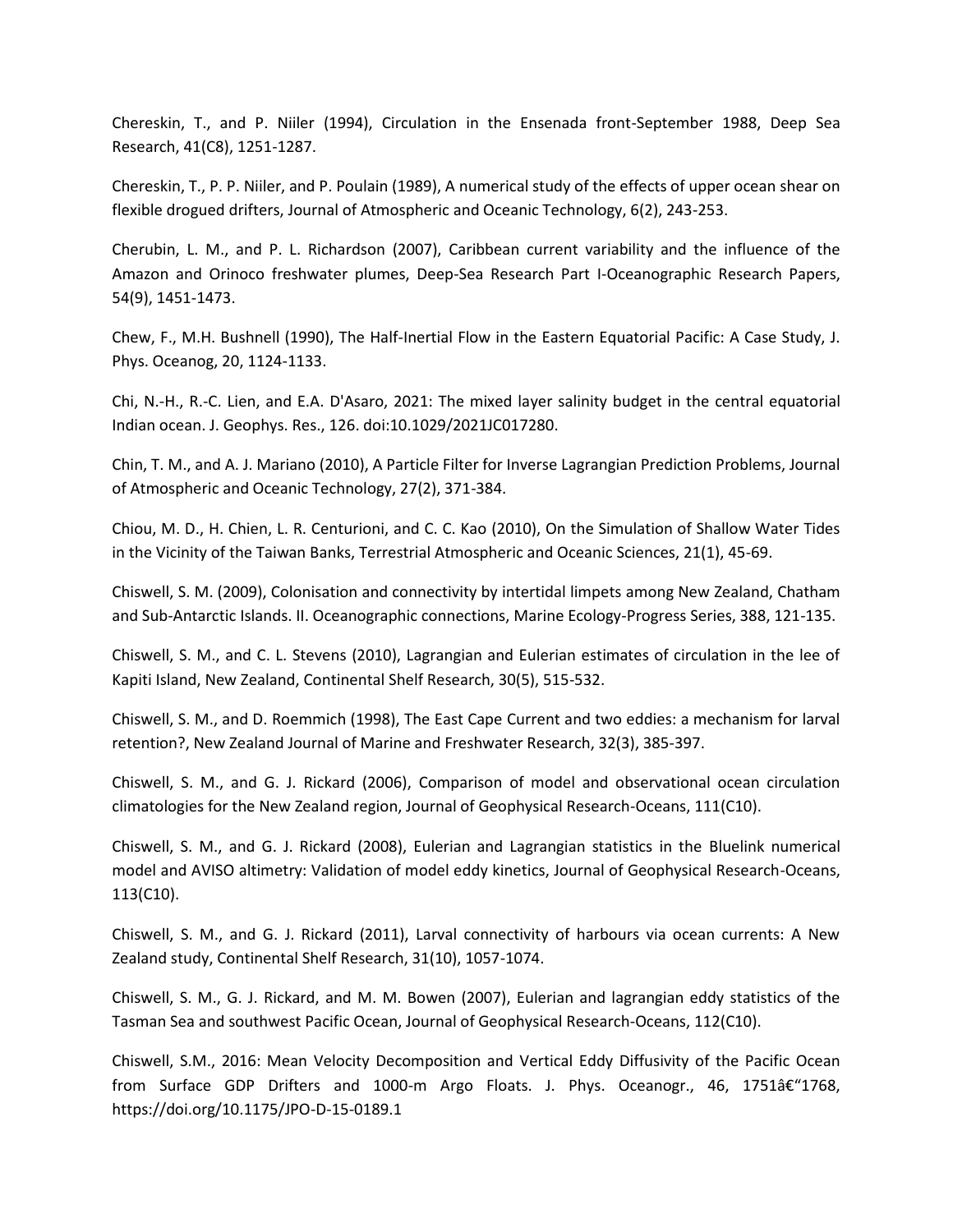Cho, Y. K., G. H. Seo, B. J. Choi, S. Kim, Y. G. Kim, Y. H. Youn, and E. P. Dever (2009), Connectivity among straits of the northwest Pacific marginal seas, Journal of Geophysical Research-Oceans, 114.

Chow, C. H., J. H. Hu, L. R. Centurioni, and P. P. Niiler (2008), Mesoscale Dongsha Cyclonic Eddy in the northern Asouth China Sea by drifter and satellite observations, Journal of Geophysical Research-Oceans, 113(C4).

Christophersen, J. A., G. Foltz, and R. C. Perez, 2020: Surface expressions of atmospheric thermal tides in the tropical Atlantic and their impact on open-ocean precipitation. J. Geophys. Res. Atmos., 125, e2019JD031997, https://doi.org/10.1029/2019JD031997.

Chu, P. C., L. M. Ivanov, L. H. Kantha, T. M. Margolina, O. V. Melnichenko, and Y. A. Poberezhny (2003), Lagrangian predictability of high-resolution regional models:the special case of the Gulf of Mexico, Nonlinear Processes in Geophysics, 11(1), 47-66.

Chu, P. C., L. M. Ivanov, T. P. Korzhova, T. M. Margolina, and O. V. Melnichenko (2003), Analysis of sparse and noisy ocean current data using flow decomposition. Part II: Applications to Eulerian and Lagrangian data, Journal of Atmospheric and Oceanic Technology, 20(4), 492-512.

Churchill, J. H., and T. J. Berger (1998), Transport of Middle Atlantic Bight shelf water to the Gulf Stream near Cape Hatteras, Journal of Geophysical Research-Oceans, 103(C13), 30605-30621.

Ciani, D., Rio, M.-H., Nardelli, B.B., Etienne, H., Santoleri, R. Improving the altimeter-derived surface currents using Sea Surface Temperature (SST) data: A sensitivity study to SST products (2020) Remote Sensing, 12 (10), art. no. 1601, DOI: 10.3390/rs12101601

Ciappa, A. C. (2009), Surface circulation patterns in the Sicily Channel and Ionian Sea as revealed by MODIS chlorophyll images from 2003 to 2007, Continental Shelf Research, 29(17), 2099-2109.

Clarke, A.J. and X. Zhang, 2019: On the Physics of the Warm Water Volume and El Niño/La Niña Predictability. J. Phys. Ocean., 49, 1541-1559.

Cocquempot Lucie, Delacourt Christophe, Paillet Jerome, Riou Philippe, Aucan Jérôme, Castelle Bruno, Charria Guillaume, Claudet Joachim, Conan Pascal, Coppola Laurent, Hocdé Régis, Planes Serge, Raimbault Patrick, Savoye Nicolas, Testut Laurent, Vuillemin Renaud (2019). Coastal Ocean and Nearshore Observation: A French Case Study. Frontiers In Marine Science, 6(324), 17p. Publisher's official version : https://doi.org/10.3389/fmars.2019.00324 , Open Access version : https://archimer.ifremer.fr/doc/00503/61489/

Coles, V. J., M. T. Brooks, J. Hopkins, M. R. Stukel, P. L. Yager, and R. R. Hood (2013), The pathways and properties of the Amazon River Plume in the tropical North Atlantic Ocean, J. Geophys. Res. Oceans, 118, 6894–6913, doi:10.1002/2013JC008981.

Colin, P. L. (1995), Surface currents in exuma sound, Bahamas and adjacent areas with reference to potential larval transport, Bulletin of Marine Science, 56(1), 48-57.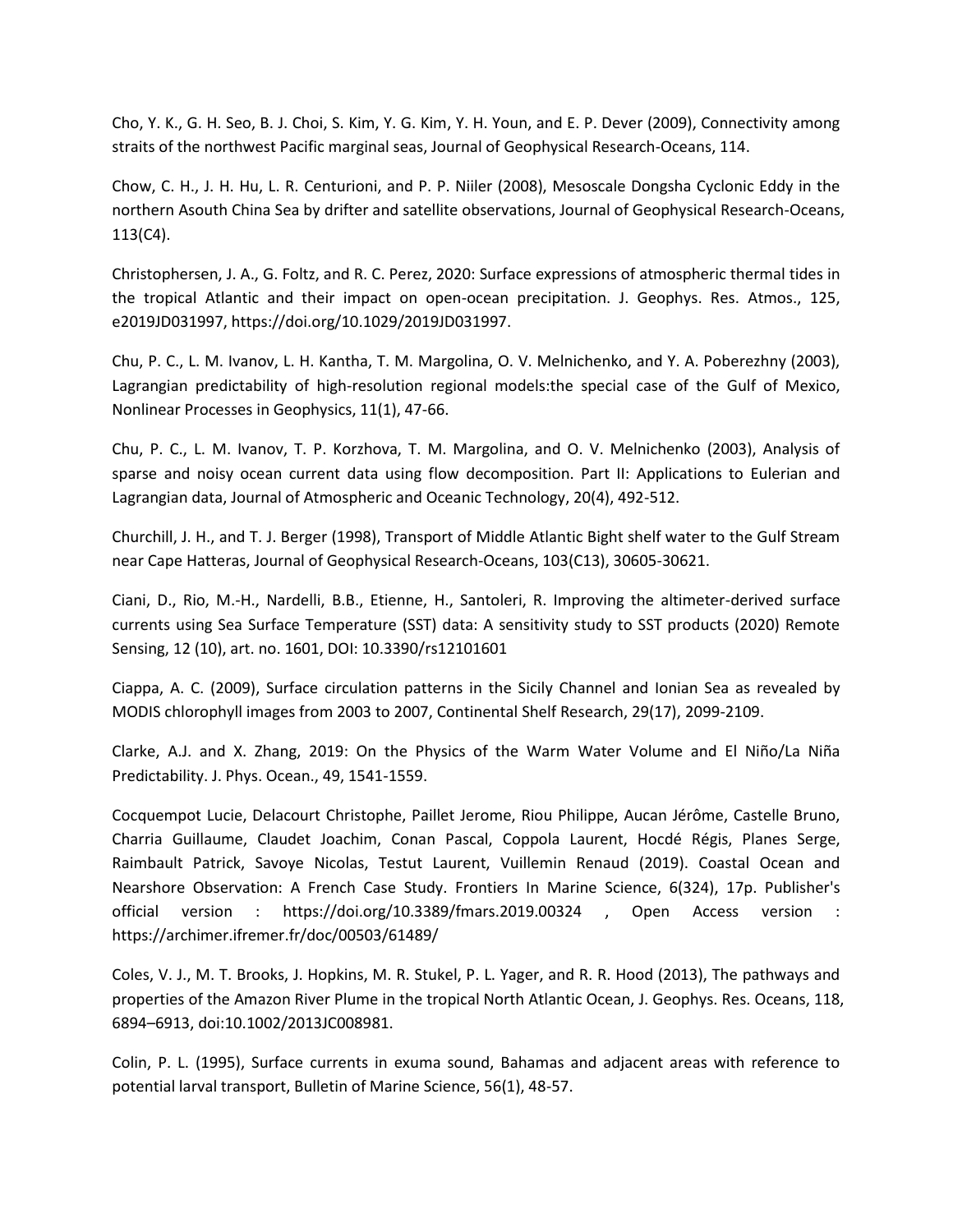Collins, M. B., and G. Ferentinos (1984), Residual circulation in the Bristol channel, as suggested by woodhead sea-bed drifter recovery patterns, Oceanologica Acta, 7(1), 33-42.

Corrado, R., Lacorata, G., Palatella, L., Santoleri, R., and Zambianchi, E., (2017), General characteristics of relative dispersion in the ocean. Sci. Rep. 7, 46291; doi: 10.1038/srep46291.

Corredor, J. E., A. Amador, M. Canals, S. Rivera, J. E. Capella, J. M. Morel, S. Glenn, H. Roarty, E. Handel, and E. R. Lemus (2011), Optimizing and Validating High-Frequency Radar Surface Current Measurements in the Mona Passage, Marine Technology Society Journal, 45(3), 49-58.

Cousens, B., J. Dostal, and T. S. Hamilton (1999), A near-ridge origin for seamounts at the southern terminus of the Pratt-Welker Seamount Chain, northeast Pacific Ocean, Canadian Journal of Earth Sciences, 36(6), 1021-1031.

Crane, D., and P. Wadhams (1996), Sea-ice motion in the Weddell Sea from drifting-buoy and AVHRR data, Journal of Glaciology, 42(141), 249-254.

Crawford, W. R., J. Y. Cherniawsky, and et al. (1999), Surface currents in British Columbia coastal waters:Comparison of observations and model predictions, Atmosphere-Ocean, 37(3), 255-280.

Crawford, W. R., J. Y. Cherniawsky, and M. G. G. Foreman (1998), Rotary velocity spectra from short drifter tracks, Journal of Atmospheric and Oceanic Technology, 15(3), 731-740.

Crawford, W. R., J. Y. Cherniawsky, and P. Cummins (1999), Surface currents in British Columbia coastal waters: Comparison of observations and model predictions, Atmosphere-Ocean, 37(3), 255-280.

Crawford, W. R., J. Y. Cherniawsky, P. F. Cummins, and M. G. G. Foreman (1998), Variability of tidal currents in a wide strait: A comparison between drifter observations and numerical simulations, Journal of Geophysical Research-Oceans, 103(C6), 12743-12759.

Crespo, J., D. Posselt, and S. Asharaf, 2019: CYGNSS Surface Heat Flux Product Development. Remote Sensing, 11, 19, 2294. https://doi.org/10.3390/rs11192294.Dominguez, C., J. M. Done, and C. L. Bruyère, 2020: Easterly wave contributions to seasonal rainfall over the tropical Americas in observations and a regional climate model. Clim. Dyn., 54, 191–209, https://doi.org/10.1007/s00382-019-04996-7.

Cresswell, G. (1996), The Leeuwin current near Rottnest island, western Australia, Marine and Freshwater Research, 47(3), 483-487.

Cresswell, G. R. (2000), Coastal currents of northern Papua New Guinea, and the Sepik River outflow, Marine and Freshwater Research, 51(6), 553-564.

Cresswell, G., A. Frische, J. Peterson, and D. Quadfasel (1993), Circulation in the Timor sea, Journal of Geophysical Research-Oceans, 98(C8), 14379-14389.

Cuny, J., P. B. Rhines, P. Niiler, and S. Bacon (2002), Labrador sea boundary currents and the fate of the Irminger Sea, J. Phys. Oceanogr., 32, 627–647.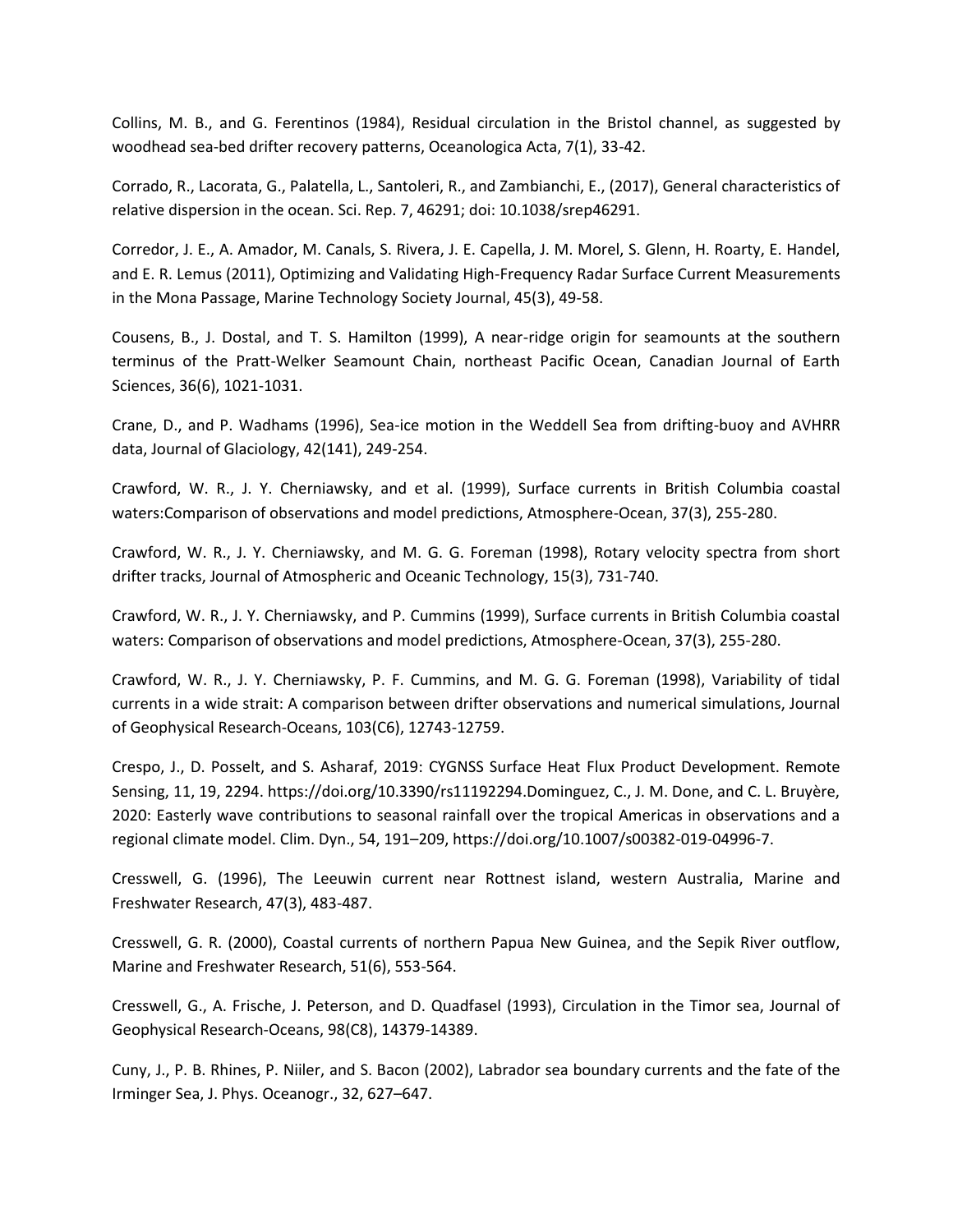Cyriac, A., M.J. McPhaden, H.E. Phillips, N.L. Bindoff, and M. Feng, 2019: Seasonal evolution of the surface layer heat balance in the eastern subtropical Indian Ocean. J. Geophys. Res., 124, 6459-6477. https://doi.org/10.1029/2018JC014559.

D'Asaro, E. A. (1992), Estimation of velocity from Argos-tracked surface drifters during ocean storms, Journal of Atmospheric and Oceanic Technology, 9(5), 680-686.

D'Asaro, E. A., C. C. Eriksen, M. D. Levine, P. Niiler, C. A. Paulson, and P. Vanmeurs (1995), Upper-ocean inertial currents forced by a strong storm .1. Data and comparisons with linear-theory, Journal of Physical Oceanography, 25(11), 2909-2936.

d'Hotman, JS., Malan, N., Collins, C., de Vos, M., Lumpkin, R., Morris, T., Hermes, J. (2019). The use of a jet reference frame to analyze drifter trajectories in the Agulhas Current. Journal of Geophysical Research: Oceans, 124, 4238– 4247. https://doi.org/10.1029/2018JC014850

Dâ€<sup>™</sup>Asaro, E. A., P. G. Black, L. R. Centurioni, Y.-T. Chang, S. S. Chen, R. C. Foster, H. C. Graber, P. Harr, V. Hormann, R.-C. Lien, I.-I. Lin, T. B. Sanford, T.-Y. Tang, and C.-C. Wu (2014), Impact of Typhoons on the Ocean in the Pacific, Bull. Amer. Meteor. Soc., 95, 1405-1418, doi:10.1175/BAMS-D-12-00104.1.

Da-Allada, C. Y., G. Alory, Y. du Penhoat, E. Kestenare, F. Durand, and N. M. Hounkonnou, 2013: Seasonal mixed-layer salinity balance in the tropical Atlantic Ocean: Mean state and seasonal cycle. J. Geophys. Res. Oceans, 118, 332–345, http://dx.doi.org/10.1029/2012JC008357.

Danielson, S., K. Aagaard, T. Weingartner, S. Martin, P. Winsor, G. Gawarkiewicz, and D. Quadfasel (2006), The St. Lawrence polynya and the Bering shelf circulation: New observations and a model comparison, Journal of Geophysical Research-Oceans, 111(C9).

D'Asaro, E. A., R. Harcourt, E. Terrill, P. P. Niiler, and T. B. Sanford (2006), The hurricane mixing front, Bulletin of the American Meteorological Society, 87(11), 1492-1492.

D'Asaro, E. A., T. B. Sanford, P. P. Niiler, and E. J. Terrill (2007), Cold wake of Hurricane Frances, Geophysical Research Letters, 34(15).

D'Asaro, E., P. Black, L. Centurioni, P. Harr, S. Jayne, I.-I. Lin, C. Lee, J. Morzel, R. Mrvaljevic, P.P. Niiler, L. Rainville, T. Sanford, and T.Y. Tang (2011), Typhoon-ocean interaction in the western North Pacific: Part 1, Oceanography 24(4):24–31, http://dx.doi.org/10.5670/oceanog.2011.91.

Dasilveira, I. C. A., L. B. Demiranda, and W. S. Brown (1994), ON THE ORIGINS OF THE NORTH BRAZIL CURRENT, Journal of Geophysical Research-Oceans, 99(C11), 22501-22512.

Dassié, E.P., A. Hasson, M. Khodri, N. Lebas, and B.K. Linsley, 2018: Spatiotemporal Variability of the South Pacific Convergence Zone Fresh Pool Eastern Front from Coral-Derived Surface Salinity Data. J. Climate, 31, 3265†"3288, https://doi.org/10.1175/JCLI-D-17-0071.1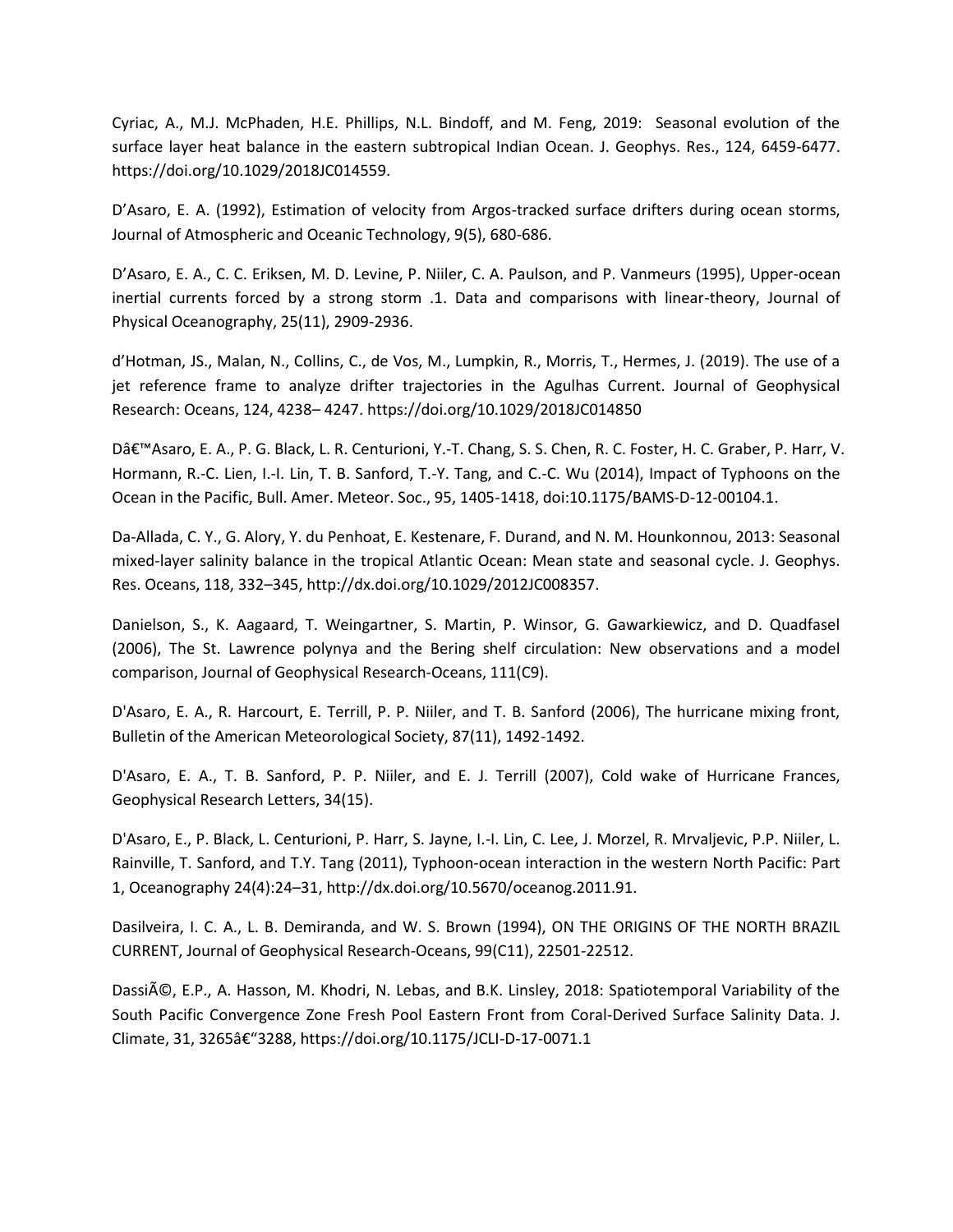Dassié, E.P., A. Hasson, M. Khodri, N. Lebas, and B.K. Linsley, 2018: Spatiotemporal Variability of the South Pacific Convergence Zone Fresh Pool Eastern Front from Coral-Derived Surface Salinity Data. J. Climate, 31, 3265–3288, https://doi.org/10.1175/JCLI-D-17-0071.1

Davidson, F. J. M., and B. Deyoung (1995), Modeling advection of cod eggs and larvae on the newfoundland shelf, Fisheries Oceanography, 4(1), 33-51.

Davis, R. E. (1985), Drifter observations of coastal surface currents during code - the method and descriptive view, Journal of Geophysical Research-Oceans, 90(NC3), 4741-4755.

Davis, R.E., L.D. Talley, D. Roemmich, W.B. Owens, D.L. Rudnick, J. Toole, R. Weller, M.J. McPhaden, and J.A. Barth, 2019: 100 Years of Progress in Ocean Observing Systems. Am. Meteorol. Soc., Meteorological Monographs, 59, 3.1-3.46, https://doi.org/10.1175/AMSMONOGRAPHS-D-18-0014.1.

De Dominicis M., Leuzzi G., Monti P., Pinardi N. and Poulain P.-M. (2012) Eddy diffusivity derived from drifter data for dispersion model applications. Ocean Dynamics 62(9) 1381-1398, doi: 10.1007/s10236- 012-0564-2.

Debi Prasad Bhuyan, Samiran Mandal, Arkaprava Ray, Sourav Sil, R. Venkatesan, Surface and Subsurface Signatures of Monsoon Intraseasonal Oscillations from Moored Buoys Observation in the Bay of Bengal, Dynamics of Atmospheres and Oceans, 2021, 101240,ISSN 0377-0265, https://doi.org/10.1016/j.dynatmoce.2021.101240

DeGrandpre, M. D., R. Wanninkhof, W. R. McGillis, and P. G. Strutton (2004), A Lagrangian study of surface pCO(2) dynamics in the eastern equatorial Pacific Ocean, Journal of Geophysical Research-Oceans, 109(C8).

Delcroix, T., and J. Picaut (1998), Zonal displacement of the western equatorial Pacific, Journal of Geophysical Research, 103(C1), 1087-1098.

Delpech, A., A. Conchon, O. Titaud, and P. Lehodey, 2020: Influence of oceanic conditions in the energy transfer efficiency estimation of a micronekton model. Biogeosci., 17, 833–850, 2020, https://doi.org/10.5194/bg-17-833-2020.

Delpech, A., Conchon, A., Titaud, O., and Lehodey, P.: Influence of oceanic conditions in the energy transfer efficiency estimation of a micronekton model, Biogeosci., 17, 833– 850, 2020, https://doi.org/10.5194/bg-17-833-2020.

Delpech, A., Conchon, A., Titaud, O., and Lehodey, P.: Influence of oceanic conditions in the energy transfer efficiency estimation of a micronekton model, Biogeosciences, 17, 833–850, 2020, https://doi.org/10.5194/bg-17-833-2020

Deng, Z., and T. Yu, 2014: Application of Argo-derived background diapycnal mixing in HYCOM, J. Mar. Syst.,137, 1-12.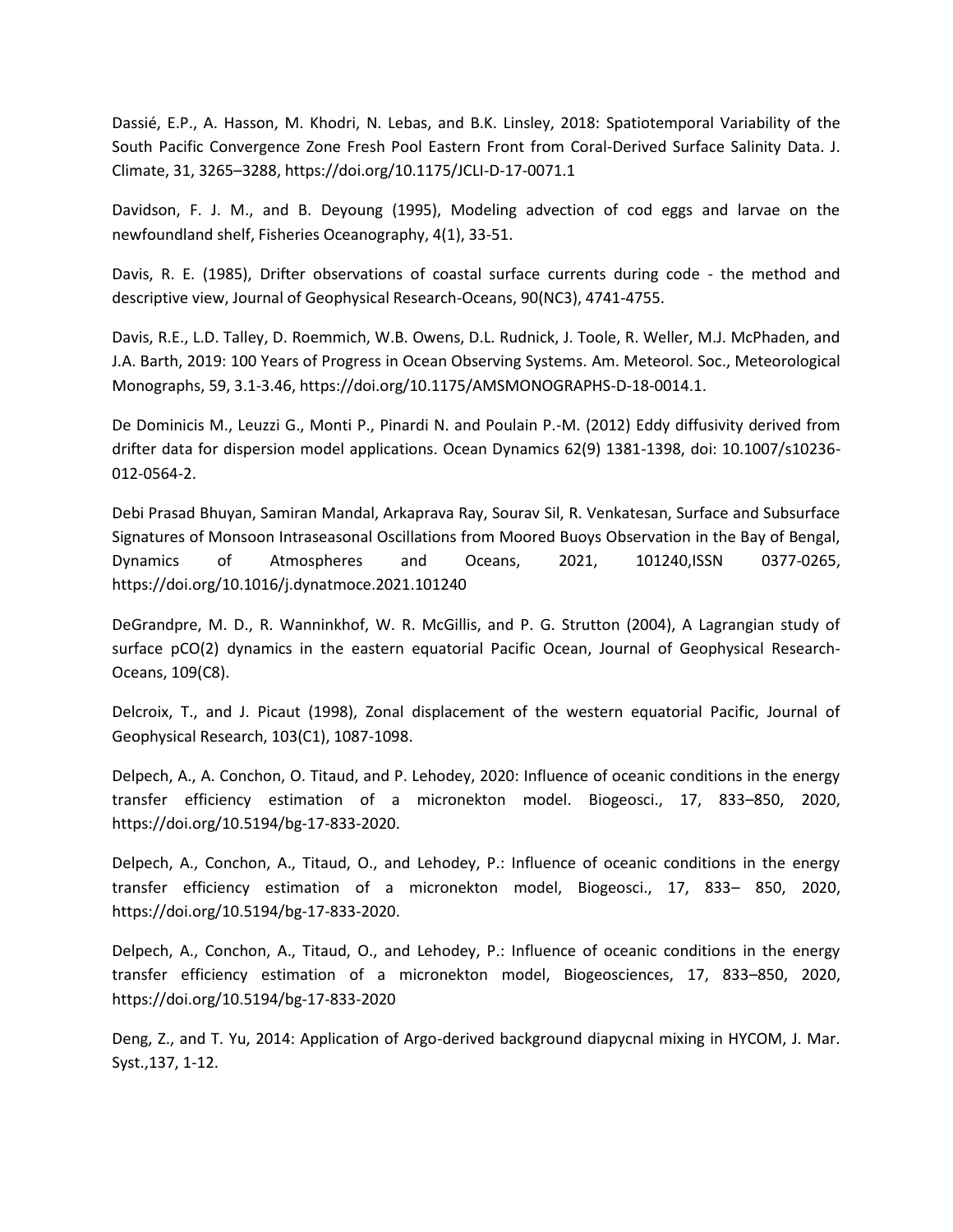Deppenmeier, A., R. J. Haarsma, C. van Heerwaarden, and W. Hazeleger, 2020: The Southeastern Tropical Atlantic SST bias investigated with a coupled atmosphere– ocean single-column model at a PIRATA mooring site. J. Climate, 33, 6255– 6271, https://doi.org/10.1175/JCLI-D-19-0608.1.

Dever, E. P. (2004), Objective maps of near-surface flow states near Point Conception, California, Journal of Physical Oceanography, 34(2), 444-461.

Dever, E. P., and C. D. Winant (2002), The evolution and depth structure of shelf and slope temperatures and velocities during the 1997-1998 El Nino near Point Conception, California, Progress in Oceanography, 54(1-4), 77-103.

Dever, E. P., M. C. Hendershott, and et al. (1998), Statistical aspects of surface drifter observations of circulation in the Santa Barbara Channel, Journal of Geophysical Research-Oceans, 103(C11), 24781- 24797.

Deverdiere, A. C. (1983), LAGRANGIAN EDDY STATISTICS FROM SURFACE DRIFTERS IN THE EASTERN NORTH-ATLANTIC, Journal of Marine Research, 41(3), 375-398.

Deyoung, B., and B. Sanderson (1995), The circulation and hydrography of conception bay, newfoundland, Atmosphere-Ocean, 33(1), 135-162.

Di Iorio, D., and C. Sloan (2009), Upper ocean heat content in the Nordic seas, Journal of Geophysical Research-Oceans, 114.

Dickey, T. D., E. C. Itsweire, M. A. Moline, and M. J. Perry (2008), Introduction to the Limnology and Oceanography Special Issue on Autonomous and Lagrangian Platforms and Sensors (ALPS), Limnology and Oceanography, 53(5), 2057-2061.

Dickey, T. D., F. Nencioli, V. S. Kuwahara, C. Leonard, W. Black, Y. M. Rii, R. R. Bidigare, and Q. Zhang (2008), Physical and bio-optical observations of oceanic cyclones west of the island of Hawai'i, Deep-Sea Research Part II-Topical Studies in Oceanography, 55(10-13), 1195-1217.

Dickey-Collas, M., J. Brown, L. Fernand, A. E. Hill, K. J. Horsburgh, and R. W. Garvine (1997), Does the western Irish Sea gyre influence the distribution of pelagic juvenile fish?, Journal of Fish Biology, 51, 206- 229.

Diez, C. M. and C.J. Solano, 2019: Linearization of relative humidity over the Pacific Ocean on the equatorial line. Periódico Tchê Química, 33, 630-640.

Diez, C.M. and C.J. Solano, 2019: Linearization of air temperatures on the Pacific Ocean on the equatorial line. Periódico Tchê Química, 33, 713-723.

DiGiacomo, P. M., and B. Holt (2001), Satellite observations of small coastal ocean eddies in the Southern California Bight, Journal of Geophysical Research-Oceans, 106(C10), 22521-22543.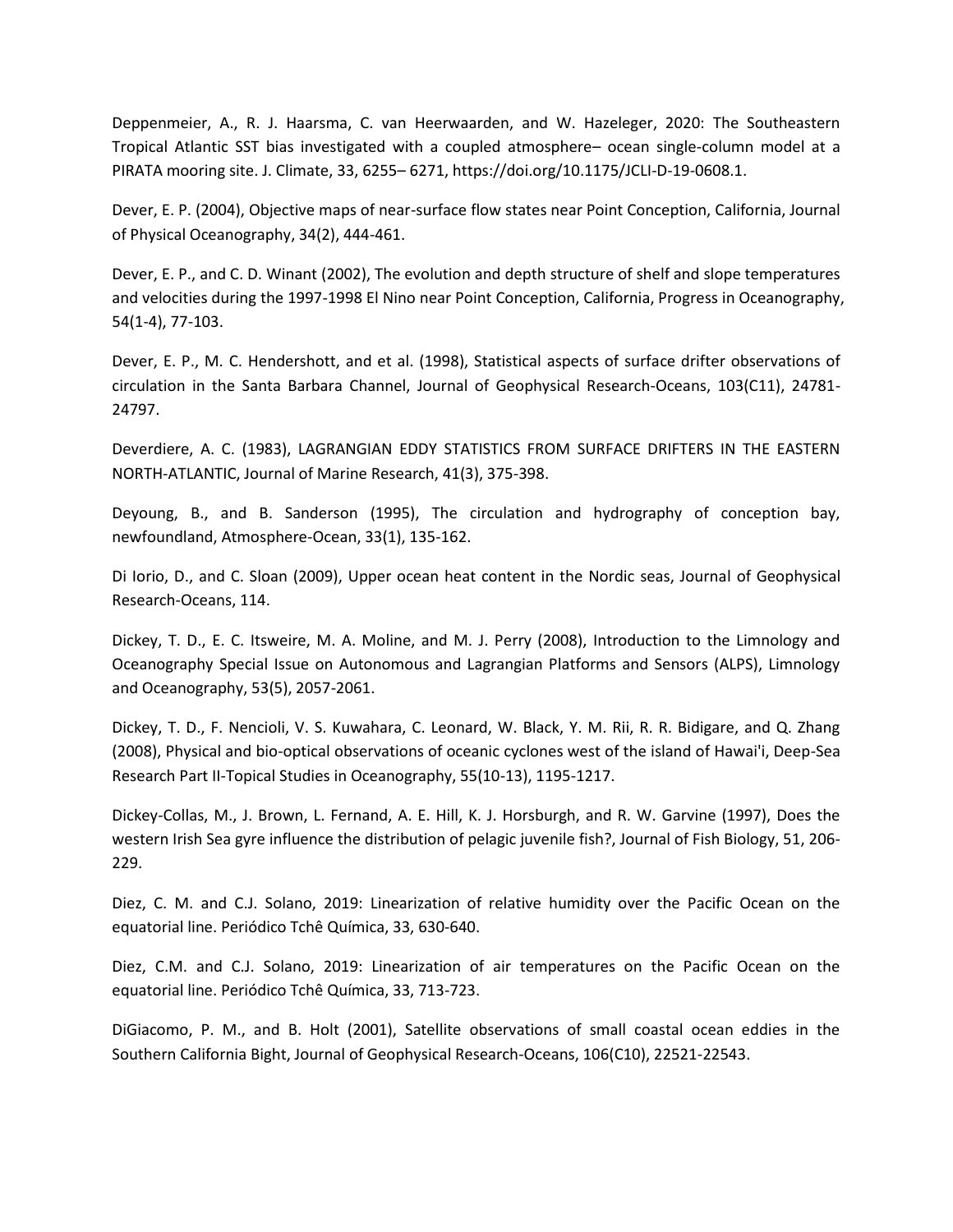Diogou, N., Palacios, D., et al. (2019) Sperm whale (Physeter macrocephalus) acoustic ecology at Ocean Station PAPA in the Gulf of Alaska-Part 1: Detectability and seasonality.

Diogou, N., Palacios, D., et al. (2019) Sperm whale (Physeter macrocephalus) acoustic ecology at Ocean Station PAPA in the Gulf of Alaska-Part 2: Oceanographic drivers of interannual variability.

Djakouré, S., P. Penven, B. Bourlès, V. Koné, and J. Veitch, 2017: Respective Roles of the Guinea Current and Local Winds on the Coastal Upwelling in the Northern Gulf of Guinea. J. Phys. Oceanogr., 47, 1367–1387, https://doi.org/10.1175/JPO-D-16-0126.1

Djakouré, S., P. Penven, B. Bourlès, J. Veitch, and V. Koné (2014), Coastally trapped eddies in the north of the Gulf of Guinea, J. Geophys. Res. Oceans, 119, doi:10.1002/2014JC010243.

Doblin, M. and van Sebille, E. (2016), Drift in ocean currents impacts intergenerational microbial exposure to temperature. Proc. Natl. Acad. Scie., 113 (20), 5700-5705, doi: https://doi.org/10.1073/pnas.1521093113

Dohan, K. (2017), Ocean surface currents from satellite data, J. Geophys. Res. Oceans, 122, 2647†"2651, doi:10.1002/2017JC012961.

Dohan, K., F. Bonjean, L. Centurioni, M. Cronin, G. Lagerloef, D. K. Lee, R. Lumpkin, N. A. Maximenko, P. P. Niiler, and H. Uchida (2010), Measuring the global ocean surface circulation with satellite and in situ observations. In Proceedings of the "OceanObs'09: Sustained Ocean Observations and Information for Society" Conference (Vol. 2)/, Venice, Italy, 21–25 September 2009, Hall, J., D.E. Harrison, and D. Stammer, Eds., ESA Publication WPP-306.

Dominguez, C., J. M. Done, and C. L. Bruyère, 2020: Easterly wave contributions to seasonal rainfall over the tropical Americas in observations and a regional climate model. Clim. Dyn., 54, 191–209, https://doi.org/10.1007/s00382-019-04996-7.

Dong, C. M., E. Y. Idica, and J. C. McWilliams (2009), Circulation and multiple-scale variability in the Southern California Bight, Progress in Oceanography, 82(3), 168-190.

Dong, C. M., Y. Liu, R. Lumpkin, M. Lankhorst, D. Chen, J. C. McWilliams, and Y. P. Guan (2011), A Scheme to Identify Loops from Trajectories of Oceanic Surface Drifters: An Application in the Kuroshio Extension Region, Journal of Atmospheric and Oceanic Technology, 28(9), 1167-1176.

Dong, S., D. Volkov, G. Goni, R. Lumpkin, and G. R. Foltz (2017), Near-surface salinity and temperature structure observed with dual-sensor drifters in the subtropical South Pacific, J. Geophys. Res. Oceans, 122, 5952â€"5969, doi:10.1002/2017JC012894.

Dong, S., G. Goni, and F. Bringas, Temporal variability of the South Atlantic meridional overturning circulation between 20S and 35S, Geophys. Res. Lett., doi:10.1002/2015GL065603, 2015.

Dong, S., G. Goni, and R. Lumpkin. 2015. Mixed-layer salinity budget in the SPURS region on seasonal to interannual time scales. /Oceanography/ 28(1):78–85, http://dx.doi.org/10.5670/oceanog.2015.05.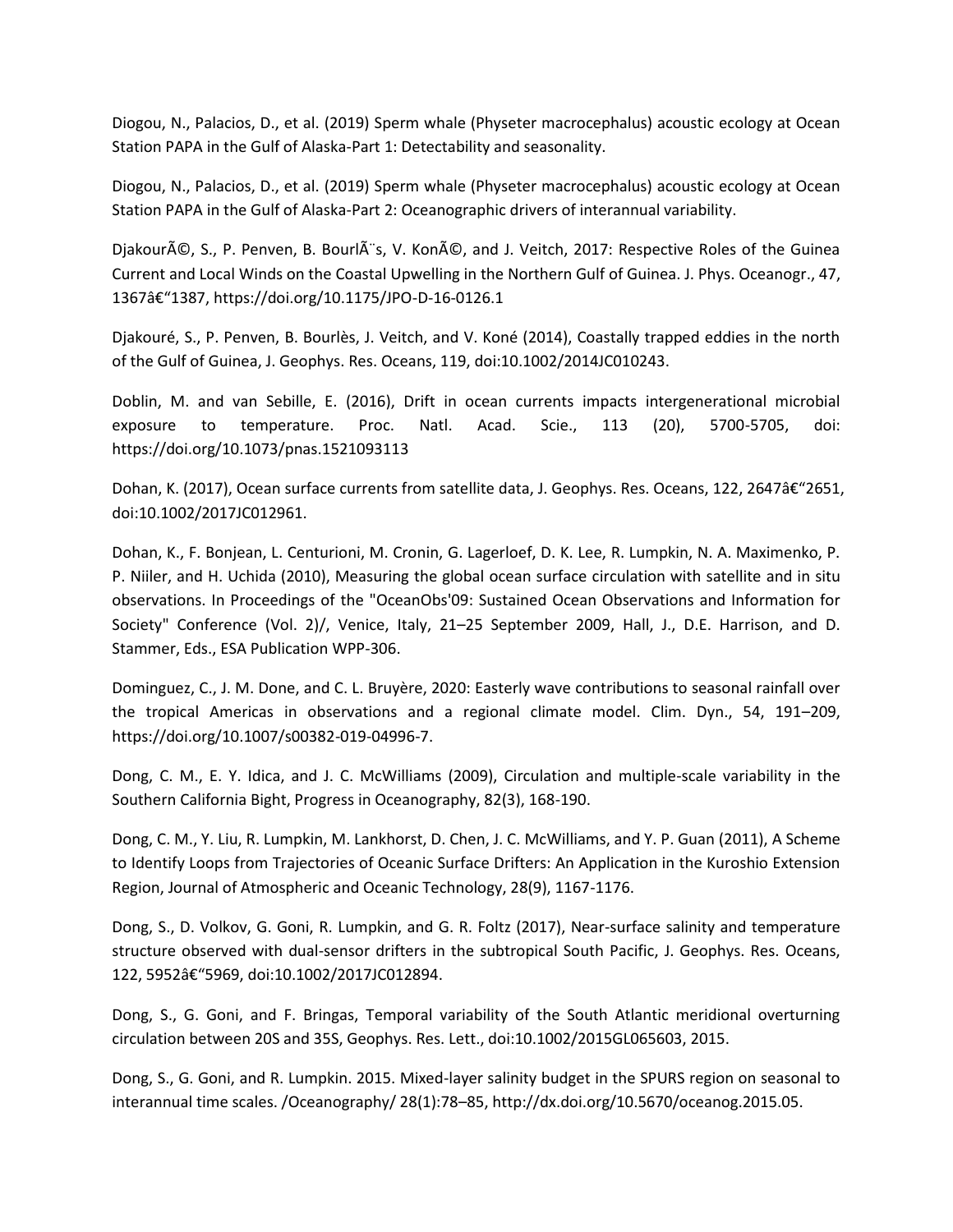Doos, K., V. Rupolo, and L. Brodeau (2011), Dispersion of surface drifters and model-simulated trajectories, Ocean Modelling, 39(3-4), 301-310.

Dossa, A. N., C. Y. Da-Allada, G. Herbert, and B. Bourlès, 2019: Seasonal cycle of the salinity barrier layer revealed in the northeastern Gulf of Guinea. African J. Mar. Sci., 41:2, 163-175, https://doi.org/10.2989/1814232X.2019.1616612.

Dower, J., H. Freeland, and K. Juniper (1992), A strong biological response to oceanic flow past cobb seamount, Deep-Sea Research Part a-Oceanographic Research Papers, 39(7-8A), 1139-1145.

Downes, B. J., A. Bellgrove, and J. L. Street (2005), Drifting or walking? Colonisation routes used by different instars and species of lotic, macroinvertebrate filter feeders, Marine and Freshwater Research, 56(6), 815-824.

Dr.R.Venkatesan ,K.Ramesh, Dr.N.Vedachalam, R.Sundar "Emerging Trends in Real Time Ocean Data Collection for Blue Economy in the Indian Context" Institution of Engineers India Annual Technical Volume of Marine Engineering Division Board, Volume III, 2020 PP 9-16

Dr.Varalakshmi, Dr.R.Venkatesan, Shri.R.Sundar and Dr.M.Sureshkumar "Real time identification of anomalous events in coastal regions using deep learning techniques" communicated to Springer Journal during April 2020

Drake, P. T., C. A. Edwards, and J. A. Barth (2011), Dispersion and connectivity estimates along the US west coast from a realistic numerical model, Journal of Marine Research, 69(1), 1-37.

Drinkwater, K. F., and J. W. Loder (2001), Near-surface horizontal convergence and dispersion near the tidal-mixing front on Northeastern Georges Bank, Deep-Sea Research Part II-Topical Studies in Oceanography, 48(1-3), 311-339.

Droghei, R., B.B. Nardelli, and R. Santoleri, 2016: Combining In Situ and Satellite Observations to Retrieve Salinity and Density at the Ocean Surface. J. Atmos. Oceanic Technol., 33, 1211 $\hat{a}\epsilon$ "1223, https://doi.org/10.1175/JTECH-D-15-0194.1

du Penhoat, Y., G. Reverdin, and G. Caniaux (2002), A Lagrangian investigation of vertical turbulent heat fluxes in the upper ocean during Tropical Ocean-Global Atmosphere Coupled Ocean-Atmosphere Response Experiment (TOGA-COARE), Journal of Geophysical Research-Oceans, 107(C5).

Dubranna, J., P. Perez-Brunius, M. Lopez, and J. Candela (2011), Circulation over the continental shelf of the western and southwestern Gulf of Mexico, Journal of Geophysical Research-Oceans, 116.

Ducet, N., P. Y. Le Traon, and G. Reverdin (2000), Global high-resolution mapping of ocean circulation from TOPEX/Poseidon and ERS-1 and-2, Journal of Geophysical Research-Oceans, 105(C8), 19477-19498.

Duchez, A., J. J.-M. Hirschi, S. A. Cunningham, A. T. Blaker, H. L. Bryden, B. de Cuevas, C. P. Atkinson, G. D. McCarthy, E. Frajka-Williams, D. Rayner, D. Smeed, and M. S. Mizielinski: A New Index for the Atlantic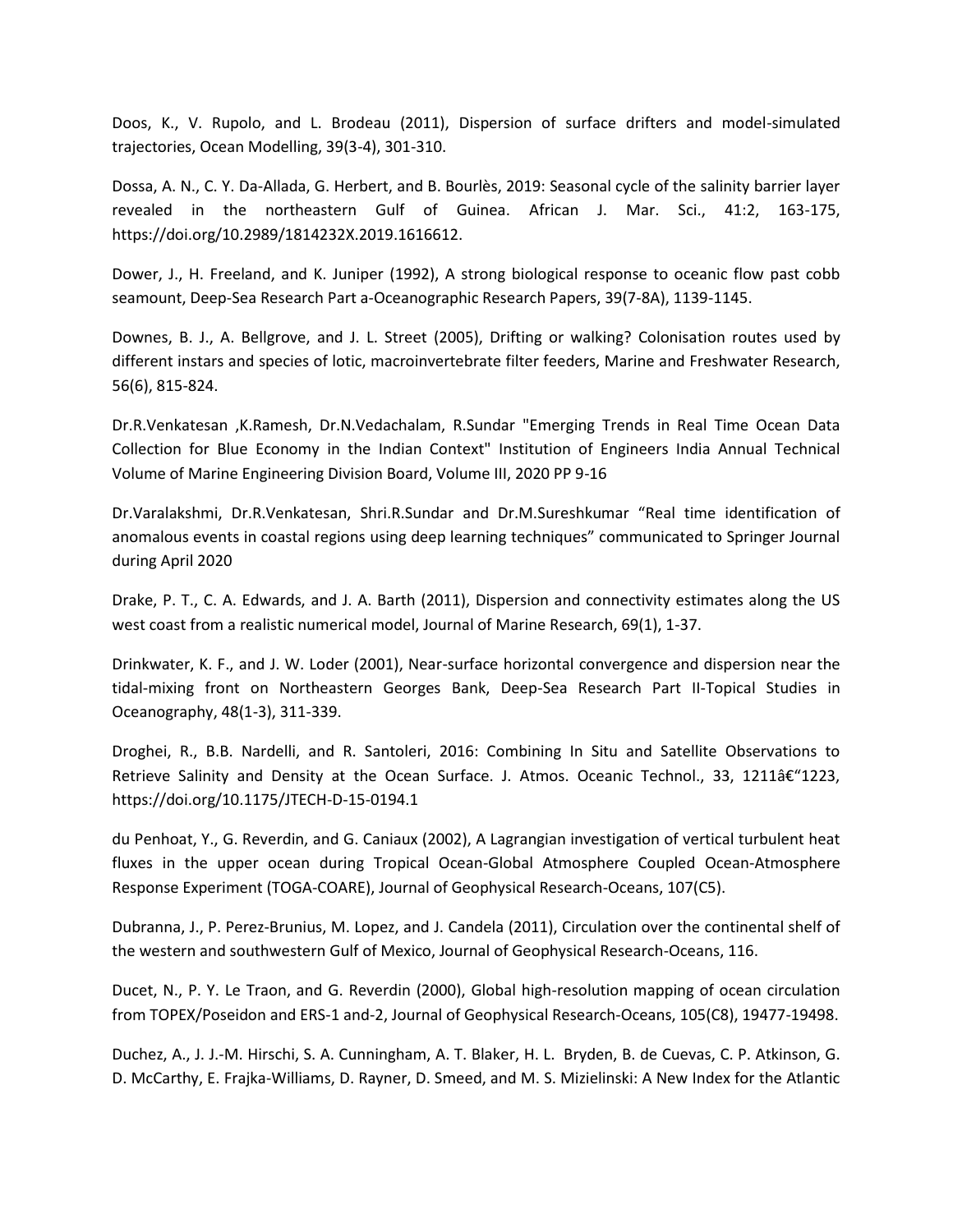Meridional Overturning Circulation at 26N, Journal of Climate, Vol. 27, No. 17, September 2014: 6439- 6455.

Dugdale, R. C., and F. P. Wilkerson (1989), New production in the upwelling center at Point Conception, California:temporal and spatial patterns, Deep-Sea Research Part I-Oceanographic Research Papers, 36(7A), 985-1007.

Durgadoo, J. V., J. R. E. Lutjeharms, A. Biastoch, and I. J. Ansorge (2008), The Conrad Rise as an obstruction to the Antarctic Circumpolar Current, Geophysical Research Letters, 35(20).

Duyck, E., & De Jong, M. F. (2021). Circulation over the south-east Greenland shelf and potential for liquid freshwater export: A drifter study. Geophysical Research Letters, 48, e2020JB020886. https://doi.org/10.1029/2020GL091948

E.G. Lunev, V.A. Ivanov, A.G. Kirichenko, E.M. Lemeshko, S.V. Motyzhev. Information-and-measuring drifter system for the monitoring of currents in the coastal zone of the sea. Automation Of Research In Seas And Oceans. Physical Oceanography. January 2011, Volume 20, Issue 5, pp 366-378. http://link.springer.com/article/10.1007/s11110-011-9092-8.

Ebuchi, N. R. (2006), Seasonal and interannual variations in the East Sakhalin Current revealed by TOPEX/POSEIDON altimeter data, Journal of Oceanography, 62(2), 171-183.

Editor, J. (2005), Global drifter program spans the globe, Bulletin of the American Meteorological Society, 86(12), 1718-1719.

Edson, J., et al. (2007), The coupled boundary layers and air-sea transfer experiment in low winds, Bulletin of the American Meteorological Society, 88(3), 341-+.

Edwards, K. P., F. E. Werner, and B. O. Blanton (2006), Comparison of observed and modeled drifter trajectories in coastal regions: An improvement through adjustments for observed drifter slip and errors in wind fields, Journal of Atmospheric and Oceanic Technology, 23(11), 1614-1620.

Edwards, K. P., J. A. Hare, F. E. Werner, and B. O. Blanton (2006), Lagrangian circulation on the southeast US continental shelf: implications for larval dispersal and retention, Continental Shelf Research, 26(12- 13), 1375-1394.

Elipot, S., and R. Lumpkin (2008), Spectral description of oceanic near-surface variability, Geophysical Research Letters, 35(5).

Elipot, S., and S. T. Gille (2009), Ekman layers in the Southern Ocean: spectral models and observations, vertical viscosity and boundary layer depth, Ocean Science, 5(2), 115-139.

Elipot, S., and S. T. Gille (2009), Estimates of wind energy input to the Ekman layer in the Southern Ocean from surface drifter data, Journal of Geophysical Research-Oceans, 114.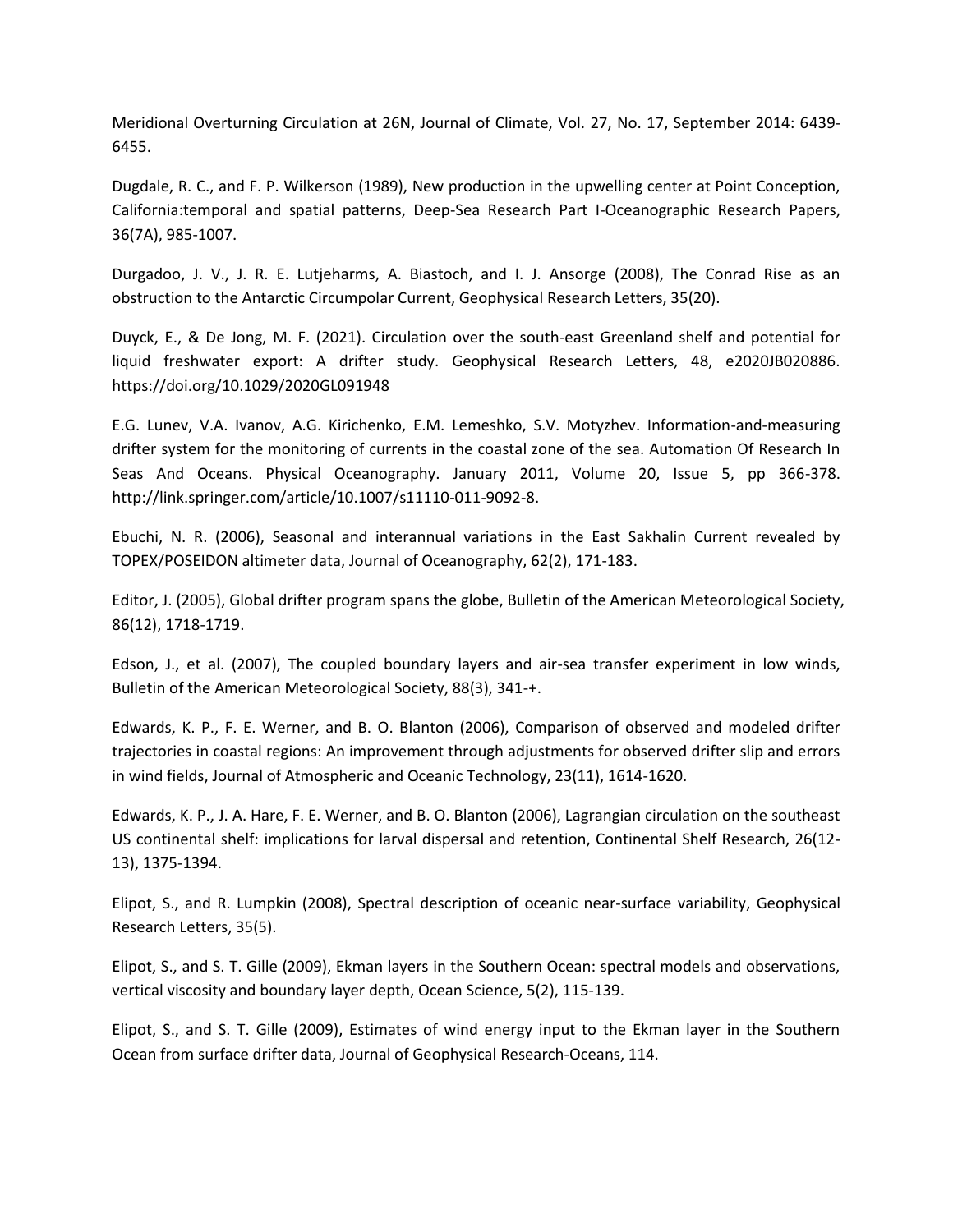Elipot, S., R. Lumpkin, and G. Prieto (2010), Modification of inertial oscillations by the mesoscale eddy field, Journal of Geophysical Research-Oceans, 115.

Elipot, S., R. Lumpkin, R. C. Perez, J. M. Lilly, J. J. Early, and A. M. Sykulski (2016), A global surface drifter data set at hourly resolution, J. Geophys. Res. Oceans, 121,, doi:10.1002/2016JC011716.

Elipot, S., Rick Lumpkin, Renellys C. Perez, Jonathan M. Lilly, Jeffrey J. Early, and Adam M. Sykulski (2016), A global surface drifter dataset at hourly resolution, J. Geophys. Res. Oceans, doi:10.1002/2016JC011716.

Emily L. Shroyer, Arnold L. Gordon, Gualtiero Spiro Jaeger, Mara Freilich, Amy F. Waterhouse, J. Thomas Farrar, V.V.S.S. Sarma, R. Venkatesan, Robert A. Weller, James N. Moum, AmalaMahadevan, Upper layer thermohaline structure of the Bay of Bengal during the 2013 northeast monsoon, Deep Sea Research Part II: Topical Studies in Oceanography, Volume 172, 2020, 104630, ISSN 0967-0645, https://doi.org/10.1016/j.dsr2.2019.07.018(IF 2.430)

Endo, C. A. K., D. F. M. Gherardi, L. P. Pezzi, and L. N. Lima, 2019: Low connectivity compromises the conservation of reef fishes by marine protected areas in the tropical South Atlantic. Sci. Rep., 9, 1, 8634. https://doi.org/10.1038/s41598-019-45042-0.

Endoh, T., T. Matsuno, Y. Yoshikawa, Y. Tatsuyama, and J. Ishizaka (2009), Observations of wind-driven deepening of the surface mixing layer in the Tsushima strait, Journal of Oceanography, 65(2), 273-279.

Enfield, D. B., and S. K. Lee (2005), The heat balance of the Western Hemisphere warm pool, Journal of Climate, 18(14), 2662-2681.

Eremeev, V.N., Ivanov, L.M., Kirwan, A.D. Jr., Melnichenko, O.V., Kochergin, S.V., Stanichnaya, R.R (1992), Reconstruction of oceanic flow characteristics from quasi-Lagrangian data. 2. Characteristics of the large-scale circulation in the Black Sea, Journal of Geophysical Research 97(C6), 9743-53.

Escudier, R., J. Bouffard, A. Pascual, P.-M. Poulain, and M.-I. Pujol, 2013: Improvement of coastal and mesoscale observation from space: Application to the northwestern Mediterranean Sea. Geophys. Res. Lett., 40, 2148–2153, http://dx.doi.org/10.1002/grl.50324.

Escudier, R., L. Renault, A. Pascual, P. Brasseur, D. Chelton, and J. Beuvier (2016), Eddy properties in the Western Mediterranean Sea from satellite altimetry and a numerical simulation, J. Geophys. Res. Oceans, 121, 3990â€"4006, doi:10.1002/2015JC011371.

Eymard, L. (1998), Introduction: The SEMAPHORE experiment, Journal of Geophysical Research-Oceans, 103(C11), 25005-25008.

Ezer, T., D. V. Thattai, B. Kjerfve, and W. D. Heyman (2005), On the variability of the flow along the Meso-American Barrier Reef system: a numerical model study of the influence of the Caribbean current and eddies, Ocean Dynamics, 55(5-6), 458-475.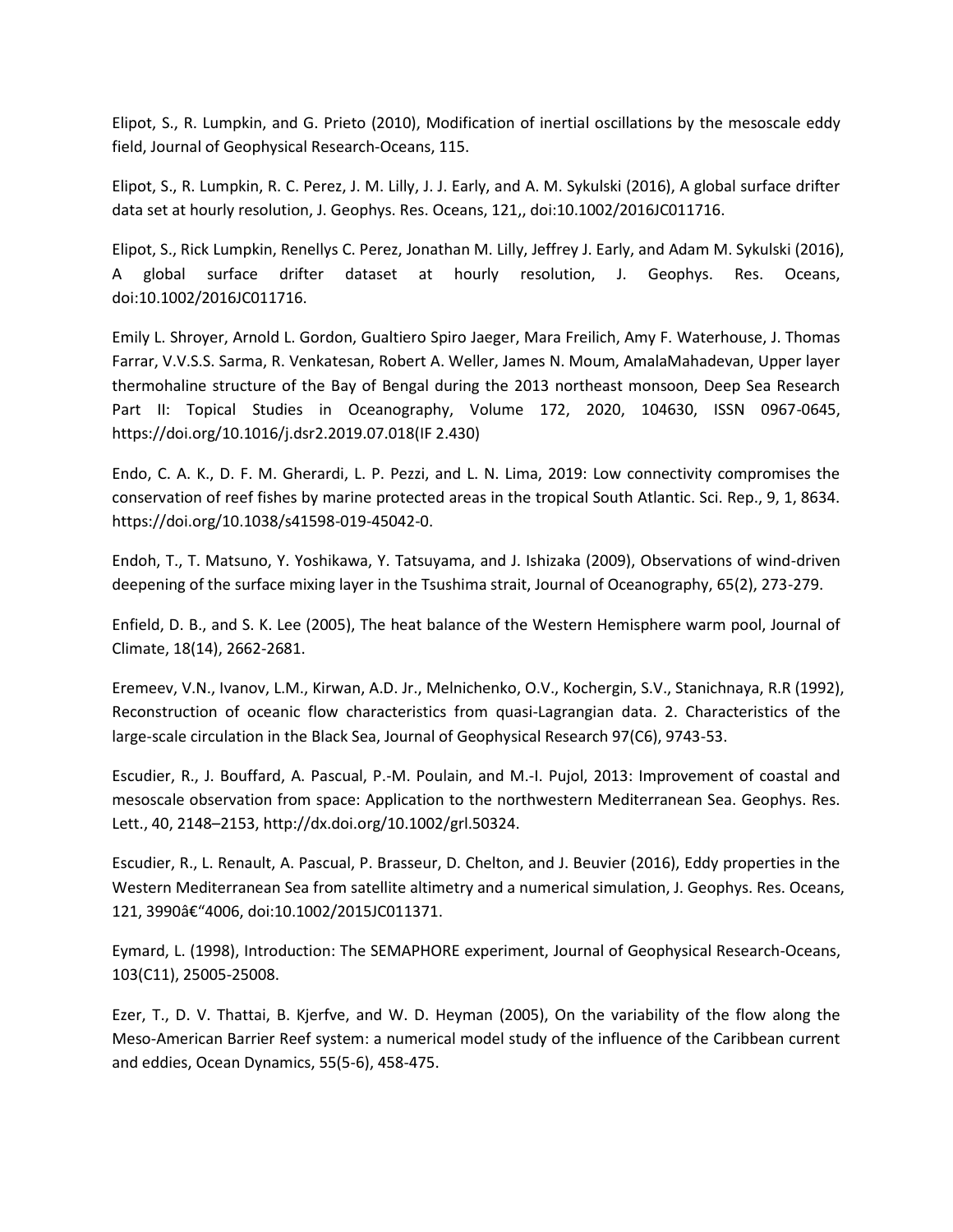Falco, P., A. Griffa, P. M. Poulain, and E. Zambianchi (2000), Transport properties in the Adriatic Sea as deduced from drifter data, Journal of Physical Oceanography, 30(8), 2055-2071.

Falco, P., and E. Zambianchi (2011), Near-surface structure of the Antarctic Circumpolar Current derived from World Ocean Circulation Experiment drifter data, Journal of Geophysical Research-Oceans, 116.

Fan, S. J., L. Y. Oey, and P. Hamilton (2004), Assimilation of drifter and satellite data in a model of the Northeastern Gulf of Mexico, Continental Shelf Research, 24(9), 1001-1013.

Fan, Xue, Uwe Send, Pierre Testor, Johannes Karstensen, and Pascale Lherminier, 2013: Observations of Irminger Sea Anticyclonic Eddies. J. Phys. Oceanogr., 43, 805–823, doi: http://dx.doi.org/10.1175/JPO-D-11-0155.1.

Fang, G. H., D. Susanto, I. Soesilo, Q. A. Zheng, F. L. Qiao, and Z. X. Wei (2005), A note on the South China Sea shallow interocean circulation, Advances in Atmospheric Sciences, 22(6), 946-954.

Farcy P, Durand D, Charria G, Painting D J, Tamminem T, Collingridge K, Grémare A J, Delauney L, Puillat I. Toward a European Coastal Observing Network to Provide Better Answers to Science and to Societal Challenges; The JERICO Research Infrastructure. Front. Mar. Sci., 6:529, 13p. doi: 10.3389/fmars.2019.00529, 2019.

Feng Y, Chen H, Yuan Y, 2009: Analysis of Argos Drifter Data for Kuroshio Characteristics in East China Sea(in Chinese), Advances in Marine Science., 28(3), 275-284.

Fernand, L., G. D. Nolan, R. Raine, C. E. Chambers, S. R. Dye, M. White, and J. Brown (2006), The Irish coastal current: A seasonal jet-like circulation, Continental Shelf Research, 26(15), 1775-1793.

Ferrarese, S., C. Cassardo, A. Elmi, R. Genovese, A. Longhetto, M. Manfrin, and R. Richiardone (2008), Response of temperature and sea surface circulation to a Sirocco wind event in the Adriatic basin: A model simulation, Journal of Marine Systems, 74(1-2), 659-671.

Ferrarin, C., Valentini, A., Vodopivec, M., Klaric, D., Massaro, G., Bajo, M., De Pascalis, F., Fadini, A., Ghezzo, M., Menegon, S., Bressan, L., Unguendoli, S., Fettich, A., Jerman, J., Licer, M., Fustar, L., Papa, A., Carraro, E. Integrated sea storm management strategy: The 29 October 2018 event in the Adriatic Sea (2020) Natural Hazards and Earth System Sciences, 20 (1), pp. 73-93. DOI: 10.5194/nhess-20-73-2020

Fiechter, J., B. K. Haus, N. Melo, and C. N. K. Mooers (2008), Physical processes impacting passive particle dispersal in the Upper Florida Keys, Continental Shelf Research, 28(10-11), 1261-1272.

Figueroa, H. A., and D. B. Olson (1994), Eddy resolution versus eddy diffusion in a double gyre gcm .1. The lagrangian and eulerian description, Journal of Physical Oceanography, 24(2), 371-386.

Flament, P., and L. Armi (2000), The shear, convergence, and thermohaline structure of a front, Journal of Physical Oceanography, 30(1), 51-66.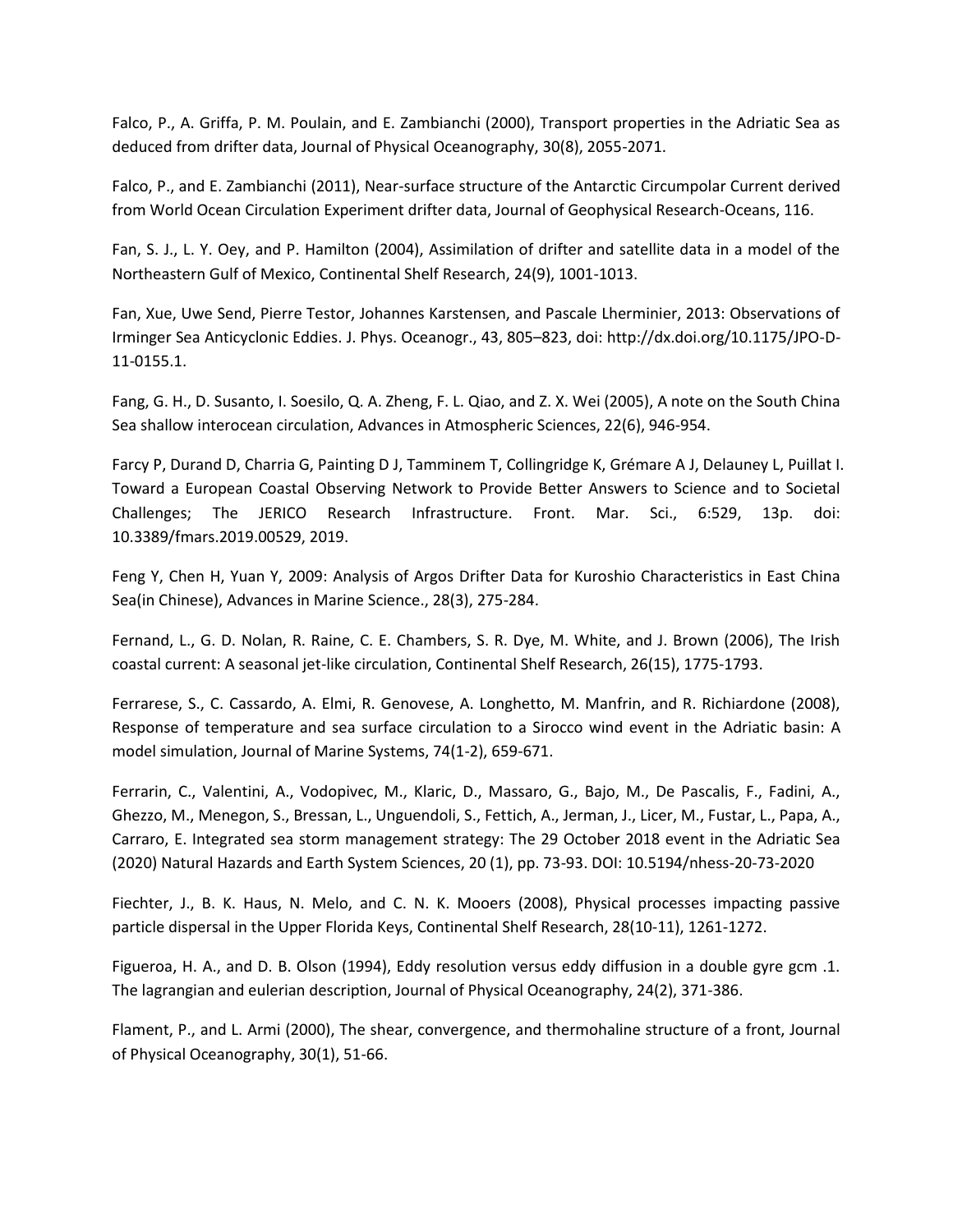Flament, P., R. Lumpkin, J. Tournadre, R. Kloosterziel, and L. Armi (2001), Vortex pairing in an unstable anticyclonic shear flow:discrete subharmonics of one pendulum day, Journal of Fluid Mechanics, 440, 401-410.

Flament, P., S. Kennan, R. Knox, P. Niiler, and R. Bernstein (1996), The three-dimensional structure of an upper ocean vortex in the tropical Pacific Ocean, Nature, 383, 610-613.

Flatau, M. K., L. Talley, and P. Niiler (2003), The North Atlantic Oscillation, surface current velocities, and SST changes in the subpolar North Atlantic, Journal of Climate, 16(14), 2355-2369.

Flatau, M., P. J. Flatau, P. hoebus, and P. P. Niiler (1997), The feedback between equaltorial convection and local radiative and evaporative processes:the implicatins for intraseasonal oscillations, Journal of Atmospheric Sciences, 54, 2373-2386.

Foley, D. G., T. D. Dickey, M. J. McPhaden, R. R. Bidigare, M. R. Lewis, R. T. Barber, S. T. Lindley, C. Garside, D. V. Manov, and J. D. McNeil (1997), Longwaves and primary productivity variations in the equatorial Pacific at O degrees, 140 degrees W, Deep-Sea Research Part II-Topical Studies in Oceanography, 44(9-10), 1801-+.

Foltz G. R., P. Brandt, I. Richter, B. Rodríguez-Fonseca, F. Hernandez, M. Dengler, R. R. Rodrigues, J. O. Schmidt, L. Yu, N. Lefevre, L. C. Da Cunha, M. J., McPhaden, M. Araujo, J. Karstensen, J. Hahn, M. Martín-Rey M, C. M. Patricola, P. Poli, P. Zuidema, R. Hummels, R. C. Perez, V. Hatje, J. F. Lübbecke, I. Polo, R. Lumpkin, B. Bourlès, F. E. Asuquo, P. Lehodey, A. Conchon, P. Chang, P. Dandin, C. Schmid, A. Sutton, H. Giordani, Y. Xue, S. Illig, T. Losada, S. A. Grodsky, F. Gasparin, T. Lee, E. Mohino, P. Nobre, R. Wanninkhof, N. Keenlyside, V. Garcon, E. Sánchez-Gómez, H. C. Nnamchi , M. Drévillon, A. Storto, E. Remy, A. Lazar, S. Speich, M. Goes, T. Dorrington, W. E. Johns, J. M. Moum, C. Robinson,C. Perruche, R. B. de Souza, A. T. Gaye AT, J. LópezParages, P.-A. Monerie, P. Castellanos, N. U. Benson, M. N. Hounkonnou, J. T. Duhá, R. Laxenaire, and N. Reul, 2019: The Tropical Atlantic Observing System. Front. Mar. Sci., 6, 206, https://doi.org/10.3389/fmars.2019.00206.

Foltz, G. R., R. Hummels, M. Dengler, R. C. Perez, and M. Araujo, 2020: Vertical turbulent cooling of the mixed layer in the Atlantic ITCZ and trade wind regions. J. Geophys. Res. Oceans, 125, https://doi.org/:10.1029/2019JC015529.

Foltz, G. R., R. Hummels, M. Dengler, R. C. Perez, and M. Araujo, 2020: Vertical turbulent cooling of the mixed layer in the Atlantic ITCZ and trade wind regions. J. Geophys. Res. Oceans, 125, 2, https://doi.org/10.1029/2019JC015529.

Foltz, G., Schmid, C. and Lumpkin, R., (2018), An enhanced PIRATA data set for tropical Atlantic oceanatmosphere research. J. Climate 31, 1499-1524, https://dx.doi.org/10.1175/JCLI-D-16-0816.1.

Foltz, G., Schmid, C. and Lumpkin, R., (2018), An enhanced PIRATA data set for tropical Atlantic oceanatmosphere research. J. Climate 31, 1499-1524, https://dx.doi.org/10.1175/JCLI-D-16-0816.1.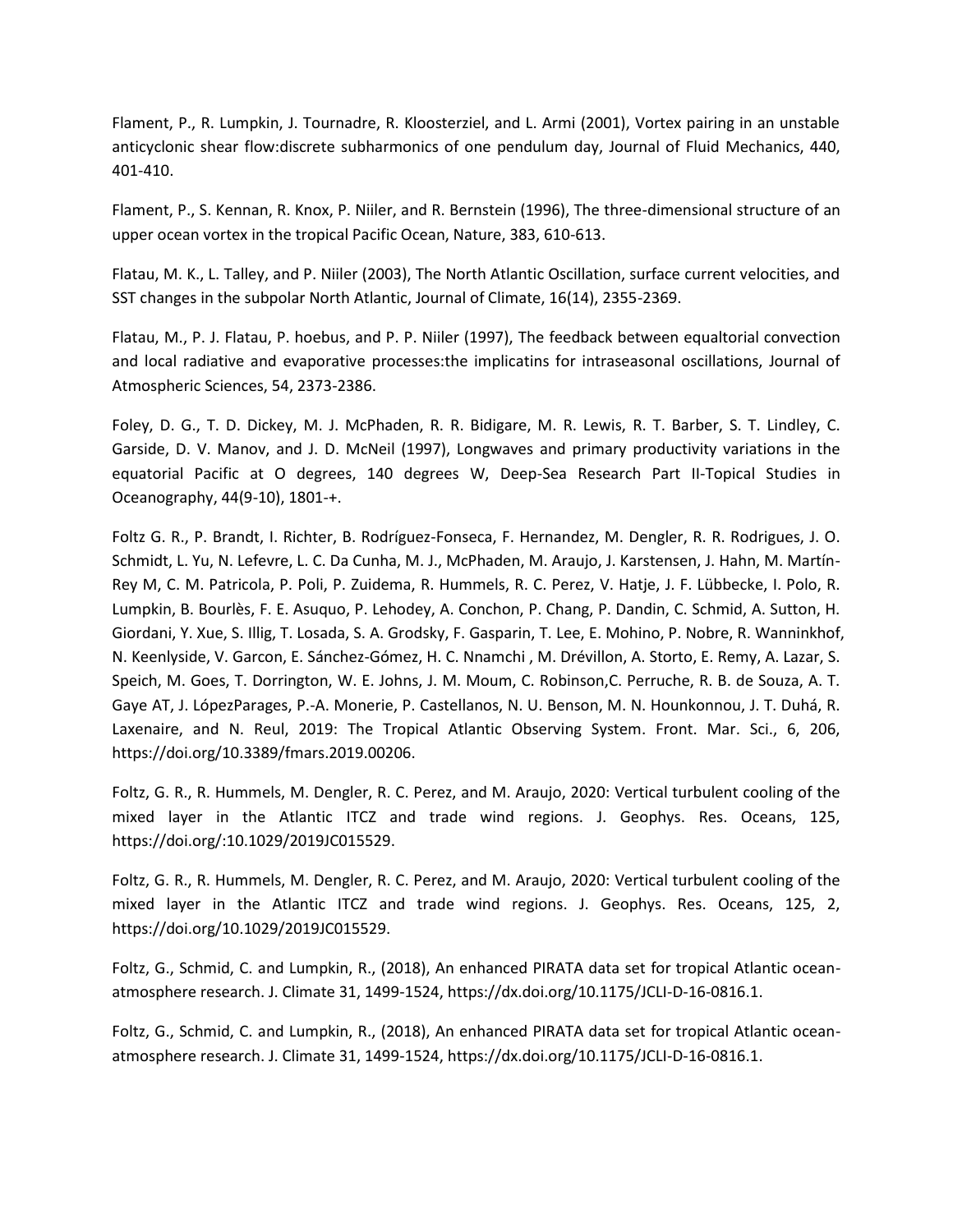Foltz, G.R., P. Brandt, I. Richter, M. Rodriguez-Fonseca, F. Hernandez, M. Dengler, R.R.Rodrigues, J. Schmidt, L. Yu, N. Lefevre, L. Cotrim, M.J. McPhaden, M. Araujo, J.Karstensen, J. Hahn, M. Martin-Rey, C.M. Patricola, P. Poli, P. Zuidema, R. Hummels, R.C.Perez, V. Hatje, J.F. Lubbecke, I. Polo, R. Lumpkin, B. Bourlès, F.E. Asuquo, P. Lehodey, A.Conchon, P. Chang, P. Dandin, C. Schmid, A. Sutton, H. Giordani, Y. Xue, S. Illig, T.Losada, S.A. Grodsky, F. Gasparin, T. Lee, E. Mohino, P. Nobre, R. Wanninkhof, N.Keenlyside, V. Garcon, E. Sanchez-Gomez, H.C. Nnamchi, M. Drevillon, A. Storto, E. Remy, A. Lazar, S. Speich, M. Goes, T. Dorrington, W.E. Johns, J.N. Moum, C. Robinson, C.Perruche, R.B. de Souza, A. Gaye, J. Lopez-Parages, P.A. Monerie, P. Castellanos, N.U. Benson, M.N. Hounkonnou, J. Trotte-Duha, The Tropical Atlantic Observing System, Frontiers in Marine Science, https://doi.org/10.3389/fmars.2019.00206, 2019.

Foltz, Gregory R., Claudia Schmid, Rick Lumpkin, 2013: Seasonal Cycle of the Mixed Layer Heat Budget in the Northeastern Tropical Atlantic Ocean. J. Climate, 26, 8169–8188, http://dx.doi.org/10.1175/JCLI-D-13-00037.1.

Foltz, Gregory R., Semyon A. Grodsky, James A. Carton, Michael J. McPhaden.(2003), Seasonal mixed layer heat budget of the tropical Atlantic Ocean, Journal of Geophysical Research 108 (C5),3146, doi:10.1029/2002JC001584.

Font, J., C. Millot, J. Salas, A. Julia, and O. Chic (1998). The drift of modified Atlantic water from the Alboran Sea to the eastern Mediterranean, Scientia Marina, 62(3), 211-216.

Font, J., J. Isern-Fontanet, and J. D. J. Salas (2004), Tracking a big anticyclonic eddy in the western Mediterranean Sea, Scientia Marina, 68(3), 331-342.

Forristall, G. Z., K. J. Schaudt, and C. K. Cooper (1992). Evolution and kinematics of a loop current eddy in the gulf of mexico during 1985, Journal of Geophysical Research-Oceans, 97(C2), 2173-2184.

Foukal, N. P., and M. Susan Lozier (2017), Assessing variability in the size and strength of the North Atlantic subpolar gyre, J. Geophys. Res. Oceans, 122, doi:10.1002/2017JC012798.

Fox-Kemper, B., R. Lumpkin and F. Bryan, 2013: Lateral Transport in the Ocean. Chapter 8 of "Ocean Circulation and Climate, 2nd Ed. A 21st century perspective", ed. G. Siedler, S. Griffies, J. Gould and J. Church, Academic Press, pp. 185-205, http://dx.doi.org/10.1016/B978-0-12-391851-2.00008-8.

Frajka-Williams, E., C. S. Meinen, W. E. Johns, D. A. Smeed, A.Duchez, A. J. Lawrence, D. A. Cuthbertson, G. D. McCarthy, H. L. Bryden, M. O. Baringer, B. I. Moat, and D. Rayner, Compensation between meridional flow components of the AMOC at 26N, Ocean Sci., 12, 481-493, doi:10.5194/os-12-481-2016, 2016.

Frajka-Williams, E., W. E. Johns, C. S. Meinen, L. M. Beal, and S. A. Cunningham: Eddy impacts on the Florida Current, Geophys. Res. Lett., Vol. 40, 349-353, doi:10.1002/grl.50115, 2013.

Francis P. A., Jithin A. K, Effy B. John, Abhisek Chatterjee, Kunal Chakraborty, Arya Paul, Balaji B, S. S. C. Shenoi, Biswamoy P, Arnab Mukherjee, Prerna Singh, Deepsankar B, Siva Reddy S, Vinayachandran P. N,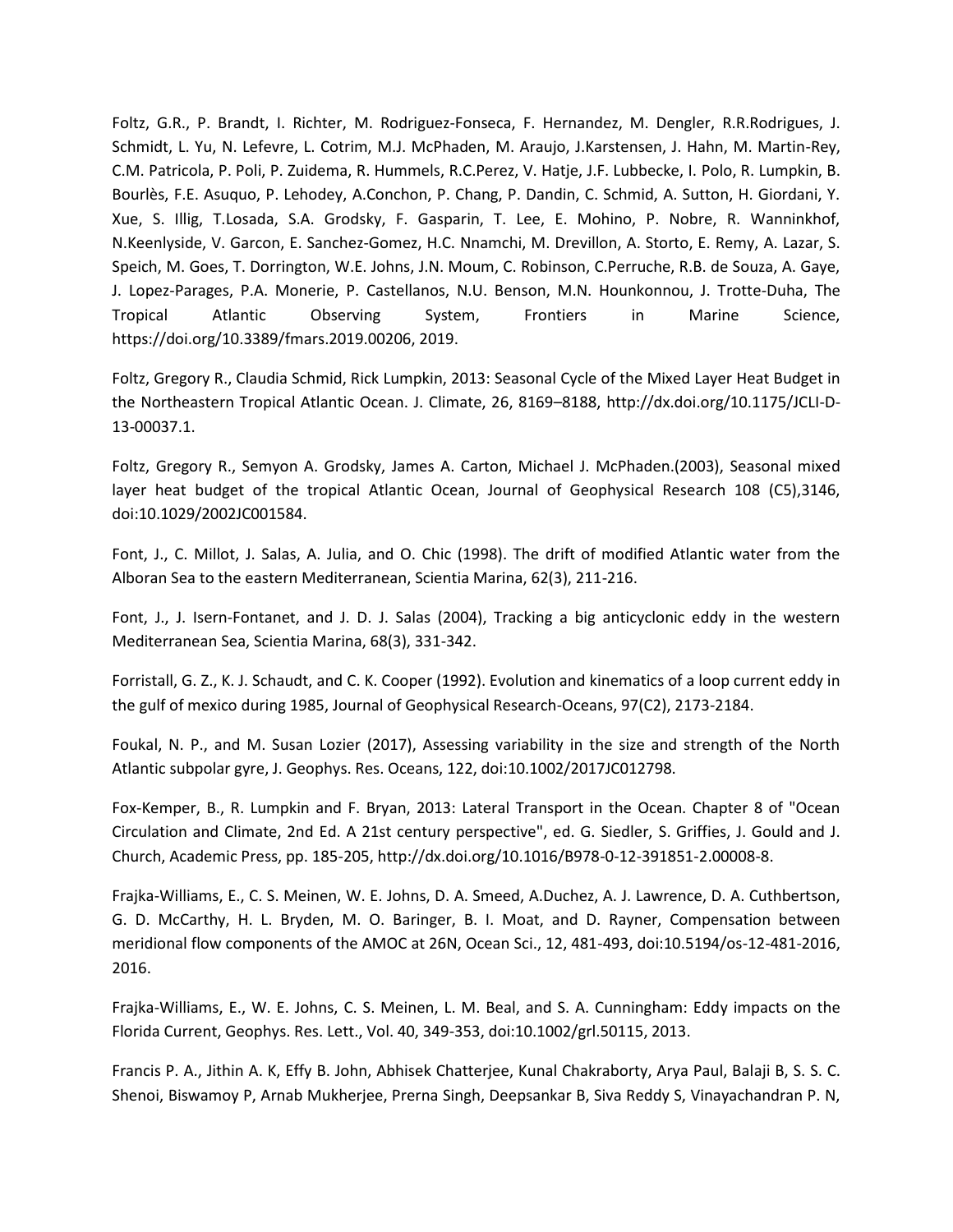Girish Kumar M. S, UdayaBhaskar T. V. S1, Ravichandran M, Unnikrishnan A. S, Shankar D, Amol Prakash, Aparna S. G, Harikumar R, Kaviyazhaku K, Suprit K, VenkatShesu R, Kiran Kumar N, Srinivasa Rao N, Annapurnaiah K, Venkatesan R, Suryachandra Rao A, Rajagopal E. N, Prasad V. S, Munmun Das Gupta, Balakirishnan Nair T. M, Pattabhi Rama Rao E, Satyanarayana B. V, preliminary version has been accepted for publication in Bulletin of the American Meteorological Society on 'High-resolution Operational Ocean Forecast and reanalysis System for the Indian Ocean' during May 2020. https://doi.org/10.1175/BAMS-D-19-0083.1(IF 8.166)

Francisco, J., M. J. Olascoaga, and G. J. Goni (2010), Surface Ocean Mixing Inferred from Different Multisatellite Altimetry Measurements, Journal of Physical Oceanography, 40, 2466-2480.

Frankignoul, C., F. Bonjean, and G. Reverdin (1996), Interannual variability of surface currents in the tropical Pacific during 1987-1993, Journal of Geophysical Research, 101(C2), 3629-3647.

Fratantoni, D. M. (2001), North Atlantic surface circulation during the 1990's observed with satellitetracked drifters, Journal of Geophysical Research-Oceans, 106(C10), 22067-22093.

Fratantoni, D. M., and D. A. Glickson (2002), North Brazil current ring generation and evolution observed with SeaWiFS, Journal of Physical Oceanography, 32(3), 1058-1074.

Fratantoni, D. M., and P. L. Richardson (2006), The evolution and demise of North Brazil Current rings, Journal of Physical Oceanography, 36(7), 1241-1264.

Freeland, H. (1994), OCEAN CIRCULATION AT AND NEAR COBB-SEAMOUNT, Deep-Sea Research Part I-Oceanographic Research Papers, 41(11-12), 1715-1732.

Freeman, E., E.C. Kent, P. Brohan, T. Cram, L. Gates, B. Huang, C. Liu, S.R. Smith, S.J. Worley, and H.-M. Zhang, 2019: The International Comprehensive Ocean-Atmosphere Data Set--meeting users needs and future priorities. Front., Mar. Res., 6, 435. https://doi.org/10.3389/fmars.2019.00435.

Freeman, E., E.C. Kent, P. Brohan, T. Cram, L. Gates, B. Huang, C. Liu, S.R. Smith, S.J. Worley, and H.-M. Zhang, 2019: The International Comprehensive Ocean-Atmosphere Data Set--meeting users needs and future priorities. Front. Mar. Res., 6, 435. doi: 10.3389/fmars.2019.00435.

Friederich, G. E., J. Ledesma, O. Ulloa, and F. P. Chavez (2008), Air-sea carbon dioxide fluxes in the coastal southeastern tropical Pacific, Progress in Oceanography, 79(2-4), 156-166.

Friocourt, Y., B. Levier, S. Speich, B. Blanke, and S. S. Drijfhout (2007), A regional numerical ocean model of the circulation in the Bay of Biscay, Journal of Geophysical Research-Oceans, 112(C9).

Fu, H., X. Wang, P. C. Chu, X. Zhang, G. Han, and W. Li, 2014: Tropical cyclone footprint in the ocean mixed layer observed by Argo in the Northwest Pacific, Journal of Geophysical Research: Oceans, 119(11), 8078-8092.

Fu, L. L. (2006), Pathways of eddies in the South Atlantic Ocean revealed from satellite altimeter observations, Geophysical Research Letters, 33, 14.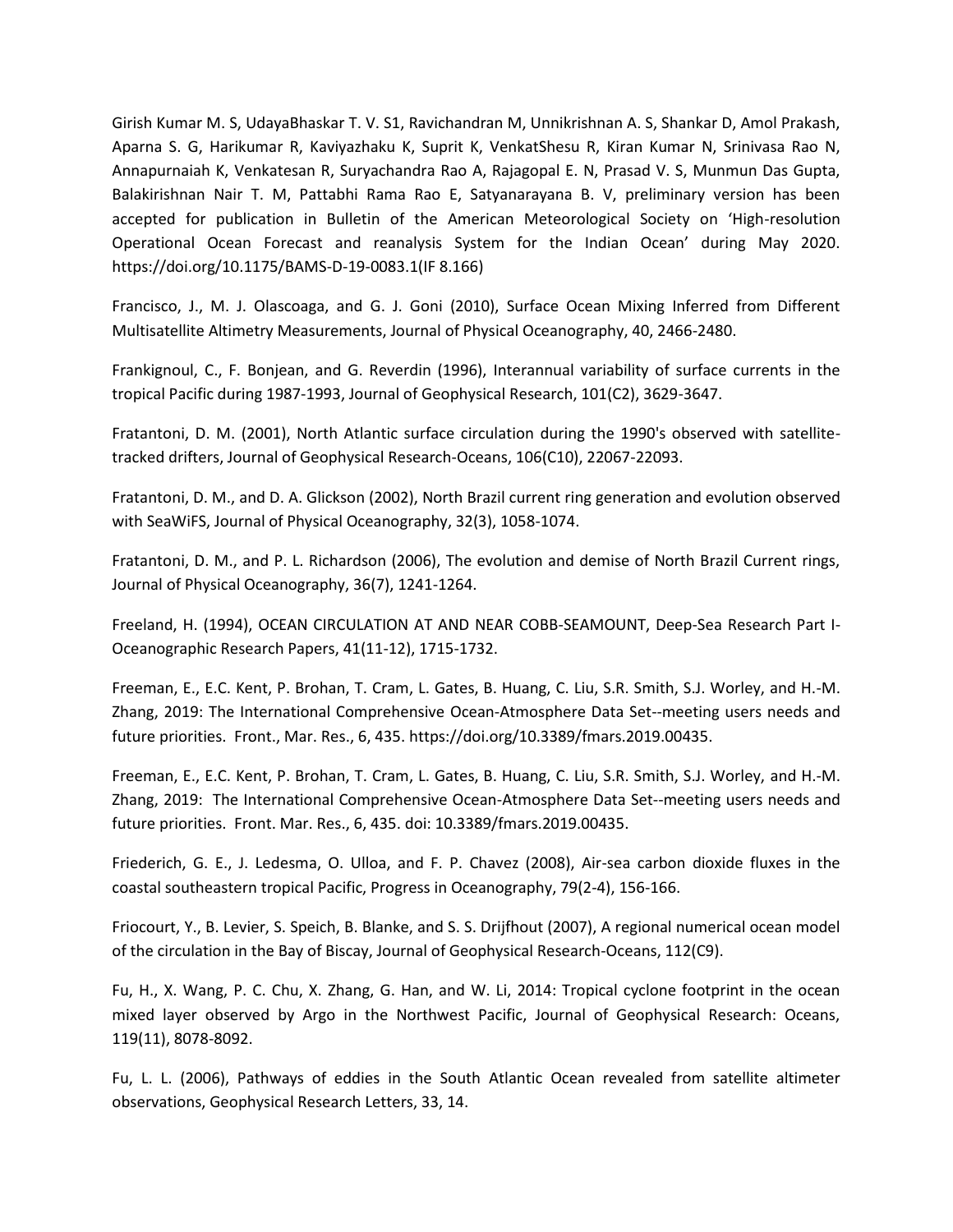G. Ball, S. Motyzhev, E. Lunev, A. Tolstosheev. Observing the Southern Ocean and beyond with an extremely long-lived drifting buoy. Argos Forum.  $-$  2015.  $-$  Nº 80 – C. 6 – 7.

G. Reverdin, S. Morisset, J. Boutin, N. Martin, M. Sena-Martins, F. Gaillard, P. Blouch, J. Rolland, J. Font, J. Salvador, P. Fernández, and D. Stammer, 2014: Validation of Salinity Data from Surface Drifters. J. Atmos. Oceanic Technol., 31, 967–983. http://dx.doi.org/10.1175/JTECH-D-13-00158.

G.K. Korotaev, V.L. Dorofeev, S.V. Motyzhev, V.N. Belokopytov at al. Contribution of the Black Sea observing system to ECOOP. Ocean Sci. Discuss., 8, 1695-1722, 2011. Published by Copernicus Publications on behalf of the European Geosciences Union.

Gacic, M., G. Civitarese, G. L. E. Borzelli, V. Kovacevic, P. M. Poulain, A. Theocharis, M. Menna, A. Catucci, and N. Zarokanellos (2011), On the relationship between the decadal oscillations of the northern Ionian Sea and the salinity distributions in the eastern Mediterranean, Journal of Geophysical Research-Oceans, 116.

Garcia, R.F., and C.S. Meinen: Accuracy of Florida Current volume transport measurements at 27N using multiple observational techniques. J. Atmos. Oceanic Technol., 31, 1169-1180. doi:10.1175/JTECH-D-13- 00148.1, 2014.

Garcia-Olivares, A., J. Isern-Fontanet, and E. Garcia-Ladona (2007), Dispersion of passive tracers and finite-scale Lyapunov exponents in the Western Mediterranean Sea, Deep-Sea Research Part I-Oceanographic Research Papers, 54(2), 253-268.

Garraffo, Z. D., A. J. Mariano, and et al. (2001), Lagrangian data in a high-resolution numerical simulation of the North Atlantic I. Comparison with in situ drifter data, Journal of Marine Systems, 29, 1-4.

Garraffo, Z., S. L. Garzoli, W. Haxby, and D. Olson (1992), Analysis of a general-circulation model .2. Distribution of kinetic-energy in the south-atlantic and kuroshio oyashio systems, Journal of Geophysical Research-Oceans, 97(C12), 20139-20153.

Garrafo, Z. D., A. Griffa, A. J. Mariano, and E. P. Chassignet (2001), Lagrangian data in a high-resolution numerical simulation of the North Atlantic II. On the pseudo-Eulerian averaging of Lagrangian data, Journal of Marine Systems, 29(1-4), 177-200.

Garzoli, S. L., P. L. Richardson, C. M. Duncombe Rae, D. M. Fratantoni, G. J. Goni, and A. J. Roubicek (1999), Three Agulhas rings observed during the Benguela Current experiment, Journal of Geophysical Research-Oceans, 104(C9), 20971-20985.

Garzoli, S.L., S. Dong, R. Fine, C. Meinen, R.C. Perez, C. Schmid, E. van Sebille, and Q. Yao, The fate of the Deep Western Boundary Current in the South Atlantic, Deep-Sea Res. I, doi:10.1016/j.dsr.2015.05.008, 2015.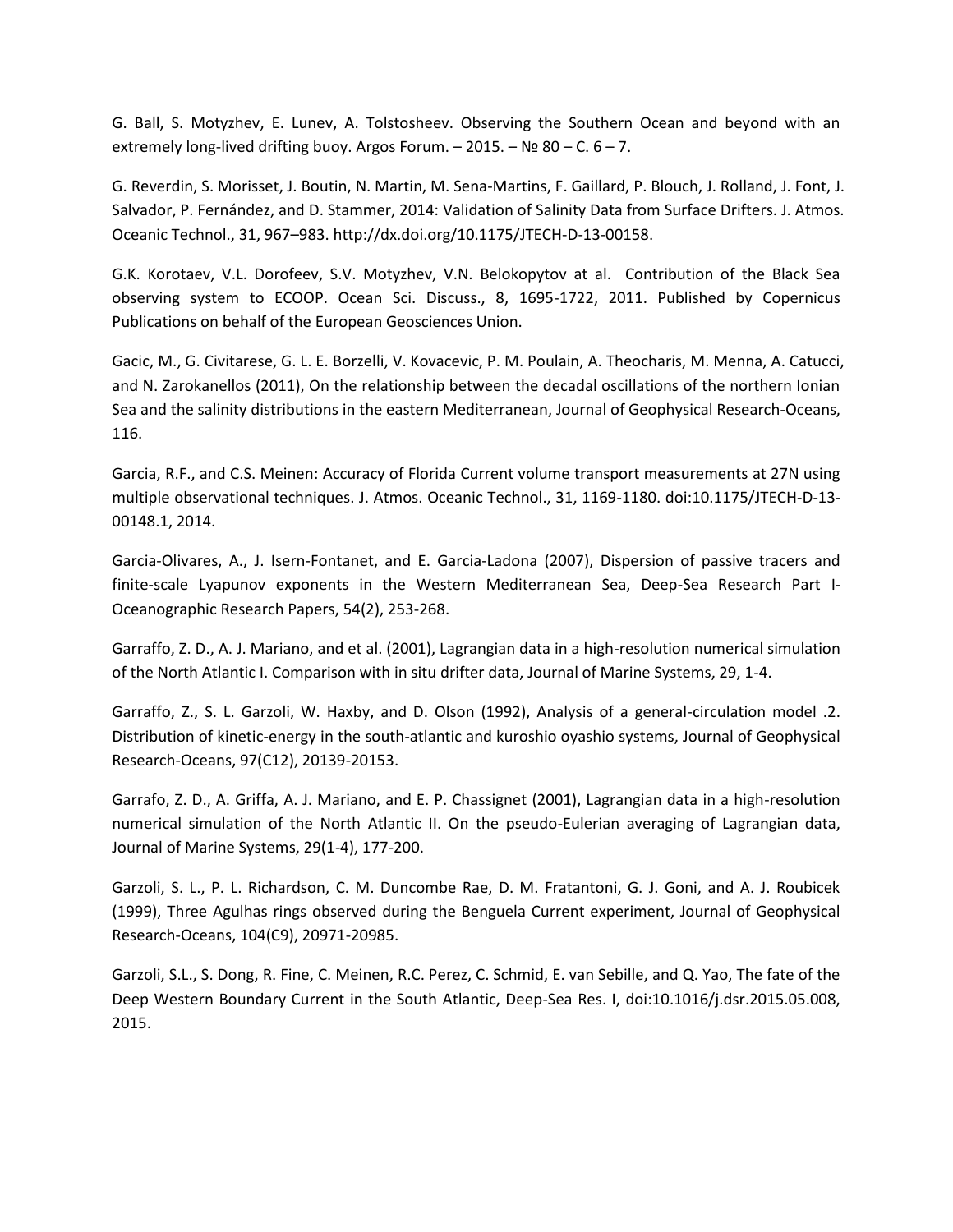Gastgifvars, M., H. Lauri, A. Sarkanen, K. Myrberg, O. Andrejev, and C. Ambjorn (2006), Modelling surface drifting of buoys during a rapidly-moving weather front in the Gulf of Finland, Baltic Sea, Estuarine Coastal and Shelf Science, 70(4), 567-576.

Gawarkiewicz, G., and C. A. Linder (2006), Lagrangian flow patterns north of Cape Hatteras using nearsurface drifters, Progress in Oceanography, 70(2-4), 181-195.

Gawarkiewicz, G., et al. (2011), Circulation and Intrusions Northeast of Taiwan: Chasing and Predicting Uncertainty in the Cold Dome, Oceanography, 24(4), 110-121.

Gawarkiewicz, G., J. Churchill, F. Bahr, C. Linder, and C. Marquette (2008), Shelfbreak frontal structure and processes north of Cape Hatteras in winter, Journal of Marine Research, 66(6), 775-799.

Gerin R., Rio M., Santoleri R., Gauci A., Drago A. doi:10.3390/w11071355. https://hal.archivesouvertes.fr/hal-02169193/

Gerin, R., Kourafalou, V., Poulain, P.-M. and Besiktepe, S. (2014) Influence of Dardanelles outflow induced thermal fronts and winds on drifter trajectories in the Aegean Sea. Mediterranean Marine Science, 15(2), 919-930, doi: http://dx.doi.org/10.12681/mms.464.

Gerin, R., P. M. Poulain, I. Taupier-Letage, C. Millot, S. Ben Ismail, and C. Sammari (2009), Surface circulation in the Eastern Mediterranean using drifters (2005-2007), Ocean Science, 5(4), 559-574.

Gerin, R., Poulain, P.-M., Besiktepe, S. and Zanasca, P. (2013) Surface circulation of the Marmara Sea as deduced from drifters, Turkish Journal of Earth Sciences, 22(6), 919-930.

Geyer, W. R. (1989), Field calibrationn of mixed layer drifters, Journal of Atmospheric and Oceanic Technology, 6, 333-347.

Geyer, W. R., R. P. Signell, D. A. Fong, J. Wang, D. M. Anderson, and B. A. Keafer (2004), The freshwater transport and dynamics of the western Maine coastal current, Continental Shelf Research, 24(12), 1339- 1357.

Gille, S.T., Romero, L (2003), Statistical behavior of ALACE floats at the surface of the Southern Ocean, Journal of Atmospheric & Oceanic Technology 20(11),1633-1640.

Ginzburg, A. I., A. G. Kostyanoi, and et al. (2000), Sea of Japan surface circulation (from satellite and drifter data), Earth Observation and Remote Sensing, 16(1), 89-112.

Girishkumar, M.S., K. Ashin, M.J. McPhaden, B. Balaji, and B. Praveenkumar, 2020: Estimation of vertical heat diffusivity at the base of the mixed layer in the Bay of Bengal. J. Geophys. Res.,125, e2019JC015402. http://dx.doi.org/10.1029/2019JC015402.

Gmitrowicz, E. M., and J. Brown (1993), The variability and forcing of currents within a frontal region off the northeast coast of England, Continental Shelf Research, 13(8-9), 863-890.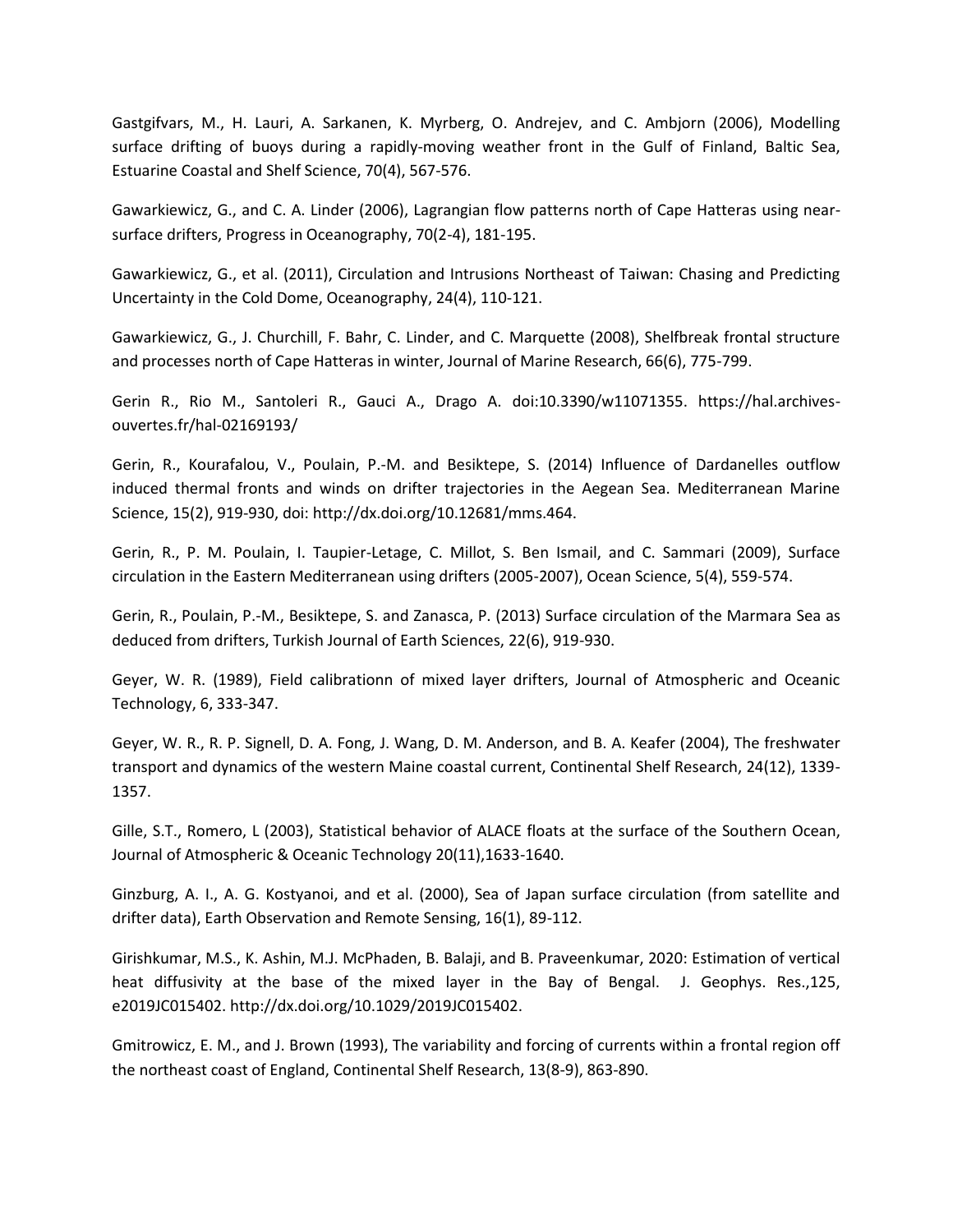Godfrey, J. S., E. F. Bradley, P. A. Coppin, L. F. Pender, T. J. McDougall, E. W. Schulz, and I. Helmond (1999), Measurements of upper ocean heat and freshwater budgets near a drifting buoy in the equatorial Indian Ocean, Journal of Geophysical Research-Oceans, 104(C6), 13269-13302.

Gomez, R. C. C., and S. N. Bulgakov (2007), Remote sensing observations of the coherent and noncoherent ring structures in the vicinity of Lesser Antilles, Annales Geophysicae, 25(2), 331-340.

Gong, D., J. T. Kohut, and S. M. Glenn (2010), Seasonal climatology of wind-driven circulation on the New Jersey Shelf, Journal of Geophysical Research-Oceans, 115.

Goni, G. J., F. Bringas, and P. N. DiNezio (2011), Observed low frequency variability of the Brazil Current front, Journal of Geophysical Research-Oceans, 116.

Good, P., R. Chadwick, C. E. Holloway, J. Kennedy, J. A. Lowe, R. Roehrig, and S. S. Rushley, 2021: High sensitivity of tropical precipitation to local sea-surface temperature. Nature, 589, 408-414, https://doi.org/10.1038/s41586-020-2887-3.

Gordon, A. L., P. Flament, C. Villanoy, and L. Centurioni (2014), The nascent Kuroshio of Lamon Bay, J. Geophys. Res. Oceans, 119, 4251–4263, doi:10.1002/2014JC009882.

Gregory, R., S. A. Grodsky, and J. A. Carton (2003), Seasonal mixed layer heat budget of the tropical Atlantic Ocean, Journal of Geophysical Research, 108(C5), 3146.

Griffa, A., K. Owens, L. Piterbarg, and B. Rozovskii (1995), Estimates of turbulence parameters from lagrangian data using a stochastic particle model, Journal of Marine Research, 53(3), 371-401.

Griffa, A., L. I. Piterbarg, and T. Ozgokmen (2004), Predictability of Lagrangian particle trajectories: Effects of smoothing of the underlying Eulerian flow, Journal of Marine Research, 62(1), 1-35.

Griffa, A., R. Lumpkin, and M. Veneziani (2008), Cyclonic and anticyclonic motion in the upper ocean, Geophysical Research Letters, 35(1), L01608, doi:10.1029/2007GL032100.

Grodsky, S. A., and J. A. Carton (2001), Intense surface currents in the tropical Pacific during 1996-1998, Journal of Geophysical Research-Oceans, 106(C8), 16673-16684.

Grodsky, S. A., and J. A. Carton (2002), Surface drifter pathways originating in the equatorial Atlantic cold tongue, Geophysical Research Letters, 29(23).

Grodsky, S. A., and J. A. Carton (2003), Near surface westerly wind jet in the Atlantic ITCZ, Geophysical Research Letters, 30(19), 2009.

Grodsky, S. A., and R. Lumpkin (2011), Spurious trends in global surface drifter currents, Geophysical Research Letters, 38(L10606), doi:10.1029/2011GL047393.

Grodsky, S. A., J. A. Carton, and R. Murtugudde (2001), Anomalous surface currents in the tropical Indian Ocean, Geophysical Research Letters, 28(22), 4207-4210, doi:10.1029/2001GL013592.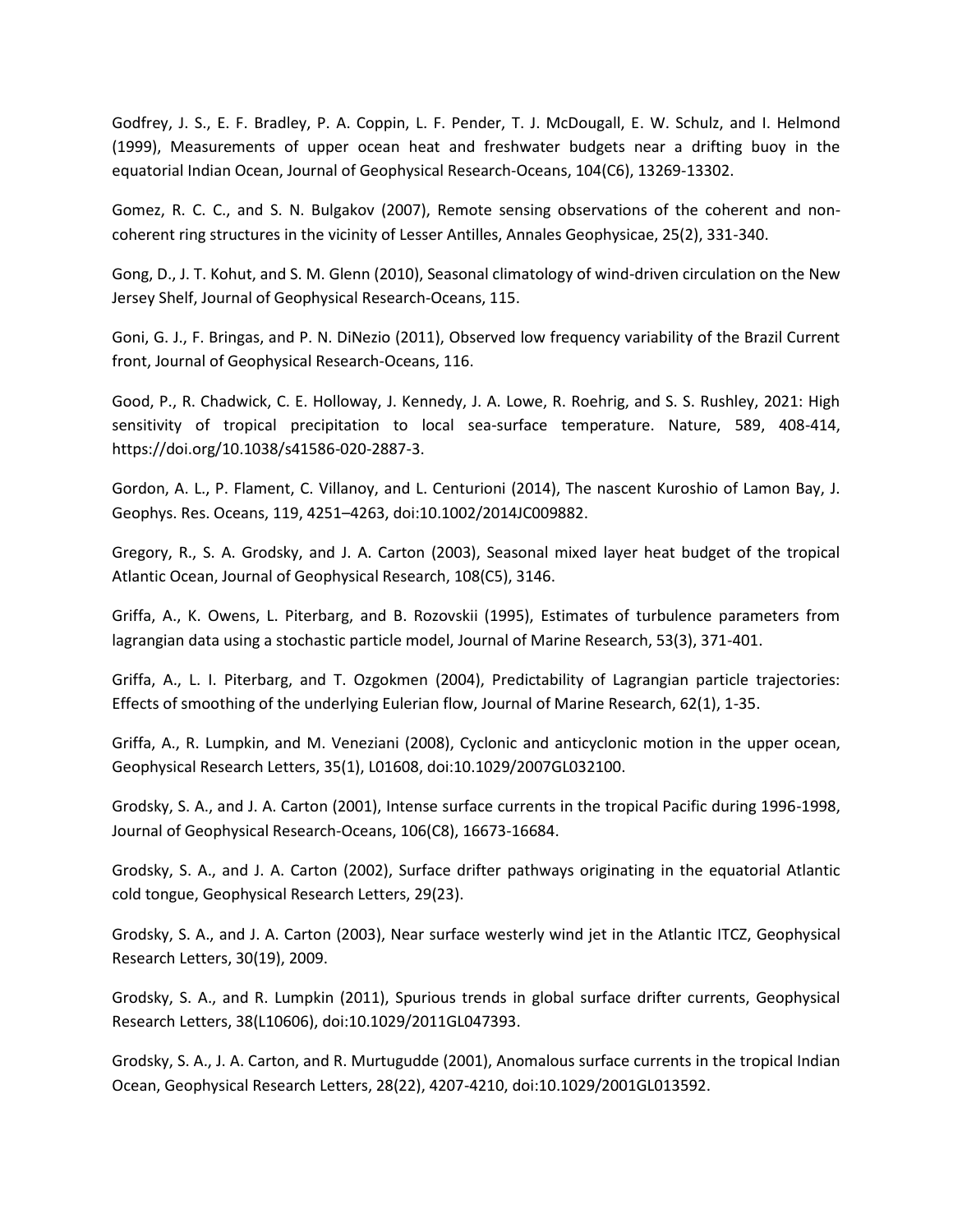Grundlingh, M. L. (1999), Surface currents derived from satellite-tracked buoys off Namibia, Deep-Sea Research Part II-Topical Studies in Oceanography, 46(1-2), 453-473.

Guan, C., S. Hu, M.J. McPhaden, F. Wang, S. Gao, and Y. Hou, 2019. Dipole structure of mixed layer salinity in response to El Niño-La Niña asymmetry in the tropical Pacific. Geophys. Res. Lett., 46, 12,165- 12,172. https://doi.org/10.1029/2019GL084817.

Guastella, L. A. and Robers, M. J., (2016), Dynamics and role of the Durban cyclonic eddy in the KwaZulu-Natal Bight ecosystem, African Journal of Marine Science, Vol. 38, S23-S42, https://www.tandfonline.com/doi/abs/10.2989/1814232X.2016.1159982

Guerra, D., Schroeder, K., Borghini, M., Camatti, E., Pansera, M., Schroeder, A., Sparnocchia, S., Chiggiato, J. Zooplankton diel vertical migration in the Corsica Channel (north-western Mediterranean Sea) detected by a moored acoustic Doppler current profiler (2019) Ocean Science, 15 (3), pp. 631-649. DOI: 10.5194/os-15-631-2019

Guillaumin, A. P., Sykulski, A. M., Olhede, S. C., Early, J. J., and Lily, J. M., (2017), Analysis of Non-Stationary Modulated Time Series with Applications to Oceaographic Surface Flow Measurements, Journal of Time Series Analysis, Vol. 38, 5, 668-710, https://doi.org/10.1111/jtsa.12244

Guimbard, S., N. Reul, B. Chapron, M. Umbert, and C. Maes (2017), Seasonal and interannual variability of the Eastern Tropical Pacific Fresh Pool, J. Geophys. Res. Oceans, 122, 1749†"1771, doi:10.1002/2016JC012130.

Guo, J. S., X. Y. Chen, J. Sprintall, B. H. Guo, F. L. Qiao, and Y. L. Yuan (2012), Surface inflow into the South China Sea through the Luzon Strait in winter, Chinese Journal of Oceanology and Limnology, 30(1), 163-168.

Gutierrez, O. Q., S. G. Marinone, and A. Pares-Sierra (2004), Lagrangian surface circulation in the Gulf of California from a 3D numerical model, Deep-Sea Research Part II-Topical Studies in Oceanography, 51(6- 9), 659-672.

HÃ yer, J.L. and I. Karagali, 2016: Sea Surface Temperature Climate Data Record for the North Sea and Baltic Sea. J. Climate, 29, 2529â€"2541, https://doi.org/10.1175/JCLI-D-15-0663.1

Habasque Jérémie, Bourlès Bernard, Bertrand Arnaud, Lebourges-Dhaussy Anne, Grelet Jacques, Rousselot Pierre, 2020. French PIRATA cruises: acoustic data. SEANOE. https://doi.org/10.17882/71379

Hackert, E., R. M. Kovach, A. Molod, G. Vernieres, A. Borovikov, J. Marshak, and Y. Chang, 2020: Satellite sea surface salinity observations impact on El Niño/Southern Oscillation predictions: Case studies from the NASA GEOS seasonal forecast system. J. Geophys. Res. Oceans, 125. https://doi.org/10.1029/2019JC015788.

Hackert, E., R. M. Kovach, A. Molod, G. Vernieres, A. Borovikov, J. Marshak, and Y. Chang, 2020: Satellite sea surface salinity observations impact on El Niño/Southern Oscillation predictions: Case studies from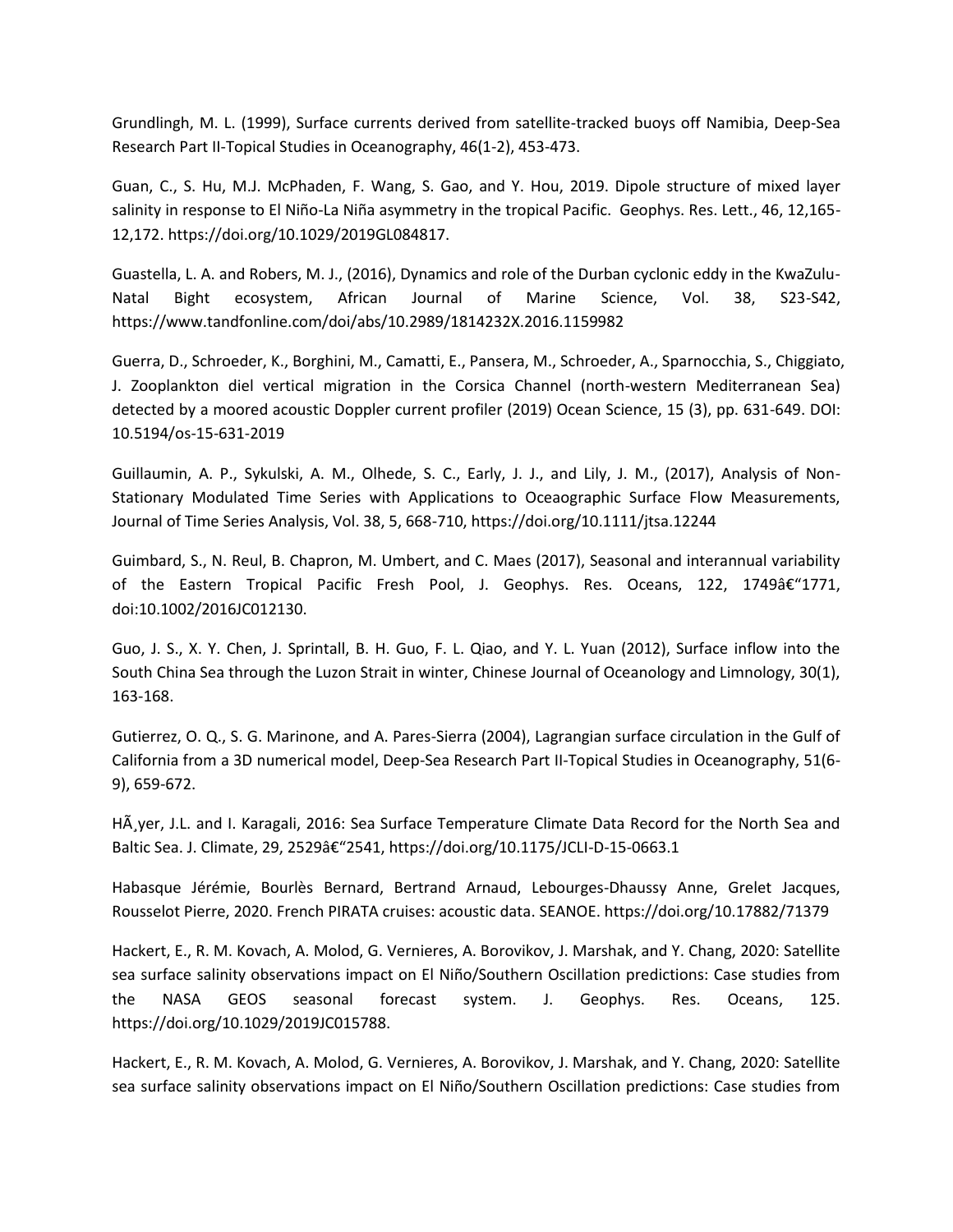the NASA GEOS seasonal forecast system. J. Geophys. Res. Oceans, 125, https://doi.org/10.1029/2019JC015788.

Hackert, E., R.M. Kovach, A. Molod, G. Vernieres, A. Borovikov, J. Marshak, and Y. Chang, 2020: Satellite sea surface salinity observations impact on El Niño/Southern Oscillation predictions: Case studies from the NASA GEOS seasonal forecast system. J. Geophys. Res., 125, e2019JC015788. https://doi.org/10.1029/2019JC015788.

Hakkinen, S., and P. B. Rhines (2009), Shifting surface currents in the northern North Atlantic Ocean, Journal of Geophysical Research-Oceans, 114.

Hakkinen, S., P. B. Rhines, and D. L. Worthen (2011), Warm and saline events embedded in the meridional circulation of the northern North Atlantic, Journal of Geophysical Research-Oceans, 116 ,C03006, doi:10.1029/2010JC006275.

Halide, H., and B. G. Sanderson (1993), Determining flow field singularities from drifter trajectories, Journal of Geophysical Research-Oceans, 98(C5), 8413-8423.

Halliwell, G. R., M. Mehari, L. K. Shay, V. H. Kourafalou, H. Kang, H.-S. Kim, J. Dong, and R. Atlas (2017), OSSE quantitative assessment of rapid-response prestorm ocean surveys to improve coupled tropical cyclone prediction, J. Geophys. Res. Oceans, 122, 5729 $\frac{\hat{\pi}}{2}$ 5748, doi:10.1002/2017JC012760.

Halo, I., P. Penven, B. Backeberg, I. Ansorge, F. Shillington, and R. Roman (2014), Mesoscale eddy variability in the southern extension of the East Madagascar Current: Seasonal cycle, energy conversion terms, and eddy mean properties, J. Geophys. Res. Oceans, 119, doi:10.1002/2014JC009820.

Hamann, I. M., G. W. Boehlert, and C. D. Wilson (2004), Effects of steep topography on the flow and stratification near Palmyra Atoll, Ocean Dynamics, 54(3-4), 460-473.

Hamilton, P. (1992), Lower continental-slope cyclonic eddies in the central gulf of Mexico, Journal of Geophysical Research-Oceans, 97(C2), 2185-2200.

Hamilton, P. (2007), Eddy statistics from Lagrangian drifters and hydrography for the northern Gulf of Mexico slope, Journal of Geophysical Research-Oceans, 112(C9).

Hamilton, P., G. S. Fargion, and D. C. Biggs (1999), Loop Current eddy paths in the western Gulf of Mexico, Journal of Physical Oceanography, 29(6), 1180-1207.

Hamilton, P., S. Fan, and L. Y. Oey (2004), Assimilation of drifter and satellite data in a model of the Northeastern Gulf of Mexico, Continental Shelf Research, 24(9), 1001-1013.

Hamilton, P., T. J. Berger, and W. Johnson (2002), On the structure and motions of cyclones in the northern Gulf of Mexico, Journal of Geophysical Research-Oceans, 107(C12).

Haney, R. L., R. A. Hale, and D. E. Dietrich (2001), Offshore propagation of eddy kinetic energy in the California Current, Journal of Geophysical Research-Oceans, 106(C6), 11709-11717.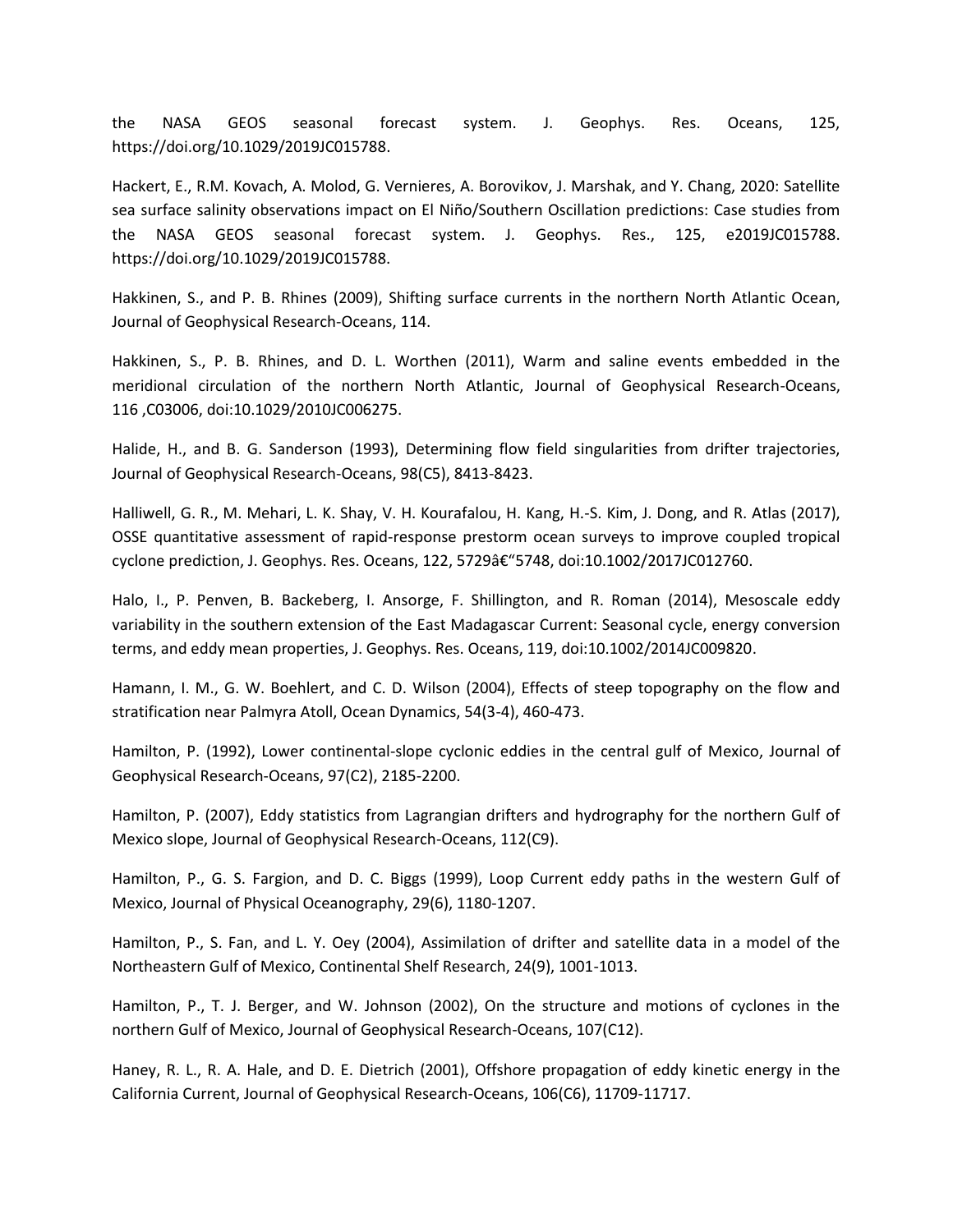Hannah, C. G., P. H. Leblond, W. R. Crawford, and W. P. Budgell (1991), Wind-driven depth-averaged circulation in queen charlotte sound and hecate strait, Atmosphere-Ocean, 29(4), 712-736.

Hansen, D. V. (1990), Physical aspects of the El Nino event of 1982-1983.

Hansen, D. V. (1990), Surface current and temperature patterns in the Western Tropical Pacific Ocean.

Hansen, D. V., and A. Herman (1989), Temporal sampling requirements for surface drifting buoys in the tropical Pacific, Journal of Atmospheric and Oceanic Technology, 6, 4.

Hansen, D. V., and G. A. Maul (1991), Anticyclonic current rings in the eastern tropical Pacific Ocean, Journal of Geophysical Research, 96, 6965-6979.

Hansen, D. V., and P. M. Poulain (1996), Quality control and interpolations of WOCE-TOGA drifter data, Journal of Atmospheric and Oceanic Technology, 13(4), 900-909.

Hansen, M. W., J. A. Johannessen, K. F. Dagestad, F. Collard, and B. Chapron (2011), Monitoring the surface inflow of Atlantic Water to the Norwegian Sea using Envisat ASAR, Journal of Geophysical Research-Oceans, 116.

Hare, J. A., and H. J. Walsh (2007), Planktonic linkages among marine protected areas on the south Florida and southeast United States continental shelves, Canadian Journal of Fisheries and Aquatic Sciences, 64(9), 1234-1247.

Hare, J. A., J. H. Churchill, R. K. Cowen, T. J. Berger, P. C. Cornillon, P. Dragos, S. M. Glenn, J. J. Govoni, and T. N. Lee (2002), Routes and rates of larval fish transport from the southeast to the northeast United States continental shelf, Limnology and Oceanography, 47(6), 1774-1789.

Harris, T. F. W., and C. C. Stavropoulos (1978), Satellite-tracked drifters between Africa and Antarctica, Bulletin of the American Meteorological Society, 59(1), 51-59.

Hart-Davis, M. G., Backeberg, B. C., Halo, I., Sebille, E. V., and Johannessen, J. A., (2018), Assessing the accuracy of satellite derived ocean currents by comparing observed and virtual buoys in the Greater Agulhas Region, Remote Sensing of Environment, https://doi.org/10.1016/j.rse.2018.03.040

Hart-Davis, M. G., Backeberg, B. C., Halo, I., Sebille, E. V., and Johannessen, J. A., (2018), Assessing the accuracy of satellite derived ocean currents by comparing observed and virtual buoys in the Greater Agulhas Region, Remote Sensing of Environment, https://doi.org/10.1016/j.rse.2018.03.040

Hattermann, T., P. E. Isachsen, W.-J. von Appen, J. Albretsen, and A. Sundfjord (2016), Eddy-driven recirculation of Atlantic Water in Fram Strait, Geophys. Res. Lett., 43, 3406†"3414, doi:10.1002/2016GL068323.

Haury, L. R., E. L. Venrick, C. L. Fey, J. A. McGowan, and P. P. Niiler (1993), THE ENSENADA FRONT - JULY 1985, California Cooperative Oceanic Fisheries Investigations Reports, 34, 69-88.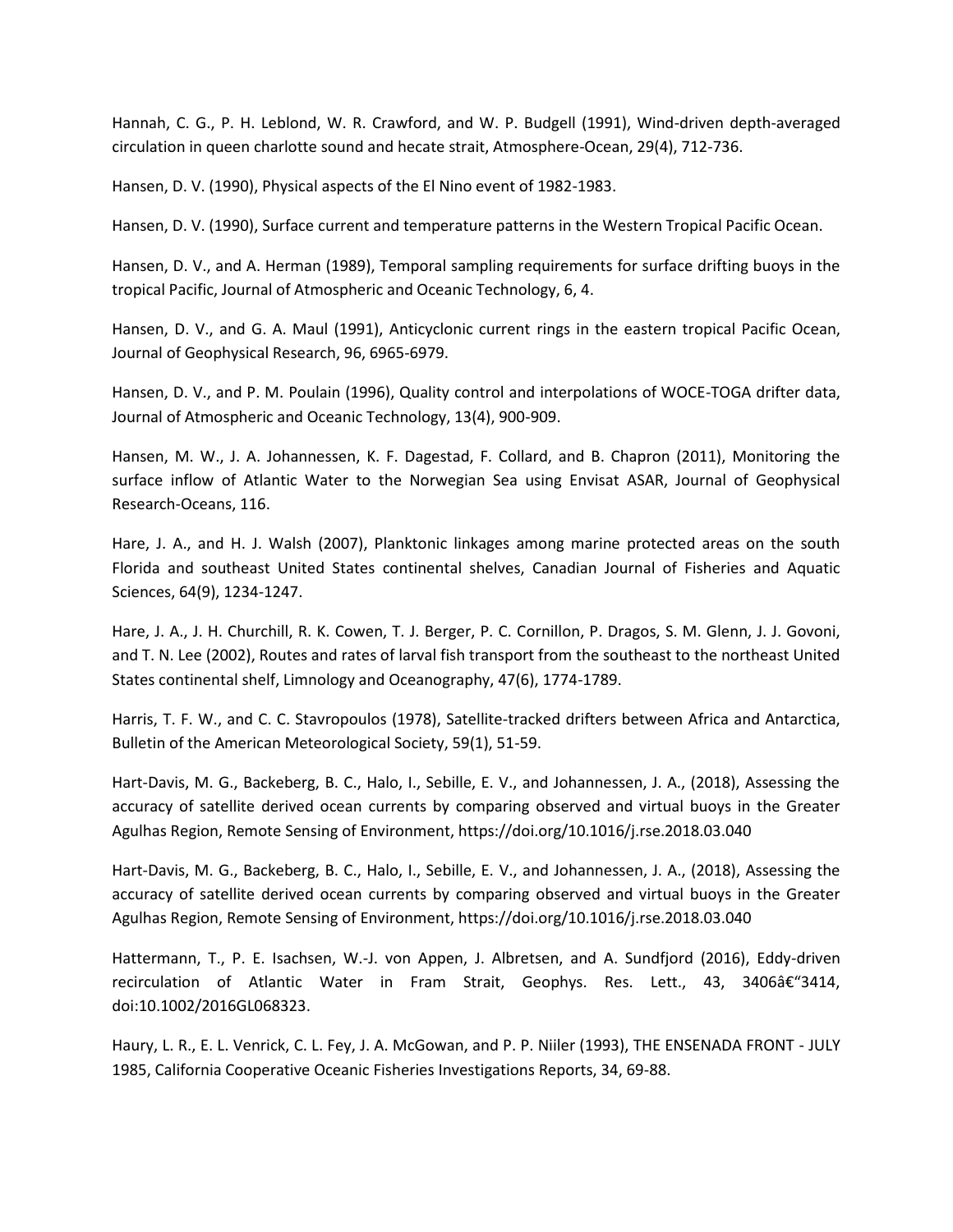Haury, L., C. Fey, and et al. (2000), Zooplankton distribution around four eastern North Pacific seamounts, Progress in Oceanography, 45(1), 69-105.

Haynes, R., and E. D. Barton (1991), Lagrangian observations in the Iberian coastal transition zone, Journal of Geophysical Research-Oceans, 96(C8), 14731-14741.

Haynes, R., E. D. Barton, and I. Pilling (1993), Development, persistence, and variability of upwelling filaments off the Atlantic coast of the Iberian peninsula, Journal of Geophysical Research-Oceans, 98(C12), 22681-22692.

Hayward, T. L., F. P. Chavez, P. Niiler, S. L. Cummings, R. J. Lynn, F. B. Schwing, E. L. Venrick, D. R. Cayan, A. W. Mantyla, and R. R. Veit (1996), The state of the California Current in 1995-1996: Continuing declines in macrozooplankton biomass during a period of nearly normal circulation, California Cooperative Oceanic Fisheries Investigations Reports, 37, 22-37.

Haza, A. C., A. C. Poje, T. M. Ozgokmen, and P. Martin (2008), Relative dispersion from a high-resolution coastal model of the Adriatic Sea, Ocean Modelling, 22(1-2), 48-65.

Haza, A. C., et al. (2007), Model-based directed drifter launches in the Adriatic Sea: Results from the DART experiment, Geophysical Research Letters, 34(10).

Haza, A. C., L. I. Piterbarg, P. Martin, T. M. Ozgokmen, and A. Griffa (2007), A Lagrangian subgridscale model for particle transport improvement and application in the Adriatic Sea using the Navy Coastal Ocean Model, Ocean Modelling, 17(1), 68-91.

Haza, A. C., T. M. Ozgokmen, A. Griffa, A. Molcard, P. M. Poulain, and G. Peggion (2010), Transport properties in small-scale coastal flows: relative dispersion from VHF radar measurements in the Gulf of La Spezia, Ocean Dynamics, 60(4), 861-882.

Haza, A. C., T. M. Ozgokmen, A. Griffa, Z. D. Garraffo, and L. Piterbarg (2012), Parameterization of particle transport at submesoscales in the Gulf Stream region using Lagrangian subgridscale models, Ocean Modelling, 42, 31-49.

He H, Li H, 2014: Numerical simulation of the pendulum system in a buoy pendulum wave energy converter, The 6th International Conference on Applied Energy.

He, R. Y., D. J. McGillicuddy, D. R. Lynch, K. W. Smith, C. A. Stock, and J. P. Manning (2005), Data assimilative hindcast of the Gulf of Maine coastal circulation, Journal of Geophysical Research-Oceans, 110(C10).

Heinloo, J., A. Toompuu and M.-J. Lilover (2012), Gyration effect of the large-scale turbulence in the upper ocean, Environmental Fluid Mechanics, 6(4), doi:10.1007/s10652-012-9247-2.

Helber, R. W., R. H. Weisberg, F. Bonjean, E. S. Johnson, and G. S. E. Lagerloef (2007), Satellite-derived surface current divergence in relation to tropical Atlantic SST and wind, Journal of Physical Oceanography, 37(5), 1357-1375.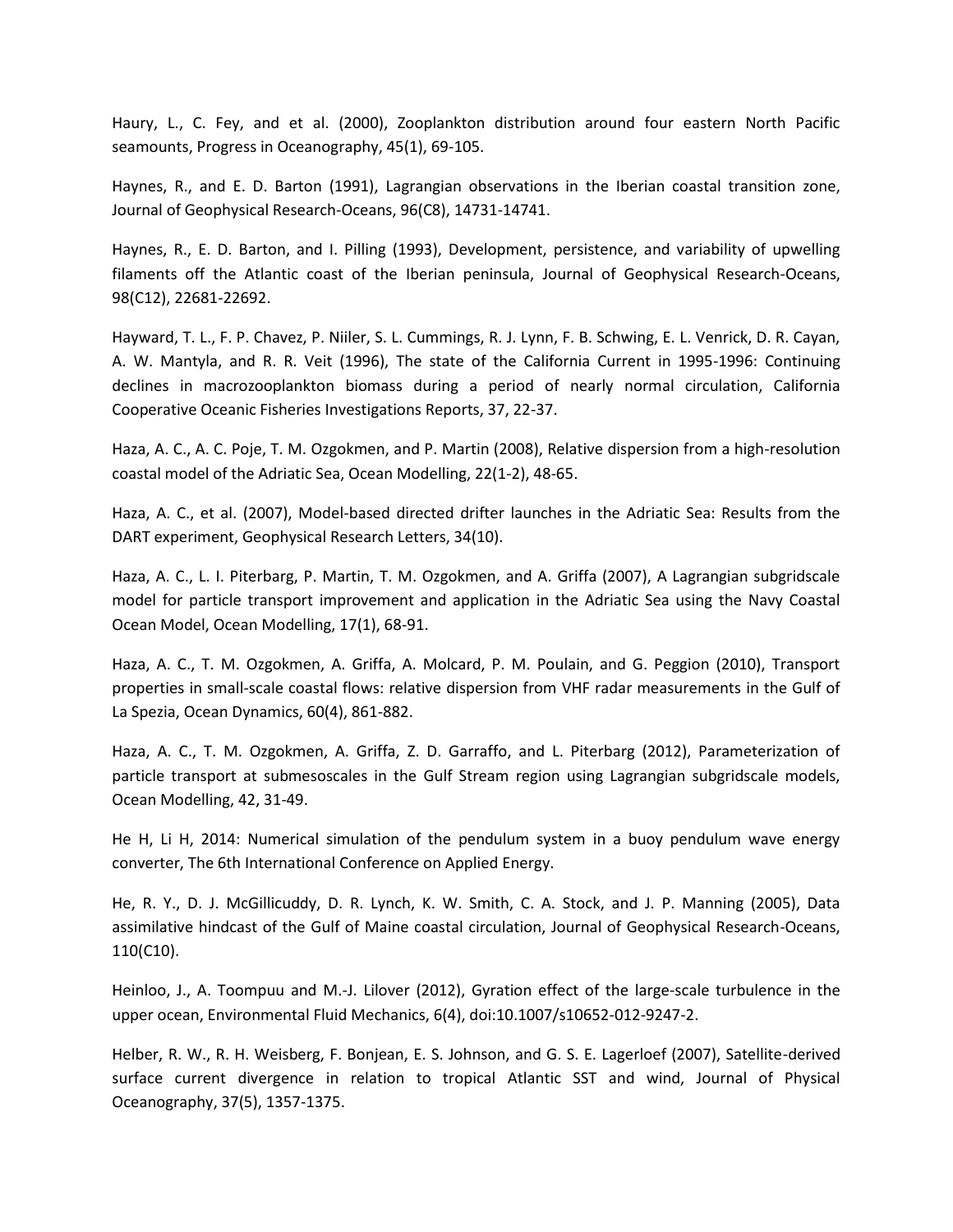Hermes, J.C., et al, 2019: A sustained ocean observing system in the Indian Ocean for climate related scientific knowledge and societal needs. Front. Mar. Sci., https://doi.org/10.3389/fmars.2019.00355.

Hernandez, F., P. Y. Letraon, and et al. (1995), Mapping mesoscale variability of the azores current using TOPEX/POSEIDON and ERS 1 altimetry, together with hydrographic and Lagrangian measurements, Journal of Geophysical Research-Oceans, 100(C12), 24995-25006.

Hetland, R. D., Y. Hsueh, R. R. Leben, and P. P. Niiler (1999), A loop current-induced jet along the edge of the West Florida Shelf, Geophysical Research Letters, 26(15), 2239-2242.

Hewson, I., D. M. Wingett, K. E. Williamson, J. A. Fuhrman, and K. E. Wommack (2006), Viral and bacterial assemblage covariance in oligotrophic waters of the West Florida Shelf (Gulf of Mexico), Journal of the Marine Biological Association of the United Kingdom, 86(3), 591-603.

Hickey, B. M. (1992), Circulation over the Santa-Monica San-Pedro basin and shelf, Progress in Oceanography, 30(1-4), 37-115.

Hickey, B., R. McCabe, S. Geier, E. Dever, and N. Kachel (2009), Three interacting freshwater plumes in the northern California Current System, Journal of Geophysical Research-Oceans, 114.

Hickey, K. J., E. W. Gill, J. A. Helbig, and J. Walsh (1994), Measurement of ocean surface currents using a long-range, high-frequency ground wave radar, Ieee Journal of Oceanic Engineering, 19(4), 549-554.

Higginson, S., K. R. Thompson, J. Huang, M. Veronneau, and D. G. Wright (2011), The mean surface circulation of the North Atlantic subpolar gyre: A comparison of estimates derived from new gravity and oceanographic measurements, Journal of Geophysical Research-Oceans, 116.

Hill, A. E., K. J. Horsburgh, R. W. Garvine, P. A. Gillibrand, G. Slesser, W. R. Turrell, and R. D. Adams (1997), Observations of a density-driven recirculation of the Scottish coastal current in the Minch, Estuarine Coastal and Shelf Science, 45(4), 473-484.

Hill, H. W., and J. W. Horwood (1974), Computer-simulation of surface drifter returns, Journal Du Conseil, 35(2), 158-164.

Hitchcock, G. L., E. L. Key, and J. Masters (2000), The fate of upwelled waters in the Great Whirl, August 1995, Deep-Sea Research Part II-Topical Studies in Oceanography, 47(7-8), 1605-1621.

Ho, C. R., Q. N. Zheng, and et al. (2000), Seasonal variability of sea surface height in the South China Sea observed with TOPEX/Poseidon altimeter data, Journal of Geophysical Research-Oceans, 105(C6), 13981-13990.

Hobbs, W. R., and J. K. Willis (2012), Midlatitude North Atlantic heat transport: A time series based on satellite and drifter data, Journal of Geophysical Research-Oceans, 117.

Hofmann, E. E. (1985), The large-scale horizontal structure of the Antarctic circumpolar current from FGGE drifters, Journal of Geophysical Research-Oceans, 90(NC4), 7087-7097.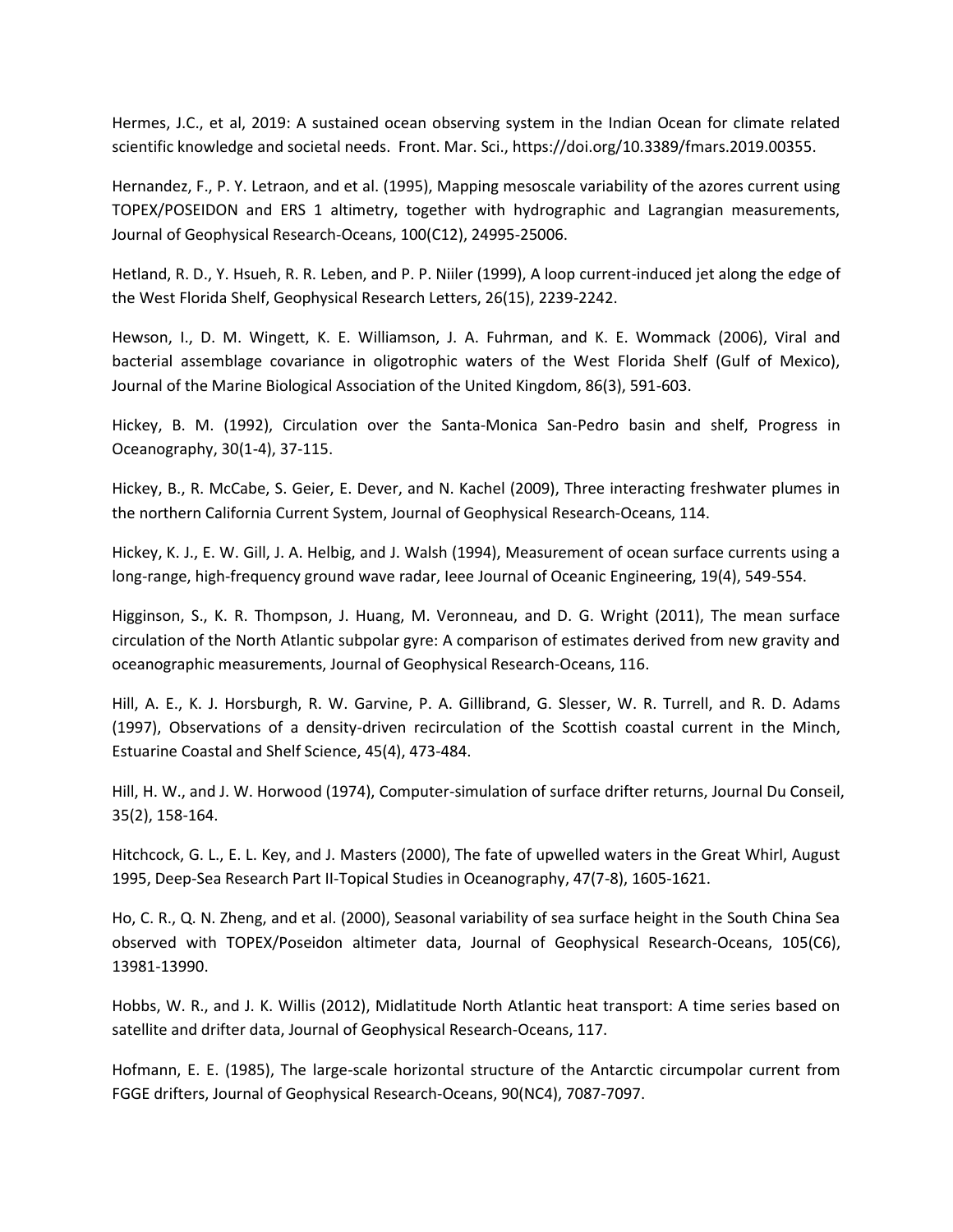Holliday, D., L. E. Beckley, and M. P. Olivar (2011), Incorporation of larval fishes into a developing anticyclonic eddy of the Leeuwin Current off south-western Australia, Journal of Plankton Research, 33(11), 1696-1708.

Holmes, R.M., S. McGregor, A. Santoso, and M.H. England, 2019: Contribution of tropical instability waves to ENSO irregularity. Clim. Dyn., 52, 1837-1855. https://doi.org/10.1007/s00382-018-4217-0.

Holt, J., and R. Proctor (2008), The seasonal circulation and volume transport on the northwest European continental shelf: A fine-resolution model study, Journal of Geophysical Research-Oceans, 113(C6).

Holte J., F. Straneo, C. Moffat, R. Weller, and J. T. Farrar, 2013: Structure and surface properties of eddies in the southeast Pacific Ocean. J. Geophys. Res. Oceans, 118, 2295–2309, http://dx.doi.org/10.1002/jgrc.20175.

Hood, R.R., M.R. Abott, A. Huyer (1991), Phytoplankton and photosynthetic light response in the Coastal Transition Zone off northern California in June 1987, Journal of Geophysical Research 96, 14769-14780.

Hooker, S. B., and J. W. Brown (1994), WARM-CORE RING DYNAMICS DERIVED FROM SATELLITE IMAGERY, Journal of Geophysical Research-Oceans, 99(C12), 25181-25194.

Horii, T., I. Ueki, and K. Ando (2020), Coastal upwelling events, salinity stratification and barrier layer observed along the southwestern coast of Sumatra, Journal of Geophysical Research: Oceans,125 e2020JC016287. https://doi.org/10.1029/2020JC016287.

Hormann, V., L. R. Centurioni, A. Mahadevan, S. Essink, E. A. D'Asaro, and B. P. Kumar (2016), Variability of near-surface circulation and sea surface salinity from Lagrangian drifters in the Bay of Bengal during the waning 2015 southwest monsoon, Oceanography, 29, 124-133, doi:10.5670/oceanog.2016.45.

Hormann, V., L. R. Centurioni, and G. Reverdin (2015), Evaluation of drifter salinities in the subtropical North Atlantic, J. Atmos. Oceanic Technol., 32, 185-192, doi:10.1175/JTECH-D-14-00179.1.

Hormann, V., L. R. Centurioni, L. Rainville, C. M. Lee, and L. J. Braasch (2014), Response of upper ocean currents to Typhoon Fanapi, Geophys. Res. Lett., 41, 3995-4003, doi:10.1002/2014GL060317.

Hormann, V., L. R. Centurioni, L. Rainville, C. M. Lee, and L. J. Braasch (2014), Response of upper ocean currents to Typhoon Fanapi, Geophys. Res. Lett., 41, 3995–4003, doi:10.1002/2014GL060317.

Hormann, V., L.Centurioni, G. Reverdin (2015). Evaluation of Drifter Salinities in the Subtropical North Atlantic. J. Atmos. Oceanic Technol., 32, 185-192. Doi: http://dx.doi.org/10.1175/JTECH-D-14-00179.1.

Hormann, V., R. Lumpkin and R. C. Perez: A generalized method for estimating the structure of the equatorial Atlantic cold tongue: application to drifter observations. J. Atmos. Oceanic Techn., 30, 1884- 1895, http://dx.doi.org/10.1175/JTECH-D-12-00173.1.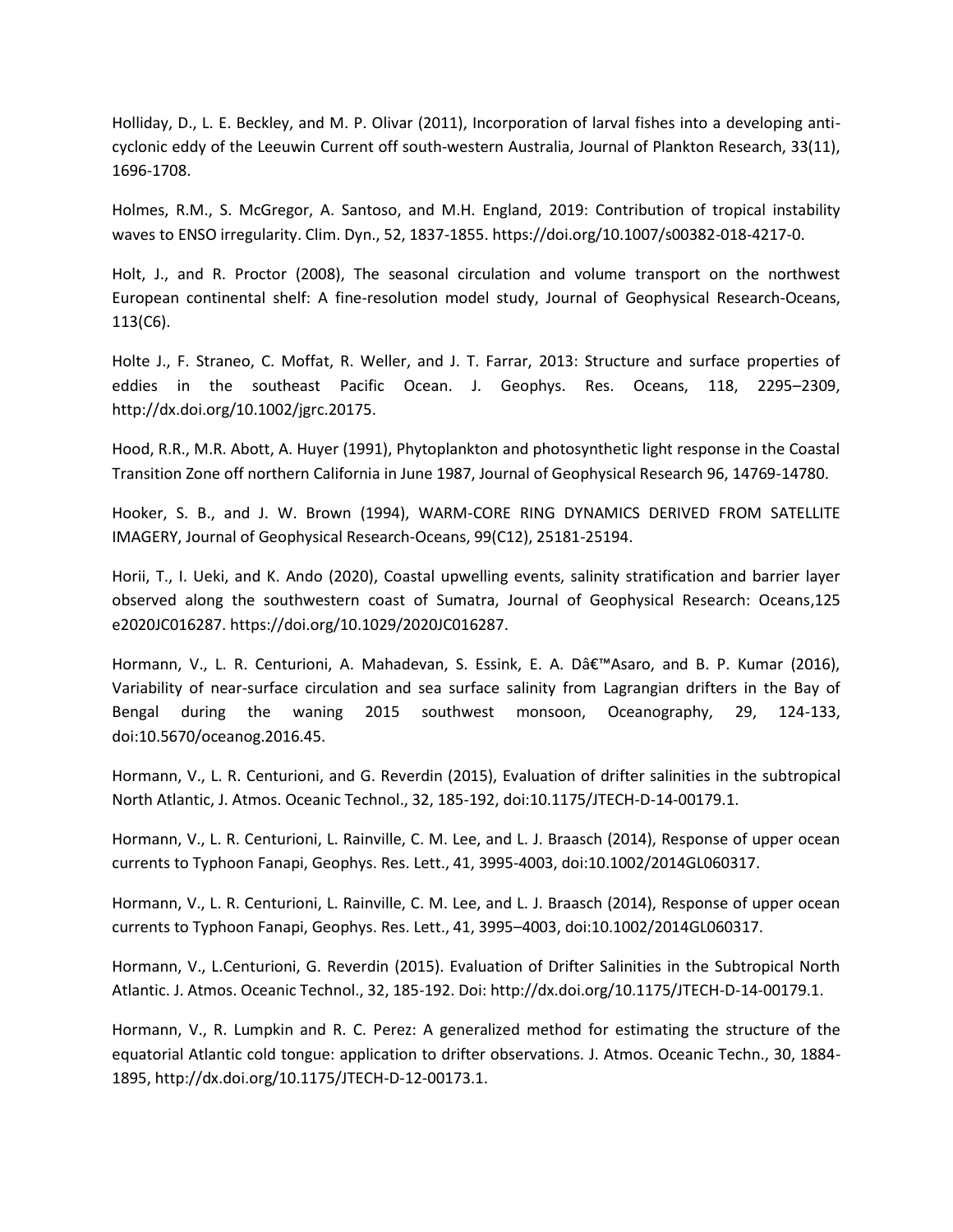Hormann, V., R. Lumpkin, and G. R. Foltz (2012), Interannual North Equatorial Countercurrent variability and its relation to tropical Atlantic climate modes, J. Geophys. Res., 117, C04035, doi:10.1029/2011JC007697.

Hormann, V., R. Lumpkin, and R. C. Perez (2013), A generalized method for estimating the structure of the equatorial Atlantic cold tongue: Application to drifter observations, J. Atmos. Oceanic Technol., 30, 1884-1895, doi:10.1175/JTECHâ€'Dâ€'12â€'00173.1.

Horsburgh, K. J., A. E. Hill, and J. Brown (1998), A summer jet in the St George's Channel of the Irish Sea, Estuarine Coastal and Shelf Science, 47(3), 285-294.

Horsburgh, K. J., A. E. Hill, J. Brown, L. Fernand, R. W. Garvine, and M. M. P. Angelico (2000), Seasonal evolution of the cold pool gyre in the western Irish Sea, Progress in Oceanography, 46(1), 1-58.

Hosoda, K., and K. Hanawa (2004), Anticyclonic eddy revealing low sea surface temperature in the sea south of Japan: Case study of the eddy observed in 1999-2000, Journal of Oceanography, 60(4), 663-671.

Hristova, H. G., and W. S. Kessler (2012), Surface Circulation in the Solomon Sea Derived from Lagrangian Drifter Observations, Journal of Physical Oceanography, 42(3), 448-458.

Hsin, Y. C., C. R. Wu, and P. T. Shaw (2008), Spatial and temporal variations of the Kuroshio east of Taiwan, 1982-2005: A numerical study, Journal of Geophysical Research-Oceans, 113(C4).

Hsu, P.-C., Centurioni, L., Shao, H.-J., Zheng, Q., Lu, C.-Y., Hsu, T.-W., & Tseng, R.-S. (2021). Surface Current Variations and Oceanic Fronts in the Southern East China Sea: Drifter Experiments, Coastal Radar Applications, and Satellite Observations. Journal of Geophysical Research: Oceans, 126, e2021JC017373. https://doi.org/10.1029/2021JC017373

Hsueh, Y. (2000), The Kuroshio in the East China Sea, Journal of Marine Systems, 24(1-2), 131-139.

Hsueh, Y., H. J. Lie, and H. Ichikawa (1996), On the branching of the Kuroshio west of Kyushu, Journal of Geophysical Research-Oceans, 101(C2), 3851-3857.

Hu, X. M., X. J. Xiong, F. L. Qiao, B. H. Guo, and X. P. Lin (2008), Surface current field and seasonal variability in the Kuroshio and adjacent regions derived from satellite-tracked drifter data, Acta Oceanologica Sinica, 27(3), 11-29.

Hu, Z. Y., A. A. Petrenko, A. M. Doglioli, and I. Dekeyser (2011), Study of a mesoscale anticyclonic eddy in the western part of the Gulf of Lion, Journal of Marine Systems, 88(1), 3-11.

Hu, Z., D.-P. Wang, X. He, M. Li, J. Wei, D. Pan, and Y. Bai (2017), Episodic surface intrusions in the Yellow Sea during relaxation of northerly winds, J. Geophys. Res. Oceans, 122, doi:10.1002/2017JC012830.

Hu, Z.-Z., B. Huang, J. Zhu, A. Kumar, and M.J. McPhaden, 2019: On the variety of coastal El Niño Events. Clim. Dyn., 52(12), 7537-7552. https://doi.org/10.1007/s00382-018-4290-4.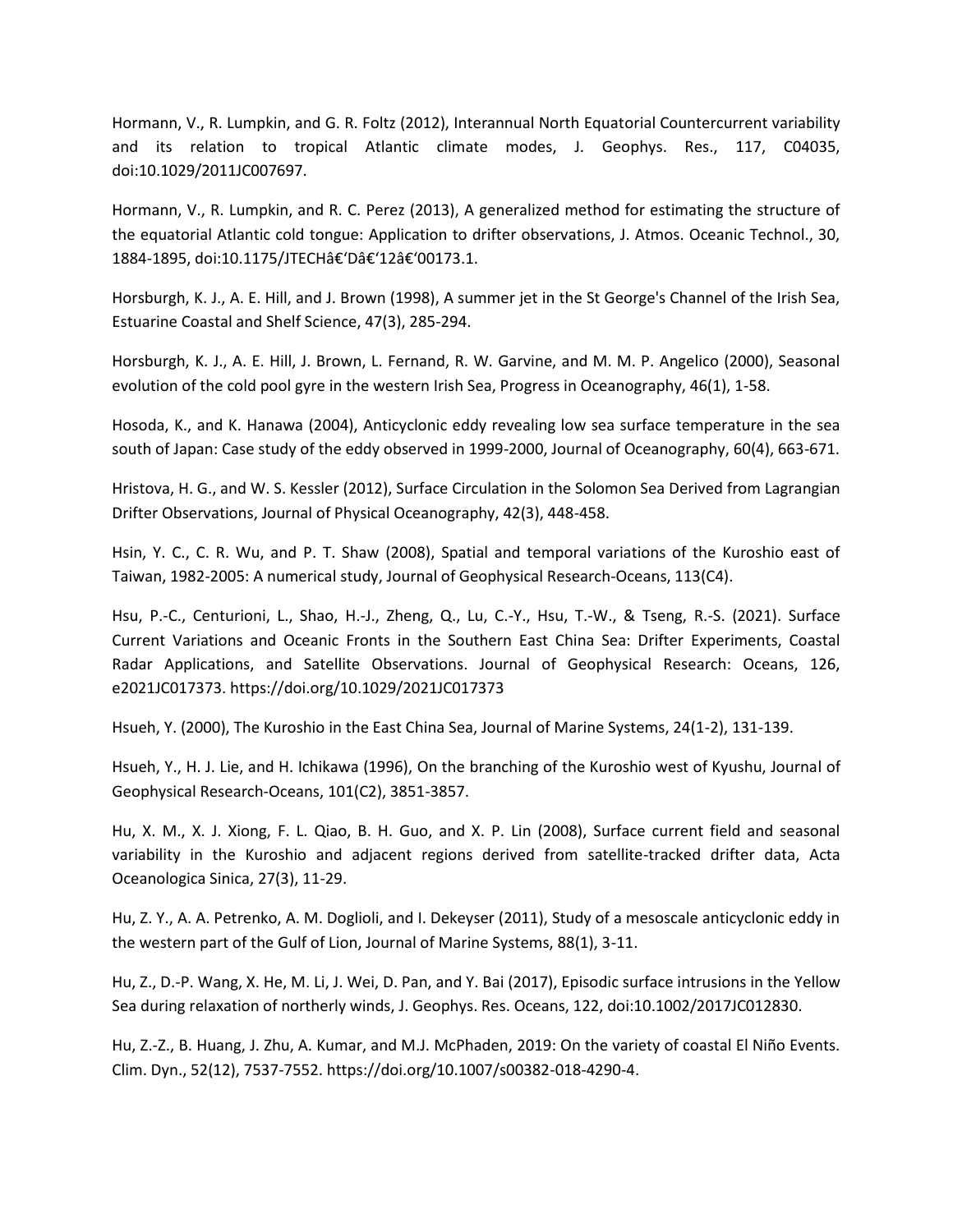Huang Y, Song J, 2011: Comparison of air-sea heat fluxes calculated from national centers for enviromental prediction (NCEP) reanalysis data and moored buoy measurement data(in Chinese), Ocean Science., 35(12), 113-120.

Huang Y, Song J, Fan C, 2013: A motion correction on direct estimations of air-sea fluxes from a buoy, Acta Oceanol Sin., 32(3), 63-70

Huang Y, Song J, Wang J, 2012: Air-sea carbon-dioxide flux estimated by eddy covariance method from a buoy observation, Acta Oceanol Sin., 31(6), 66-71.

Huang, B. Q., J. Hu, H. Z. Xu, Z. R. Cao, and D. X. Wang (2010), Phytoplankton community at warm eddies in the northern South China Sea in winter 2003/2004, Deep-Sea Research Part II-Topical Studies in Oceanography, 57(19-20), 1792-1798.

Huang, B., Liu, C., Freeman, E., Graham, G., Smith, T., & Zhang, H. (2021). Assessment and Intercomparison of NOAA Daily Optimum Interpolation Sea Surface Temperature (DOISST) Version 2.1, Journal of Climate, 34(18), 7421-7441, https://journals.ametsoc.org/view/journals/clim/34/18/JCLI-D-21-0001.1.xml

Hughes, C. W. (2005), Nonlinear vorticity balance of the Antarctic Circumpolar Current, Journal of Geophysical Research-Oceans, 110(C11).

Hughes, C. W., A. F. Thompson, and C. Wilson (2010), Identification of jets and mixing barriers from sea level and vorticity measurements using simple statistics, Ocean Modelling, 32(1-2), 44-57.

Hughes, C. W., and C. Wilson (2008), Wind work on the geostrophic ocean circulation: An observational study of the effect of small scales in the wind stress, Journal of Geophysical Research-Oceans, 113(C2).

Hui, Z., and Y. Xu (2016), The impact of wave-induced Coriolis-Stokes forcing on satellite-derived ocean surface currents, J. Geophys. Res. Oceans, 121, 410–426, doi:10.1002/2015JC011082.

Hummels, R., M. Dengler, W. Rath, G. R. Foltz, F. Schütte, T. Fischer, and P. Brandt, 2020: Surface cooling caused by rare but intense near-inertial wave induced mixing in the tropical Atlantic. Nature Comm., 11, https://doi.org/10.1038/s41467-020-17601-x.

Hunegnaw, A., F. Siegismund, R. Hipkin, and K. A. Mork (2009), Absolute flow field estimation for the Nordic seas from combined gravimetric, altimetric, and in situ data, Journal of Geophysical Research-Oceans, 114.

Huntley, H. S., B. L. Lipphardt, and A. D. Kirwan (2011), Lagrangian predictability assessed in the East China Sea, Ocean Modelling, 36(1-2), 163-178.

Huntley, M. E., and P. P. Niiler (1995), Physical control of population dynamics in the Southern Ocean, Ices Journal Marine Science, 52, 457-468.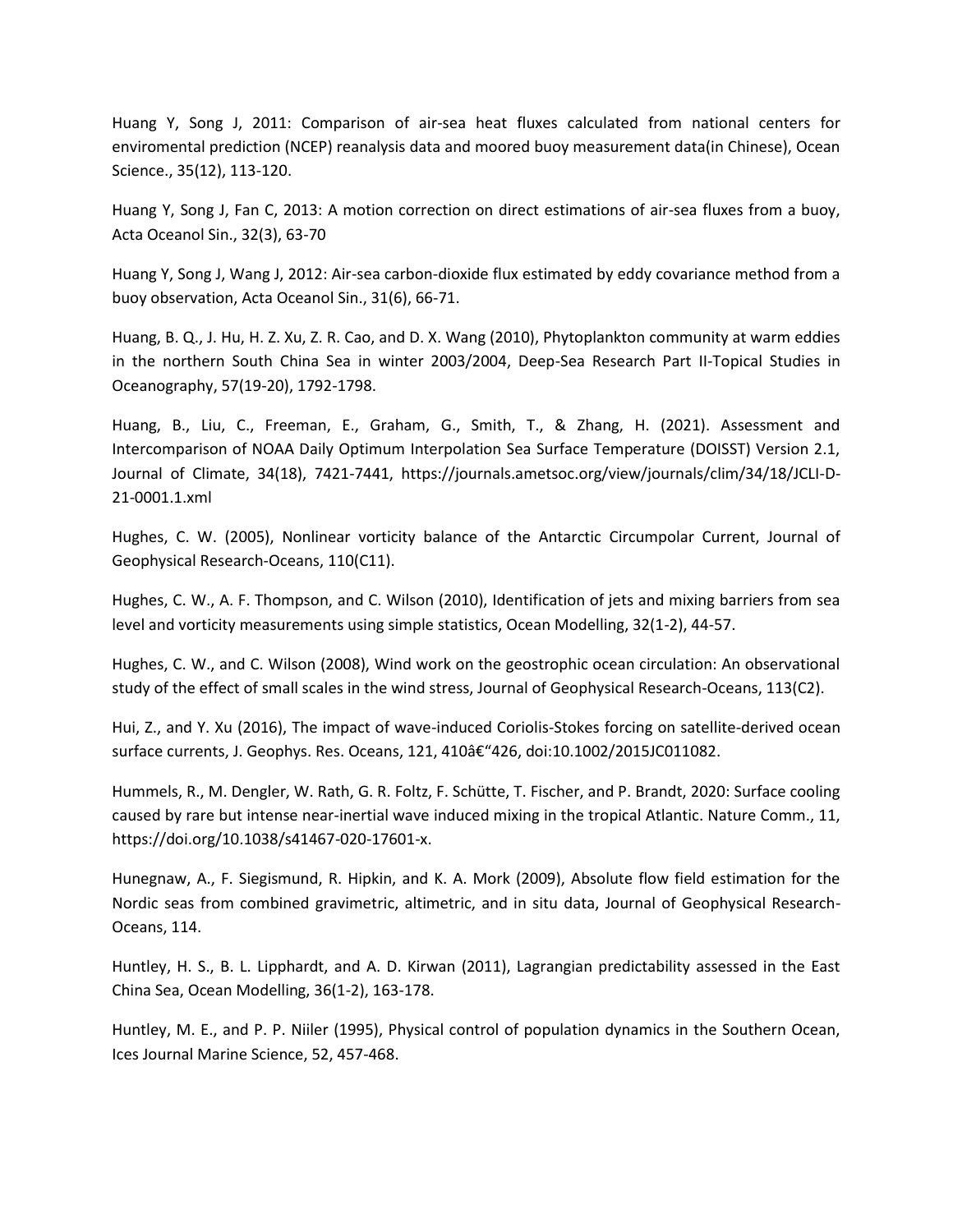Huntley, M. E., P. Niiler, O. Holm-Hansen, and D. M. Karl (1987), Research on Antarctic ecosystem rates:an interdisciplinary field study, 22, 135-166.

Huntley, M. E., P. P. Niiler, O. Holm-Hansen, M. Vernet, E. Brinton, A. F. Amos, and D. M. Karl (1990), RACER:An interdisciplinary study of spring bloom dynamics, 25, 126-131.

Huntley, M., D. M. Karl, P. Niiler, and O. Holmhansen (1991), Research on Antarctic coastal ecosystem rates (racer) - an interdisciplinary field experiment, Deep-Sea Research Part a-Oceanographic Research Papers, 38(8-9), 911-941.

Huo, Z. H., D. L. Zhang, and J. Gyakum (1998), An application of potential vorticity inversion to improving the numerical prediction of the March 1993 superstorm, Monthly Weather Review, 126(2), 424-436.

Huyer, A. (2003), Preface to special section on enhanced Subarctic influence in the California Current, 2002, Geophysical Research Letters, 30(15).

Huyer, A., P. M. Kosro, and et al. (1991), Currents and water masses of the Coastal Transition Zone off Northern California, June to August 1988, Journal of Geophysical Research-Oceans, 96(C8), 14809-14831.

Hwang, C., and S. A. Chen (2000), Circulations and eddies over the South China Sea derived from TOPEX/Poseidon altimetry, Journal of Geophysical Research-Oceans, 105(C10), 23943-23965.

Hwang, C., C. R. Wu, and R. Kao (2004), TOPEX/Poseidon observations of mesoscale eddies over the Subtropical Countercurrent: Kinematic characteristics of an anticyclonic eddy and a cyclonic eddy, Journal of Geophysical Research-Oceans, 109(C8).

Hwang, C., H. C. Shih, J. Guo, and Y. S. Hsiao (2008), Zonal and meridional ocean currents at TOPEX/Poseidon and JASON-1 crossovers around Taiwan: Error analysis and limitation, Terrestrial Atmospheric and Oceanic Sciences, 19(1-2), 151-162.

Ichikawa, H., and R. C. Beardsley (2002), The current system in the Yellow and East China Seas, Journal of Oceanography, 58(1), 77-92.

Imawaki, S., H. Ichikawa, M. Ikeda, A. Isobe, and M. Kamachi (2004), Introduction to special section: Kuroshio observation, state estimation and prediction, Journal of Oceanography, 60(2), 265-268.

Imbol Koungue, R. A., M. Rouault, S. Illig, P. Brandt, and J. Jouanno, 2019: Benguela Niños and Benguela Niñas inforced ocean simulation from 1958 to 2015. J. Geophys. Res., 124, 5923–5951. https://doi.org/10.1029/2019JC015013.

Ingleby, B. and Isaksen, L. (2018), Drifting buoy pressures: Impact on NWP, Atmospheric Science Letters, DOI:10.1002/as1.822

Isachsen, P. E., J. H. LaCasce, C. Mauritzen, and S. Hakkinen (2003), Wind-driven variability of the largescale recirculating flow in the Nordic seas and Arctic Ocean, Journal of Physical Oceanography, 33(12), 2534-2550.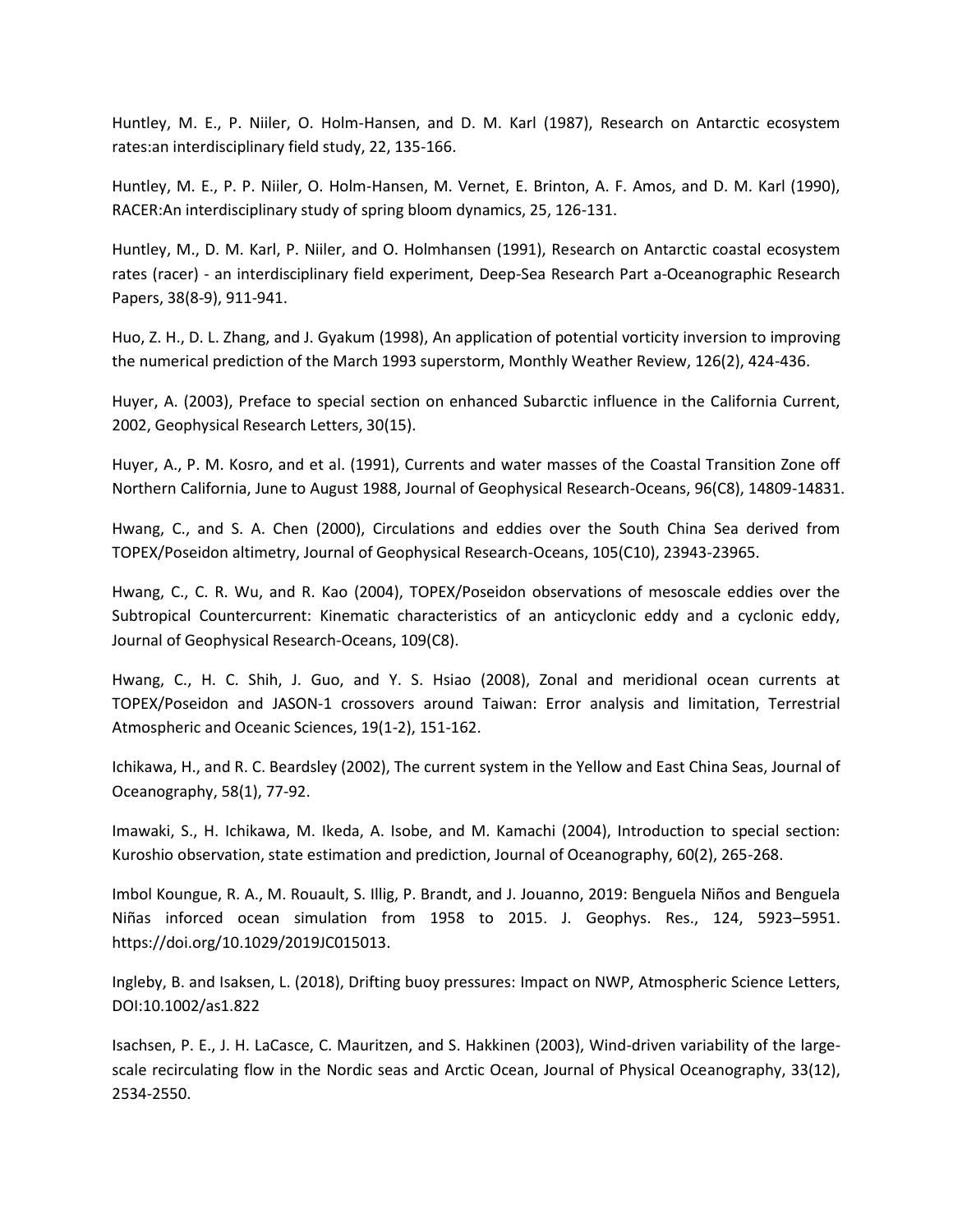Isachsen, P. E., M. Drivdal, S. Eastwood, Y. Gusdal, G. Noer, and Ø. Saetra, 2013: Observations of the ocean response to cold air outbreaks and polar lows over the Nordic Seas. Geophys. Res. Lett., 40, 3667—3671, http://dx.doi.org/10.1002/grl.50705.

Isern-Fontanet, J., J. Font, E. Garcia-Ladona, M. Emelianov, C. Millot, and I. Taupier-Letage (2004), Spatial structure of anticyclonic eddies in the Algerian basin (Mediterranean Sea) analyzed using the Okubo-Weiss parameter, Deep-Sea Research Part II-Topical Studies in Oceanography, 51(25-26), 3009-3028.

Isern-Fontanet, J., Turiel, A., Ballabrera, J., and Garcia-Ladona, E., (2017), Remote sensing of ocean surface currents: A review of what is being observed and what is being assimilated, Nonlinear Processes in Geophysics, Vol. 24, 4, 613-643, https://www.researchgate.net/publication/320444063\_Remote\_sensing\_of\_ocean\_surface\_currents\_A review of what is being observed and what is being assimilated

Ishii, H. (2004), A relation between geostrophic current speed and drifting speed of surface drifter, Report of Hydrographic Researches, 32, 119-127.

Ishii, H., and Y. Michida (2004), Tracking of the first branch of the Tsushima warm current with surface drifter, Report of Hydrographic Researches, 32, 37-47.

Island area of filament-eddy exchange, Progress in Oceanography, 62, 2-4.

Itkin, P., G. Spreen, B. Cheng, M. Doble, F. Girard-Ardhuin, J. Haapala, N. Hughes, L. Kaleschke, M. Nicolaus, and J. Wilkinson (2017), Thin ice and storms: Sea ice deformation from buoy arrays deployed during N-ICE2015, J. Geophys. Res. Oceans, 122, 4661–4674, doi:10.1002/2016JC012403.

Ivanov, L. M., C. A. Collins, P. Marchesiello, and T. M. Margolina (2009), On model validation for meso/submesoscale currents: Metrics and application to ROMS off Central California, Ocean Modelling, 28(4), 209-225.

Ivanov, L. M., O. V. Melnichenko, C. A. Collins, V. N. Eremeev, and S. V. Motyzhev (2007), Wind induced oscillator dynamics in the Black Sea revealed by Lagrangian drifters, Geophysical Research Letters, 34(13).

Izumo, T., M. Lengaigne, J. Vialard, I. Suresh, and Y. Planton, 2019: On the physical interpretation of the lead relation between Warm Water Volume and the El Niño Southern Oscillation. Clim. Dyn. 52: 2923- 2942. https://doi.org/10.1007/s00382-018-4313-1.

J. Behrens, J. Thomas, E. Terrill and R. Jensen, "CDIP: Maintaining a Robust and Reliable Ocean Observing Buoy Network," 2019 IEEE/OES Twelfth Current, Waves and Turbulence Measurement (CWTM), San Diego, CA, USA, 2019, pp. 1-5, doi: 10.1109/CWTM43797.2019.8955166.

J. Preetha Roselyn, Anirudhh Ravi, D. Devaraj, R. Venkatesan, M. Sadees, K. Vijayakumar, Intelligent coordinated control for improved voltage and frequency regulation with smooth switchover operation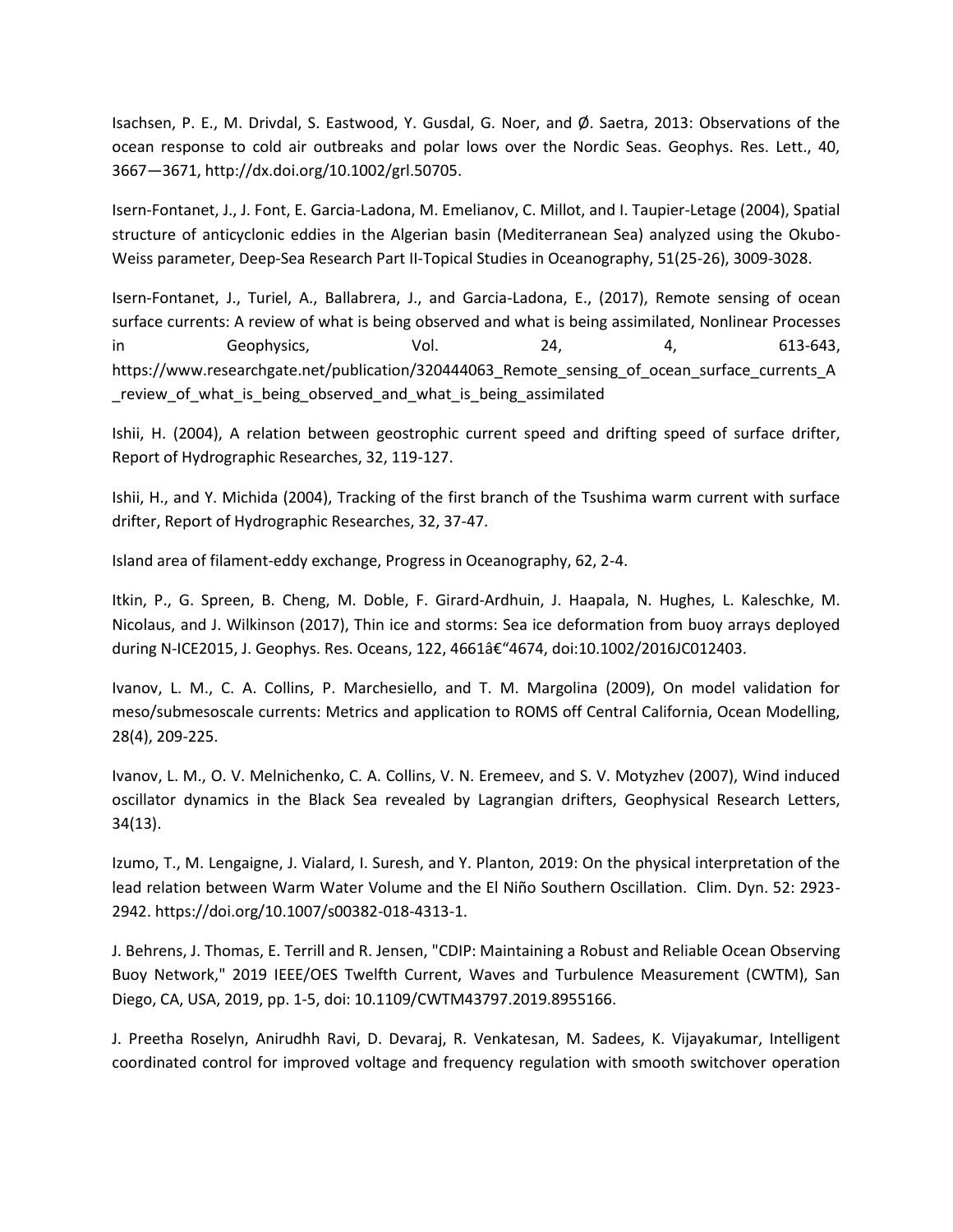in LV microgrid, Sustainable Energy, Grids and Networks, 22, 2020,100356,ISSN 2352- 4677,https://doi.org/10.1016/j.segan.2020.100356. (IF 3.182).

Jain, V., and P. Amol, S.G. Aparna, et al., 2021: Two decades of current observations in the equatorial Indian Ocean. J. Earth Syst. Sci., 130, 75. https://doi.org/10.1007/s12040-021-01568-4.

Jakobsen, P. K., M. H. Ribergaard, D. Quadfasel, T. Schmith, and C. W. Hughes (2003), Near-surface circulation in the northern North Atlantic as inferred from Lagrangian drifters: Variability from the mesoscale to interannual, Journal of Geophysical Research-Oceans, 108(C8).

James Behrens, Ross Timmerman, Eric Terrill, Sophia Merrifield, and Robert E. Jensen, 2021. "CDIP observations of recent extreme wave conditions on U.S. coasts", Shore & Beach, 89(2), 41-45.

Jan, S., C.-C. Chen, Y.-L. Tsai, Y. J. Yang, J. Wang, C.-S. Chern, G. Gawarkiewicz, R.-C. Lien, L. Centurioni, and J.-Y. Kuo (2011), Mean Structure and Variability of the Cold Dome Northeast of Taiwan, Oceanography, 24(4), 100-109 Keywords: oceanography of Taiwan ; cold dome ; upwelling ; Kuroshio ; East China Sea.

Jan, S., Y. H. Tseng, and D. E. Dietrich (2010), Sources of Water in the Taiwan Strait, Journal of Oceanography, 66(2), 211-221.

Janzen, C. D., J. H. Churchill, and N. R. Pettigrew (2005), Observations of exchange between eastern Casco Bay and the western Gulf of Maine, Deep-Sea Research Part II-Topical Studies in Oceanography, 52(19-21), 2411-2429.

Jayne, S. R. (2006), Circulation of the North Atlantic Ocean from altimetry and the Gravity Recovery and Climate Experiment geoid, Journal of Geophysical Research-Oceans, 111(C3).

Jena, B., S. Sahu, K. Avinash and D. Swain, 2013: Observation of oligotrophic gyre variability in the south Indian Ocean: Environmental forcing and biological response. Deep Sea Research Part I: Oceanographic Research Papers, 80, 1-10, http://dx.doi.org/10.1016/j.dsr.2013.06.002.

Jenny A. U. Nilsson, Kristofer Döös, Paolo M. Ruti, Vincenzo Artale, Andrew Coward, and Laurent Brodeau, 2013: Observed and Modeled Global Ocean Turbulence Regimes as Deduced from Surface Trajectory Data. J. Phys. Oceanogr., 43, 2249–2269. doi: http://dx.doi.org/10.1175/JPO-D-12-0193.1.

Jensen, T. G. (2003), Cross-equatorial pathways of salt and tracers from the northern Indian Ocean: Modelling results, Deep-Sea Research Part II-Topical Studies in Oceanography, 50(12-13), 2111-2127.

Jian G, Holt M, 2009: Comparison of Envisat ASAR Ocean Wave Spectra with Buoy and Altimeter Data via a Wave Model, Journal of Atmospheric and Oceanic Technology., 26 593-614.

Jin, S., G. Feng, O. Andersen (2014) Errors of Mean Dynamic Topography and Geostrophic Current Estimates in China's Marginal Seas from GOCE and Satellite Altimetry. J. Atmos. Oceanic Technol.,31, 2544-2555. Doi: http://dx.di.org/10.1175/JTECH-D-13-00243.1.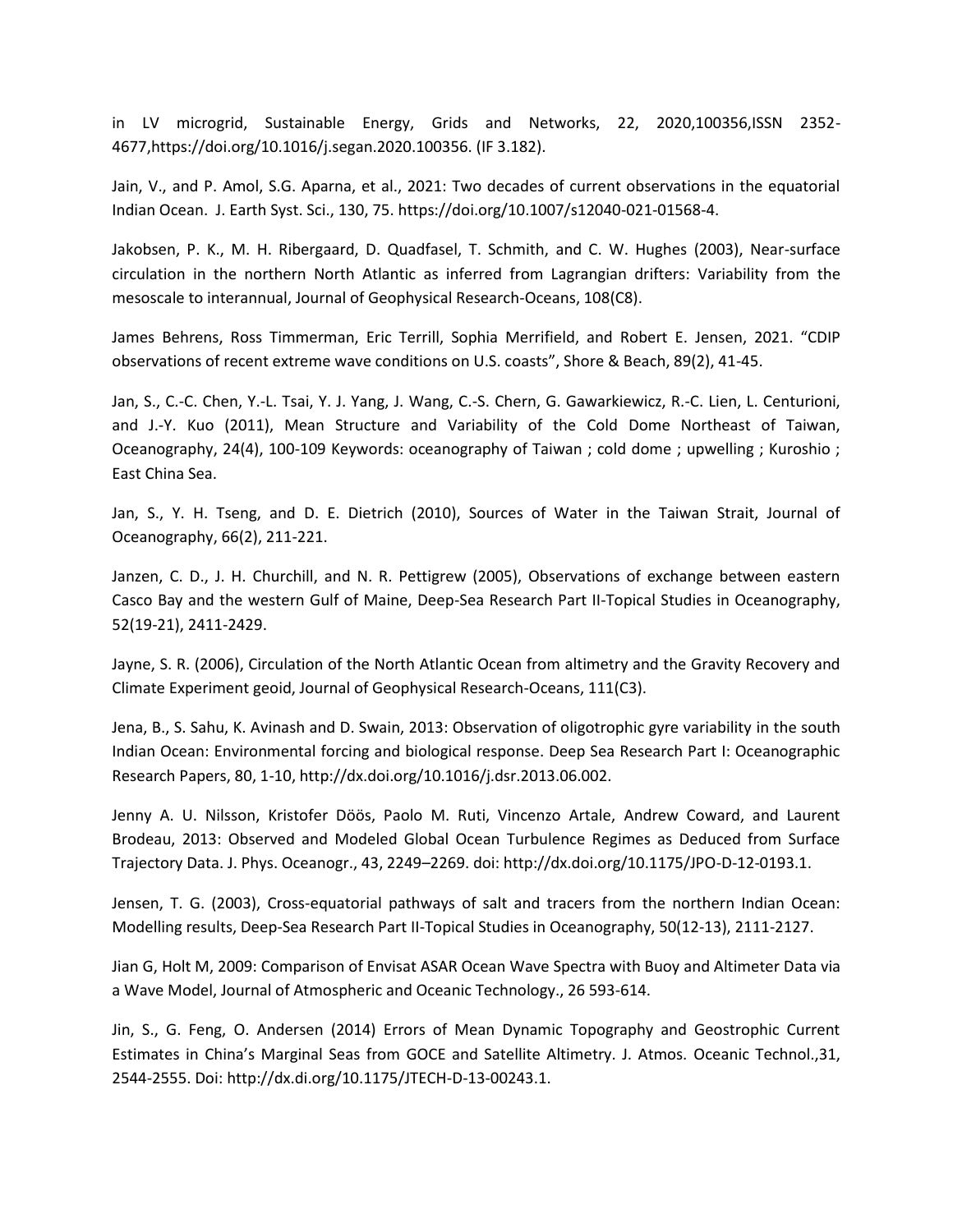Johns, W. E., M. O. Baringer, L. M. Beal, S. A. Cunningham, T. Kanzow, H. L. Bryden, J. J.-M. Hirschi, J. Marotzke, C. S. Meinen, B. Shaw, and R. Curry, Continuous, Array-Based Estimates of Atlantic Ocean Heat Transport at 26.5N, J. Clim., 24(5), 2429-2449, doi:10.1175/2010JCLI3997.1, 2011.

Johnson, D. R. (1995), Wind forced surface currents at the entrance to Chesapeake Bay: Their effect on blue crab larval dispersion and post-larval recruitment, Bulletin of Marine Science, 57(3), 726-738.

Johnson, E. S., F. Bonjean, G. S. E. Lagerloef, J. T. Gunn, and G. T. Mitchum (2007), Validation and error analysis of OSCAR sea surface currents, Journal of Atmospheric and Oceanic Technology, 24(4), 688-701.

Johnson, G. C. (2001), The Pacific Ocean subtropical cell surface limb, Geophysical Research Letters, 28(9), 1771-1774.

Johnson, G. C., P. J. Stabeno, and S. C. Riser (2004), The Bering Slope Current system revisited, Journal of Physical Oceanography, 34(2), 384-398.

Jones, B.H., C.N.K. Mooers, et al. (1991), Chemical and biological structure and transport of a cool filament associated with a jet-eddy system off Northern California in July 1986 (Optoma21)., Journal of Geophysical Research-Oceans 96(C12), 22207-22225.

Joseph, J., M.S. Girishkumar, H. Varikoden, et al., 2021: Observed sub-daily variability of latent and sensible heat fluxes in the Bay of Bengal during the summer. Clim. Dyn., 56, 917-934. https://doi.org/10.1007/s00382-020-05512-y.

Jouanno, J., J. Sheinbaum, B. Barnier, J. M. Molines, L. Debreu, and F. Lemarie (2008), The mesoscale variability in the Caribbean Sea. Part I: Simulations and characteristics with an embedded model, Ocean Modelling, 23(3-4), 82-101.

Jouon, A., P. Douillet, S. Ouillon, and P. Fraunie (2006), Calculations of hydrodynamic time parameters in a semi-opened coastal zone using a 3D hydrodynamic model, Continental Shelf Research, 26(12-13), 1395-1415.

Judt, F., S. S. Chen, and M. Curcic (2016), Atmospheric forcing of the upper ocean transport in the Gulf of Mexico: From seasonal to diurnal scales, J. Geophys. Res. Oceans, 121, 4416†"4433, doi:10.1002/2015JC011555.

Jungclaus, J. H., J. Hauser, and R. H. Kase (2001), Cyclogenesis in the Denmark Strait overflow plume, Journal of Physical Oceanography, 31(11), 3214-3229.

Kako, S., A. Isobe, S. Yoshioka, P. H. Chang, T. Matsuno, S. H. Kim, and J. S. Lee (2010), Technical Issues in Modeling Surface-Drifter Behavior on the East China Sea Shelf, Journal of Oceanography, 66(2), 161-174.

Kaplan, D. M., J. Largier, and L. W. Botsford (2005), HF radar observations of surface circulation off Bodega Bay (northern California, USA), Journal of Geophysical Research-Oceans, 110(C10).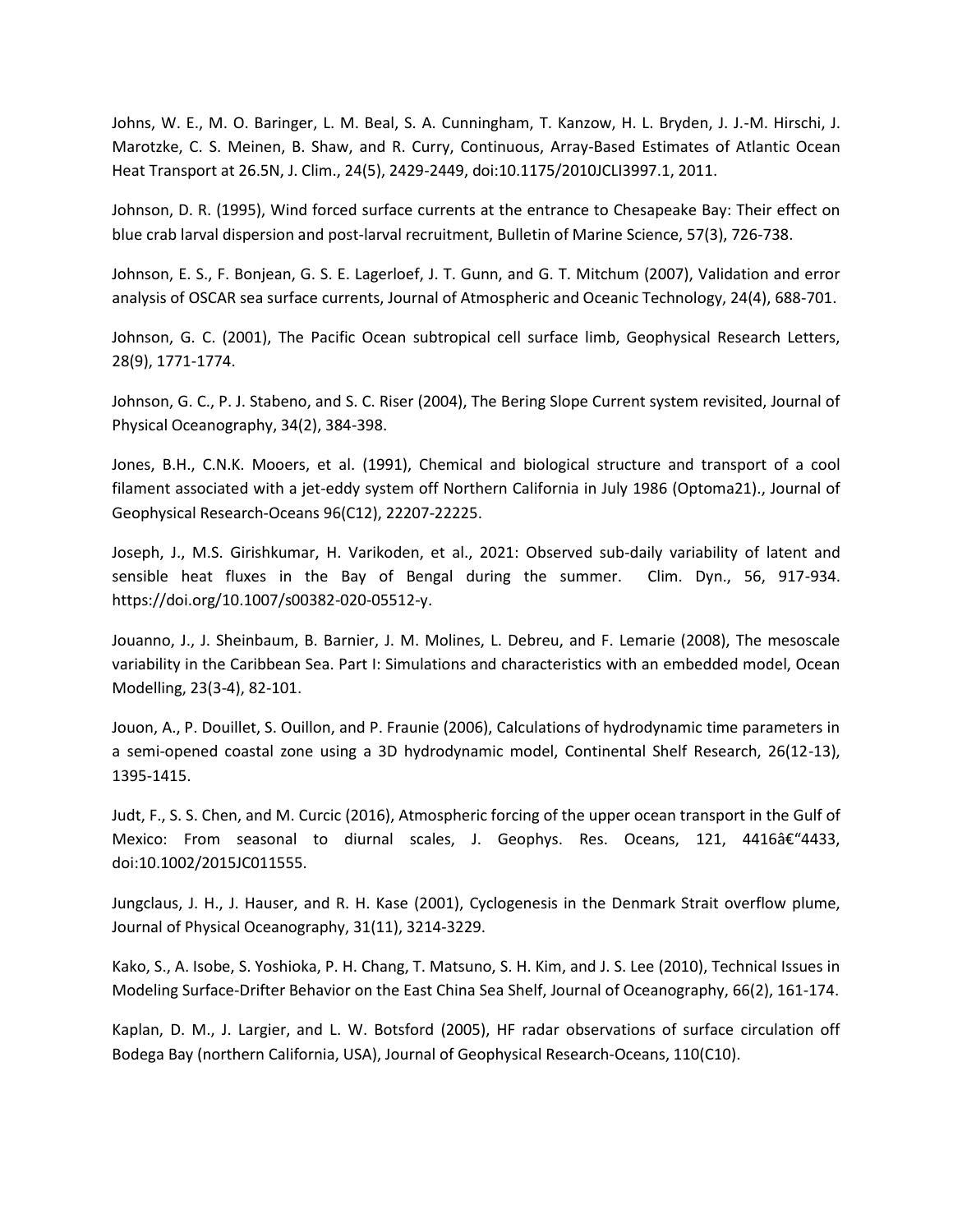Kara, A. B., C. N. Barron, A. J. Wallcraft, T. Oguz, and K. S. Casey (2008), Advantages of fine resolution SSTs for small ocean basins: Evaluation in the Black Sea, Journal of Geophysical Research-Oceans, 113(C8).

Karstensen, J., P. Schlosser, D. W. R. Wallace, J. L. Bullister, and J. Blindheim (2005), Water mass transformation in the Greenland Sea during the 1990s, Journal of Geophysical Research-Oceans, 110(C7).

Kartadikaria, A. R., Y. Miyazawa, K. Nadaoka, and A. Watanabe (2012), Existence of eddies at crossroad of the Indonesian seas, Ocean Dynamics, 62(1), 31-44.

Kasai, A., S. Kimura, H. Nakata, and Y. Okazaki (2002), Entraimment of coastal water into a frontal eddy of the Kuroshio and its biological significance, Journal of Marine Systems, 37(1-3), 185-198.

Kawai, Y., S. Hosoda, K. Uehara., and T. Suga (2021), Heat and salinity transport between the permanent pycnocline and the mixed layer due to the obduction process evaluated from a gridded Argo dataset. Journal of Oceanography, 77(1), 75–92, doi:10.1007/s10872-020-00559-1.

Kawano, T., and S. Nakamoto (1992), Rotational modes for warm and cold eddies, Journal of Geophysical Research-Oceans, 97(C8), 12659-12669.

Kelley, K. A., R. C. Beardsley, R. Limeburner, K. H. Brink, J. Paduan, and T. K. Chereskin (1998), Variability of the near-surface eddy kinetic energy in the California current based on altimetric, drifter, and moored current data, Journal of Geophysical Research, 103, 13067-13083.

Kelly, K. A., and P. T. Strub (1992), Comparison of velocity estimates from advanced very high-resolution radiometer in the coastal transition zone, Journal of Geophysical Research-Oceans, 97(C6), 9653-9668.

Kelly, K. A., S. Dickinson, and G. C. Johnson (2005), Comparisons of scatterometer and TAO winds reveal time-varying surface currents for the Tropical Pacific Ocean, Journal of Atmospheric and Oceanic Technology, 22(6), 735-745.

Kendall, M.S., B.L. Williams, A.J. Winship, M. Carson, K. Grissom, T.J. Rowell, J. Stanley, and K.W. Roberson, 2021: Winds, waves, warm waters, weekdays, and which ways boats are counted influence predicted visitor use at an offshore fishing destination. Fisheries Research, vol. 237, https://doi.org/10.1016/j.fishres.2021.105879

Kennan, S. C., and P. J. Flament (2000), Observations of a tropical instability vortex, Journal of Physical Oceanography, 30(9), 2277-2301.

Kennan, S. C., and P. P. Niiler (2003), Estimating sea level slope on the equator, Journal of Physical Oceanography, 33(12), 2627-2642.

Kennan, S. C., and P. P. Niiler (2003), The effects of wind forcing and pycnocline stresses on zonal currents in the western equatorial Pacific, Journal of Physical Oceanography, 33(12), 2643-2656.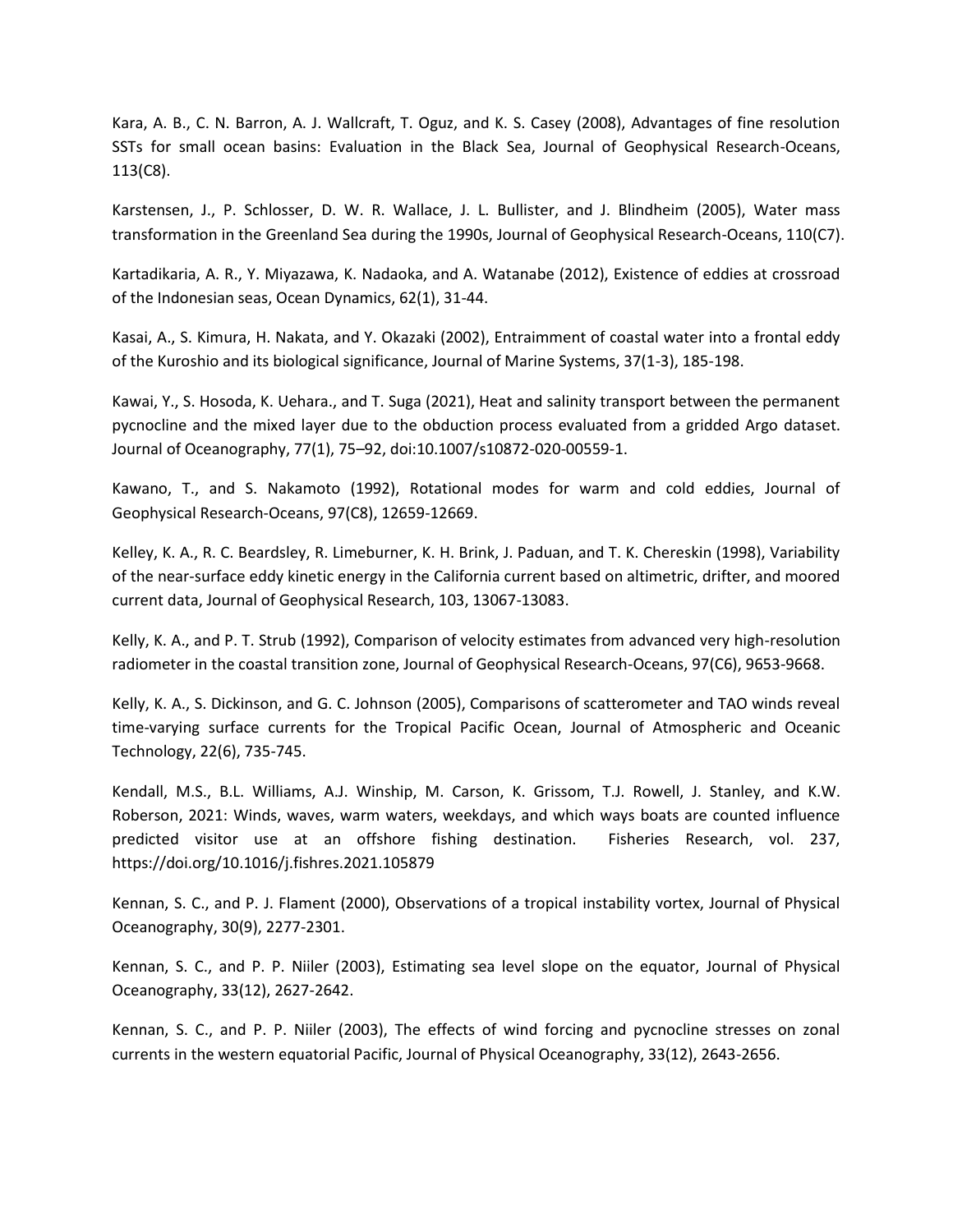Kennedy, J. J. (2014), A review of uncertainty in in situ measurements and data sets of sea surface temperature, Rev. Geophys., 52, 1–32, doi:10.1002/2013RG000434.

Kennedy, J. J., and Rayner, N. A. (2019), An Ensemble Data Set of Sea Surface Temperature Change From 1850: The Met Office Hadley Center HadSSt.4.0.0.0 Data Set, JGR Atmospheres, 124(14), 7719-7763, https://doi.org/10.1029/2018JD029867.

Kersalé, M., A. A. Petrenko, A. M. Doglioli, I. Dekeyser, and F. Nencioli, 2013: Physical characteristics and dynamics of the coastal Latex09 Eddy derived from in situ data and numerical modeling. J. Geophys. Res. Oceans, 118, 399–409, http://dx.doi.org/10.1029/2012JC008229.

Kessler, W. S. (2002), Mean three-dimensional circulation in the northeast tropical Pacific, Journal of Physical Oceanography, 32(9), 2457-2471.

Kessler, W. S. (2006), The circulation of the eastern tropical Pacific:A review, Progress in Oceanography, 69, 2-4.

Kim, H. Y., and T. Sugimoto (2002), Transport of larval jack mackerel (Trachurus japonicus) estimated from trajectories of satellite-tracked drifters and advective velocity fields obtained from sequential satellite thermal images in the eastern East China Sea, Fisheries Oceanography, 11(6), 329-336.

Kinder, T. H. (1983), Shallow currents in the Caribbean sea and gulf of Mexico as observed with satellitetracked drifters, Bulletin of Marine Science, 33(2), 239-246.

Kirwan, A. D., and M. S. Chang (1979), Effect of sampling rate and random position error on analysis of drifter data, Journal of Physical Oceanography, 9(2), 382-387.

Kirwan, A. D., G. McNally, and J. Coehlo (1976), Gulf-stream kinematics inferred from a satellite-tracked drifter, Journal of Physical Oceanography, 6(5), 750-755.

Kirwan, A. D., G. McNally, and S. Pazan (1978), Wind drag and relative separations of undrogued drifters, Journal of Physical Oceanography, 8(6), 1146-1150.

Kirwan, A. D., W. J. Merrell, J. K. Lewis, R. E. Whitaker, and R. Legeckis (1984), A model for the analysis of drifter data with an application to a warm core ring in the gulf of Mexico, Journal of Geophysical Research-Oceans, 89(NC3), 3425-3438.

Knutsen, O., H. Svendsen, S. Osterhus, T. Rossby, and B. Hansen (2005), Direct measurements of the mean flow and eddy kinetic energy structure of the upper ocean circulation in the NE Atlantic, Geophysical Research Letters, 32(14).

Kobayashi, D. R., I. J. Cheng, D. M. Parker, J. J. Polovina, N. Kamezaki, and G. H. Balazs (2011), Loggerhead turtle (Caretta caretta) movement off the coast of Taiwan: characterization of a hotspot in the East China Sea and investigation of mesoscale eddies, Ices Journal of Marine Science, 68(4), 707-718.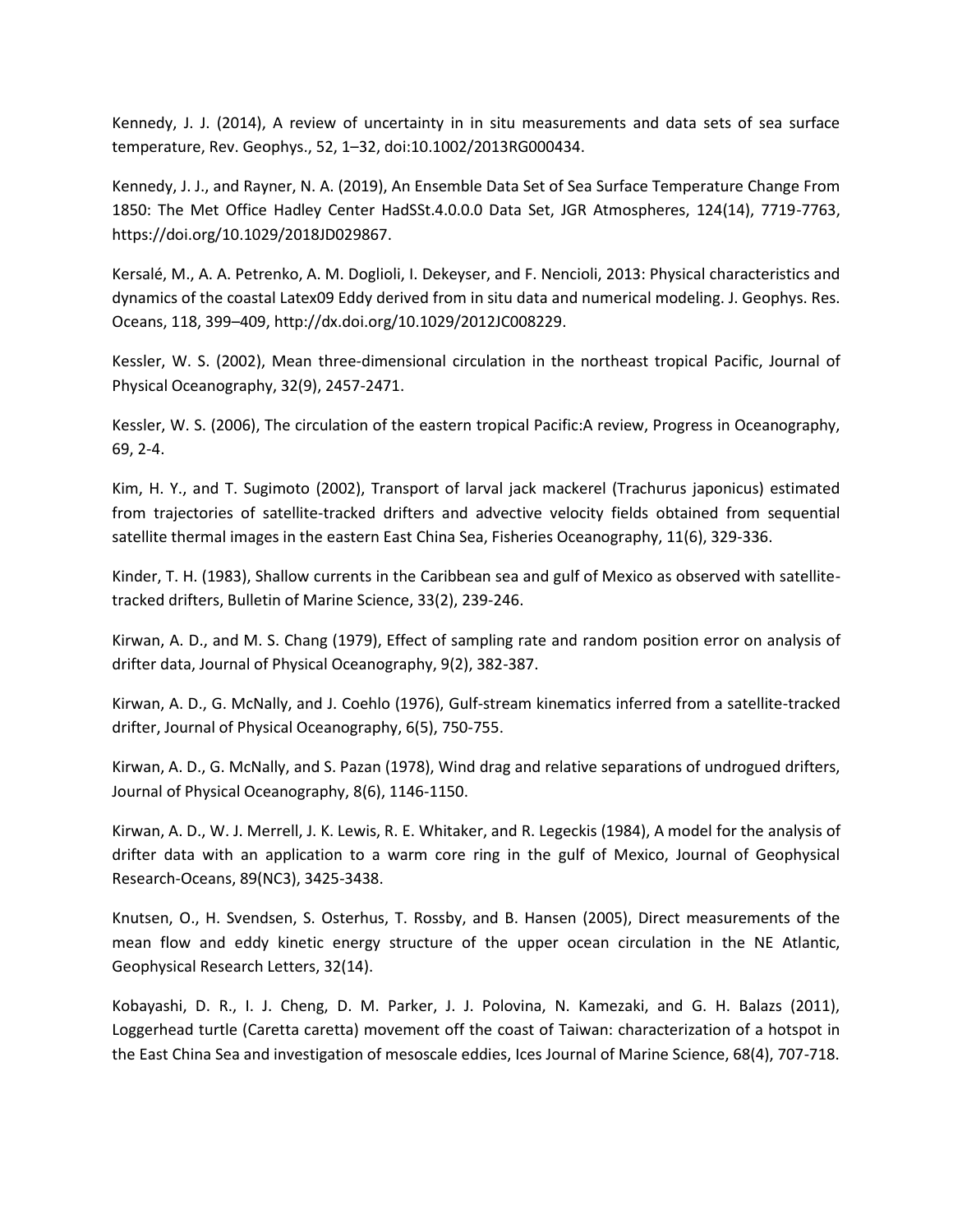Kobayashi, T. (2021), Salinity bias with negative pressure dependency caused by anisotropic deformation of CTD measuring cell under pressure examined with a dual-cylinder cell model,Deep-Sea Research Part-I, 167, 103420, https://doi.org/10.1016/j.dsr.2020.103420.

Kodaira, T., K. R. Thompson, and N. P. Bernier (2016), Prediction of M2 tidal surface currents by a global baroclinic ocean model and evaluation using observed drifter trajectories, J. Geophys. Res. Oceans, 121, 6159– 6183, doi:10.1002/2015JC011549.

Kohl, A. (2007), Generation and stability of a quasi-permanent vortex in the lofoten basin, Journal of Physical Oceanography, 37(11), 2637-2651.

Kolodziejczyk, Nicolas, and Fabienne Gaillard, 2013: Variability of the Heat and Salt Budget in the Subtropical Southeastern Pacific Mixed Layer between 2004 and 2010: Spice Injection Mechanism. J. Phys. Oceanogr., 43, 1880–1898, doi: http://dx.doi.org/10.1175/JPO-D-13-04.1.

Kone, V., Lett, C., Penven, P., Bourles, B., and Djakoure, S. (2017), A biophsical model of S. aurita early life history in the northern Gulf of Guinea, Progress in Oceanography, Vol. 151, 83-96, https://doi.org/10.1016/j.pocean.2016.10.008

Korb, R. E., M. J. Whitehouse, A. Atkinson, and S. E. Thorpe (2008), Magnitude and maintenance of the phytoplankton bloom at South Georgia: a naturally iron-replete environment, Marine Ecology-Progress Series, 368, 75-91.

Kosro, P. M., et al. (1991), The structure of the transition zone between coastal waters and the open ocean off northern California, winter and spring 1987, Journal of Geophysical Research-Oceans, 96(C8), 14707-14730.

Kostianoy, A. G., and A. G. Zatsepin (1996), The West African coastal upwelling filaments and crossfrontal water exchange conditioned by them, Journal of Marine Systems, 7(2-4), 349-359.

Kostyanoi, A. G., and G. G. Bubnov (1996), Study of transverse jets of the Benguela upwelling from satellite data, Earth Observation and Remote Sensing, 13(4), 597-609.

Koszalka, I., and J. H. Lacasce (2010), Lagrangian analysis by clustering, Ocean Dynamics, 60 (4), 957-972, doi: 10.1007/s10236-010-0306-2.

Koszalka, I., J. H. LaCasce, and K. A. Orvik (2009), Relative dispersion in the Nordic Seas, Journal of Marine Research, 67(4), 411-433.

Koszalka, I., J. H. LaCasce, M. Andersson, K. A. Orvik, and C. Mauritzen (2011), Surface circulation in the Nordic Seas from clustered drifters, Deep-Sea Research Part I-Oceanographic Research Papers, 58(4), 468-485.

Koszalka,I., J.H. LaCasce and C. Mauritzen, (2013), In pursuit of anomalies - Analyzing the poleward transport of Atlantic Water with surface drifters. Deep Sea Research Part II. Topical Studies in Oceanography (Impact Factor: 2.24). 01/2013; 85:96-108. DOI: 10.1016/j.dsr2.2012.07.035.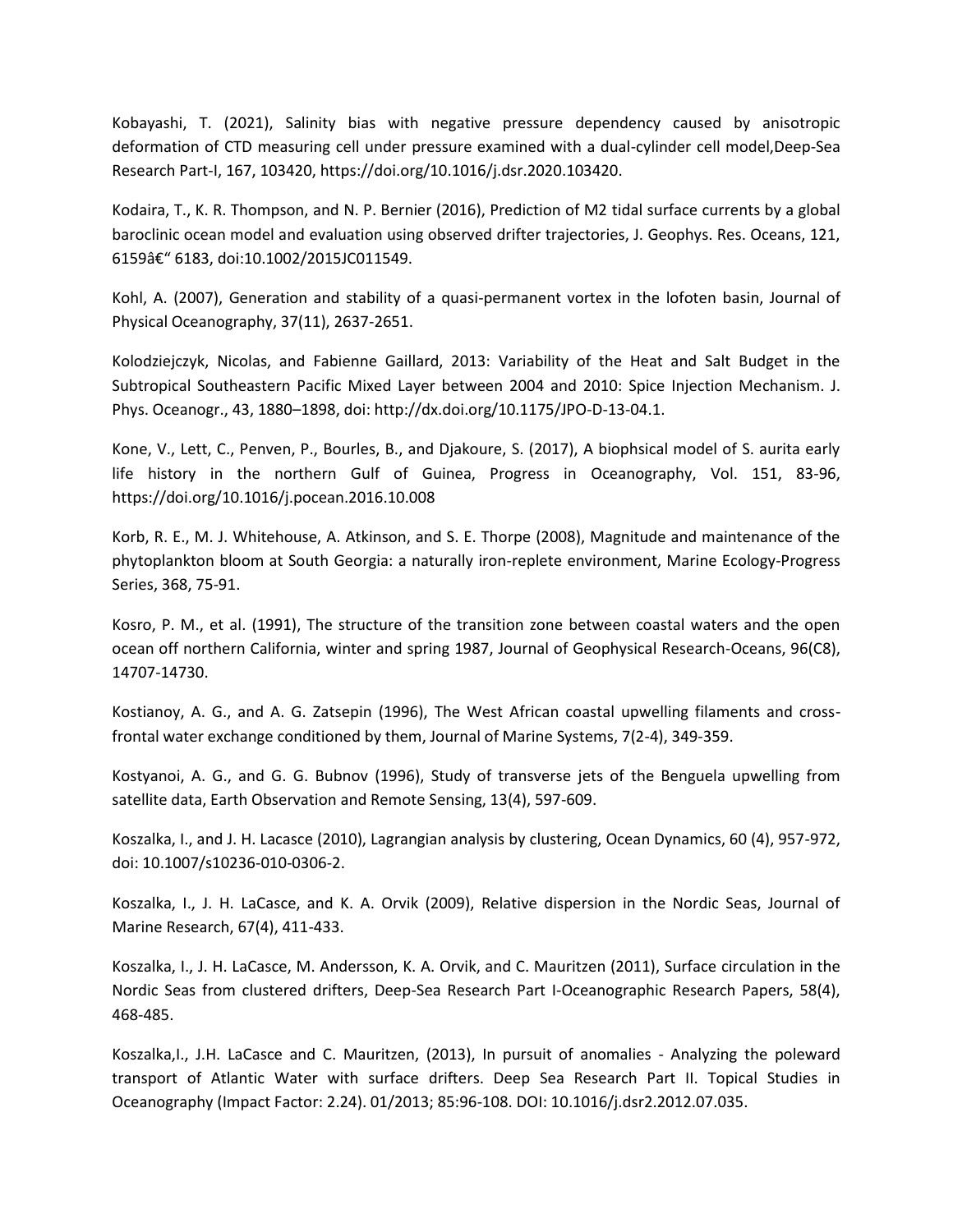Kourafalou, V. H., Androulidakis, Y. S., Halliwell Jr, G. R., Kang, H., Mehari, M. M., Henaff, M. L., Atlas, R., and Lumpkin, R. (2016) North Atlantic Ocean OSSE system development: Nature Run evaluation and application to hurricane interaction with the Gulf Stream, Progress in Oceanography, Vol. 148, 1-25, https://doi.org/10.1016/j.pocean.2016.09.001

Krahmann, G., et al. (2003), The Labrador Sea Deep Convection Experiment data collection, Geochemistry Geophysics Geosystems, 4.

Krause, P., and J. M. Restrepo (2009), The Diffusion Kernel Filter Applied to Lagrangian Data Assimilation, Monthly Weather Review, 137(12), 4386-4400.

Krauss, W. (1996), A note on overflow eddies, Deep-Sea Research Part I-Oceanographic Research Papers, 43(10), 1661-1667.

Krauss, W., J. Dengg, and H. H. Hinrichsen (1990), The response of drifting bouys to currents and wind, Reply.Journal of Geophysical Research, 95(C1), 801-803.

Kubryakov, A. A., and S. V. Stanichny (2011), Mean Dynamic Topography of the Black Sea, computed from altimetry, drifter measurements and hydrology data, Ocean Science, 7(6), 745-753.

Kudryavtsev, V., V. Shrira, V. Dulov, and V. Malinovsky (2008), On the vertical structure of wind-driven sea currents, Journal of Physical Oceanography, 38(10), 2121-2144.

Kuznetsov, L., K. Ide, and C. Jones (2003), A method for assimilation of Lagrangian data, Monthly Weather Review, 131(10), 2247-2260.

Kuznetsov, L., M. Toner, A. D. Kirwan, C. Jones, L. H. Kantha, and J. Choi (2002), The Loop Current and adjacent rings delineated by Lagrangian analysis of the near-surface flow, Journal of Marine Research, 60(3), 405-429.

L. J. Hamilton (2013), Statistical clustering of drifting buoy trajectories to identify Lagrangian Circulation features around Japan and off Fukushima, Methods in Oceanography6,16-32, http://dx.doi.org/10.1016/j.mio.2013.09.002.

Lacasce, J. H. (2005), On the Eulerian and Lagrangian velocity distributions in the North Atlantic, Journal Of.Physical Oceanography, 35, 2327-2336.

LaCasce, J. H. (2008), Statistics from Lagrangian observations, Progress in Oceanography, 77(1), 1-29.

LaCasce, J. H. (2010), Relative displacement probability distribution functions from balloons and drifters, Journal of Marine Research, 68(3-4), 433-457.

LaCasce, J. H., and C. Ohlmann (2003), Relative dispersion at the surface of the Gulf of Mexico, Journal of Marine Research, 61(3), 285-312.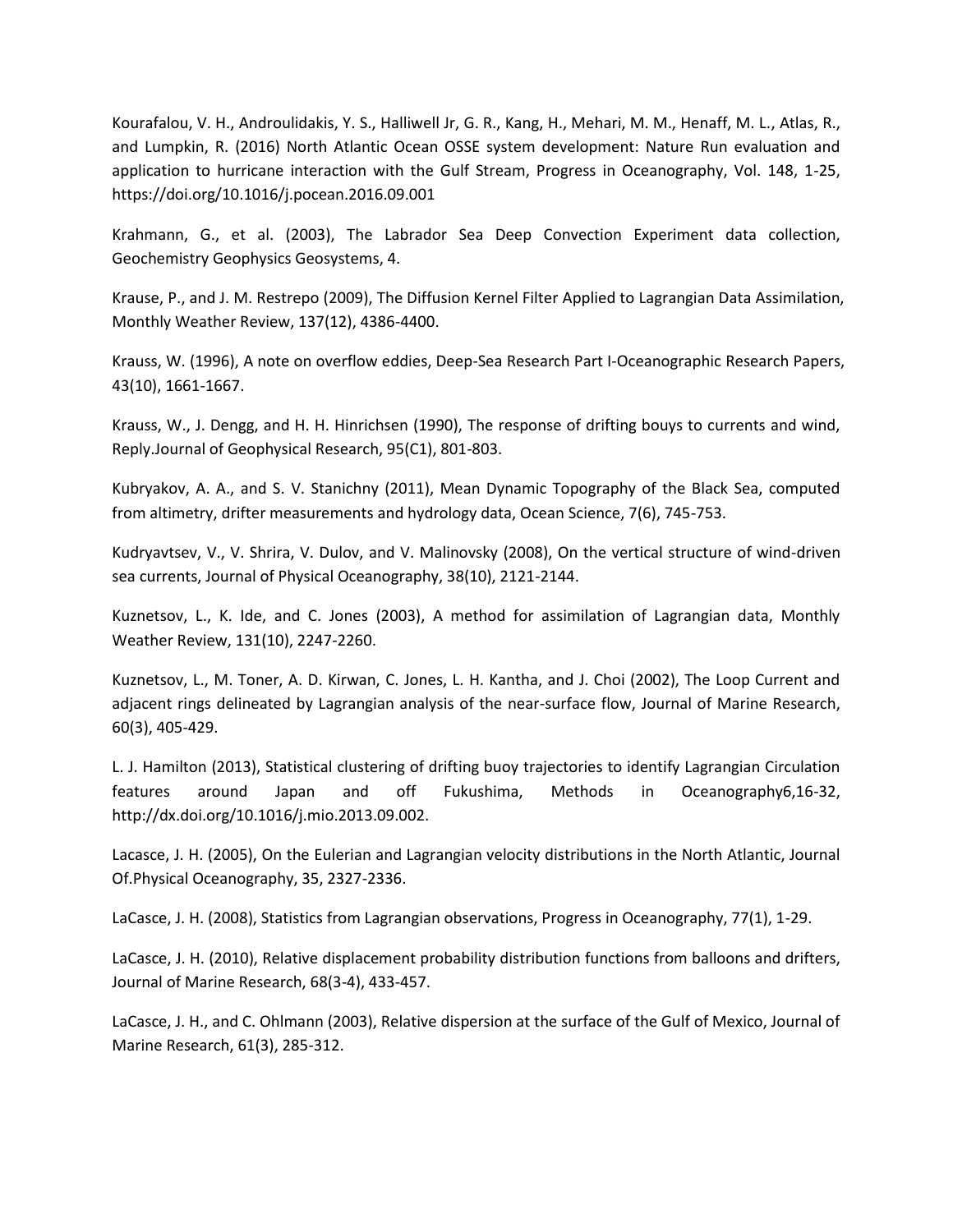Lachkar, Z., L $\tilde{A}$ ©vy, M., & Smith, S. (2018). Intensification and deepening of the arabian sea oxygen minimum zone in response to increase in indian monsoon wind intensity. Biogeosciences, 15(1), 159-186. doi:http://dx.doi.org/10.5194/bg-15-159-2018

Lachkar, Z., Lévy, M., & Smith, S. (2018). Intensification and deepening of the arabian sea oxygen minimum zone in response to increase in indian monsoon wind intensity. Biogeosciences, 15(1), 159-186. doi:http://dx.doi.org/10.5194/bg-15-159-2018

Lacorata, G., E. Aurell, and A. Vulpiani (2001), Drifter dispersion in the Adriatic Sea: Lagrangian data and chaotic model, Annales Geophysicae, 19(1), 121-129.

Ladd, C., G. L. Hunt, C. W. Mordy, S. A. Salo, and P. J. Stabeno (2005), Marine environment of the eastern and central Aleutian Islands, Fisheries Oceanography, 14, 22-38.

Laffoley, D. and Freestone, D., (2017), A world of difference - opportunities for applying the 1972 World Heritage Conventioin to the High Seas, Aquatic Conservation, Vol. 27(S1), 78-88, https://doi.org/10.1002/aqc.2813

Lafuente, J. G., and J. Delgado (2004), The meandering path of a drifter around the Western Alboran gyre, Journal of Physical Oceanography, 34(3), 685-692.

Lagerloef, G., G. Mitchum, R. Lukas, and P. Niiler (1999), Tropical Pacific near surface currents estimated from altimeter, wind and drifter data, Journal of Geophysical Research, 104(C10), 23-313.

Lamas, L., A. Peliz, I. Ambar, A. B. Aguiar, N. Maximenko, and A. Teles-Machado (2010), Evidence of time-mean cyclonic cell southwest of Iberian Peninsula: The Mediterranean Outflow-driven beta-plume, Geophysical Research Letters, 37.

Lambardi, P., J. R. E. Lutjeharms, R. Mencacci, G. C. Hays, and P. Luschi (2008), Influence of ocean currents on long-distance movement of leatherback sea turtles in the Southwest Indian Ocean, Marine Ecology-Progress Series, 353, 289-301.

Lamont, T., M. J. Roberts, R. G. Barlow, T. Morris, and M. A. van den Berg (2010), Circulation patterns in the Delagoa Bight, Mozambique, and the influence of deep ocean eddies, African Journal of Marine Science, 32(3), 553-562.

Landry, M. R., M. D. Ohman, R. Goericke, M. R. Stukel, and K. Tsyrklevich (2009), Lagrangian studies of phytoplankton growth and grazing relationships in a coastal upwelling ecosystem off Southern California, Progress in Oceanography, 83(1-4), 208-216.

Landry, M. R., S. L. Brown, K. E. Selph, and M. R. Abbott (2001), Initiation of the spring phytoplankton increase in the Antarctic Polar Front Zone at 170W, Journal of Geophysical Research-Oceans, 106(C7), 13-903.

Lankhorst, M. (2006), A self-contained identification scheme for eddies in drifter and float trajectories, Journal of Atmospheric and Oceanic Technology, 23(11), 1583-1592.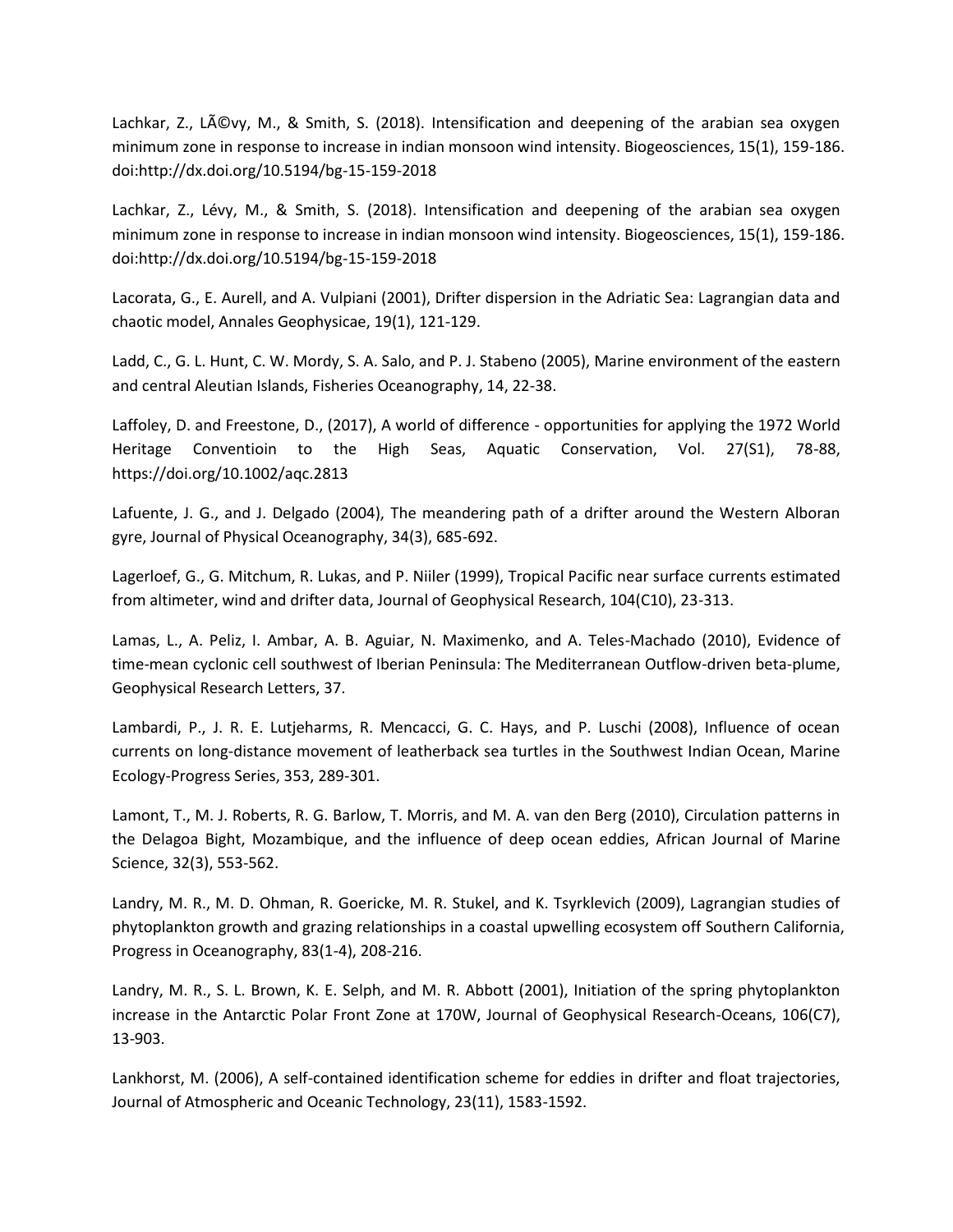Large, W. G., and G. B. Crawford (1995), Observations and simulations of upper-ocean response to wind events during the ocean storms experiment, Journal of Physical Oceanography, 25(11), 2831-2852.

Large, W. G., G. Danabasoglu, and et al. (2001), Equatorial circulation of a global ocean climate model with anisotropic horizontal viscosity, Journal of Physical Oceanography, 31(2), 518-536.

Large, W. G., J. C. McWilliams, and P. P. Niiler (1986), Upper ocean thermal response to strong autumnal forcing of the northeast pacific, Journal of Physical Oceanography, 16(9), 1524-1550.

Largier, J. L., B. A. Magnell, and C. D. Winant (1993), Subtidal circulation over the northern California shelf, Journal of Geophysical Research-Oceans, 98(C10), 18147-18179.

Largier, J., and A. J. Boyd (2001), Drifter observations of surface water transport in the Benguela Current during winter 1999, South African Journal of Science, 97, 5-6.

Lasitha Perera, G., G. Chen, M.J. McPhaden, T. Priyadarshana, K. Huang, and D. Wang, 2019: Meridional and zonal eddy-induced heat and salt transport in the Bay of Bengal and their seasonal modulation. J. Geophys. Res., 124, 8079-8101. https://doi.org/10.1029/2019JC015124.

Lass, H. U., and V. Mohrholz (2008), On the interaction between the subtropical gyre and the Subtropical Cell on the shelf of the SE Atlantic, Journal of Marine Systems, 74(1-2), 1-43.

Laurindo, L., A. Mariano, and R. Lumpkin (2017), An improved near-surface velocity climatology for the global ocean from drifter observations, Deep-Sea Res., 124, 73-92, doi:10.1016/j.dsr.2017.04.009

Lavín, M. F., R. Castro, E. Beier, and V. M. Godínez, 2013: Mesoscale eddies in the southern Gulf of California during summer: Characteristics and interaction with the wind stress. J. Geophys. Res. Oceans, 118, 1367–1381, http://dx.doi.org/10.1002/jgrc.20132.

Lavín, M. F., R. Castro, E. Beier, C. Cabrera, V. M. Godínez, and A. Amador-Buenrostro (2014), Surface circulation in the Gulf of California in summer from surface drifters and satellite images (2004–2006), J. Geophys. Res. Oceans, 119, 4278–4290, doi:10.1002/2013JC009345.

Lavin, M. F., R. Durazo, E. Palacios, M. L. Argote, and L. Carrillo (1997), Lagrangian observations of the circulation in the Northern Gulf of California, Journal of Physical Oceanography, 27(10), 2298-2305.

Law, K. L., S. Moret-Ferguson, N. A. Maximenko, G. Proskurowski, E. E. Peacock, J. Hafner, and C. M. Reddy (2010), Plastic accumulation in the North Atlantic Subtropical Gyre, Science, 324, 1185-1188.

Lazier, J. R. N. (1994), Observations in the northwest corner of the north-Atlantic current, Journal of Physical Oceanography, 24(7), 1449-1463.

Lazure, P., F. Dumas, and C. Vrignaud (2008), Circulation on the Armorican shelf (Bay of Biscay) in autumn, Journal of Marine Systems, 72(1-4), 218-237.

Le Boyer, A., G. Cambon, N. Daniault, S. Herbette, B. Le Cann, L. Marie, and P. Morin (2009), Observations of the Ushant tidal front in September 2007, Continental Shelf Research, 29(8), 1026-1037.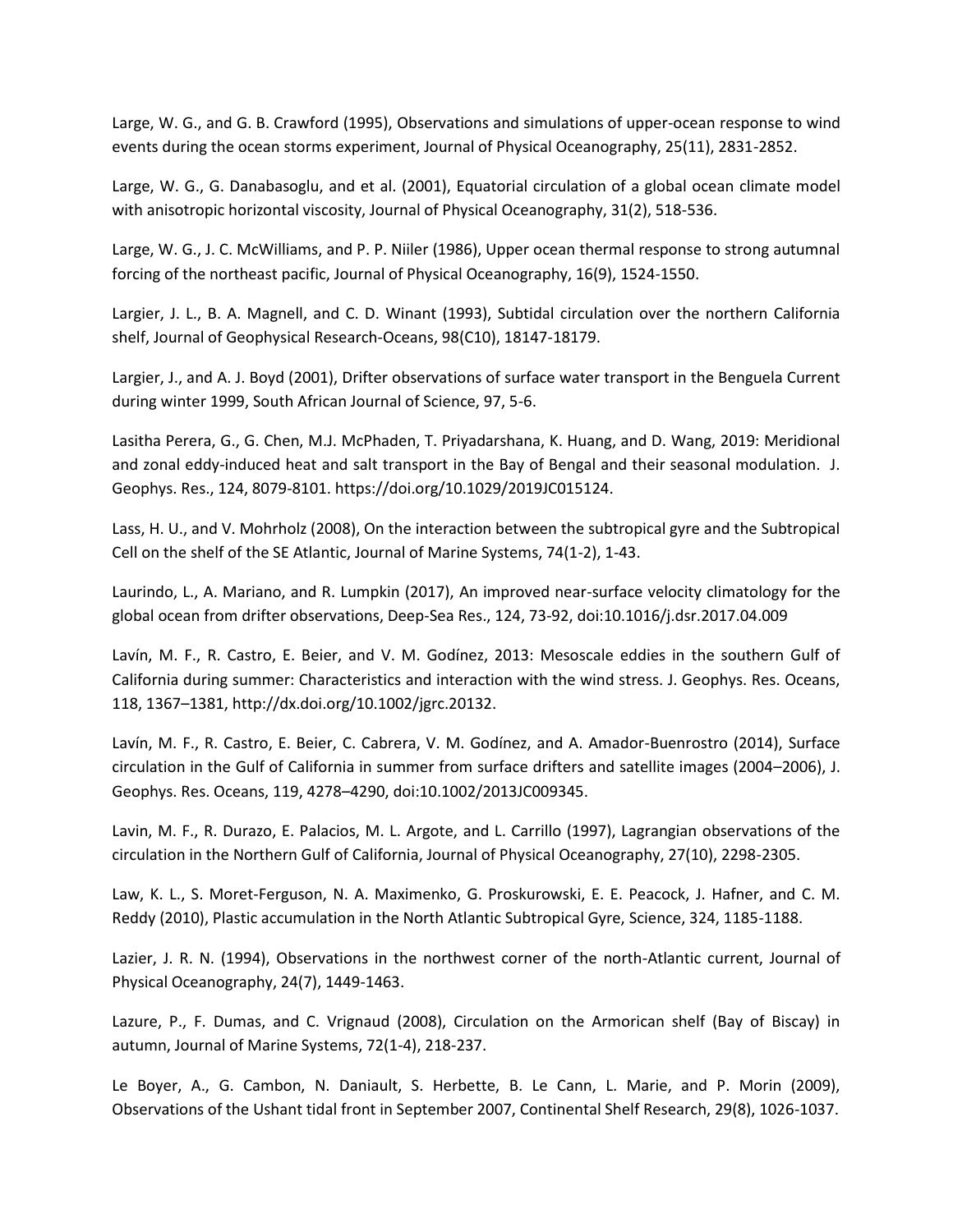Le Cann, B., M. Assenbaum, J. C. Gascard, and G. Reverdin (2005), Observed mean and mesoscale upper ocean circulation in the midlatitude northeast Atlantic, Journal of Geophysical Research-Oceans, 110(C7).

Le Hénaff, M., V. H. Kourafalou, R. Dussurget and R. Lumpkin, 2014: Cyclonic activity in the eastern Gulf of Mexico: characterization from along-track altimetry and in situ drifter trajectories. Progress in Oceanogr., 120, 120-138, http://dx.doi.org/10.1016/j.pocean.2013.08.002.

Lean, Katie, Roger W. Saunders, 2013: Validation of the ATSR Reprocessing for Climate (ARC) Dataset Using Data from Drifting Buoys and a Three-Way Error Analysis. J. Climate, 26, 4758–4772, doi: http://dx.doi.org/10.1175/JCLI-D-12-00206.1.

Lee, C. M., S. U. P. Jinadasa, L. R. Centurioni, H. J. S. Fernando, V. Hormann, M. Lankhorst, L. Rainville, U. Send, and H. W. Wijesekera (2016), Collaborative observations of boundary currents, water mass variability and monsoon response in the southern Bay of Bengal, Oceanography, 29, 102-111, doi:10.5670/oceanog.2016.43.

Lee, D. K. and Centurioni, L., (2018)Water following characteristics of Global Drifter Program drifters with and without subsurface float, Deep Sea Research Part I: Oceanographic Research Papers, Vol. 137, 20-29, https://doi.org/10.1016/j.dsr.2018.05.003.

Lee, D. K. and Centurioni, L., (2018)Water following characteristics of Global Drifter Program drifters with and without subsurface float, Deep Sea Research Part I: Oceanographic Research Papers, Vol. 137, 20-29, https://doi.org/10.1016/j.dsr.2018.05.003.

Lee, D. K., and P. Niiler (2010), Eddies in the southwestern East/Japan Sea, Deep-Sea Research Part I-Oceanographic Research Papers, 57(10), 1233-1242.

Lee, D. K., and P. Niiler (2010), Influence of warm SST anomalies formed in the eastern Pacific subduction zone on recent El Nino events, Journal of Marine Research, 68(3-4), 459-477.

Lee, D. K., and P. Niiler (2010), Surface circulation in the southwestern Japan/East Sea as observed from drifters and sea surface height, Deep-Sea Research Part I-Oceanographic Research Papers, 57(10), 1222- 1232.

Lee, D. K., and P. P. Niiler (2005), The energetic surface circulation patterns of the Japan/East Sea, Deep-Sea Research Part II-Topical Studies in Oceanography, 52(11-13), 1547-1563.

Lee, D. K., J. C. Lee, and H. J. Lie (1997), A circulation study of the East Sea using satellite-tracked drifters, Journal of the Korean Fisheries Society, 30, 6.

Lee, D. K., P. P. Niiler, S. R. Lee, K. Kim, and H. J. Lie (2000), Energetics of the surface circulation of the Japan/East Sea, Journal of Geophysical Research-Oceans, 105(C8), 19561-19573.

Lee, S. H., and R. C. Beardsley (1999), Influence of stratification on residual tidal currents in the Yellow Sea, Journal of Geophysical Research-Oceans, 104(C7), 15679-15701.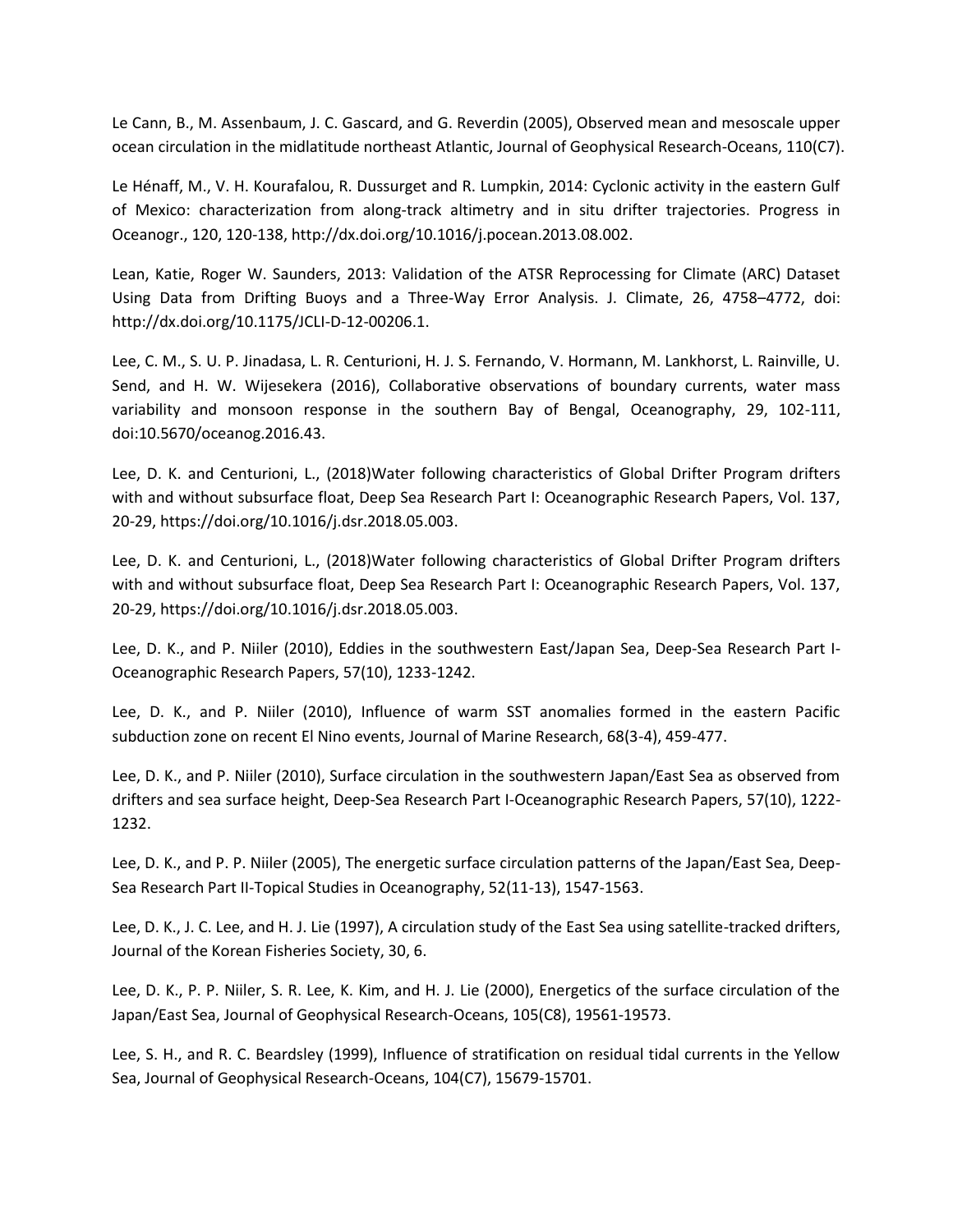Lee, T. N., M. E. Clarke, E. Williams, A. F. Szmant, and T. Berger (1994), evolution of the tortugas gyre and its influence on recruitment in the florida-keys, Bulletin of Marine Science, 54(3), 621-646.

Lefèvre, N., C. Mejia, D. Khvorostyanov, L. Beaumont, U. Koffi, 2021: Ocean circulation drives the variability of the carbon system in the Eastern Tropical Atlantic. Oceans, 2, 126– 148, https://doi.org/10.3390/oceans2010008.

Lefèvre, N., P. Tyaquiçã, D. Veleda, C. Perruche and S. J. van Gennip, Amazon River propagation evidenced by a CO2 decrease at 8°N, 38°W in September 2013, Journal of Marine Systems, 211, 2020, https://doi.org/10.1016/j.jmarsys.2020.103419.

Lefèvre, N., P. Tyaquiçã, D. Veleda, C. Perruche, S. Jan van Gennip, 2020: Amazon river propagation evidenced by a CO2 decrease at 8°N, 38°W in September 2013. J. Mar. Sys., 211, 103419, https://doi.org/10.1016/j.jmarsys.2020.103419.

Lehmann, A., and J. Javidpour (2010), Potential pathways of invasion and dispersal of Mnemiopsis leidyi A. Agassiz 1865 in the Baltic Sea, Hydrobiologia, 649(1), 107-114.

Lemon, M. R. (1997), Comparison of Los Alamos National laboratory (LANL) Parallel Ocean Program (POP) model fields with Pacific surface drifter measurements.

Lentz, S. J. (2008), Observations and a model of the mean circulation over the Middle Atlantic Bight continental shelf, Journal of Physical Oceanography, 38(6), 1203-1221.

Lermusiaux, P. F. J. (2001), Evolving the subspace of the three-dimensional multiscale ocean variability: Massachusetts Bay, Journal of Marine Systems, 29(1-4), 385-422.

Lermusiaux, P. F. J., and A. R. Robinson (2001), Features of dominant mesoscale variability, circulation patterns and dynamics in the Strait of Sicily, Deep-Sea Research Part I-Oceanographic Research Papers, 48(9), 1953-1997.

Leroy, E.C., J.Y. Royer, A.Alling, B. Maslen, and T.L. Rogers, 2021, 2021: Multiple pygmy blue whale acoustic populations in the Indian Ocean: whale song identifies a possible new population. Sci. Repts., 11, 8762. https://doi.org/10.1038/s41598-021-88062-5.

Letraon, P. Y., and F. Hernandez (1992), Mapping the oceanic mesoscale circulation - validation of satellite altimetry using surface drifters, Journal of Atmospheric and Oceanic Technology, 9(5), 687-698.

Letscher, R. T., D. A. Hansell, C. A. Carlson and R. Lumpkin, 2013: Dissolved organic nitrogen in the global surface ocean: distribution and fate. Global Biogeochem. Cycles, 21 (1), 141—153, http://dx.doi.org/10.1029/2012GB004449.

Leung, S., L. Thompson, M.J. McPhaden, and K.A.S. Mislan, 2019: ENSO drives near-surface oxygen and vertical habitat variability in the tropical Pacific. Environ. Res. Lett., 14 (6), 064020. https://doi.org/10.1088/1748-9326/ab1c13.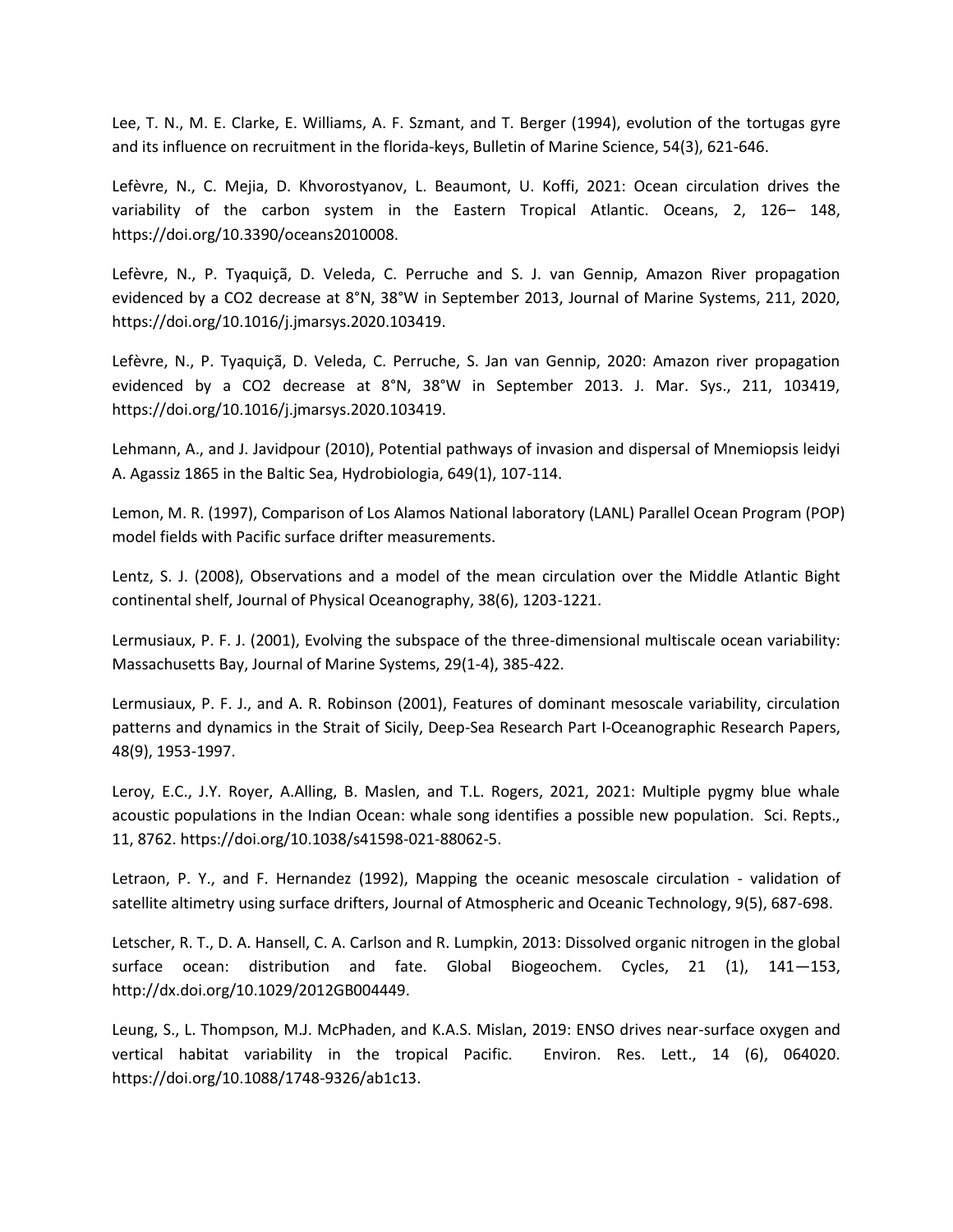Levinson, D. H. (2005), State of the climate in 2004, Bulletin of the American Meteorological Society, 86(6), S1.

Li M, Liu J, 2010: Evaluation of AMSR—E SST in the Southern Ocean using drifting buoy data(in Chinese), Acta Oceanologica Sinica., 32(6), 48-55.

Li M, Sheng Y, Yuan X, 2002: The Actuality and Development of Domestic Large Oceanal Information Buoy(in Chinese), Meteorological Hydrological and Marine Instruments., 2, 1-4.

Li W, Zhang S, 2011: Design of Surface Drifting Buoy Based on Argos Satellite System(in Chinese), Ocean Technology., 30(1), 1-40.

Li, J. X., R. Zhang, and B. G. Jin (2011), Eddy characteristics in the northern South China Sea as inferred from Lagrangian drifter data, Ocean Science, 7(5), 661-669.

Li, Y. and Toumi, R., (2017), A balanced Kalman Filter ocean data assimilation system with application to the South Australian Sea. Ocean Modeling,116, 159-172, http://dx.doi.org/10.1016/j.ocemod.2017.06.007.

Li, Y., A.S. Gupta, A.S. Taschetto, et al., 2020: Assessing the role of the ocean-atmosphere coupling frequency in the western Maritime Continent rainfall. Clim. Dyn. https://doi.org/10.1007/s00382-020- 05266-7.

Liberti, G.L., D'Alimonte, D., di Sarra, A., Mazeran, C., Voss, K., Yarbrough, M., Bozzano, R., Cavaleri, L., Colella, S., Cesarini, C., Kajiyama, T., Meloni, D., Pomaro, A., Volpe, G., Yang, C., Zagolski, F., Santoleri, R. European radiometry buoy and infrastructure (EURYBIA): A contribution to the design of the European copernicus infrastructure for ocean colour system vicarious calibration (2020) Remote Sensing, 12 (7), art. no. 1178, . DOI: 10.3390/rs12071178

Lie, H. J., and C. H. Cho (1994), On the origin of the Tsushima warm current, Journal of Geophysical Research-Oceans, 99(C12), 25081-25091.

Lie, H. J., C. H. Cho, and et al. (1998), Separation of the Kuroshio water and its penetration onto the continental shelf west of Kyushu, Journal of Geophysical Research-Oceans, 103(C2), 2963-2976.

Lie, H. J., C. H. Cho, and et al. (2001), Does the Yellow Sea Warm Current really exist as a persistent mean flow, Journal of Geophysical Research-Oceans, 106(C10), 22199-22210.

Lie, H. J., C. H. Cho, J. H. Lee, and S. Lee (2003), Structure and eastward extension of the Changjiang River plume in the East China Sea, Journal of Geophysical Research-Oceans, 108(C3).

Lie, H. J., C. H. Cho, J. H. Lee, P. Niiler, and J. H. Hu (1998), Separation of the Kuroshio water and its penetration onto the continental shelf west of Kyushu, Journal of Geophysical Research-Oceans, 103(C2), 2963-2976.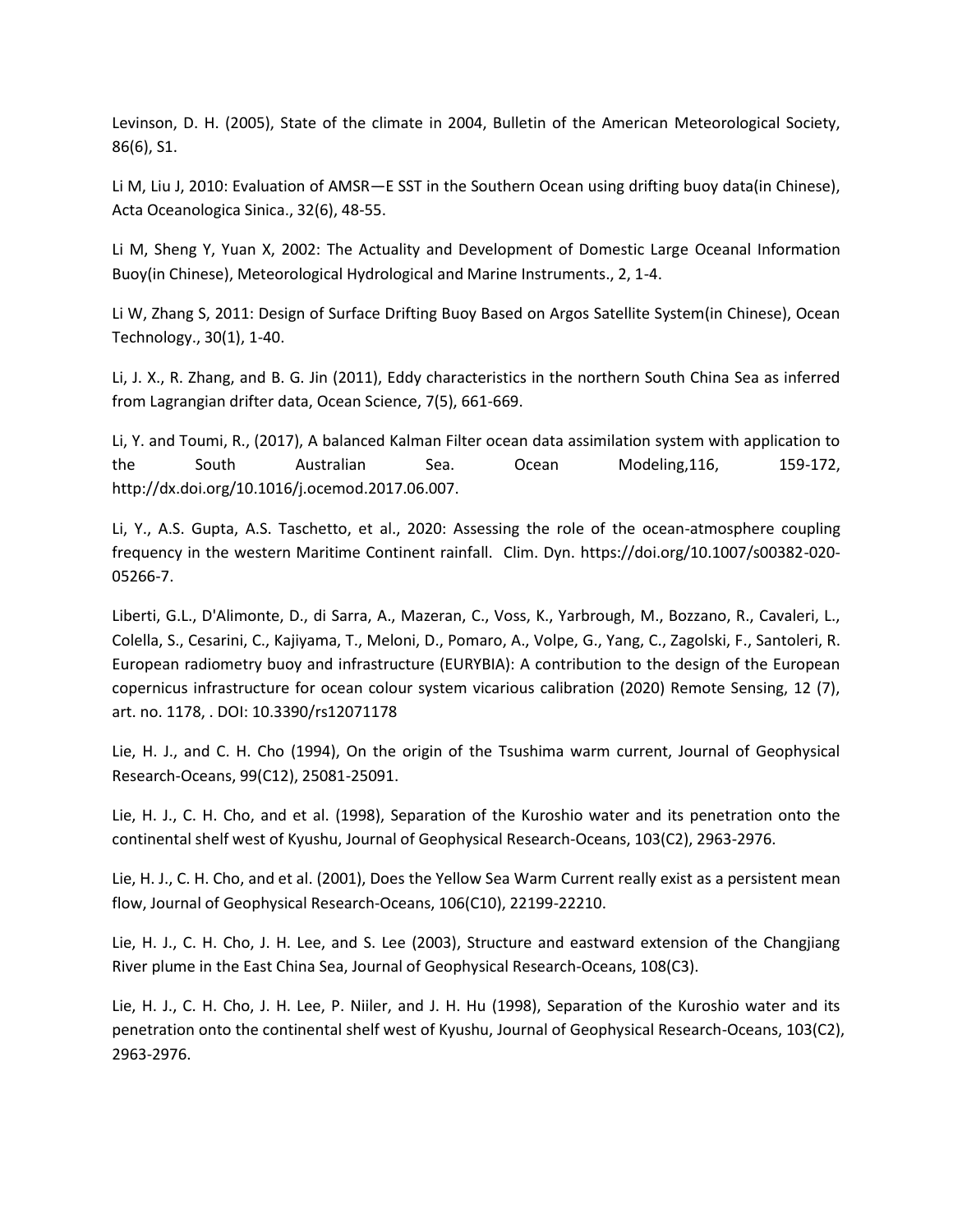Lie, H. J., S. Lee, and C. H. Cho (2002), Computation methods of major tidal currents from satellitetracked drifter positions, with application to the Yellow and East China Seas, Journal of Geophysical Research-Oceans, 107(C1).

Lilly, J., Early, J. J., Sykulski, A. M., and Olhede, S. C., (2017), Fractional Brownian motion, the Matérn process, and stochastic modeling of turbulent dispersion, Nonlinear Processes in Geophysics, Vol. 24, 3, 481-514,

https://www.researchgate.net/publication/319217219\_Fractional\_Brownian\_motion\_the\_Matern\_proc ess and stochastic modeling of turbulent dispersion

Limeburner, R., and R. C. Beardsley (1996), Near-surface recirculation over Georges Bank, Deep-Sea Research Part II-Topical Studies in Oceanography, 43(7-8), 1547.

Limeburner, R., R. C. Beardsley, and et al. (1995), Lagrangian flow observations of the Amazon River discharge into the North-Atlantic, Journal of Geophysical Research-Oceans, 100(C2), 2401-2415.

Lin, X. H., L. Y. Oey, and D. P. Wang (2007), Altimetry and drifter data assimilations of loop current and eddies, Journal of Geophysical Research-Oceans, 112(C5).

Lindstrom, E. J., A. Y. Shcherbina, L. Rainville, J. T. Farrar, L. R. Centurioni, S. Dong, E. A. D'Asaro, C. Eriksen, D. M. Fratantoni, B. A. Hodges, V. Hormann, W. S. Kessler, C. M. Lee, S. C. Riser, L. St. Laurent, and D. L. Volkov (2017), Autonomous multi-platform observations during the Salinity Processes in the Upper-ocean Regional Studies, Oceanography, 30, 38-48, doi:10.5670/oceanog.2017.218.

Lindstrom, E., F. Bryan, and R. Schmitt (2015) SPURS: Salinity Processes in the Upper-ocean Regional Study—The North Atlantic Experiment. /Oceanography/ 28(1):14–19, http://dx.doi.org/10.5670/oceanog.2015.01.

Lipphardt, B. L., A. C. Poje, A. D. Kirwan, L. Kantha, and M. Zweng (2008), Death of three Loop Current rings, Journal of Marine Research, 66(1), 25-60.

Litvinenko S.R., Bezgin A.A., Lunev E.G., Motyzhev S.V., Tolstosheev A.P. Experience with Argos-3 Satellite System for Tracking and Data Collection from Marine Drifting Buoys. Bulletin of the South Ural State University. Series "Computer Technologies, Automatic Control, Radio Electronics". 2015, Volume 15, No. 2. P.5-11 (at Russian).

Liu C, Jiang L, 2012: Intercomparison of the Regional numerical wave forecasting over South China Sea with the offshore buoy data(in Chinese), Conference.

Liu Z, Xu J, Zhu B, 2004: Observations of Argos satellite—tracked drifters in the Kuroshio area(in Chinese), DONGHAI MARINE SCIENCE., 22(4), 1-10.

Liu Z, Xu J, Zhu B, 2005: Observations of Argos satellite-tracked drifters(in Chinese), Journal of Tropical Oceanorgaphy.,24(1), 67-76.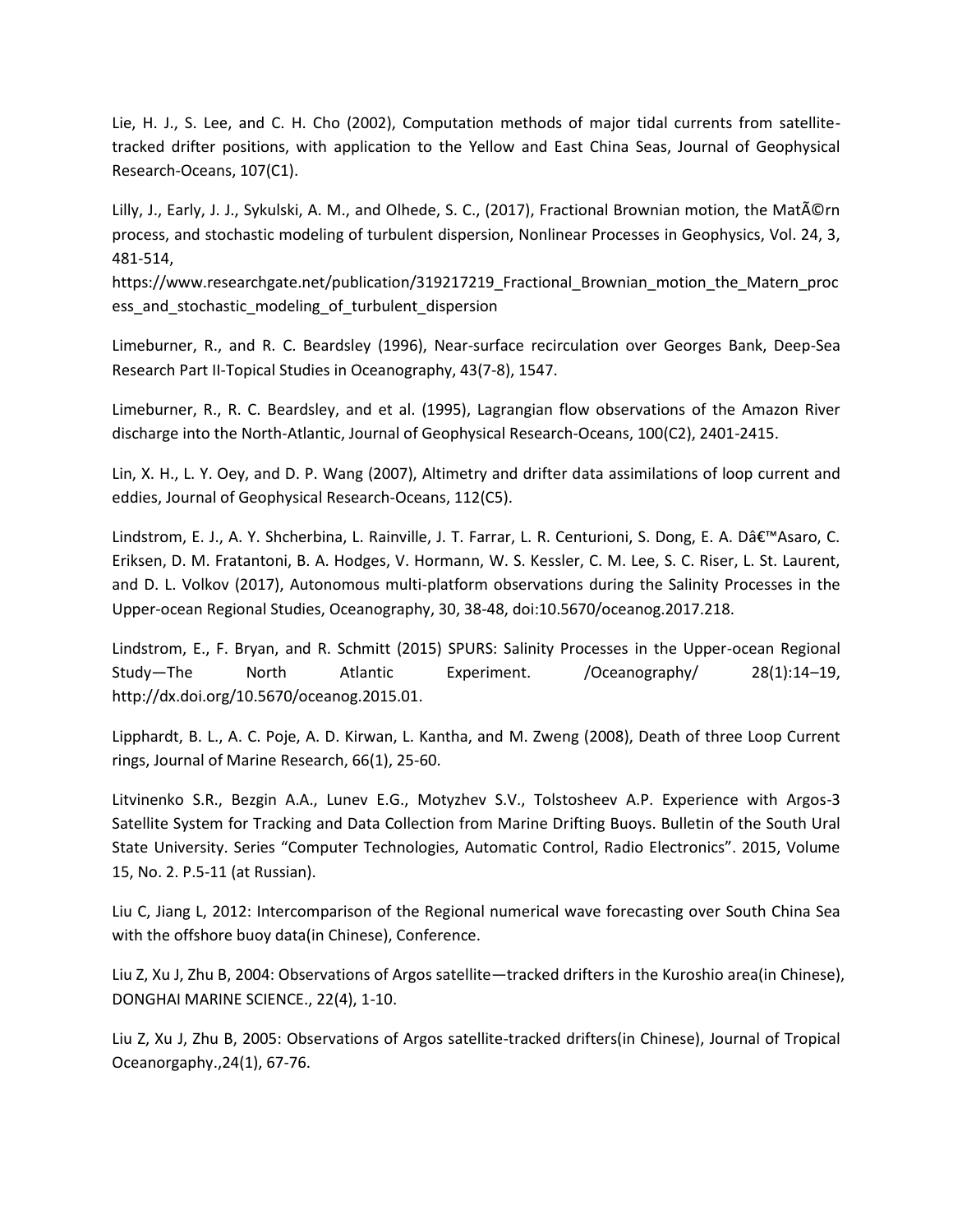Liu, W. T., and X. S. Xie (2008), Ocean-atmosphere momentum coupling in the Kuroshio Extension observed from space, Journal of Oceanography, 64(4), 631-637.

Liu, W. T., X. S. Xie, and P. P. Niiler (2007), Ocean-atmosphere interaction over agulhas extension meanders, Journal of Climate, 20(23), 5784-5797.

Liu, X., C. Dong, D. Chen, and J. Su (2014), The pattern and variability of winter Kuroshio intrusion northeast of Taiwan, J. Geophys. Res. Oceans, 119, 5380–5394, doi:10.1002/2014JC009879.

Liu, X., Chen, D., Dong, C. et al. Sci. China Earth Sci. (2016) 59: 268. https://doi.org/10.1007/s11430-015- 5176-5

Liu, Y., and R. H. Weisberg (2011), Evaluation of trajectory modeling in different dynamic regions using normalized cumulative Lagrangian separation, J.Geophys.Res, 116, C09013.

Liu, Y., G. Chen, M. Sun, S. Liu, and F. Tian, 2016: A Parallel SLA-Based Algorithm for Global Mesoscale Eddy Identification. J. Atmos. Oceanic Technol., 33, 2743â€"2754, https://doi.org/10.1175/JTECH-D-16-0033.1

Loder, J. W., D. Brickman, and et al. (1992), Detailed structure of currents and hydrography on the northern side of Georges Bank, Journal of Geophysical Research-Oceans, 97(C9), 14331-14351.

Longworth, H.R., H.L. Bryden, and M.O. Baringer: Historical variability in Atlantic meridional baroclinic transport at 26.5N from boundary dynamic height observations. Deep-Sea Research, Part II, 58(17- 18):1754-1767, doi:10.1016/j.dsr2.2010.10.057, 2011.

Lorbacher, K., D. Dommenget, P. P. Niiler, and A. Kohl (2006), Ocean mixed layer depth: A subsurface proxy of ocean-atmosphere variability, Journal of Geophysical Research-Oceans, 111(C7).

Lough, R. G., and J. P. Manning (2001), Tidal-front entrainment and retention of fish larvae on the southern flank of Georges Bank, Deep-Sea Research Part II-Topical Studies in Oceanography, 48(1-3), 631-644.

Lovecchio, E., Gruber, N., Münnich, M., & Lachkar, Z. (2017). On the long-range offshore transport of organic carbon from the canary upwelling system to the open north atlantic. Biogeosciences, 14(13), 3337-3369. doi:http://dx.doi.org/10.5194/bg-14-3337-2017

Lozier, M. S., and G. Gawarkiewicz (2001), Cross-frontal exchange in the Middle Atlantic Bight as evidenced by surface drifters, Journal of Physical Oceanography, 31(8), 2498-2510.

Lozovatsky, I., H. Wijesekera, E. Jarosz, M.-J. Lilover, A. Pirro, Z. Silver, L. Centurioni, and H. J. S. Fernando (2016), A snapshot of internal waves and hydrodynamic instabilities in the southern Bay of Bengal, J. Geophys. Res. Oceans, 121, 5898†"5915, doi:10.1002/2016JC011697

Lübbecke, Joke F., Michael J. McPhaden, 2013: A Comparative Stability Analysis of Atlantic and Pacific Niño Modes. J. Climate, 26, 5965–5980, http://dx.doi.org/10.1175/JCLI-D-12-00758.1.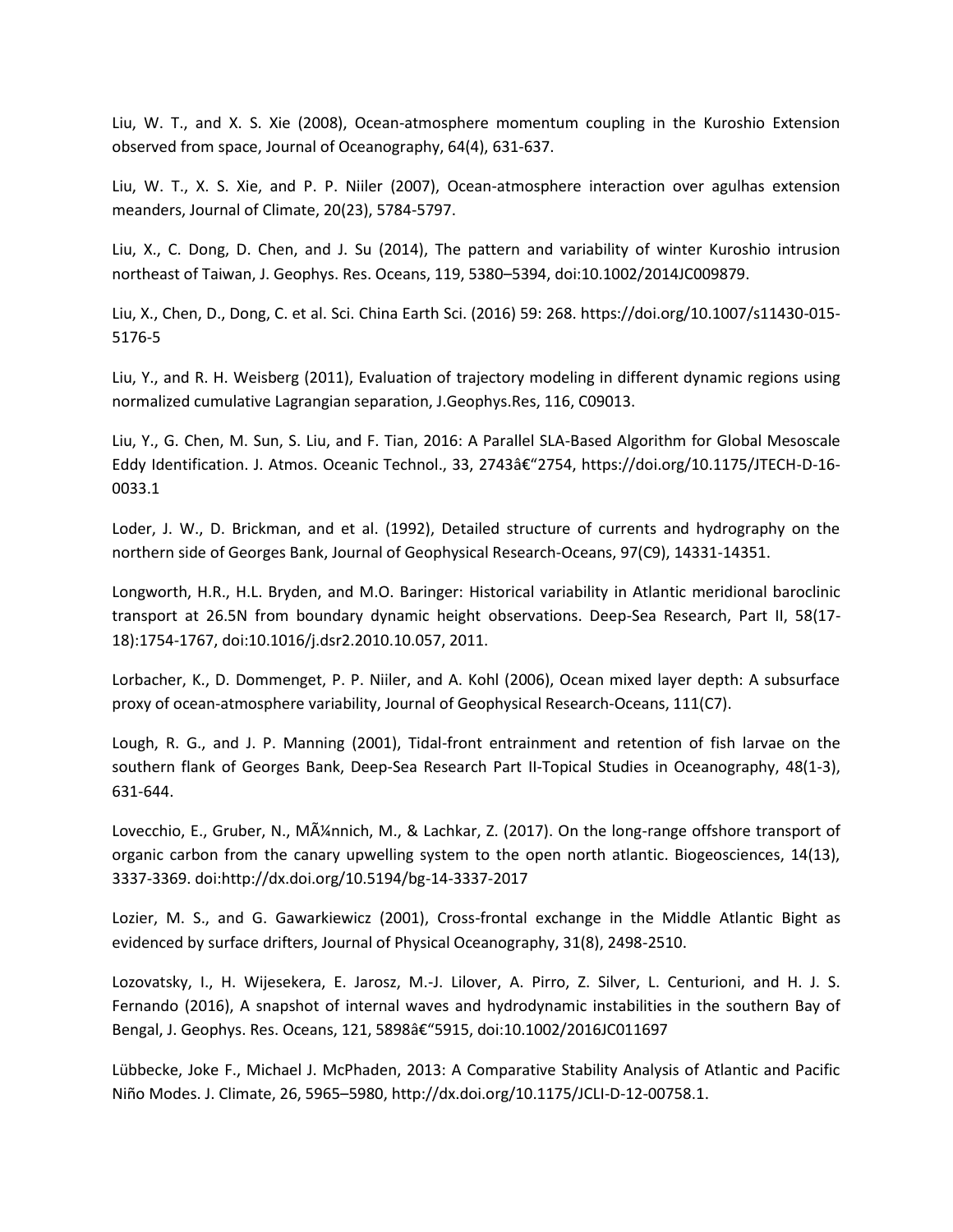Lugo-Fernandez, A., K. J. P. Deslarzes, J. M. Price, G. S. Boland, and M. V. Morin (2001), Inferring probable dispersal of Flower Garden Banks Coral Larvae (Gulf of Mexico) using observed and simulated drifter trajectories, Continental Shelf Research, 21(1), 47-67.

Lukas, R., E. Firing, P. Hacker, P. L. Richardson, C. A. Collins, R. Fine, and R. Gammon (1991), Observations of the Mindanao current during the western Equatorial Pacific-ocean circulation study, Journal of Geophysical Research-Oceans, 96(C4), 7089-7104.

Lumpkin R., G. Goni and K. Dohan, 2013: State of the Ocean in 2012: Surface Currents. In "State of the Climate in 2012", Bulletin of the American Meteorological Society, 94 (8), August 2013.

Lumpkin R., G. Goni and K. Dohan, 2017: State of the Ocean in 2016: Surface Currents. In "State of the Climate in 2016", Bull. Am. Meteorol. Soc,  $98(8)$ , S93â $\epsilon$ "S128, http://dx.doi.org/10.1175/2017BAMSStateoftheClimate.1.

Lumpkin, R. (1998), Eddies and Currents on the Hawaiian Islands, Ph.D. dissertation, University of Hawaii at Manoa.

Lumpkin, R. (2003), Decomposition of surface drifter observations in the Atlantic Ocean, Geophysical Research Letters, 30(14).

Lumpkin, R. (2016), Global characteristics of coherent vortices from surface drifter trajectories, J. Geophys. Res. Oceans, 121, 1306â€"1321, doi:10.1002/2015JC011435.

Lumpkin, R. and G. Johnson, 2013: Global Ocean Surface Velocities from Drifters: Mean, Variance, ENSO Response, and Seasonal Cycle. J. Geophys. Res.-Oceans, 118 (6), 2992-3006, http://dx.doi.org/10.1002/jgrc.20210.

Lumpkin, R. and L. Centurioni, 2018: Surface Drifter Observations in the Indian Ocean. CLIVAR Indian Ocean IndOOS review (white paper).

Lumpkin, R. and L. Centurioni, 2018: Surface Drifter Observations in the Indian Ocean. CLIVAR Indian Ocean IndOOS review (white paper).

Lumpkin, R. and P. Flament, 2013: On the extent and energetics of the Hawaiian Lee Countercurrent. Oceanography, 26 (1), 58—65.

Lumpkin, R., A. M. Treguier, and K. Speer (2002), Lagrangian eddy scales in the Northern Atlantic Ocean, Journal of Physical Oceanography, 32(9), 2425-2440.

Lumpkin, R., and M. Pazos (2007), Measuring surface currents with Surface Velocity Program drifters:the instrument, its data, and some recent results. Chapter 2 of "lagrangian Analysis and Prediction of Coastal and Ocean Dynamics", ed. A. Griffa, A.D. Kirwan, A. Mariano, T. Ozgokmen and T. Rossby, Cambridge University press.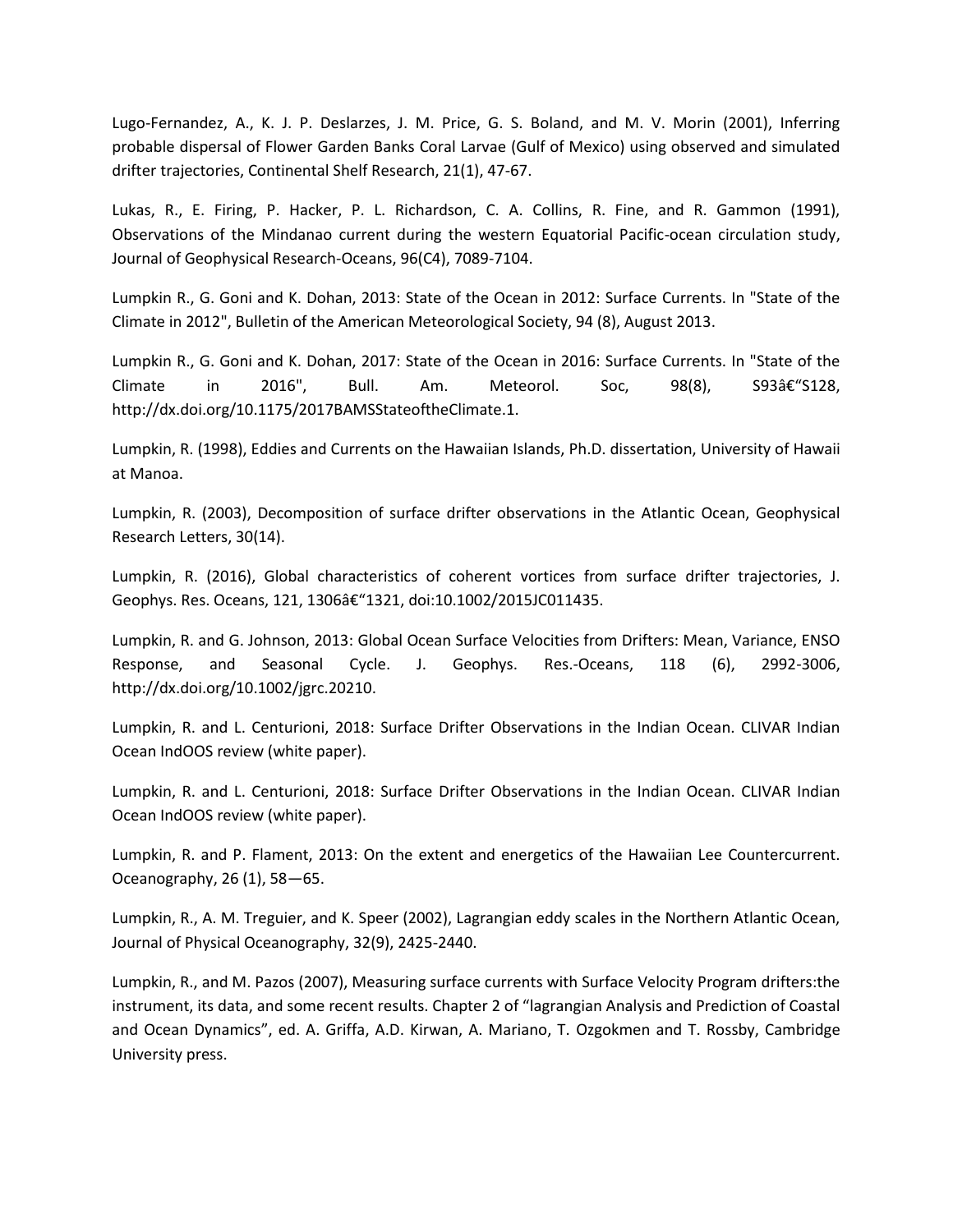Lumpkin, R., and P. Flament (2001), Lagrangian statistics in the central North Pacific, Journal of Marine Systems, 29(1-4), 141-155.

Lumpkin, R., and S. Elipot (2010), Surface drifter pair spreading in the North Atlantic, Journal of Geophysical Research-Oceans, 115.

Lumpkin, R., and S. Garzoli (2005), Near-surface circulation in the Tropical Atlantic Ocean, Deep-Sea Research I, 52(3), 495-518.

Lumpkin, R., and S. Garzoli (2011), Interannual to decadal changes in the western South Atlantic's surface circulation, Journal of Geophysical Research-Oceans, 116.

Lumpkin, R., and Z. Garraffo (2005), Evaluating the decomposition of tropical Atlantic drifter observations, Journal of Atmospheric and Oceanic Technology, 22(9), 1403-1415.

Lumpkin, R., L. Centurioni, and R.C. Perez, 2016: Fulfilling Observing System Implementation Requirements with the Global Drifter Array. J. Atmos. Oceanic Technol., 33,  $685â \epsilon$  (695, https://doi.org/10.1175/JTECH-D-15-0255.1

Lumpkin, R., N. Maximenko, and M. Pazos (2012), Evaluating Where and Why Drifters Die, Journal of Atmospheric and Oceanic Technology, 29(2), 300-308.

Lumpkin, R., Ozgokmen, T., and Centurioni, L. (2017) Advances in the Application of Surface Drifters. Annual Review of Marine Science, Vol. 9:59-81, https://doi.org/10.1146/annurev-marine-010816- 060641

Lumpkin, R., R. Domingues, and G. Goni, 2021: Surface Currents [in "State of the Climate in 2020"]. Bull. Amer. Meteor. Soc., 102 (8), Chapter 3, https://doi.org/10.1175/ BAMS-D-21-0083.1.

Lumpkin, R., S. Grodsky, M.-H. Rio, L. Centurioni, J. Carton and D. Lee, 2013: Removing spurious lowfrequency variability in surface drifter velocities. J. Atmos. Oceanic Techn., 30 (2), 353—360, http://dx.doi.org/10.1175/JTECH-D-12-00139.1.

Lunev E., Motyzhev S., Tolstosheev A. (Marine Hydrophysical Institute/Marlin-Yug). Review of Investigations in 2010-2011 to Progress Drifter Technology. WMO-IOC Data Buoy Cooperation Panel. DBCP Technical Document No. 43 (2011).Presentation at the DBCP Scientific and Technical Workshop Geneva, Switzerland, 26 September 2011. 17 P.

Lunev E., Motyzhev S., Tolstosheev A. Technical Developments in 2009-2010 according to the DBCP Pilot Projects Plans. WMO-IOC Data Buoy Cooperation Panel. DBCP Technical Document No. 39 (2011). Presentation at the DBCP Scientific and Technical Workshop Oban, United Kingdom, 27 September 2010. 17 P.

Luo, B., P. J. Minnett, and N. R. Nalli, 2021: Infrared satellite-derived sea surface skin temperature sensitivity to aerosol vertical distribution ̶field data analysis and model simulations. Rem. Sens. Environ., 252, https://doi.org/10.1016/j.rse.2020.112151.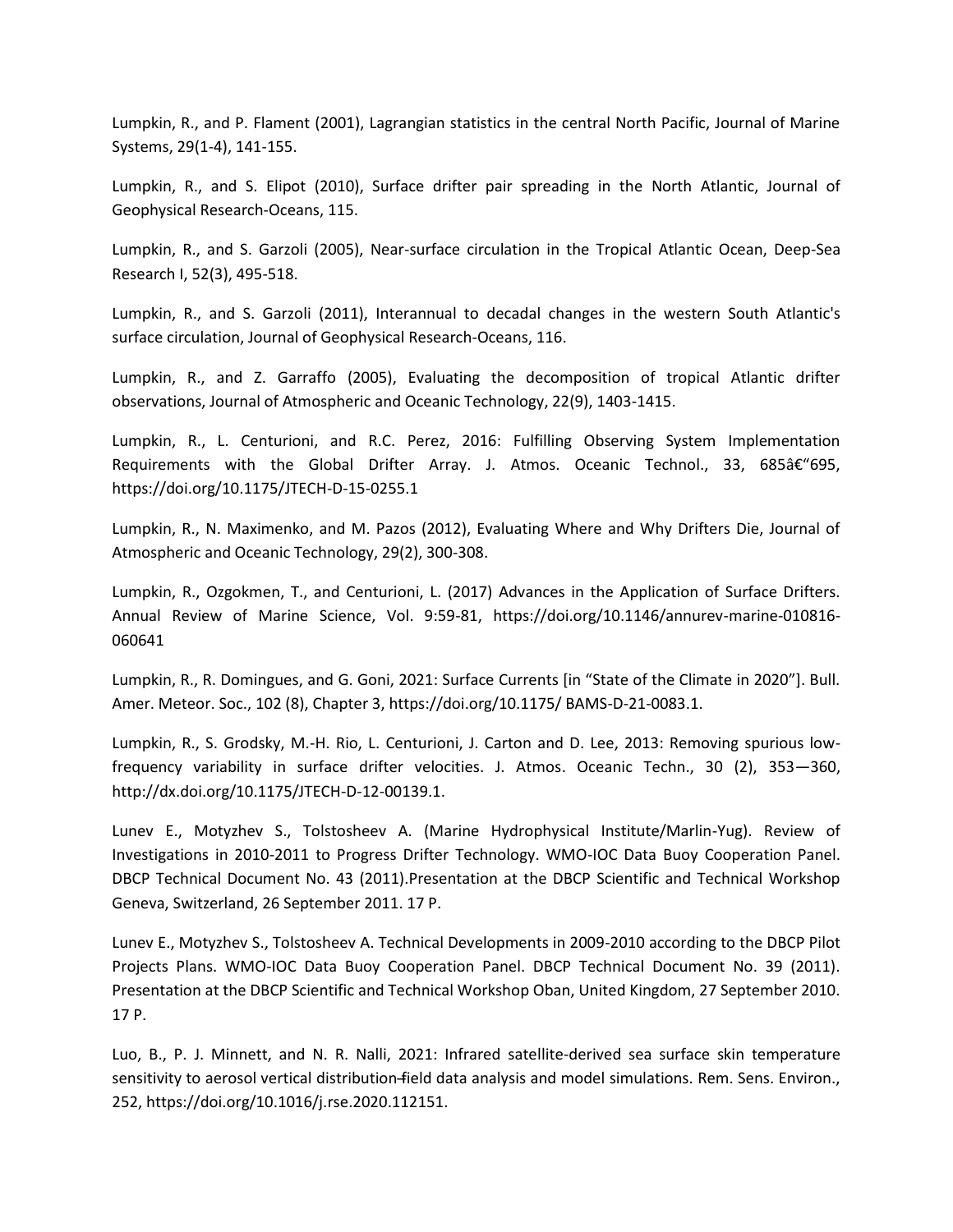Luo, B., P. J. Minnett, M. Szczodrak, N. R. Nalli, V. R. Morris, 2020: Accuracy Assessment of MERRA-2 and ERA-Interim Sea Surface Temperature, Air Temperature, and Humidity Profiles over the Atlantic Ocean Using AEROSE Measurements. J. Clim., 33, 16, 6889-6909, https://doi.org/10.1175/JCLI-D-19-0955.1.

Lutjeharms, J., Ansorge, I., Grundlingh, M., Ballegooyen, R.V., Weeks, S., Machu, E., Boebel, O (2004), Comment on "New global drifter data set available". EOS: Transactions American Geophysical Union 85(19), 188.

Lutjeharms, J.R.E.,J.V. Durgadoo, I.J. Ansorge, (2007),South African Journal of Science,103, January/February.

Lysaker, D. I. (2009), Mean Dynamic Topography and Geostrophic Surface Currents in the Fram Strait Derived from Geodetic Data, Marine Geodesy, 32(1), 42-63.

Ma, C., D. X. Wu, and X. P. Lin (2009), Variability of surface velocity in the Kuroshio Current and adjacent waters derived from Argos drifter buoys and satellite altimeter data, Chinese Journal of Oceanology and Limnology, 27(2), 208-217.

MacFadyen, A., B. M. Hickey, and M. G. G. Foreman (2005), Transport of surface waters from the Juan de Fuca eddy region to the Washington coast, Continental Shelf Research, 25(16), 2008-2021.

Mackas, D. L., L. Washburn, and S. L. Smith (1991), Zooplankton community pattern associated with a California current cold filament, Journal of Geophysical Research-Oceans, 96(C8), 14781-14797.

Mackas, D. L., W. R. Crawford, and et al. (1989), A performance comparison for 2 Lagrangian drifter designs, Atmosphere-Ocean, 27(2), 443-456.

Maes, C., B. Dewitte, J. Sudre, V. Garçon, and D. Varillon, 2013: Small-scale features of temperature and salinity surface fields in the Coral Sea. J. Geophys. Res. Oceans, 118, http://dx.doi.org/10.1002/jgrc.20344.

Magaldi, M. G., T. M. Ozgokmen, A. Griffa, and M. Rixen (2010), On the response of a turbulent coastal buoyant current to wind events: the case of the Western Adriatic Current, Ocean Dynamics, 60(1), 93- 122.

Mailly, T., E. Blayo, and et al. (1997), Assessment of the ocean circulation in the Azores region as predicted by a numerical model assimilating altimeter data from Topex/Poseidon and ERS-1 satellites, Annales Geophysicae-Atmospheres Hydrospheres and Space Sciences, 15(10), 1354-1368.

Majumder, S., C. Schmid, and G. Halliwell (2016), An observations and model-based analysis of meridional transports in the South Atlantic, J. Geophys. Res. Oceans, 121, 5622–5638, doi:10.1002/2016JC011693.

Mallet, M., F. Solmon, P. Nabat, N. Elguindi, F. Waquet, D. Bouniol, A. M. Sayer, K. Meyer, R. Roehrig, M. Michou, P. Zuidema, C. Flamant, J. Redemann, and P. Formenti, 2020: Direct and semi-direct radiative forcing of biomass-burning aerosols over the southeast Atlantic (SEA) and its sensitivity to absorbing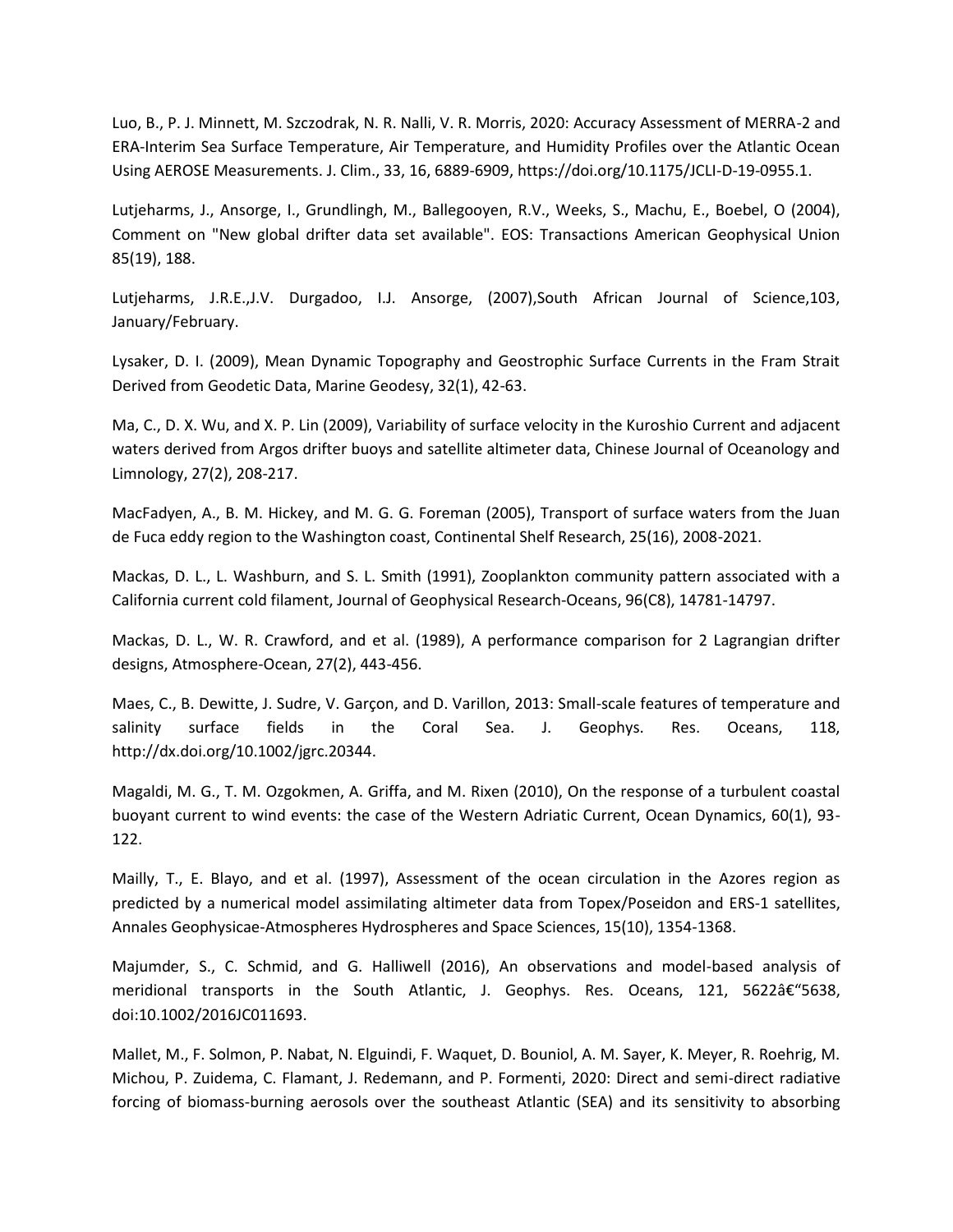properties: a regional climate modeling study. Atmos. Chem. Phys., 20, 21, 13191- 13216, https://doi.org/10.5194/acp-20-13191-2020.

Manning, J. P., and J. H. Churchill (2006), Estimates of dispersion from clustered-drifter deployments on the southern flank of Georges Bank, Deep-Sea Research Part II-Topical Studies in Oceanography, 53(23- 24), 2501-2519.

Manning, J. P., R. G. Lough, and et al. (2001), Modelling the effect of a slope-water intrusion on advection of fish larvae in May 1995 on Georges Bank, Ices Journal of Marine Science, 58(5), 985-993.

Manning, J.P., D. McGillicuddy, N. Pettigrew, J. Churchill, L. Incze (2009), Drifter Observations of Gulf of Maine Coastal Current, Continental Shelf Research, doi:10.1016/j.csr.2008.12.008.

Manso-Narvarte, I., Fredj, E., Jordà, G., Berta, M., Griffa, A., Caballero, A., and Rubio, A.: 3D reconstruction of ocean velocity from high-frequency radar and acoustic Doppler current profiler: a model-based assessment study, Ocean Sci., 16, 575–591, https://doi.org/10.5194/os-16-575-2020, 2020.

Mao Z, 2007: The History, Presentation and Future of the Offshore Wave Buoys in China(in Chinese), Ocean Technology., 26(2), 23-27.

Marchesiello, P., J. C. McWilliams, and A. Shchepetkin (2003), Equilibrium structure and dynamics of the California Current System, Journal of Physical Oceanography, 33(4), 753-783.

Mariano, A. J., A. Griffa, T. M. Ozgokmen, and E. Zambianchi (2002), Lagrangian Analysis and Predictability of Coastal and Ocean Dynamics 2000, Journal of Atmospheric and Oceanic Technology, 19(7), 1114-1126.

Martin M.V, Venkatesan R, Beyline M, LimnaMol VP, Divya L (2020) Influence of environmental factors on macrofoulant assemblages on moored buoys in the eastern Arabian Sea.PLoS ONE 15(1):e0223560.https://doi.org/10.1371/journal.pone.0223560.

Martin, J. P., C. M. Lee, C. C. Eriksen, C. Ladd, and N. B. Kachel (2009), Glider observations of kinematics in a Gulf of Alaska eddy, Journal of Geophysical Research-Oceans, 114.

Martínez-Ledesma, Miguel & Fuster, Jaume. (2013). Satellite Data Transmissions in Oceanic Drifters.

Martins, C. S., M. Hamann, and A. F. G. Fiuza (2002), Surface circulation in the eastern North Atlantic, from drifters and altimetry, Journal of Geophysical Research-Oceans, 107(C12).

Martins, Sena M., and D. Stammer (2015) Pacific Ocean surface freshwater variability underneath the double ITCZ as seen by satellite sea surface salinity retrievals, J. Geophys. Res. Oceans, 120, 5870–5885, doi:10.1002/2015JC010895.

Marullo, S., P. J. Minnett, R. Santoleri, and M. Tonani (2016), The diurnal cycle of sea-surface temperature and estimation of the heat budget of the Mediterranean Sea, J. Geophys. Res. Oceans, 121, 8351â€"8367, doi:10.1002/2016JC012192.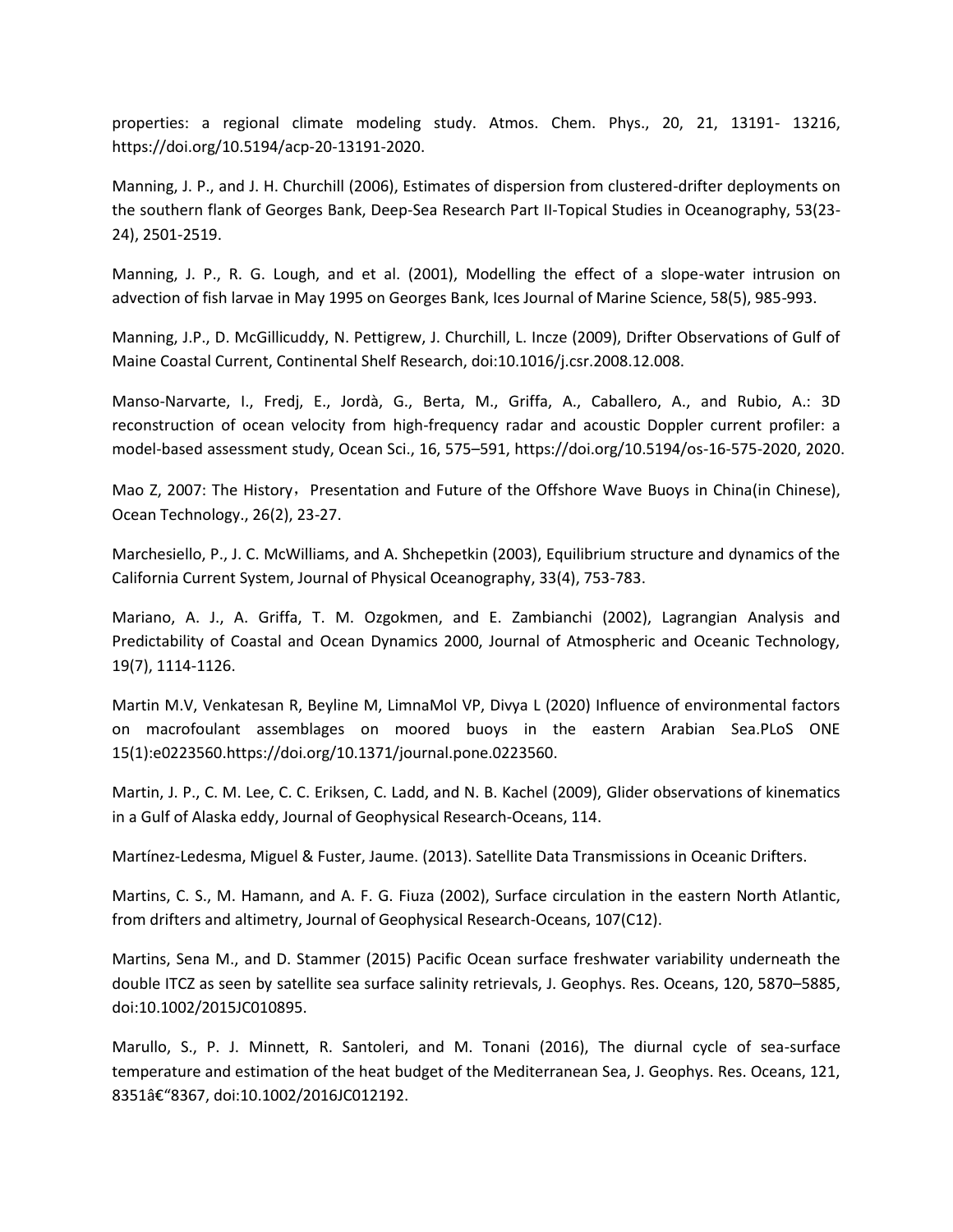Mason, E., A. Pascual, P. Gaube, S. Ruiz, J. L. PelegrÃ-, and A. Delepoulle (2017), Subregional characterization of mesoscale eddies across the Brazil-Malvinas Confluence, J. Geophys. Res. Oceans, 122, 3329â€"3357, doi:10.1002/2016JC012611.

Mason, E., F. Colas, J. Molemaker, A. F. Shchepetkin, C. Troupin, J. C. McWilliams, and P. Sangra (2011), Seasonal variability of the Canary Current: A numerical study, Journal of Geophysical Research-Oceans, 116.

Massabò, D., Prati, P., Canepa, E., Bastianini, M., Van Eijk, A.M.J., Missamou, T., Piazzola, J. Characterization of carbonaceous aerosols over the Northern Adriatic Sea in the JERICO-NEXT project framework (2020) Atmospheric Environment, 228, art. no. 117449, DOI: 10.1016/j.atmosenv.2020.117449

Massich, J., W.S. Kessler, M.F. Cronin, and K.R. Grissom, 2021: Diurnal cycles of near-surface currents across the tropical Pacific. Journal of Geophysical Research 126(4). https://doi.org/10.1029/2020JC016982.

Masuda, S. and S. Osafune (2021), Ocean state estimations for synthesis of ocean-mixing observations, Journal of Oceanography, 77(3), 359-366, 10.1007/s10872-020-00587-x.

Mathew, S., Latha, G. & Venkatesan, R. Latent heat flux variation during the warming phase of intraseasonal oscillations over northern Bay of Bengal. J Earth SystSci 129, 70 (2020). https://doi.org/10.1007/s12040-019-1338-8(IF 1.104)

Matsumoto, K., Y. Sasai, K. Sasaoka, E. Siswanto, and M. C. Honda (2021), The Formation of Subtropical Phytoplankton Blooms Is Dictated by Water Column Stability During Winter and Spring in the Oligotrophic Northwestern North Pacific, Journal of Geophysical Research: Oceans, 126(4), e2020JC016864, doi:https://doi.org/10.1029/2020JC016864.

Matthews, D. K., and W. J. Emery (2009), Velocity observations of the California Current derived from satellite imagery, Journal of Geophysical Research-Oceans, 114.

Maturi, E., A. Harris, J. Mittaz, J. Sapper, G. Wick, X. Zhu, P. Dash, and P. Koner, 2017: A New High-Resolution Sea Surface Temperature Blended Analysis. Bull. Amer. Meteor. Soc., 98, 1015–1026, https://doi.org/10.1175/BAMS-D-15-00002.1

Mauri, E., and P. M. Poulain (2001), Northern Adriatic Sea surface circulation and temperature/pigment fields in September and October 1997, Journal of Marine Systems, 29(1-4), 51-67.

Mauritzen, C., et al. (2011), Closing the loop - Approaches to monitoring the state of the Arctic Mediterranean during the International Polar Year 2007-2008, Progress in Oceanography, 90(1-4), 62-89.

Maurizi, A., A. Griffa, P. M. Poulain, and F. Tampieri (2004), Lagrangian turbulence in the Adriatic Sea as computed from drifter data: Effects of inhomogeneity and nonstationarity, Journal of Geophysical Research-Oceans, 109(C4).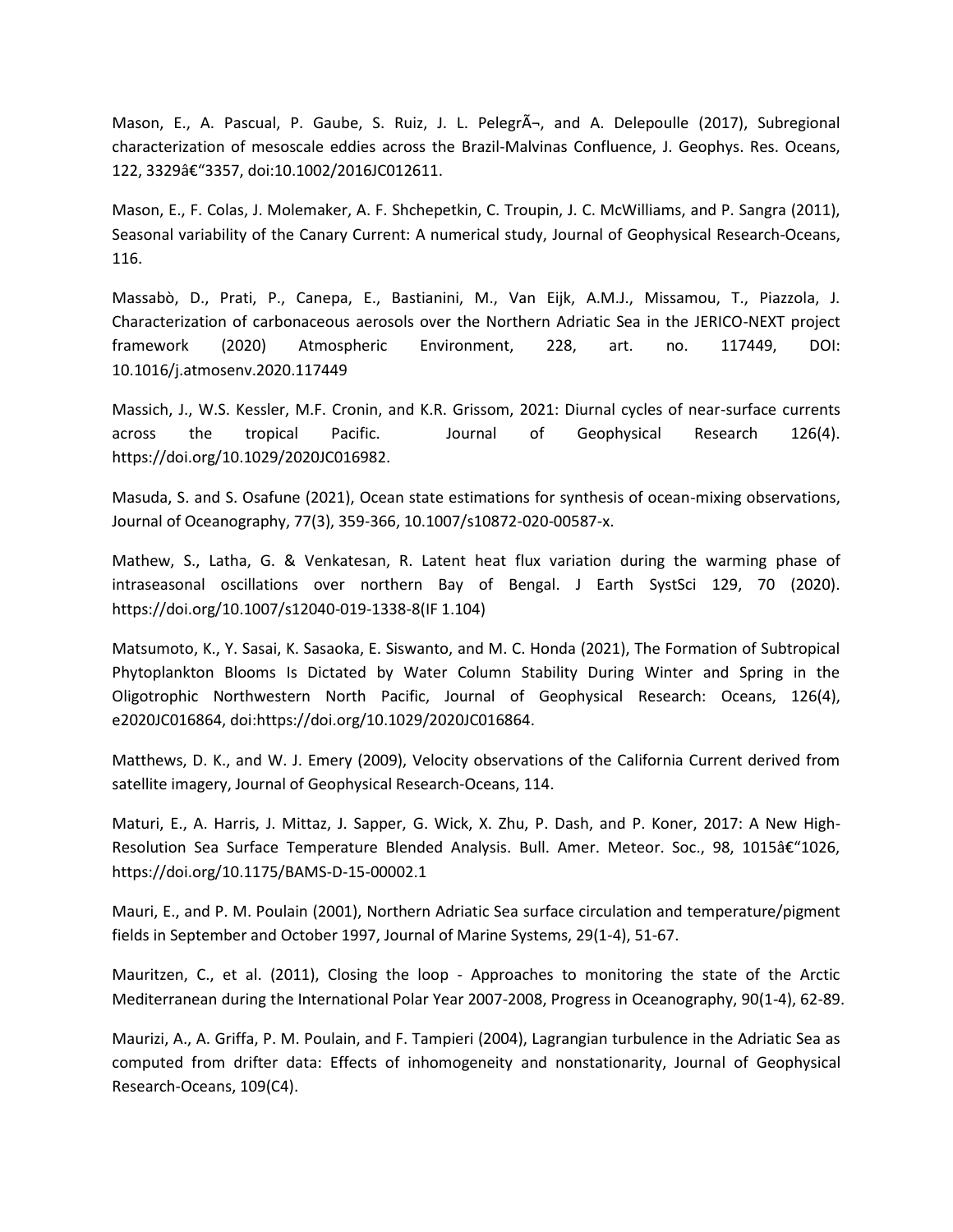Maximenko, N. (2004), Correspondence between Lagrangian and Eulerian velocity statistics at the ASUKA line, Journal of Oceanography, 60(4), 681-687.

Maximenko, N. A., and P. P. Niiler (2004), Hybrid decade-mean global sea level with mesoscale resolution, 55.

Maximenko, N. A., O. V. Melnichenko, P. P. Niiler, and H. Sasaki (2008), Stationary mesoscale jet-like features in the ocean, Geophysical Research Letters, 35(8).

Maximenko, N. A., P. P. Niiler, A. L. Sybrandy, and A. I. Kharlamov (1993), DRIFTER EXPERIMENT IN THE BLACK-SEA, Okeanologiya, 33(3), 445-449.

Maximenko, N. A., T. Yamagata, and K. Okuda (1997), Frontal convection in the Kuroshio and Subarctic front, Okeanologiya, 37(3), 325-330.

Maximenko, N., and N. Mardashkina (1993), Advective mixing by eddy field particle diffusion, N.Mardashkina, 33, 4.

Maximenko, N., J. Hafner, and P. Niiler (2012), Pathways of marine debris derived from trajectories of Lagrangian drifters, Marine Pollution Bulletin, 65(1-3), 51-62.

Maximenko, N., P. Niiler, L. Centurioni, M.-H. Rio, O. Melnichenko, D. Chambers, V. Zlotnicki, and B. Galperin (2009), Mean Dynamic Topography of the Ocean Derived from Satellite and Drifting Buoy Data Using Three Different Techniques\*, Journal of Atmospheric and Oceanic Technology, 26(9), 1910-1919.

Maximenko, N., R. Lumpkin and L. Centurioni, 2013: Ocean Surface Circulation. Chapter 12 of "Ocean Circulation and Climate, 2nd Ed. A 21st century perspective", ed. G. Siedler, S. Griffies, J. Gould and J. Church, Academic Press, pp. 283-300, http://dx.doi.org/10.1016/B978-0-12-391851-2.000012-X.

Maximilian Unterberger Guillaume Charria,Peggy Rimmelin-Maury,Eric Goberville, Paul Treguer, Nicolas Barrier, Emilie Grossteffan, Michel Repecaud, Loïc Quemener, Sebastien Theetten. « Extreme event occurrence linked with natural and anthropogenic climate variations in coastal waters of western Europe », Colloque IMBER, 15-21 juin 2019 - Brest.

McAdam, R. and van Sebille, E., (2018), Surface Connectivity and Interocean Exchanges From Drifter-Based Transition Matrices, Journal of Geophysical Research, Vol. 123(1), 514-532, https://doi.org/10.1002/2017JC013363

McAdam, R. and van Sebille, E., (2018), Surface Connectivity and Interocean Exchanges From Drifter-Based Transition Matrices, Journal of Geophysical Research, Vol. 123(1), 514-532, https://doi.org/10.1002/2017JC013363

McCarthy, G. D., E. Frajka-Williams, W. E. Johns, M. O. Baringer, C. S. Meinen, H. L. Bryden, D. Rayner, A. Duchez, C. Roberts and S. Cunningham, Observed Interannual Variability of the Atlantic Meridional Overturning Circulation at 26.5N, Geophys. Res. Lett., 39, L19609, doi:10.1029/2012GL052933, 2012.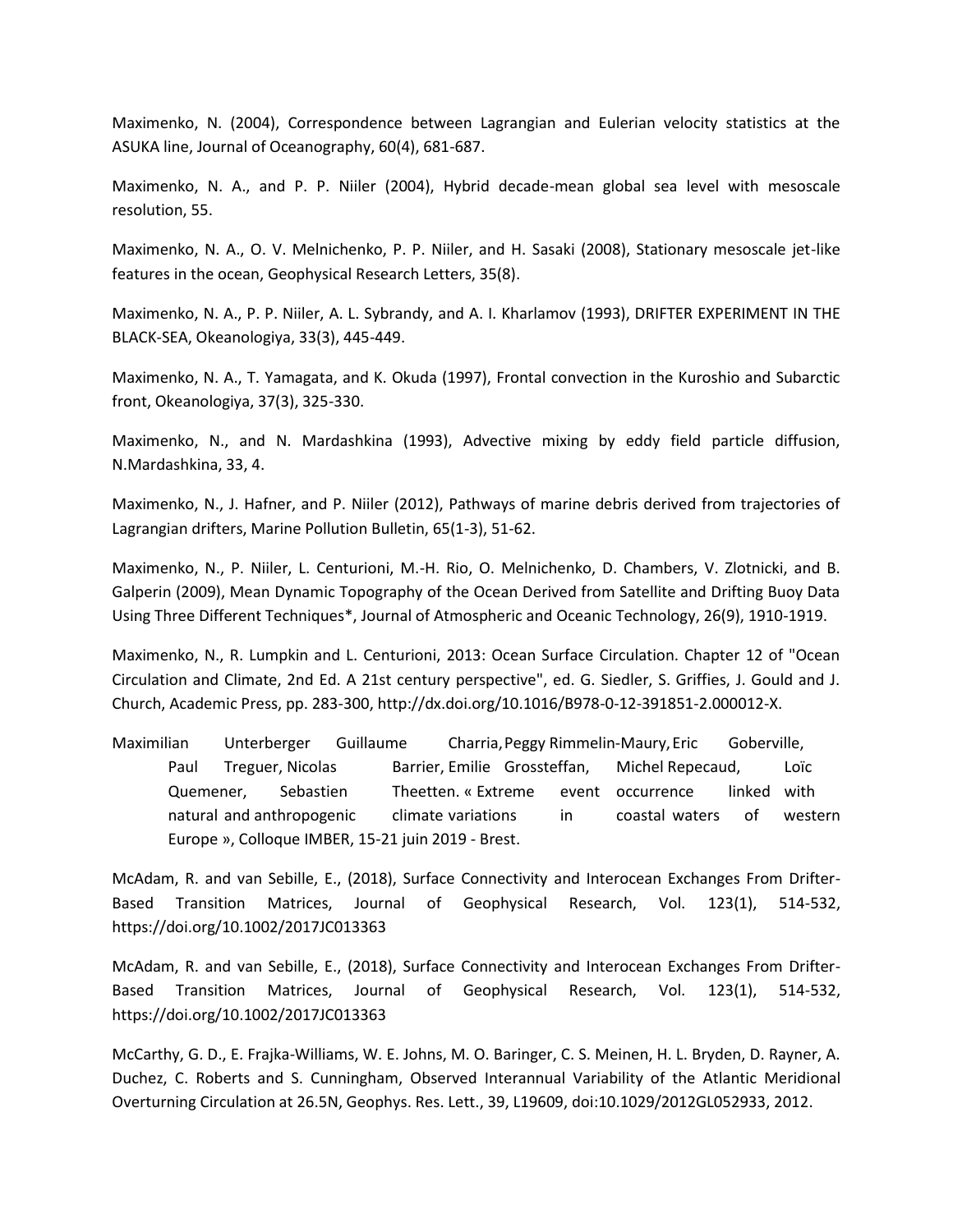McCarthy, G.D., Smeed, D.A., Johns, W.E., Frajka-Williams, E., Moat, B.I., Rayner, D., Baringer, M.O., C.S. Meinen, Collins, J., Bryden, H.L.: Measuring the Atlantic Meridional Overturning Circulation at 26N, Progress in Oceanography, Vol. 130, January 2015: 91-111.

McClean, J. L., A. J. Semtner, and et al. (1997), Comparisons of mesoscale variability in the Semtner-Chervin 1/4 degrees model, the Los Alamos Parallel Ocean Program 1/6 degrees model, and TOPEX/POSEIDON data, Journal of Geophysical Research-Oceans, 102(C11), 25203-25226.

McClean, J. L., P. M. Poulain, J. W. Pelton, and M. E. Maltrud (2002), Eulerian and lagrangian statistics from surface drifters and a high-resolution POP simulation in the North Atlantic, Journal of Physical Oceanography, 32(9), 2472-2491.

McDonagh, E.L., King, B.A., Bryden, H.L., Courtois P., Szuts, Z., Baringer, M.O., Cunningham, S.A., Atkinson C., McCarthy G.D.: Continuous Estimate of Atlantic Oceanic Freshwater Flux at 26.5N, Journal of Climate, Vol. 28, No. 22, November 2015: 8888-8906. doi: http://dx.doi.org/10.1175/JCLI-D-14- 00519.1.

McGillis, W. R., et al. (2004), Air-sea CO2 exchange in the equatorial Pacific, Journal of Geophysical Research-Oceans, 109(C8).

McGrath, G. G., T. Rossby, and J. T. Merrill (2010), Drifters in the Gulf Stream, Journal of Marine Research, 68(5), 699-721.

McPhaden, M. J., D. V. Hansen, and P. L. Richardson (1991), A COMPARISON OF SHIP DRIFT, DRIFTING BUOY, AND CURRENT-METER MOORING VELOCITIES IN THE PACIFIC SOUTH EQUATORIAL CURRENT, Journal of Geophysical Research-Oceans, 96(C1), 775-781.

McPhaden, M. J., et al. (1998), The tropical ocean global atmosphere observing system: A decade of progress, Journal of Geophysical Research-Oceans, 103(C7), 14169-14240.

McPhaden, M. J., F. Bahr, Y. Dupenhoat, E. Firing, S. P. Hayes, P. P. Niiler, P. L. Richardson, and J. M. Toole (1992), The response of the western equatorial pacific-ocean to westerly wind bursts during November 1989 to January 1990, Journal of Geophysical Research-Oceans, 97(C9), 14289-14303.

Meijers, A. J. S., N. L. Bindoff, and S. R. Rintoul (2011), Estimating the Four-Dimensional Structure of the Southern Ocean Using Satellite Altimetry, Journal of Atmospheric and Oceanic Technology, 28(4), 548- 568.

Meinen, C. S., A. R. Piola, R. C. Perez, and S. L. Garzoli, Deep Western Boundary Current transport variability in the South Atlantic: Preliminary results from a pilot array at 34.5S, Ocean Sci., 8, 1041-1054, doi:10.5194/os-8-1041-2012, 2012.

Meinen, C. S., and D. S. Luther, Structure, Transport, and Vertical Coherence of the Gulf Stream from the Straits of Florida to the Southeast Newfoundland Ridge, Deep Sea Res. I, 111, 16-33, doi:10.1016/j.dsr.2016.02.002, 2016.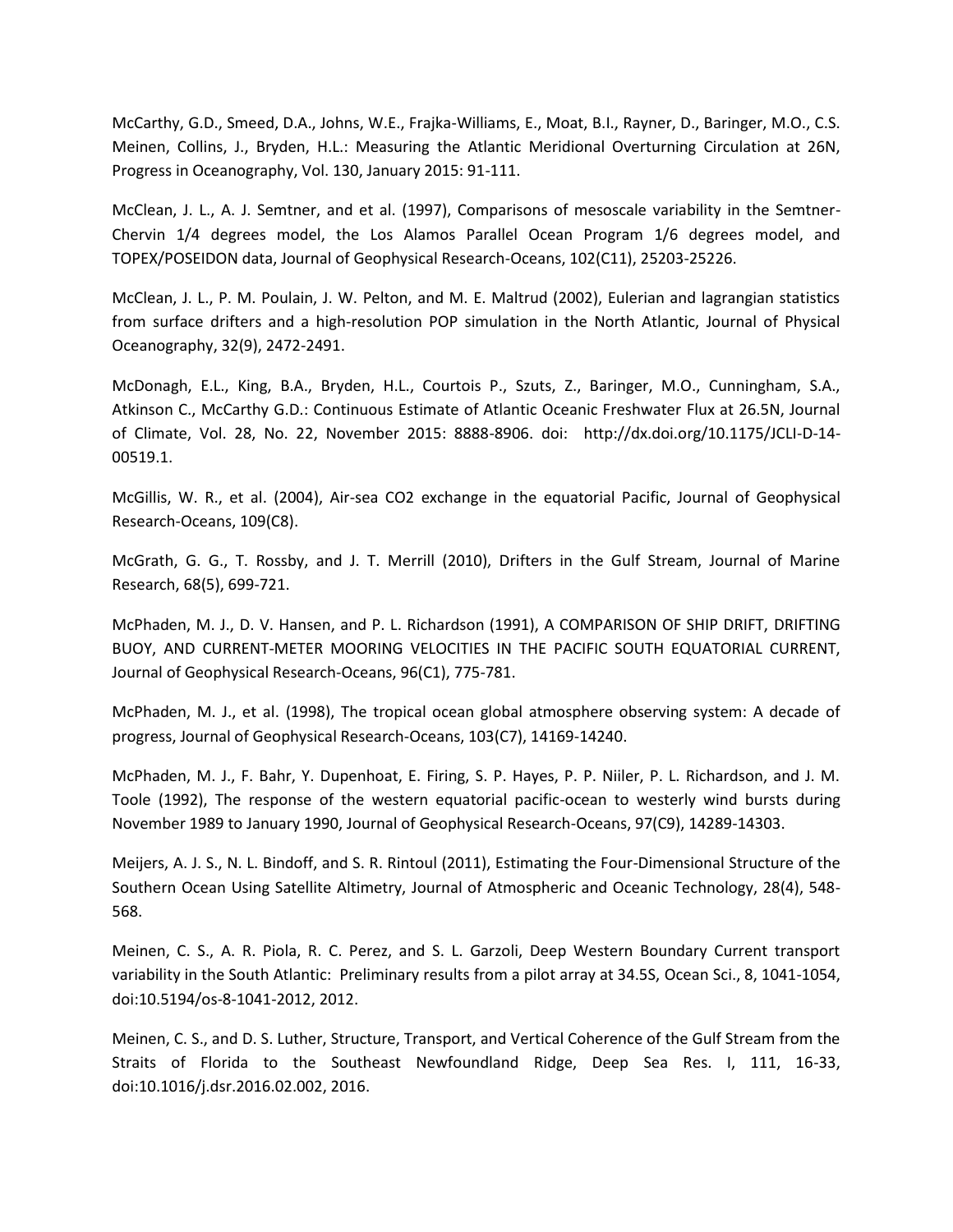Meinen, C. S., and S. L. Garzoli, Attribution of Deep Western Boundary Current variability at 26.5N, Deep Sea Res. I, 90, 81-90, doi:10.1016/j.dsr.2014.04.016, 2014.

Meinen, C. S., S. Speich, R. C. Perez, S. Dong, A. R. Piola, S. L. Garzoli, M. O. Baringer, S. Gladyshev, and E. J. D. Campos, Temporal variability of the meridional overturning circulation at 34.5S: Results from two pilot boundary arrays in the South Atlantic, J. Geophys. Res. Oceans, 118, 6461-6478, doi:10.1002/2013JC009228, 2013.

Meinen, C. S., W. E. Johns, S. L. Garzoli, E. van Sebille, D. Rayner, T. Kanzow, and M. O. Baringer, Variability of the Deep Western Boundary Current at 26.5N during 2004-2009, Deep Sea Res. II, 85, 154- 168, doi:10.1016/j.dsr2.2012.07.036, 2013.

Melnichenko, O. V., N. A. Maximenko, N. Schneider, and H. Sasaki (2010), Quasi-stationary striations in basin-scale oceanic circulation:Vorticity balance from observations and eddy-resolving model, Ocean Dynamics, 60(3), 653-666.

Memery, L., G. Reverdin, J. Paillet, and A. Oschlies (2005), Introduction to the POMME special section: Thermocline ventilation and biogeochemical tracer distribution in the northeast Atlantic Ocean and impact of mesoscale dynamics, Journal of Geophysical Research-Oceans, 110(C7).

Mencacci, R., E. De Bernardi, A. Sale, J. R. E. Lutjeharms, and P. Luschi (2010), Influence of oceanic factors on long-distance movements of loggerhead sea turtles displaced in the southwest Indian Ocean, Marine Biology, 157(2), 339-349.

Menna M. and Poulain P.-M. (2014). Geostrophic currents and kinetic energies in the Black Sea estimated from merged drifter and satellite altimetry data. Ocean Science, 10, 155-165, doi:10.5194/os-10-155-2014.

Menna M., Poulain P., Ciani D., Doglioli A., Notarstefano G.,

Menna, M., P.-M. Poulain, G. Zodiatis and I. Gertman (2012) On the surface circulation of the Levantine sub-basin derived from Lagrangian drifters and satellite altimetry data. Deep-Sea Research I, 65, 46-58. doi: 10.1016/j.dsr.2012.02.008.

Merchant, C. J., et al., 2012: A 20 year independent record of sea surface temperature for climate from Along-Track Scanning Radiometers. J. Geophys. Res., 117, C12013, http://dx.doi.org/10.1029/2012JC008400.

Meredith, M. P., J. L. Watkins, E. J. Murphy, N. J. Cunningham, A. G. Wood, R. Korb, M. J. Whitehouse, S. E. Thorpe, and F. Vivier (2003), An anticyclonic circulation above the Northwest Georgia Rise, Southern Ocean, Geophysical Research Letters, 30(20).

Meyers, P. C., L. K. Shay, J. K. Brewster, and B. Jaimes (2016), Observed ocean thermal response to Hurricanes Gustav and Ike, J. Geophys. Res. Oceans, 121, 162†"179, doi:10.1002/2015JC010912.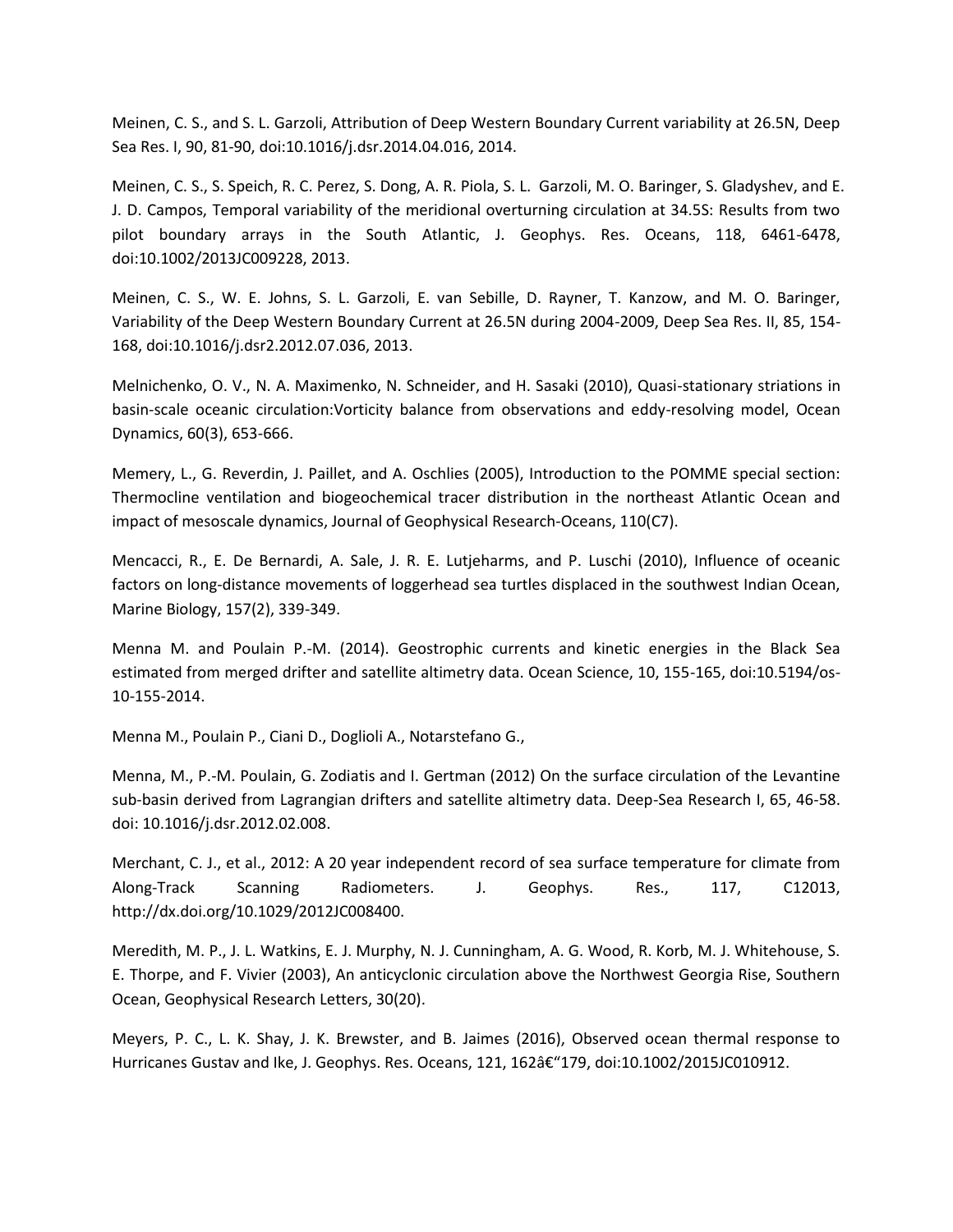Michida, Y., and H. Yoritaka (1996), Surface currents in the area of the Indo-Pacific throughflow and in the tropical Indian Ocean observed with surface drifters, Journal of Geophysical Research-Oceans, 101(C5), 12475-12482.

Middleton, J. F. (1985), DRIFTER SPECTRA AND DIFFUSIVITIES, Journal of Marine Research, 43(1), 37-55.

Middleton, J. F., and C. Garrett (1986), A KINEMATIC ANALYSIS OF POLARIZED EDDY FIELDS USING DRIFTER DATA, Journal of Geophysical Research-Oceans, 91(C4), 5094-5102.

Milena Veneziani, Annalisa Griffa, Zulema Garraffo, and Jean A. Mensa, 2014: Barrier Layers in the Tropical South Atlantic: Mean Dynamics and Submesoscale Effects. J. Phys. Oceanogr., 44, 265–288. doi: http://dx.doi.org/10.1175/JPO-D-13-064.1

Miller, A. J., et al. (1999), Observing and modeling the California current system:purposes, achievements and aspirations, M.S.Swenson, 80, 533-539.

Miller, A. J., H. G. Arango, A. R. Robinson, W. G. Leslie, P. M. Poulain, and A. Warnvarnas (1995), QUASI-GEOSTROPHIC FORECASTING AND PHYSICAL PROCESSES OF ICELAND-FAROE FRONTAL VARIABILITY, Journal of Physical Oceanography, 25(6), 1273-1295.

Miller, L. A., M. Robert, and W. R. Crawford (2005), The large, westward-propagating Haida Eddies of the Pacific eastern boundary, Deep-Sea Research Ii, 52, 7-8.

Milliff, R. F., P. P. Niiler, J. Morzel, A. E. Sybrandy, D. Nychka, and W. G. Large (2003), Mesoscale correlation length scales from NSCAT and Minimet surface wind retrievals in the Labrador Sea, Journal of Atmospheric and Oceanic Technology, 20(4), 513-533.

Millot, C., and R. Gerin (2010), The Mid-Mediterranean Jet Artefact, Geophysical Research Letters, 37.

Miron, P., Beron-Vera, F.J., Olascoaga, M.J., and Koltai, P. (2019), Markov-chain-inspired search for MH370, arXiv.org, https://arxiv.org/pdf/1903.06165.pdf

Miron, P., Beron-Vera, F.J., Olascoaga, M.J., and Koltai, P. (2019), Markov-chain-inspired search for MH370, arXiv.org, https://arxiv.org/pdf/1903.06165.pdf

Mkhinini, N., A. L. S. Coimbra, A. Stegner, T. Arsouze, I. Taupier-Letage, and K. Béranger (2014). Longlived mesoscale eddies in the eastern Mediterranean Sea: Analysis of 20 years of AVISO geostrophic velocities, J. Geophys. Res. Oceans, 119, 8603–8626, doi:10.1002/2014JC010176.

Modi, A., Munaka, S.K., Harikumar, R. et al., 2021: Evaluation of Winds from SCATSAT-1 and ASCAT Using Buoys in the Indian Ocean. J. Indian Soc. Remote Sens. https://doi.org/10.1007/s12524-021-01335-4.

Mogensen, K. S., Magnusson, L. and Bidlot, J. R., (2017), Tropical cyclone sensitivity to ocean coupling in the ECMWF coupled model, J. Geophys. Res. Oceans, 122, 4392 $\hat{a} \in \{4412, \text{doi:10.1002}/2017\}$ C012753.

Moisan, J. R., and P. P. Niiler (1998), The seasonal heat budget of the North Pacific: Net heat flux and heat storage rates (1950-1990), Journal of Physical Oceanography, 28(3), 401-421.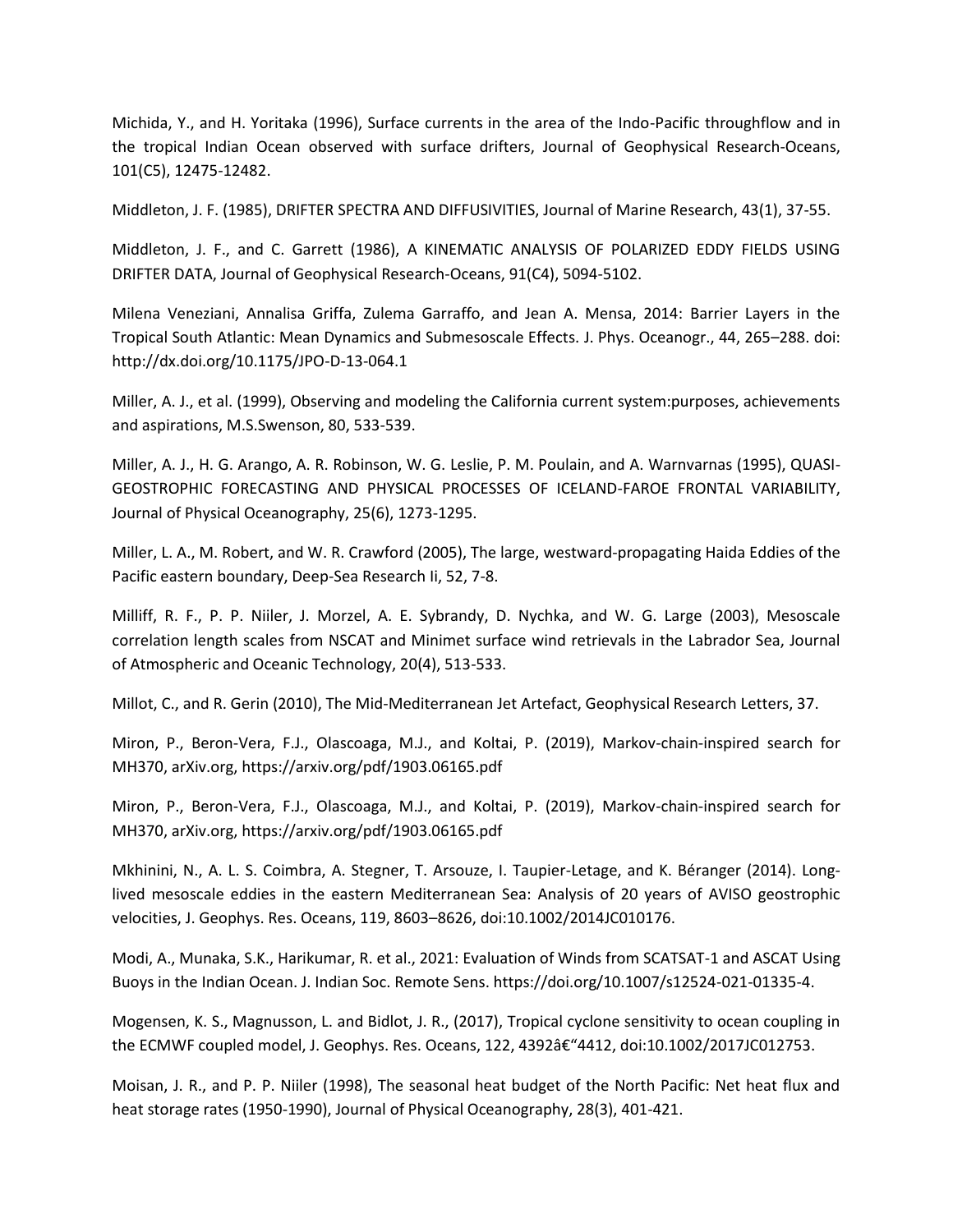Molcard, A., Piterbarg, L.I., Griffa, A., Ozgokmen, T.M., Mariano, A.J (2003), Assimilation of drifter observations for the reconstruction of the Eulerian circulation field' Journal of Geophysical Research-Oceans 108(C3): 3056.

Molinari Robert, L. (1983), Observations of Near-Surface Currents and Temperature in the Central and Western Tropical Atlantic Ocean, Journal of Geophysical Research, 88(C7), 4433-4438.

Molinari, R. L., S. Bauer, D. Snowden, G. C. Johnson, B. Bourles, and Y. Gouriou (2003), A comparison of kinematic evidence for tropical cells in the Atlantic and Pacific oceans, 269.

Molinari, R. L., Z. Garraffo, and D. Snowden (2008), Differences between observed and a coupled simulation of North Atlantic sea surface currents and temperature, Journal of Geophysical Research-Oceans, 113(C9).

Molinary K., R., L. (1990), Surface Current Distributions in the Tropical Indian Ocean derived from compilations of surface buoy trajectories, Journal of Geophysical Research, 94(C5), 7217-7238.

Molinos, J. G., Burrows, M. T., and Poloczanska, E. S. (2017), Ocean currents modify the coupling between climate change and biogeographical shifts, Scientific Reports, 7, 1332, doi:10.1038/s41598- 017-01309-y

Monzon-Arguello, C., F. Dell'Amico, P.Moriniere, A. Maro, L. F. Lopez-Jurado, Graeme C. Hays, Rebecca Scott, Robert Marsh and Patricia L. M. Lee (2012), Lost at sea: genetic, oceanographic and meteorological evidence for storm-forced dispersal, J. R. Soc. Interface, published on line 8 February 2012, doi:10.1098/rsif.2011.0788.

Mooers, C. N. K., I. Bang, and F. J. Sandovai (2005), Comparison between observation and numerical simulations of Japan (East) Sea flow and mass fields in 1999 through 2001, Deep-Sea Research Ii, 52, 11- 13.

Mordy, C. W., P. J. Stabeno, D. Righi, and F. A. Menzia (2008), Origins of the subsurface ammonium maximum in the Southeast Bering Sea, Deep-Sea Research Part II-Topical Studies in Oceanography, 55(16-17), 1738-1744.

Morey, S. L., P. J. Martin, J. J. O'Brien, A. A. Wallcraft, and J. Zavala-Hidalgo (2003), Export pathways for river discharged fresh water in the northern Gulf of Mexico, Journal of Geophysical Research-Oceans, 108(C10).

Morrow, R., and P. DeMey (1995), Adjoint assimilation of altimetric, surface drifter, and hydrographic data in a quasi-geostrophic model of the Azores Current, Journal of Geophysical Research-Oceans, 100(C12), 25007-25025.

Morrow, R., Coleman, R., Church, J., Chelton, D (1994), Surface eddy momentum flux and velocity variances in the Southern Ocean from Geosat altimetry, Journal of Physical Oceanography 24(10), 2050- 71.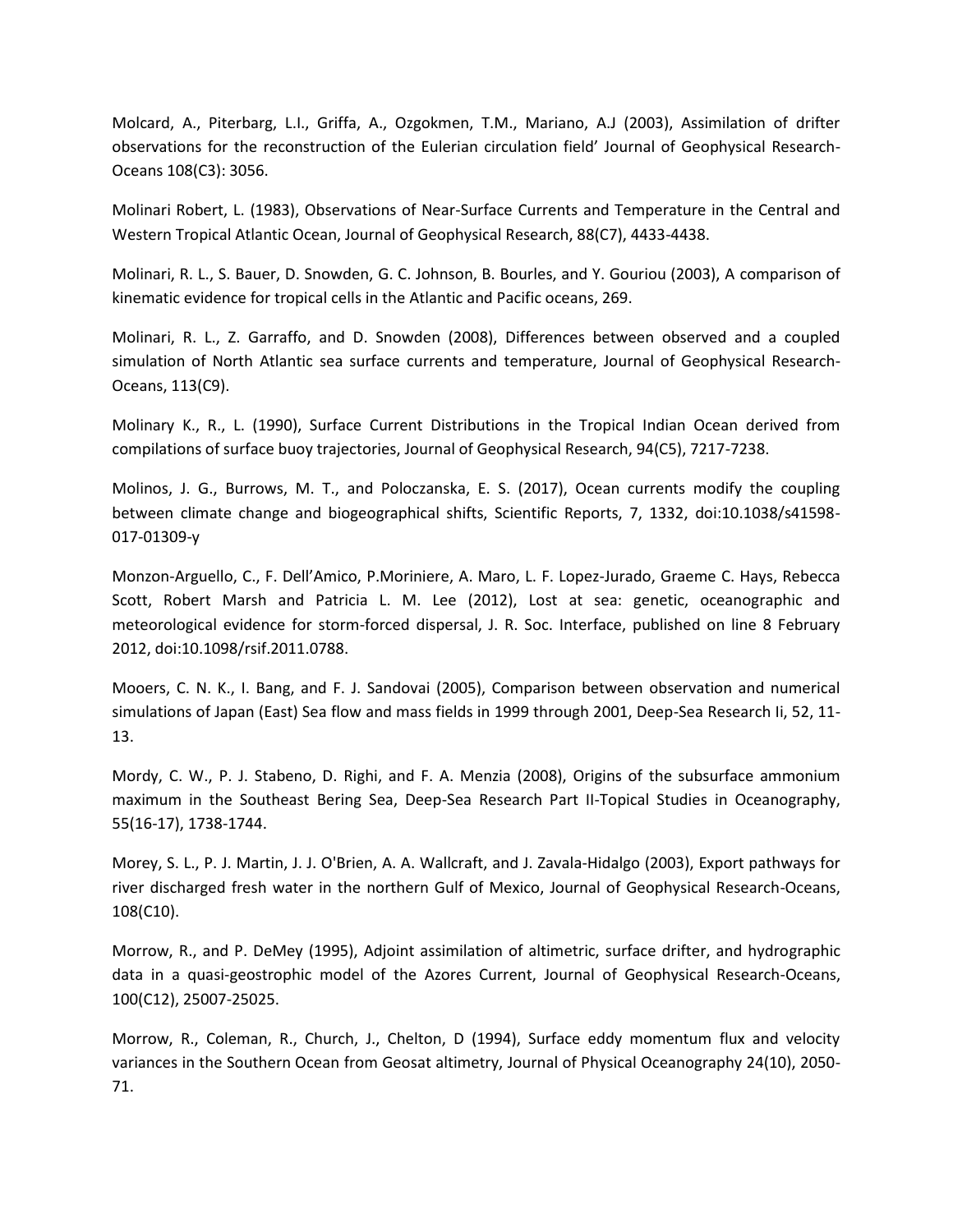Moschella, S.; Cannata, A.; Cannavò, F.; Di Grazia, G.; Nardone, G.; Orasi, A.; Picone, M.; Ferla, M.; Gresta, S.; Insights Into Microseism Sources by Array and Machine Learning Techniques: Ionian and Tyrrhenian Sea Case of Study; Frontiers in Earth Science; 8; 2020; 114

Motyzhe S., Eremeev V.N., Horton E., Poulain P-M., Poyarkov S.G., Ratner Yu.B., Soloviev D.M., Stanichny S.V., Zatsepin A.G., Zhurbas V.M. Black Sea Drifting Buoy Experiment: Results and Perspective. Argos forum. Special Ocean observation. No.59. Ramonville cedex, France. 2002. P.12-17.

Motyzhev S. Black Sea Buoy Program. Joint Report of the Black Sea GOOS and Marine Hydrophysical Institute NAS of Ukraine. DBCP Technical Document No. 40. National Report of Ukraine at the DBCP Meeting. Oban, United Kingdom, 28-30 September 2010. 15 P.

Motyzhev S. Eremeev V.N., Horton E., Poulain P.-M. Poyarkov S.G., Soloviev D.M., Stanichny S.V., Zatsepin A.G. Studies of Black Sea macro- and mesoscale circulation with application of SVP and SVP-B drifters. Present results and future plans. Development in Buoy Technology, Communications and Data Applications, UNESCO DВCP CD ROM Technical Document Series, No.21–2002. Article No.8, P.1-9.

Motyzhev S. Le Roux P. Vermaak L. SVP-B drifter manufacturing experiment in the South Atlantic. DBCP Annual Report for 1998. UNESCO DВCP Technical Document Series No.13. - 1999. Annex VIII. – P.1-23.

Motyzhev S. Marine, air and ground automatic observing station developed at the Marine hydrophysical institute. Developments in buoy technology and enabling methods. – UNESCO DВCP Technical Document Series, No.7. - 1996. - P. 3-51.

Motyzhev S. Yachmenev V. New Generation SVP-B Buoy Evaluation. Developments in buoy technology and enabling methods. – UNESCO DВCP Technical Document Series, No.17–2000-P.145-148.

Motyzhev S., Brown J., Horton E., Lunev E., Tolstosheev A. Practical Steps For "Storm Buoy" Project Realization. Research, Applications and Developments Involving Data Buoys. UNESCO DВCP CD ROM Technical Document Series, No.24, 2004. P.1-9.

Motyzhev S., Horton E. Marlin SVP-B drifters evaluation after one-year operation in situ. Developments in buoy technology, communications and data applications. – UNESCO DВCP Technical Document Series, No.19–2001-P.11-16.

Motyzhev S., Horton E. New generation of Argos-2(3) SVP buoy series as instrument for DBCP Implementation Strategy. Matter for discussing. Developments in buoy technology, communications and data applications. – UNESCO DВCP Technical Document Series, No.19–2001-P.16-19.

Motyzhev S., Horton E. Practical Steps for Decreasing of Drifter Network Cost and Increasing of Buoy's Data Quality. Development in Buoy Technology, Communications and Data Applications, UNESCO DВCP CD ROM Technical Document Series, No.21–2002. Article No.13, P.1-8.

Motyzhev S., Horton E., Brown J. "Smart Buoy" project its possibilities and advantages. Argos forum. Special Ocean observation. No.59. Ramonville cedex, France. 2002. P.18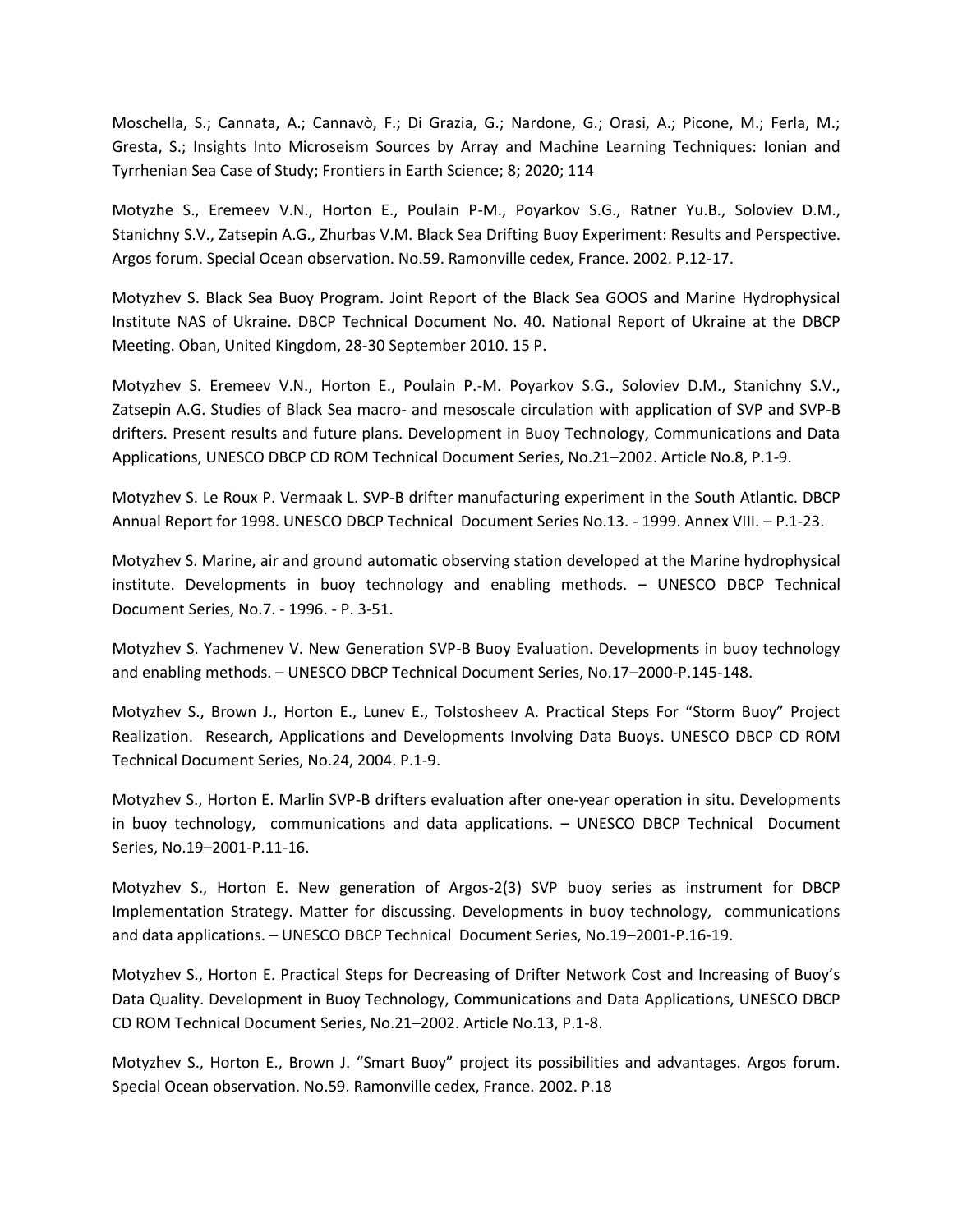Motyzhev S., Horton E., Lunev E., Kirichenko A., Tolstosheev A., Yachmenev V. New development to progress Smart Buoy Idea. Technological Developments and Applications of Data Buoys for Tsunami Monitoring, Hurricane and Storm Surge Prediction. UNESCO DВCP CD ROM Technical Document Series, No.30–2006, P.1-8.

Motyzhev S., Lunev E., Tolstosheev A. Increasing of effectiveness and reliability of data from drifting buoys. WMO-IOC Data Buoy Cooperation Panel. DBCP Technical Document No. 43.Proceedings at the DBCP Scientific and Technical Workshop Fremantle, Australia, 2 October 2012. 17 P.

Motyzhev S., Lunev E., Tolstosheev A. NEW DEVELOPMENTS IN THE DRIFTER TECHNOLOGIES. Proceedings of TECO-2014 WMO Technical Conference on Meteorological and Environmental Instruments and Methods of Observations. Saint Petersburg, Russian Federation, 07-09 July 2014. Development in Observing Technologies, P1(35), 26P. https://www.wmo.int/pages/prog/www/IMOP/publications/IOM-116\_TECO-2014/Programme\_TECO-2014.html.

Motyzhev S., Poulain P.M., Barbanti R., Zatsepin A. Statistical description of the Black Sea near-surface circulation using drifters in 1999-2003. Deep-Sea Research, Part I: Volume 52, 2005: - P.2250-2274.

Motyzhev S.V. Method of calculation of characteristics of diving drifters with satellite communication for the study of the active layer of oceans and seas // Development in buoy technology and data applications.- DBCP Technical Document No.12.- 1998.- P.59-65.

Motyzhev S.V., Eremeev V.N., Horton E., Poulain P-M., Poyarkov S.G., Stanichny S.V., Zatsepin A.G. Drifter monitoring of Black Sea in 2001/2002. Development in Buoy Technology, Communications and Data Applications. UNESCO DВCP CD ROM Technical Document Series, No.22, 2003. P.1-5.

Motyzhev S.V., Poulain P.-M., Zatsepin A.G., Fayos C., Kostianoy N.A., Maximenko N.A., Poyarkov S.G., Soloviev D.M., Stanichny S.V. New phase of drifter experiment in the Black Sea. Developments in moored and drifting buoy design, programmes, sensors, and communications. – UNESCO DВCP Technical Document Series, No.17–2000-P.116-128.

Motyzhev, S. V., and V. I. Zaburdaev (2000), Analysis of the measurement potential of sensing drifters with a satellite link for studying the active layer of oceans and seas, Earth Observation and Remote Sensing, 16(1), 73-87.

Motyzhev, S. V., Y. I. Bekhterev, N. I. Kiyashchenko, V. L. Kotyarov, and et al. (1990), Measurement of currents from the drift of sub-satellite buoys, Soviet Journal of Remote Sensing, 7(2), 216-222.

Mrvaljevic, R. K., P. G. Black, L. R. Centurioni, Y.-T. Chang, E. A. D'Asaro, S. R. Jayne, C. M. Lee, R.-C. Lien, I.-I. Lin, J. Morzel, P. P. Niiler, L. Rainville, and T. B. Sanford, 2013: Observations of the cold wake of Typhoon Fanapi (2010). Geophys. Res. Lett., 40, 316–321, http://dx.doi.org/10.1029/2012GL054282.

Muller, H., B. Blanke, F. Dumas, and V. Mariette (2010), Identification of typical scenarios for the surface Lagrangian residual circulation in the Iroise Sea, Journal of Geophysical Research-Oceans, 115.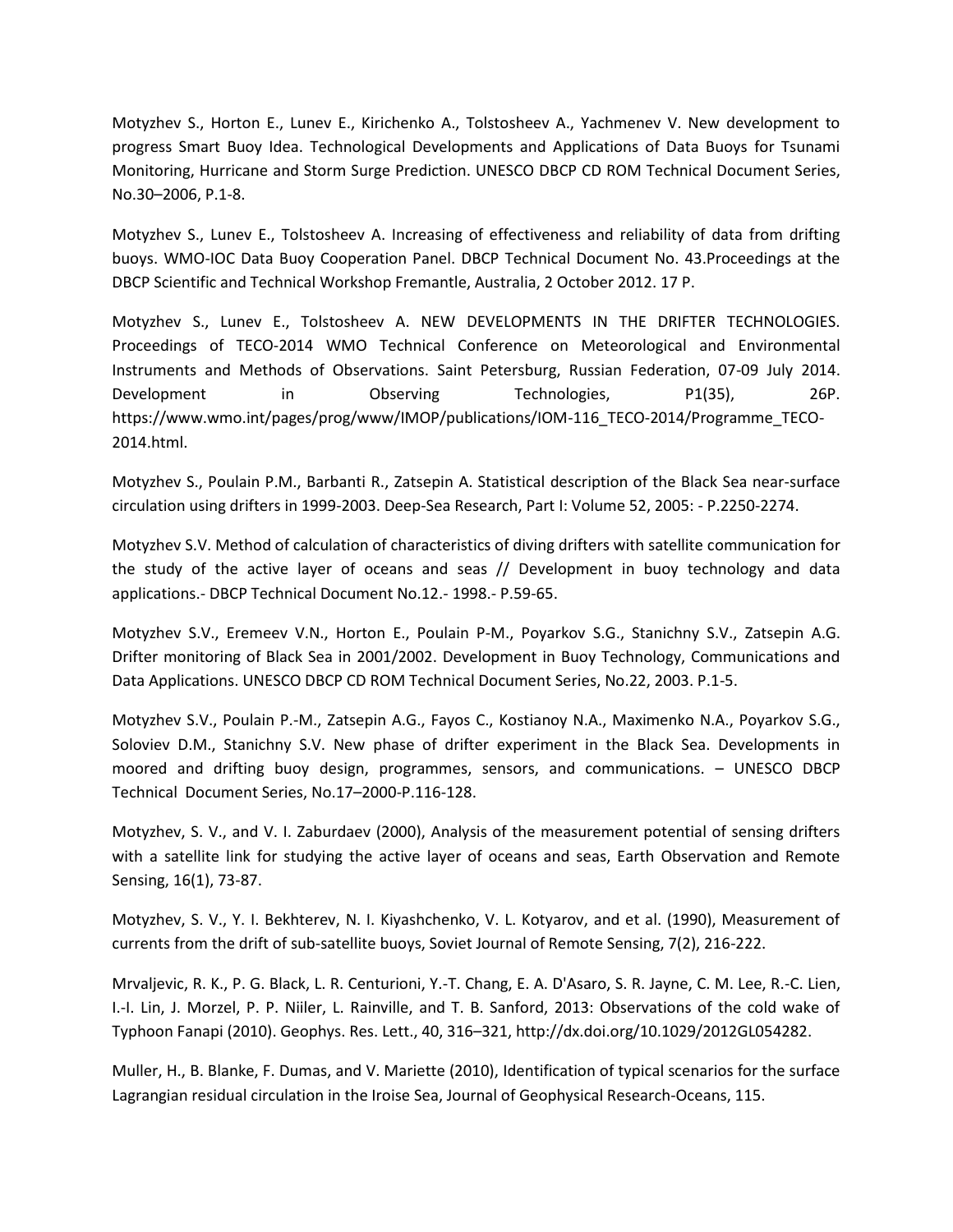Muller, H., B. Blanke, F. Dumas, F. Lekien, and V. Mariette (2009), Estimating the Lagrangian residual circulation in the Iroise Sea, Journal of Marine Systems, 78, S17-S36.

Nagura, M. (2021). Spiciness anomalies of Subantarctic mode water in the south Indian Ocean. J. Clim., Vol. 34, No. 10, pp. 3927-3953. https://doi.org/10.1175/JCLI-D-20-0482.1.

Naimie, C.E., R. Limeburner, et al. (2001), On the geographic and seasonal patterns of the near-surface circulation on Georges Bank - from real and simulated drifters, Deep-Sea Research Part II-Topical Studies in Oceanography 48(1-3): 501-518.

Naitza, L., Cristofanelli, P., Marinoni, A., Calzolari, F., Roccato, F., Busetto, M., Sferlazzo, D., Aruffo, E., Di Carlo, P., Bencardino, M., D'Amore, F., Sprovieri, F., Pirrone, N., Dallo, F., Gabrieli, J., Vardè, M., Resci, G., Barbante, C., Bonasoni, P., Putero, D. Increasing the maturity of measurements of essential climate variables (ECVs) at Italian atmospheric WMO/GAW observatories by implementing automated data elaboration chains (2020) Computers and Geosciences, 137, art. no. 104432, DOI: 10.1016/j.cageo.2020.104432

Nakamoto, S. (1994), Lagrangian drifter paths and length scales in the tropical Pacific warmpool from 1990 to 1991, European Geophysical Society, 1, 57-63.

Nakamura, H., H. Ichikawa, A. Nishina, and H. J. Lie (2003), Kuroshio path meander between the continental slope and the Tokara Strait in the East China Sea, Journal of Geophysical Research-Oceans, 108(C11).

Nelson, J. R., and R. H. Weisberg (2008), In Situ Observations and Satellite Remote Sensing in SEACOOS: Program Development and Lessons Learned, Marine Technology Society Journal, 42(3), 41-54.

Nencioli, F., A. A. Petrenko, and A. M. Doglioli (2016), Diagnosing cross-shelf transport along an ocean front: An observational case study in the Gulf of Lion, J. Geophys. Res. Oceans, 121, 7218†"7243, doi:10.1002/2016JC011908.

Nencioli, F., F. d'Ovidio, A. M. Doglioli, and A. A. Petrenko (2011), Surface coastal circulation patterns by in-situ detection of Lagrangian coherent structures, Geophysical Research Letters, 38.

Nencioli, F., F. d'Ovidio, A. M. Doglioli, and A. A. Petrenko (2013), In situ estimates of submesoscale horizontal eddy diffusivity across an ocean front, J. Geophys. Res. Oceans, 118, 7066–7080, doi:10.1002/2013JC009252.

New Insights of the Sicily Channel and Southern Tyrrhenian Sea Variability, Water, (2019).

Niiler, P. P. (2001), The world ocean surface circulation. In /Ocean Circulation and Climate/, G. Siedler, J. Church and J. Gould, eds., Academic Press, Volume 77 of International Geophysics Series, 193-204.

Niiler, P. P., A. S. Sybrandy, K. N. Bi, P. M. Poulain, and D. Bitterman (1995), Measurements of the waterfollowing capability of holey-sock and TRISTAR drifters, Deep-Sea Research Part I-Oceanographic Research Papers, 42(11-12), 1951-1955.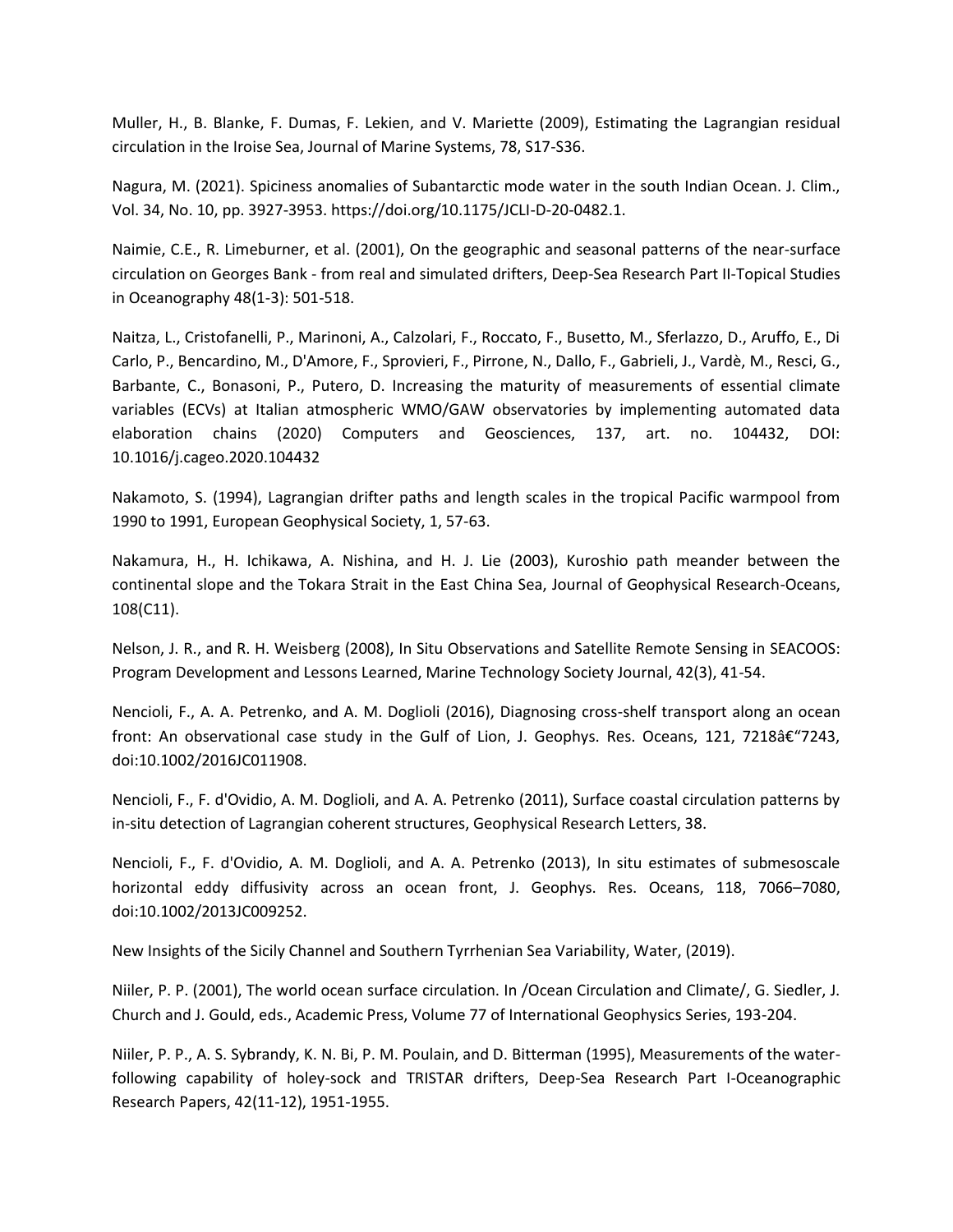Niiler, P. P., and J. D. Paduan (1995), WIND-DRIVEN MOTIONS IN THE NORTHEAST PACIFIC AS MEASURED BY LAGRANGIAN DRIFTERS, Journal of Physical Oceanography, 25(11), 2819-2830.

Niiler, P. P., J. Illeman, and J. H. Hu (1991), Lagrangian drifter observations of surface circulation in the Gerlache and Bransfield Straits, Antarctic Journal U.S. 25, 134-137.

Niiler, P. P., N. A. Maximenko, and J. C. McWilliams (2003), Dynamically balanced absolute sea level of the global ocean derived from near-surface velocity observations, Geophysical Research Letters, 30(22).

Niiler, P. P., N. A. Maximenko, G. G. Panteleev, T. Yamagata, and D. Olson (2003), Near-surface dynamical structure of the Kuroshio Extension, Journal of Geophysical Research-Oceans, 108(C6), 3193- 3211.

Niiler, P. P., P. M. Poulain, and L. R. Haury (1989), Synoptic 3-dimensional circulation in an onshoreflowing filament of the California current, Deep-Sea Research Part a-Oceanographic Research Papers, 36(3), 385-405.

Niiler, P. P., R. E. Davis, and H. J. White (1987), Water-following characteristics of a mixed layer drifter, Deep-Sea Research Part a-Oceanographic Research Papers, 34(11), 1867-1881.

Niiler, P. P., S. Piacsek, L. Neuberg, and A.Warnvarnas (1992), Sea-surface temperature variability of the Iceland-Faeroe front, Journal of Geophysical Research-Oceans, 97(C11), 17777-17785.

Niiler, P., and N. Barth (2000), The annual mean surface circulation in the Eastern Pacific, Oceanography of the Eastern Pacific, 1, 1-7.

Niiler, P., D. K. Lee, and J. Moisan (2004), Observed mechanisms of El Nino SST evolution in the Pacific, Journal of Marine Research, 62(6), 771-786.

Niiler, P., W. Scuba, and D. Lee (2004), Performance of minimet wind drifters in hurricane Fabian, The Sea Journal of Korean Society of Oceanography, 9(3), 130-136.

Nilsson J. A. U., Dobricic S., Pinardi N., Poulain P.-M., and Pettenuzzo D. (2012) Variational assimilation of Lagrangian trajectories in the Mediterranean ocean Forecasting System. Ocean Science, 8, 249-259, doi:10.5194/os-8-249-2012.

Ning C, Shi H, 2010: A Novel Communication and Navigation Method for Ocean Data Buoy'S Observation System(in Chinese), Journal of Astronautics., 31(1), 148-154.

Nordhausen, W. (1992), Distribution and growth of larval and adult thysanoessa-macrura (euphausiacea) in the bransfield strait region, Antarctica, Marine Ecology-Progress Series, 83(2-3), 185-196.

Nordic seas as measured by Lagrangian drifters, Journal of Geophysical Research-Oceans, 101(C8), 18237-18258.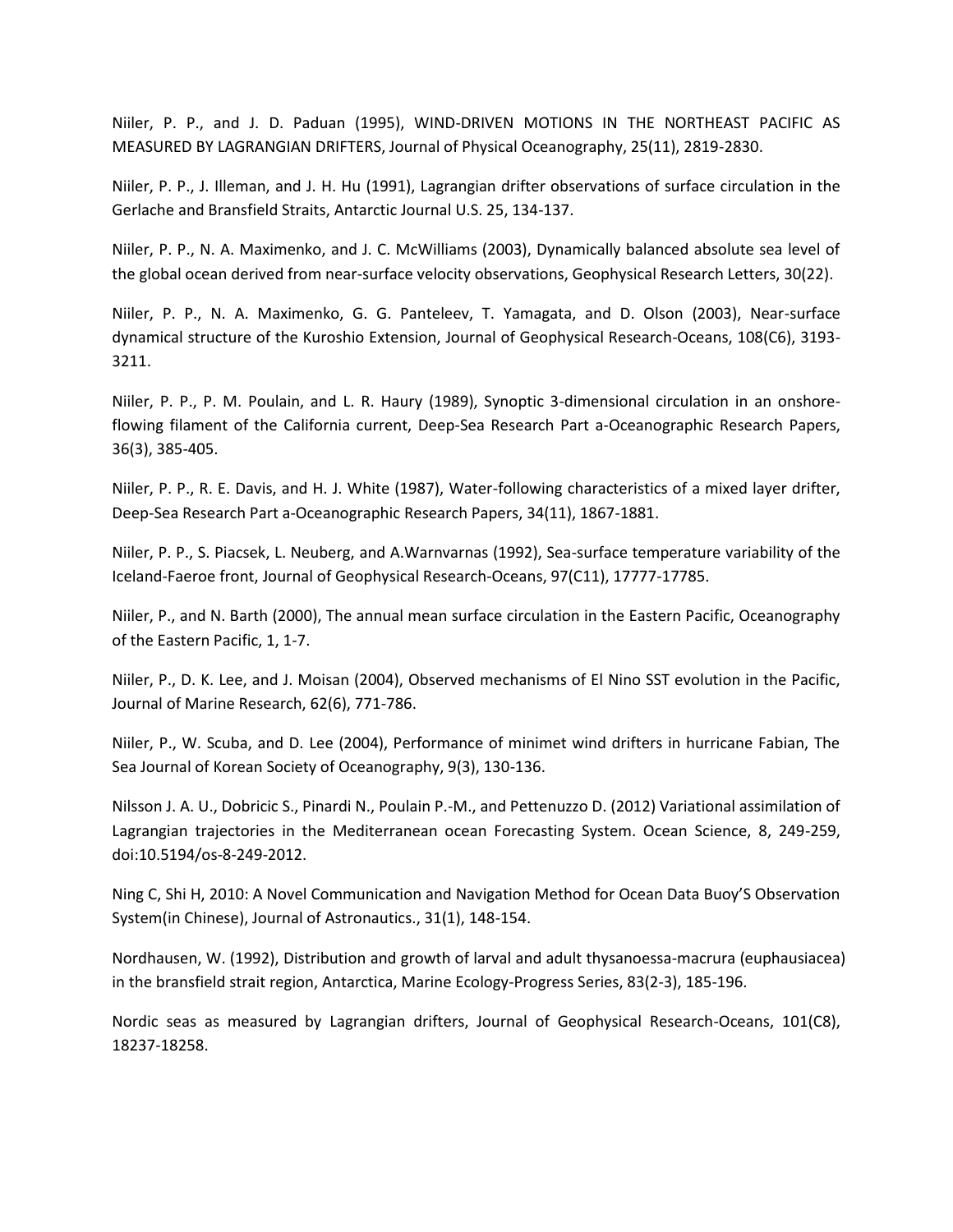Notarstefano, G., P. M. Poulain, and E. Mauri (2008), Estimation of surface currents in the Adriatic Sea from sequential infrared satellite images, Journal of Atmospheric and Oceanic Technology, 25(2), 271- 285.

O'Malley, M., Sykulski, A. M., Laso-Jadart, R., & Madoui, M. (2021). Estimating the Travel Time and the Most Likely Path from Lagrangian Drifters, Journal of Atmospheric and Oceanic Technology, 38(5), 1059- 1073, https://journals.ametsoc.org/view/journals/atot/38/5/JTECH-D-20-0134.1.xml

O'Carroll, A.G., Armstrong, E.M., Beggs, H., Bouali, M., Casey, K.S., Corlett, G.K., Dash, P., Donlon, C., Gentemann, C.L., Høyer, J.L., Ignatov, A., Kabobah, K., Kachi, M., Kurihara, Y., Karagali, I., Maturi, E., Merchant, C.J., Marullo, S., Minnett, P., Pennybacker, M., Ramakrishnan, B., Ramsankaran, R.A.A.J., Santoleri, R., Sunder, S., Picart, S.S., Vázquez-Cuervo, J., Wimmer, W. Observational needs of sea surface temperature (2019) Frontiers in Marine Science, 6 (JUL), art. no. 420, DOI: 10.3389/fmars.2019.00420

Ochoa, J., and P. P. Niiler (2007), Vertical vorticity balance in meanders downstream the agulhas retroflection, Journal of Physical Oceanography, 37(6), 1740-1744.

O'Connor, B. M., R. A. Fine, and D. B. Olson (2005), A global comparison of subtropical underwater formation rates, Deep-Sea Research Part I-Oceanographic Research Papers, 52(9), 1569-1590.

O'Connor, B. M., R. A. Fine, K. A. Maillet, and D. B. Olson (2002), Formation rates of subtropical underwater in the Pacific Ocean, Deep-Sea Research Part I-Oceanographic Research Papers, 49(9), 1571- 1590.

Odonnell, J., A. A. Allen, and D. L. Murphy (1997), An assessment of the errors in Lagrangian velocity estimates obtained by FGGE drifters in the Labrador Current, Journal of Atmospheric and Oceanic Technology, 14(2), 292-307.

Oey, L. Y., T. Ezer, G. Forristall, C. Cooper, S. DiMarco, and S. Fan (2005), An exercise in forecasting loop current and eddy frontal positions in the Gulf of Mexico, Geophysical Research Letters, 32(12).

Oh, I. S., and V. Zhurbas (2000), Study of spatial spectra of horizontal turbulence in the ocean using drifter data, Journal of Physical Oceanography, 30(7), 1790-1801.

Oh, I. S., V. Zhurbas, and W. S. Park (2000), Estimating horizontal diffusivity in the East Sea (Sea of Japan) and the northwest Pacific front satellite-tracked drifter data, Journal of Geophysical Research-Oceans, 105(C3), 6483-6492.

Ohlmann, C., P. White, L. Washburn, E. Terrill, B. Emery, and M. Otero (2007), Interpretation of coastal HF radar-derived surface currents with high-resolution drifter data, Journal of Atmospheric and Oceanic Technology, 24(4), 666-680.

Ohlmann, J. C. (2011), Drifter Observations of Small-Scale Flows in the Philippine Archipelago, Oceanography, 24(1), 122-129.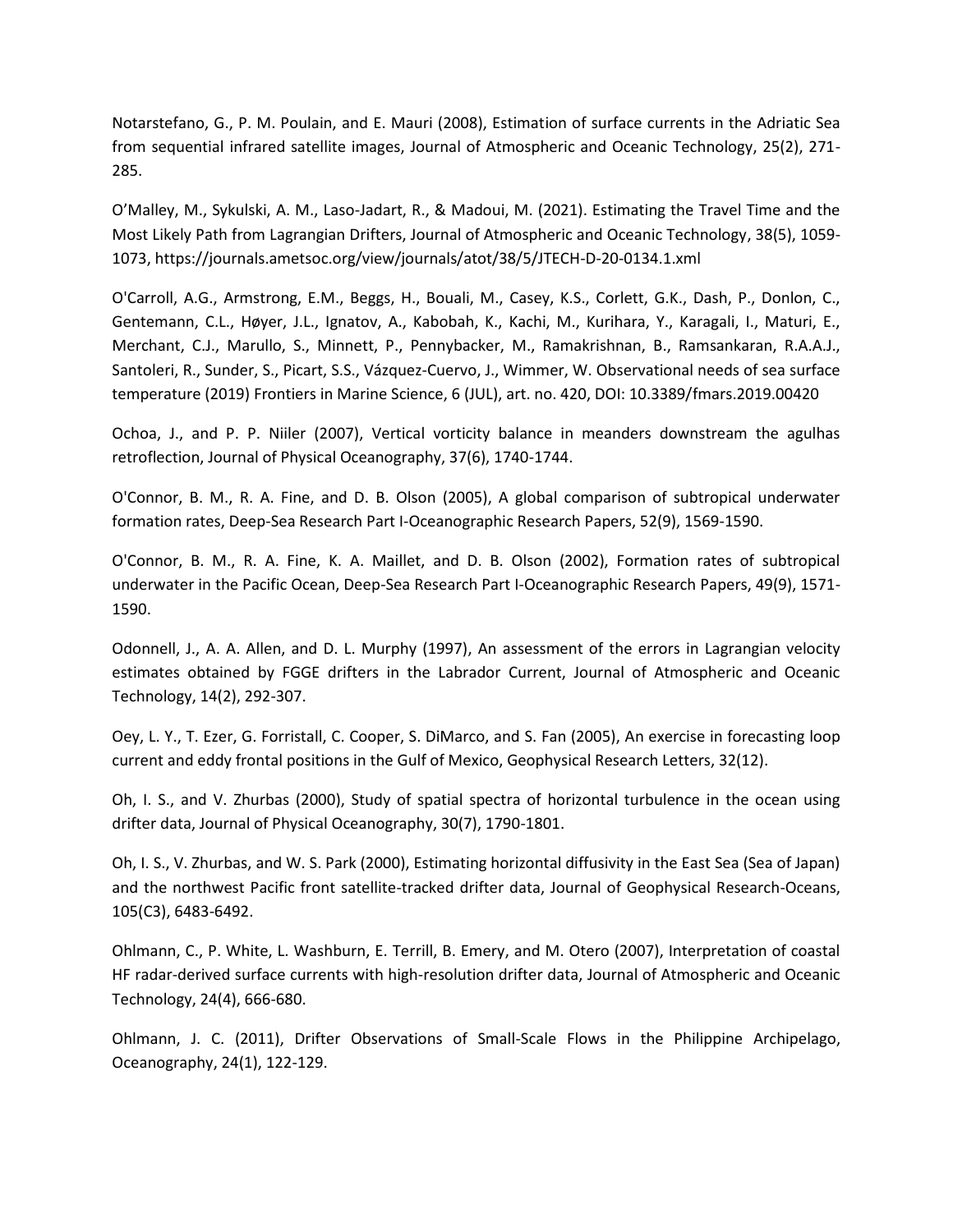Ohlmann, J. C., and P. P. Niiler (2001), A two-dimensional response to a tropical storm on the Gulf of Mexico shelf, Journal of Marine Systems, 29(1-4), 87-99.

Ohlmann, J. C., and P. P. Niiler (2005), Circulation over the continental shelf in the northern Gulf of Mexico, Progress in Oceanography, 64(1), 45-81.

Ohlmann, J. C., and S. Mitarai (2010), Lagrangian assessment of simulated surface current dispersion in the coastal ocean, Geophysical Research Letters, 37.

Ohlmann, J. C., P. F. White, A. L. Sybrandy, and P. P. Niiler (2005), A new kind of drifter to observe the coastal ocean, Bulletin of the American Meteorological Society, 86(9), 1219-1221.

Ohlmann, J. C., P. P. Niiler, C. A. Fox, and R. R. Leben (2001), Eddy energy and shelf interactions in the Gulf of Mexico, Journal of Geophysical Research-Oceans, 106(C2), 2605-2620.

Ohshima, K. I., and D. Simizu (2008), Particle tracking experiments on a model of the Okhotsk Sea: Toward oil spill simulation, Journal of Oceanography, 64(1), 103-114.

Ohshima, K. I., M. Wakatsuchi, and S. I. Saitoh (2005), Velocity field of the Oyashio region observed with satellite-tracked surface drifters during 1999-2000, Journal of Oceanography, 61(5), 845-855.

Ohshima, K. I., M. Wakatsuchi, Y. Fukamachi, and G. Mizuta (2002), Near-surface circulation and tidal currents of the Okhotsk Sea observed with satellite-tracked drifters, Journal of Geophysical Research-Oceans, 107(C11).

Ohshima, K. I., Y. Fukamachi, T. Mutoh, and M. Wakatsuchi (2005), A generation mechanism for mesoscale eddies in the Kuril Basin of the Okhotsk Sea: Baroclinic instability caused by enhanced tidal mixing, Journal of Oceanography, 61(2), 247-260.

Olascoaga, M. J. (2010), Isolation on the West Florida Shelf with implications for red tides and pollutant dispersal in the Gulf of Mexico, Nonlinear Processes in Geophysics, 17(6), 685-696.

Olascoaga, M. J., Miron, P., Paris, C. B., Perez― Brunius, P., Pérez― Portela, R., Smith, R. H., & Vaz, A. C. (2018). Connectivity of Pulley Ridge with remote locations as inferred from satelliteâ€•tracked drifter trajectories. Journal of Geophysical Research: Oceans, 123. https://doi.org/10.1029/2018JC014057

Olascoaga, M. J., Miron, P., Paris, C. B., Perez‐Brunius, P., Pérez‐Portela, R., Smith, R. H., & Vaz, A. C. (2018). Connectivity of Pulley Ridge with remote locations as inferred from satellite - tracked drifter trajectories. Journal of Geophysical Research: Oceans, 123. https://doi.org/10.1029/2018JC014057

Olascoaga, M. J., Rypina, II, M. G. Brown, F. J. Beron-Vera, H. Kocak, L. E. Brand, G. R. Halliwell, and L. K. Shay (2006), Persistent transport barrier on the West Florida Shelf, Geophysical Research Letters, 33(22).

Oliveira, L. R., A. R. Piola, M. M. Mata, and I. D. Soares (2009), Brazil Current surface circulation and energetics observed from drifting buoys, Journal of Geophysical Research-Oceans, 114.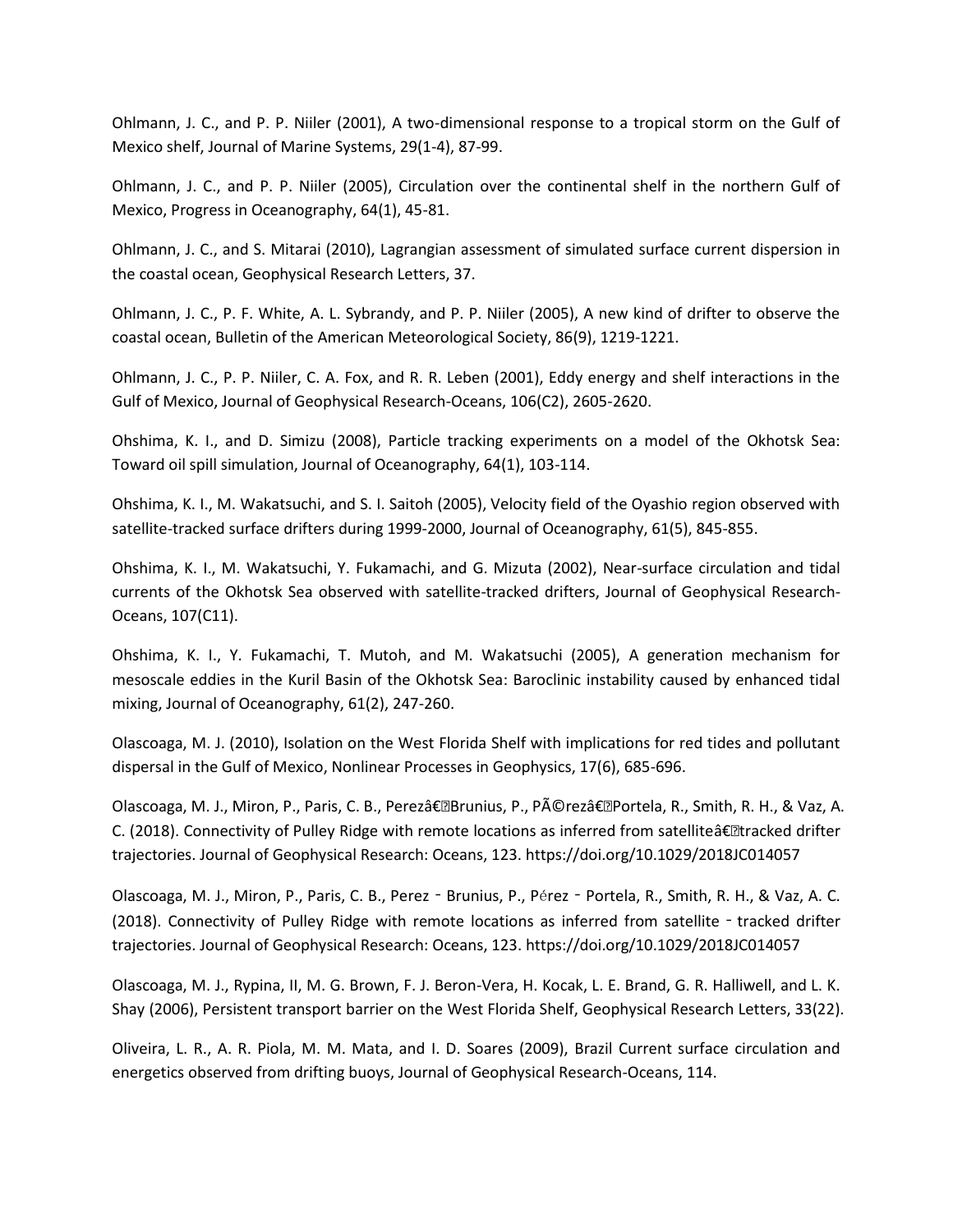Olson, D. B., V. H. Kourafalou, W. E. Johns, G. Samuels, and M. Veneziani (2007), Aegean surface circulation from a satellite-tracked drifter array, Journal of Physical Oceanography, 37(7), 1898-1917.

Ortner, P. B., T. N. Lee, P. J. Milne, R. G. Zika, M. E. Clarke, G. P. Podesta, P. K. Swart, P. A. Tester, L. P. Atkinson, and W. R. Johnson (1995), MISSISSIPPI RIVER FLOOD WATERS THAT REACHED THE GULF-STREAM, Journal of Geophysical Research-Oceans, 100(C7), 13595-13601.

Orvik, K. A. (2004), The deepening of the Atlantic water in the Lofoten Basin of the Norwegian Sea, demonstrated by using an active reduced gravity model, Geophysical Research Letters, 31(1).

Orvik, K. A., and P. Niiler (2002), Major pathways of Atlantic water in the northern North Atlantic and Nordic Seas toward Arctic, Geophysical Research Letters, 29(19).

Otto, L., and H. M. vanAken (1996), Surface circulation in the northeast Atlantic as observed with drifters, Deep-Sea Research Part I-Oceanographic Research Papers, 43(4), 467-499.

Overland, J. E., P. J. Stabeno, and S. Salo (1996), Direct evidence for northward flow on the northwestern Bering Sea shelf, Journal of Geophysical Research-Oceans, 101(C4), 8971-8976.

Ozgokmen, T. M., A. C. Poje, P. F. Fischer, and A. C. Haza (2011), Large eddy simulations of mixed layer instabilities and sampling strategies, Ocean Modelling, 39(3-4), 311-331.

Ozgokmen, T. M., A. Griffa, A. J. Mariano, and L. I. Piterbarg (2000), On the predictability of Lagrangian trajectories in the ocean, Journal of Atmospheric and Oceanic Technology, 17(3), 366-383.

Ozgokmen, T. M., A. Molcard, T. M. Chin, L. I. Piterbarg, and A. Griffa (2003), Assimilation of drifter observations in primitive equation models of midlatitude ocean circulation, Journal of Geophysical Research-Oceans, 108(C7).

Ozgokmen, T. M., L. I. Piterbarg, A. J. Mariano, and E. H. Ryan (2001), Predictability of drifter trajectories in the tropical Pacific Ocean, Journal of Physical Oceanography, 31(9), 2691-2720.

P. Varalakshmi, N. Vasumathi, R.Venkatesan, Tropical Cyclone prediction based on multi-model fusion across Indian coastal region, Progress in Oceanography,2021

Paduan, J. D., and L. K. Rosenfeld (1996), Remotely sensed surface currents in Monterey Bay from shorebased HF radar (Coastal Ocean Dynamics Application Radar), Journal of Geophysical Research-Oceans, 101(C9), 20669-20686.

Paduan, J. D., and P. P. Niiler (1990), A lagrangian description of motion in northern california coastal transition filaments, Journal of Geophysical Research-Oceans, 95(C10), 18095-18109.

Paduan, J. D., and P. P. Niiler (1993), Structure of velocity and temperature in the northeast pacific as measured with lagrangian drifters in fall 1987, Journal of Physical Oceanography, 23(4), 585-600.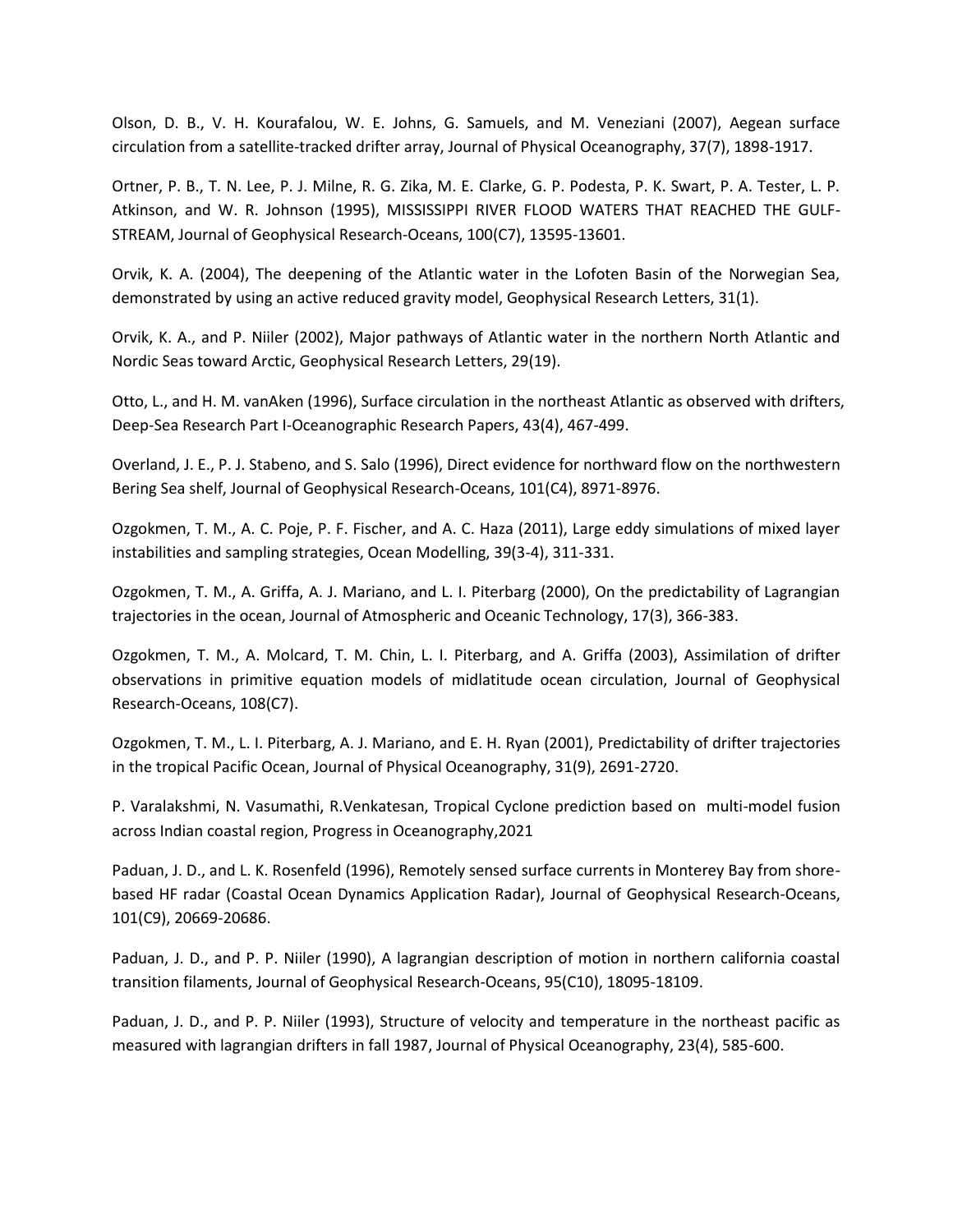Paduan, J. D., K. C. Kim, M. S. Cook, and F. P. Chavez (2006), Calibration and validation of directionfinding high-frequency radar ocean surface current observations, Ieee Journal of Oceanic Engineering, 31(4), 862-875.

Paduan, J. D., P. M. Kosro, and S. M. Glenn (2004), A national coastal ocean surface current mapping system for the United States, Marine Technology Society Journal, 38(2), 102-108.

Paklar, G. B., N. Zagar, M. Zagar, R. Vellore, D. Koracin, P. M. Poulain, M. Orlic, I. Vilibic, and V. Dadic (2008), Modeling the trajectories of satellite-tracked drifters in the Adriatic Sea during a summertime bora event, Journal of Geophysical Research-Oceans, 113(C11).

Paldor, N. (2002), The transport in the Ekman surface layer on the spherical Earth, Journal of Marine Research, 60(1), 47-72.

Paldor, N., Y. Dvorkin, A. J. Mariano, T. Ozgokmen, and E. H. Ryan (2004), A practical, hybrid model for predicting the trajectories of near-surface ocean drifters, Journal of Atmospheric and Oceanic Technology, 21(8), 1246-1258.

Panteleev, G. G., N. A. Maximenko, B. deYoung, C. Reiss, and T. Yamagata (2002), Variational interpolation of circulation with nonlinear, advective smoothing, Journal of Atmospheric and Oceanic Technology, 19(9), 1442-1450.

Panteleev, G. G., P. Stabeno, V. A. Luchin, D. A. Nechaev, and M. Ikeda (2006), Summer transport estimates of the Kamchatka Current derived as a variational inverse of hydrophysical and surface drifter data, Geophysical Research Letters, 33(9).

Panteleev, G., M. Ikeda, A. Grotov, D. Nechaev, and M. Yaremchuk (2004), Mass, heat and salt balances in the eastern Barents Sea obtained by inversion of hydrographic section data, Journal of Oceanography, 60(3), 613-623.

Panteleev, G., M. Yaremchuk, P. J. Stabeno, V. Luchin, D. A. Nechaev, and T. Kikuchi (2011), Dynamic topography of the Bering Sea, Journal of Geophysical Research-Oceans, 116.

Paris, C.B., R.K. Cowen, K.M.M. Lwiza, D.P. Wang, D.B. Olson (2002), Multivariate objective analysis of the coastal circulation of Barbados, West Indies: implication for larval transport, Deep-Sea Research Part I-Oceanographic Research Papers 49(8),1363-1386.

Park, J. J., K. Kim, and R. W. Schmitt (2009), Global distribution of the decay timescale of mixed layer inertial motions observed by satellite-tracked drifters, Journal of Geophysical Research-Oceans, 114.

Park, K. A., J. Y. Chung, K. Kim, B. H. Choi, and D. K. Lee (1999), Sea surface temperature retrievals optimized to the East Sea (Sea of Japan) using NOAA AVHRR data, Marine Technology Society Journal, 33(1), 23-35.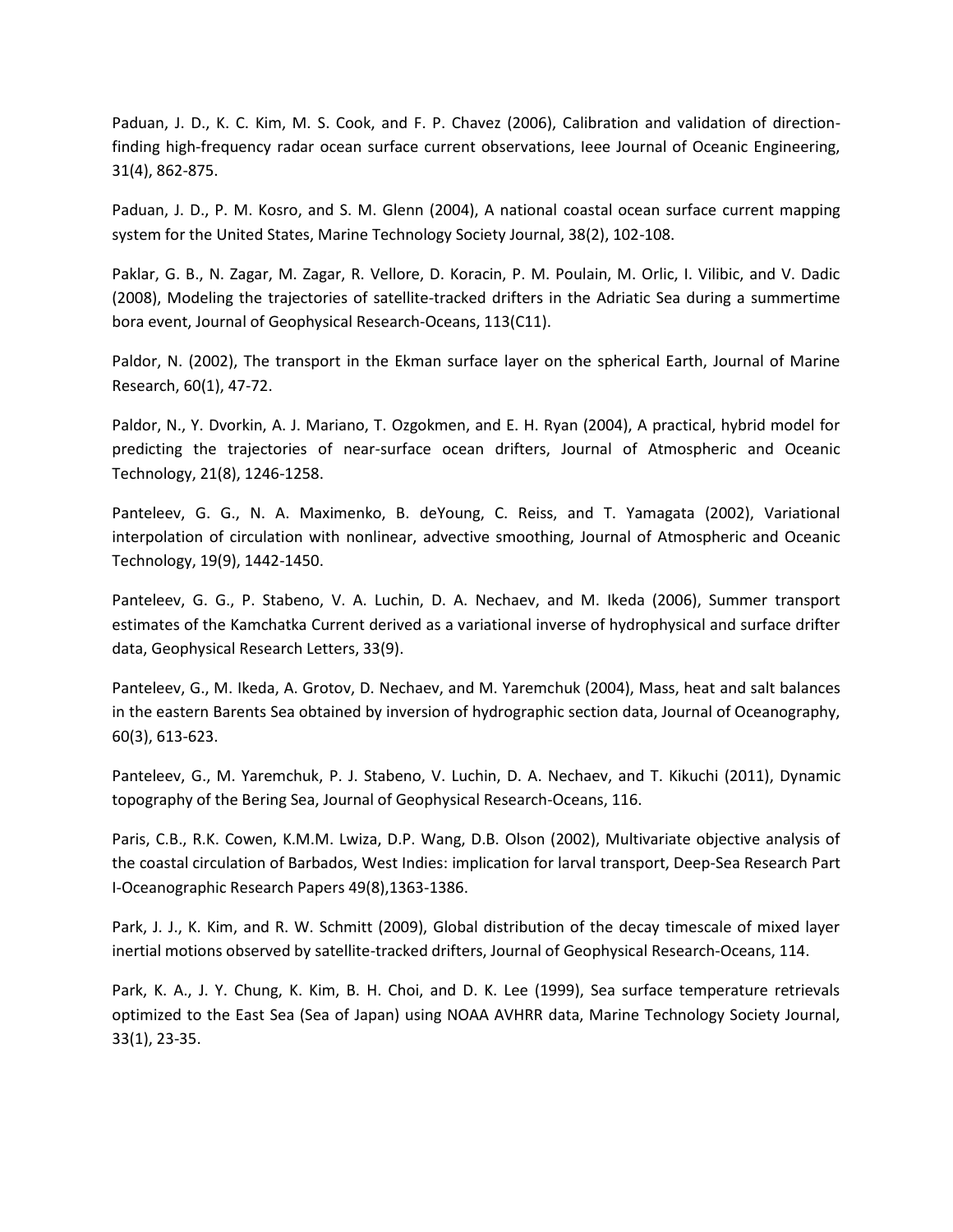Park, K. A., K. Kim, P. C. Cornillon, and J. Y. Chung (2006), Relationship between satellite-observed cold water along the Primorye coast and sea ice in the East Sea (the Sea of Japan), Geophysical Research Letters, 33(10).

Park, K. A., Lee, M. S., Park, J. E., Ullman, D., Cornillon, P. C., and Park, Y. J., (2018), Surface currents from hourly variations of suspended particulate matter from Geostationary Ocean Color Imager data, International Journal of Remote Sensing, Vol. 38(6), https://doi.org/10.1080/01431161.2017.1416699

Park, K. A., Lee, M. S., Park, J. E., Ullman, D., Cornillon, P. C., and Park, Y. J., (2018), Surface currents from hourly variations of suspended particulate matter from Geostationary Ocean Color Imager data, International Journal of Remote Sensing, Vol. 38(6), https://doi.org/10.1080/01431161.2017.141669.

Park, Y.-H., I. Durand, E. Kestenare, G. Rougier, M. Zhou, F. d'Ovidio, C. Cotté, and J.-H. Lee (2014), Polar Front around the Kerguelen Islands: An up-to-date determination and associated circulation of surface/subsurface waters, J. Geophys. Res. Oceans, 119, doi:10.1002/2014JC010061.

Pascual, A., C. Boone, G. Larnicol, and P. Y. Le Traon (2009), On the Quality of Real-Time Altimeter Gridded Fields: Comparison with In Situ Data, Journal of Atmospheric and Oceanic Technology, 26(3), 556-569.

Pascual, A., Y. Faugere, G. Larnicol, and P. Y. Le Traon (2006), Improved description of the ocean mesoscale variability by combining four satellite altimeters, Geophysical Research Letters, 33(2).

Paul Poli, Marc Lucas, Anne O'Carroll, Marc Le Menn, Arnaud David, Gary K. Corlett, Pierre Blouch, David Meldrum, Christopher J. Merchant, Mathieu Belbeoch, and Kai Herklotz (2019): The Copernicus Surface Velocity Platform drifter with Barometer and Reference Sensor for Temperature (SVP-BRST): genesis, design, and initial results. Ocean Sci., 15, 199-214, https://doi.org/10.5194/os-15-199-2019

Paul, N., Sukhatme, J., Sengupta, D., & Gayen, B. (2021). Eddy induced trapping and homogenization of freshwater in the Bay of Bengal. Journal of Geophysical Research: Oceans, 126, e2021JC017180. https://doi.org/10.1029/2021JC017180

Pawlak, G., MacCready, P., Edwards, K.A., McCabe, R (2003), Observations on the evolution of tidal vorticity at a stratified deep water headland, Geophysical Research Letters 30(24), 2234.

Pazan, S. E., and P. Niiler (2004), New global drifter data set available, Transactions American Geophysical Union, 85(2), 17.

Pazan, S. E., and P. P. Niiler (2001), Recovery of near-surface velocity from undrogued drifters, Journal of Atmospheric and Oceanic Technology, 18(3), 476-489.

Pearlman, Jay and Buttigieg, Pier Luigi and Bushnell, Mark and Delgado, Claudia and Hermes, Juliet and Heslop, Emma and Hörstmann, Cora and Isensee, Kirsten and Karstensen, Johannes and Lambert, Arno and Lara-Lopez, Ana and Muller-Karger, Frank and Munoz Mas, Cristian and Pearlman, Francoise and Pissierssens, Peter and Przeslawski, Rachel and Simpson, Pauline and van Stavel, Jordan and Venkatesan,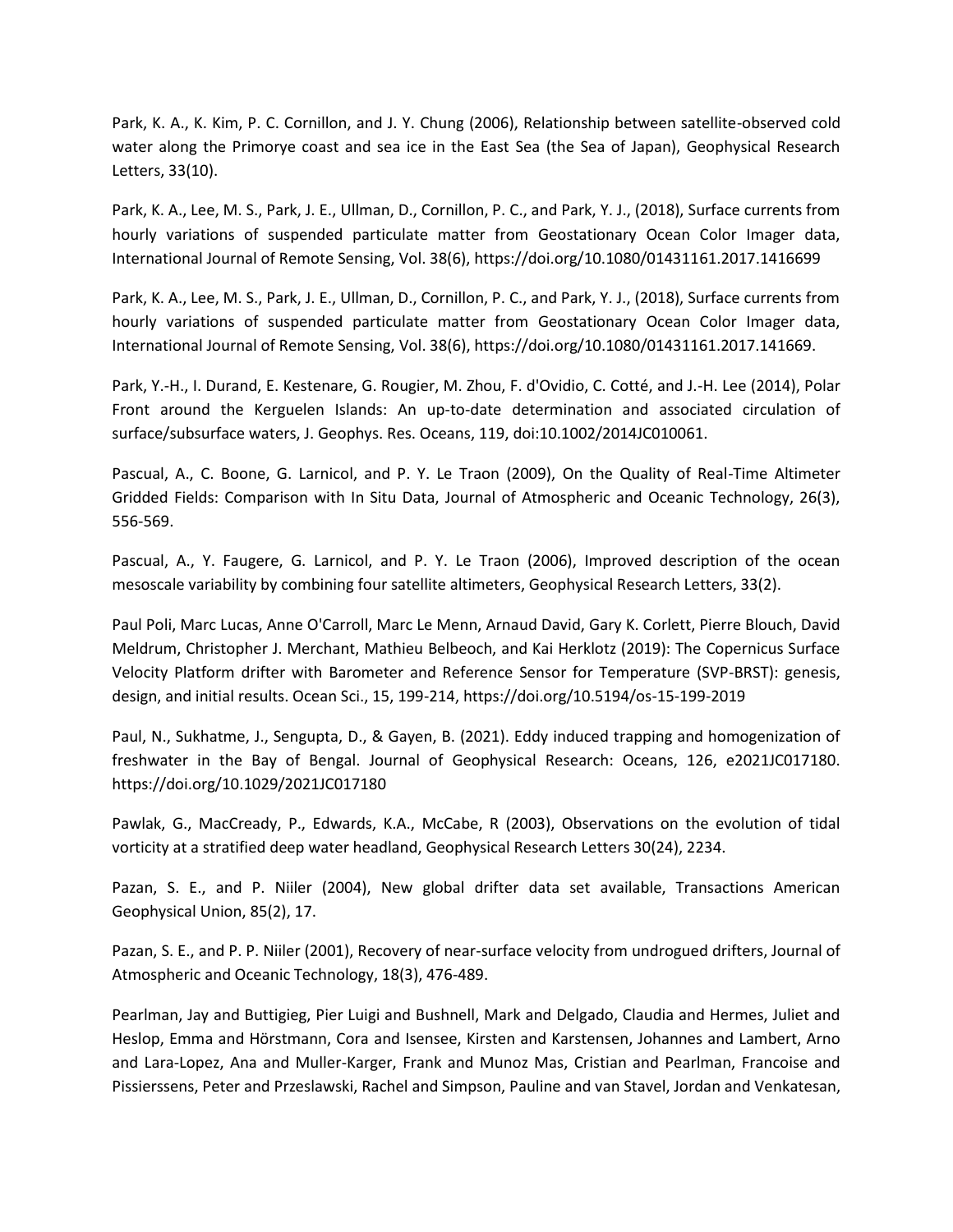Ramasamy. (2021). Evolving and Sustaining Ocean Best Practices to Enable Interoperability in the UN Decade of Ocean Science for Sustainable Development. Front. Mar. Sci. 8:458, doi:10.3389/fmars.2021.619685

Pearson, B., Fox-Kemper, B., Bachman, S., and Bryan, F. (2017), Evaluation of scale-aware subgrid mesoscale eddy models in a global eddy-rich model, Ocean Modelling, Vol. 115, 42-58, https://doi.org/10.1016/j.ocemod.2017.05.007

Peng, J., Dräger-Dietel, J., North, R. P., & Umlauf, L. (2021). Diurnal Variability of Frontal Dynamics, Instability, and Turbulence in a Submesoscale Upwelling Filament, Journal of Physical Oceanography, 51(9), 2825-2843, https://journals.ametsoc.org/view/journals/phoc/51/9/JPO-D-21-0033.1.xml

Peng, S., Y.-K. Qian, R. Lumpkin, Y. Du, D. Wang and P. Li, 2015: Characteristics of the Near-Surface Currents in the Indian Ocean as deduced from Satellite-Tracked Surface Drifters. Part I: Pseudo-Eulerian Statistics. J. Phys. Oceanogr., 45 (2), 441-458, http://dx.doi.org/10.1175/JPO-D-14-0050.1.

Pereiro, D., Souto, C. and Gago, J., (2017) Calibration of a marine floating litter transport model, Journal of Operational Oceanography, DOI: 10.1080/1755876X.2018.1470892

Perez, R. C., G. R. Foltz, R. Lumpkin, C. Schmid, 2019: Direct Measurements of Upper Ocean Horizontal Velocity and Vertical Shear in the Tropical North Atlantic at 4°?, 23°W. J. Geophys. Res., 124, 6, 4133- 4151, https://doi.org/10.1029/2019JC015064.

Perez, R. C., M. O. Baringer, S. Dong, S. L. Garzoli, M. Goes, G. J. Goni, R. Lumpkin, C. S. Meinen, R. Msadek, and U. Rivero, Measuring the Atlantic meridional overturning circulation, Mar. Tech. Soc. J., 49(2):167-177, doi:10.4031/MTSJ.49.2.14, 2015.

Perez, R. C., M. O. Baringer, S. Dong, S. L. Garzoli, M. Goes, G. J. Goni, R. Lumpkin, C. S. Meinen, R. Msadek, and U. Rivero, Measuring the Atlantic meridional overturning circulation, Mar. Tech. Soc. J., 49(2):167-177, doi:10.4031/MTSJ.49.2.14, 2015.

Perez, R. C., R. Lumpkin, W. E. Johns, G. R. Foltz, and V. Hormann (2012), Interannual variations of Atlantic tropical instability waves, J. Geophys. Res., 117, C03011, doi:10.1029/2011JC007584.

Perez, R. C., S. L. Garzoli, C. S. Meinen, and R. P. Matano, Observing Methods for the Meridional Overturning Circulation and Meridional Heat Transport in the South Atlantic, J. Atmos. Ocean. Tech., 28, 1504-1521, doi:10.1175/JTECH-D-11-00058.1, 2011.

Perez, R. C., V. Hormann, R. Lumpkin, P. Brandt, W. E. Johns, F. Hernandez, C. Schmid, and B. BourlÂ<sup>"</sup>s (2014), Mean meridional currents in the central and eastern equatorial Atlantic, Clim. Dyn., 43, 2943- 2962, doi:10.1007/s00382-013-1968-5.

Perez, R., V. Hormann, R. Lumpkin, P. Brandt, W. E. Johns, F. Hernandez, C. Schmid and B. Bourlès, 2014: Mean meridional currents in the central and eastern equatorial Atlantic. Climate Dynamics, 43, 2943- 2962, http://dx.doi.org/10.1007/s00382-013-1968-5.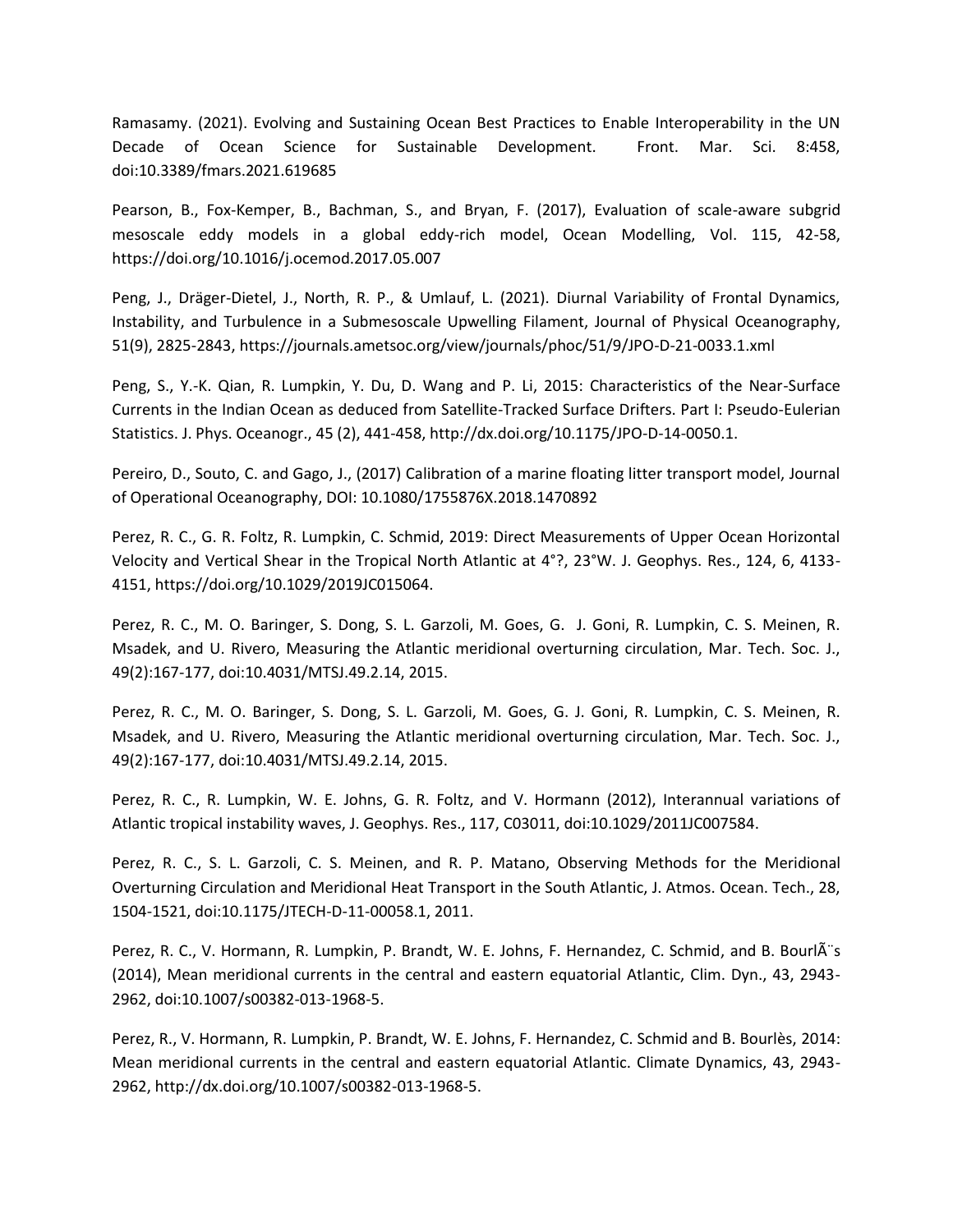Perigaud, C., and B. Dewitte (1996), El Nino La Nina events simulated with Cane and Zebiak's model and observed with satellite or in situ data .1. Model data comparison, Journal of Climate, 9(1), 66-84.

Perkins, H., T. S. Hopkins, S. A. Malmberg, P. M. Poulain, and A. Warn-Varnas (1998), Oceanographic conditions east of Iceland, Journal of Geophysical Research-Oceans, 103(C10), 21531-21542.

Permyakov, M. S., T. I. Tarkhova, and A. S. Sergienko (2007), Estimates of the characteristics of the horizontal turbulent exchange in the northwestern part of the Pacific Ocean, Oceanology, 47(5), 647-652.

Perovich, D. K., W. B. Tucker, and R. A. Krishfield (1989), Oceanic heat flux in the Fram Strait measured by a drifting buoy, Geophysical Research Letters, 16(9), 995-998.

Phillipson, L. M. and Toumi, R., (2017), The Crossover Time as an Evaluation of Ocean Models Against Persistence, Geophysical Research Letters, Vol. 45(1), 250-257, https://doi.org/10.1002/2017GL076075

Phillipson, L., Li, Y., & Toumi, R. (2021). Strongly Coupled Assimilation of a Hypothetical Ocean Current Observing Network within a Regional Ocean–Atmosphere Coupled Model: An OSSE Case Study of Typhoon Hato, Monthly Weather Review, 149(5), 1317-1336, https://journals.ametsoc.org/view/journals/mwre/149/5/MWR-D-20-0108.1.xml

Picaut, J. M., C. Loulalen, C. Menkes, T. Delcroix, and M. J. McPhaden (1996), Mechanism of the zonal displacements of the Pacific Warm Pool:Implications for ENSO, Science, 274, 1486-1489.

Piecuch, C. G. and T. A. Rynearson, 2012: Quantifying dispersion and connectivity of surface waters using observational Lagrangian measurements. Journal of Atmospheric and Oceanic Technology., 29 (8), 1127–1138, doi:10.1175/JTECH-D-11-00172.1.

Pinker, R.T., A. Bentamy, S.A. Grodsky, and W. Chen, 2020: Annual and seasonal variability of net heat flux in the Northern Indian Ocean. Int.J. Remote Sensing, 41, 6461-6483. https://doi.org/10.1080/01431161.2020.1746858.

Piola, A. R., B. C. Franco, E. D. Palma, and M. Saraceno, 2013: Multiple jets in the Malvinas Current. J. Geophys. Res. Oceans, 118, 2107–2117, http://dx.doi.org/10.1002/jgrc.20170.

Piola, A. R., H. A. Figueroa, and A. A. Bianchi (1987), Some aspects of the surface circulation south of 20 degrees-s revealed by first garp global experiment drifters, Journal of Geophysical Research-Oceans, 92(C5), 5101-5114.

Piola, A. R., N. M. Avellaneda, R. A. Guerrero, F. P. Jardon, E. D. Palma, and S. I. Romero (2010), Malvinas-slope water intrusions on the northern Patagonia continental shelf, Ocean Science, 6(1), 345-359.

Pizzigalli, C., V. Rupolo, E. Lombardi, and B. Blanke (2007), Seasonal probability dispersion maps in the Mediterranean Sea obtained from the Mediterranean Forecasting System Eulerian velocity fields, Journal of Geophysical Research-Oceans, 112(C5).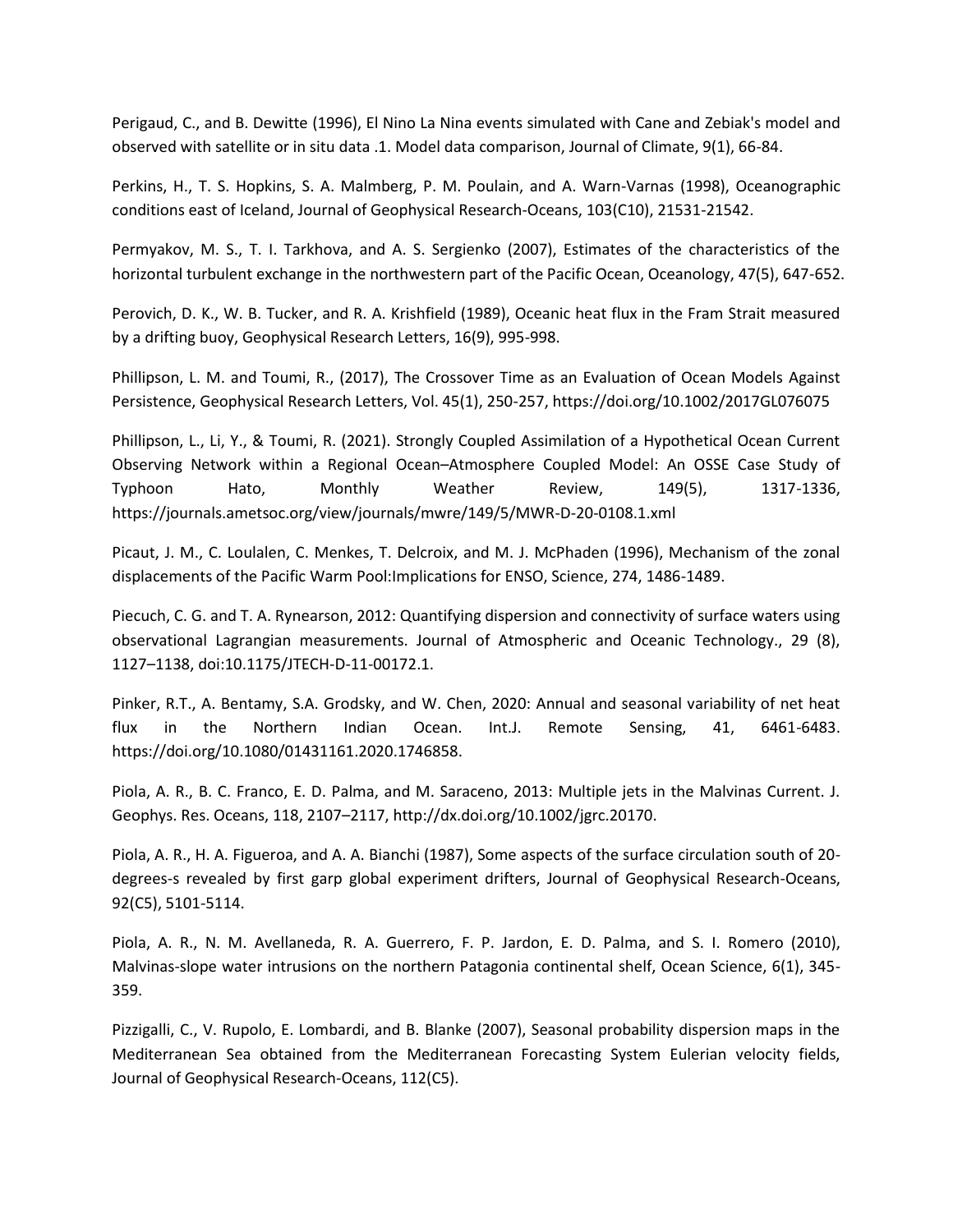Pokhrel, S., U. Dutta, H. Rahaman, H. Chaudhari, A. Hazra, S. Kumar Saha, C. Veeranjaneyulu, 2020: Evaluation of different heat flux products over the Tropical Indian Ocean. Earth and Space Science. doi: 10.1029/2019EA000988.

Poli, P., B. Bourlès, S. Bond, S. Hafner, S. Klink and E. Petermann, « Drifter network improvement report », Deliverable D.3.20 EU AtlantOS (H2020, Grant Agreement N°: 633211), 7pp., décembre 2018.

Pollard, R. T., H. J. Venables, J. F. Read, and J. T. Allen (2007), Large-scale circulation around the Crozet Plateau controls an annual phytoplankton bloom in the Crozet Basin, Deep-Sea Research Part II-Topical Studies in Oceanography, 54(18-20), 1915-1929.

Ponte, R.M., Carson, M., Cirano, M., Domingues, C.M., Jevrejeva, S., Marcos, M., Mitchum, G., van de Wal, R.S.W., Woodworth, P.L., Ablain, M., Ardhuin, F., Ballu, V., Becker, M., Benveniste, J., Birol, F., Bradshaw, E., Cazenave, A., De Mey-Frémaux, P., Durand, F., Ezer, T., Fu, L.-L., Fukumori, I., Gordon, K., Gravelle, M., Griffies, S.M., Han, W., Hibbert, A., Hughes, C.W., Idier, D., Kourafalou, V.H., Little, C.M., Matthews, A., Melet, A., Merrifield, M., Meyssignac, B., Minobe, S., Penduff, T., Picot, N., Piecuch, C., Ray, R.D., Rickards, L., Santamaría-Gómez, A., Stammer, D., Staneva, J., Testut, L., Thompson, K., Thompson, P., Vignudelli, S., Williams, J., P. Williams, S.D., Wöppelmann, G., Zanna, L., Zhang, X. Towards comprehensive observing and modeling systems for monitoring and predicting regional to coastal sea level (2019) Frontiers in Marine Science, 6 (JUL), art. no. 437, DOI: 10.3389/fmars.2019.00437

Poppeschi C, Charria G, Goberville E, Rimmelin-Maury P, Barrier N, Petton S, Unterberger M, Grossteffan E, Repecaud M, Quéméner L, Theetten S, Le Roux J-F and Tréguer P (2021) Unraveling Salinity Extreme Events in Coastal Environments: A Winter Focus on the Bay of Brest. Front. Mar. Sci. 8:705403. doi: 10.3389/fmars.2021.705403

Poppeschi Coline, Charria Guillaume, Unterberger Maximilian, Rimmelin-Maury Peggy, Goberville Eric, Barrier Nicolas, Petton Sebastien, Grossteffan Emilie, Repecaud Michel, Quemener Loic, Theetten Sebastien, Le Roux Jean-Francois, Treguer Paul (2020). Extreme coastal events linked with climate variation. Understanding low salinity episodes in the Bay of Brest, north-eastern Atlantic . EGU 2020 General Assembly. 4–8 May 2020, Online . https://archimer.ifremer.fr/doc/00631/74346/

Poulain P.-M. and Hariri S. (2013) Transit and residence times in the Adriatic Sea surface as derived from drifter data and Lagrangian numerical simulations Ocean Science, 9, 713-720, doi:10.5194/os-9-713- 2013.

Poulain P.-M., Bussani A., Gerin R., Jungwirth R., Mauri E., Menna M., and Notarstefano G. (2013) Mediterranean surface currents measured with drifters: From basin to subinertial scales. Oceanography 26(1), 38-47.

Poulain P.-M., Gerin R., Rixen M., Zanasca P., Teixeira J., Griffa A., Molcard A., de Marte M. and Pinardi N. (2012) Aspects of the surface circulation in the Liguro-Provençal basin and Gulf of Lion as observed by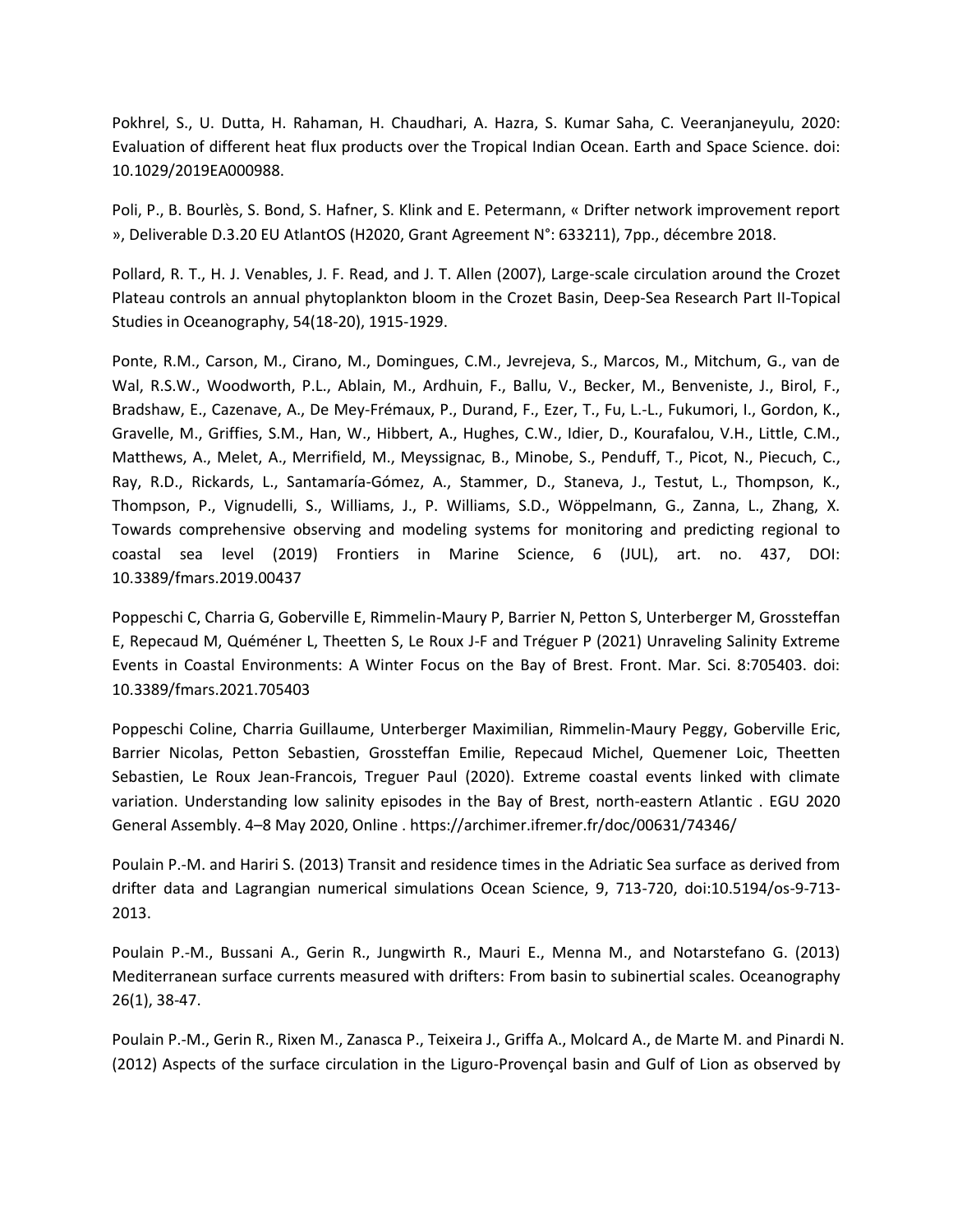satellite-tracked drifters (2007-2009) Bollettino di Geofisica Teorica ed Applicata, 53(2), 261-279, doi:10.4430/bgta0052.

Poulain, P. M. (1990), Near-inertial and diurnal motions in the trajectories of mixed layer drifters, Journal of Marine Research, 48(4), 793-823.

Poulain, P. M. (1993), Estimates of horizontal divergence and vertical velocity in the equatorial Pacific, Journal of Physical Oceanography, 23(4), 601-607.

Poulain, P. M. (1999), Drifter observations of surface circulation in the Adriatic Sea between December 1994 and March 1996, Journal of Marine Systems, 20(1-4), 231-253.

Poulain, P. M. (2001), Adriatic Sea surface circulation as derived from drifter data between 1990 and 1999, Journal of Marine Systems, 29(1-4), 3-32.

Poulain, P. M., A. WarnVarnas, and P. P. Niiler (1996), Near-surface circulation of the Nordic seas as measured by Lagrangian drifters, Journal of Geophysical Research-Oceans, 101(C8), 18237-18258.

Poulain, P. M., and E. Zambianchi (2007), Surface circulation in the central Mediterranean Sea as deduced from Lagrangian drifters in the 1990s, Continental Shelf Research, 27(7), 981-1001.

Poulain, P. M., and P. P. Niiler (1989), Statistical-analysis of the surface circulation in the California current system using satellite-tracked drifters, Journal of Physical Oceanography, 19(10), 1588-1603.

Poulain, P. M., and P. P. Niiler (1990), The response of drifting buoys to currents and wind - comment, Journal of Geophysical Research-Oceans, 95(C1), 797-799.

Poulain, P. M., D. S. Luther, and W. C. Patzert (1992), Deriving inertial wave characteristics from surface drifter velocities - frequency variability in the tropical pacific, Journal of Geophysical Research-Oceans, 97(C11), 17947-17959.

Poulain, P. M., E. Mauri, and L. Ursella (2004), Unusual upwelling event and current reversal off the Italian Adriatic coast in summer 2003, Geophysical Research Letters, 31(5).

Poulain, P. M., R. Barbanti, S. Motyzhev, and A. Zatsepin (2005), Statistical description of the Black Sea near-surface circulation using drifters in 1999-2003, Deep-Sea Research Part I-Oceanographic Research Papers, 52(12), 2250-2274.

Poulain, P. M., R. Gerin, E. Mauri, and R. Pennel (2009), Wind Effects on Drogued and Undrogued Drifters in the Eastern Mediterranean, Journal of Atmospheric and Oceanic Technology, 26(6), 1144- 1156.

Poulain, P.-M. (2013) Tidal currents in the Adriatic as measured by surface drifters. Journal of Geophysical Research, Oceans, 118, 1434-1444, doi:10.1002/jgrc.20147.

Poulain, P.-M., 2013: Tidal currents in the Adriatic as measured by surface drifters. J. Geophys. Res. Oceans, 118, 1434–1444, http://dx.doi.org/10.1002/jgrc.20147.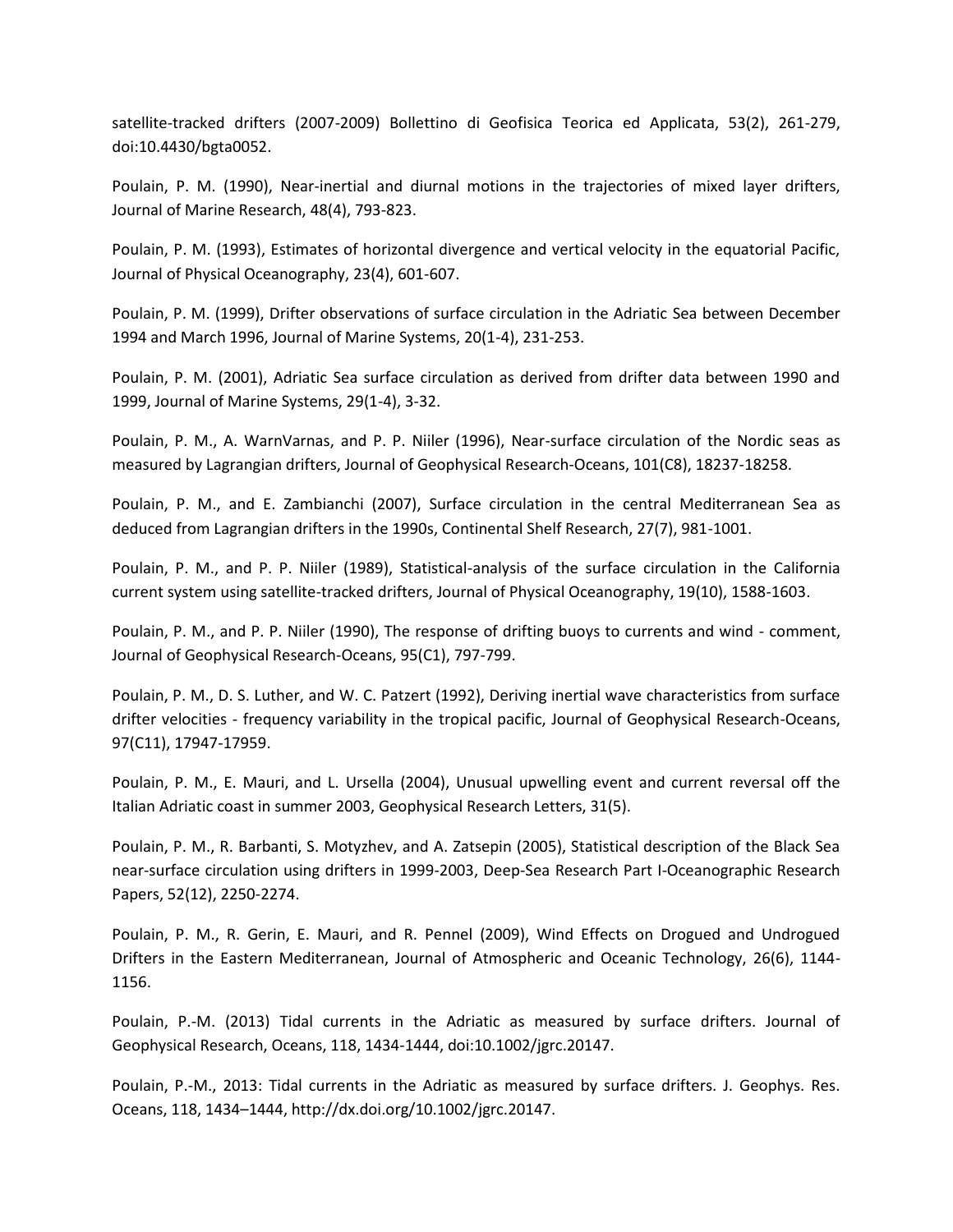Poulain, P.-M., and L. Centurioni (2015) Direct measurements of World Ocean tidal currents with surface drifters, J. Geophys. Res. Oceans, 120, doi:10.1002/2015JC010818.

Poulain, P.-M., M. Menna and E. Mauri (2012) Surface geostrophic circulation of the Mediterranean Sea derived from drifter and satellite altimeter data. Journal of Physical Oceanography, 42, 973–990.

Poulain, P.-M., Mauri, E., Gerin, R., Chiggiato, J., Schroeder, K., Griffa, A., Borghini, M., Zambianchi, E., Falco, P., Testor, P., Mortier, L. On the dynamics in the southeastern Ligurian Sea in summer 2010 (2020) Continental Shelf Research, 196, art. no. 104083,DOI: 10.1016/j.csr.2020.104083

Poulain, P-M, and L. Centurioni (2015). Direct measurements of World Ocean tidal currents with surface drifters. J. Geophys. Res. Oceans, DOI:10.1002/2015JC010818.

Pradhan, M., A. Srivastava, S.A. Rao, et al., 2021: Are ocean-moored buoys redundant for prediction of Indian monsoon? Meteorol. Atmos. Phys. https://doi.org/10.1007/s00703-021-00792-3.

Prants, S. V., M. V. Budyansky, V. I. Ponomarev, and M. Y. Uleysky (2011), Lagrangian study of transport and mixing in a mesoscale eddy street, Ocean Modelling, 38(1-2), 114-125.

Praveen, V., R. S. Ajayamohan, V. Valsala, and S. Sandeep (2016), Intensification of upwelling along Oman coast in a warming scenario, Geophys. Res. Lett., 43, 7581†"7589, doi:10.1002/2016GL069638.

Price, J. F., J. Morzel, and P. P. Niiler (2008), Warming of SST in the cool wake of a moving hurricane, Journal of Geophysical Research-Oceans, 113(C7).

Pringle,J.M.,J.E. Byers, P. Pappalardo, J.P. Wares, D. Marshall, (2014), Circulation constrains the evolution of larval development modes and life histories in the coastal ocean, Ecology, 95(4), 2014, 1022-1032.

Proehl, J.A., Lynch, D.R., Mcgillicuddy, D.J., Ledwell, J.R (2005), Modeling turbulent dispersion on the North flank of Georges Bank using Lagrangian Particle Methods, Continental Shelf research 25(7-8), 875- 900.

Pujiana, K. and M.J. McPhaden, 2020: Intraseasonal Kelvin waves in the equatorial Indian Ocean and their propagation into the Indonesian Seas. J. Geophys. Res., 25. https://doi.org/10.1029/2019JC015839.

Pujiana, K., M.J. McPhaden, 2021: Biweekly mixed Rossby-gravity waves in the equatorial Indian Ocean., J. Geophys. Res., 126, e2020JC016840. https://doi.org/10.1029/2020JC016840.

Pujiana, K., M.J. McPhaden, A.L. Gordon, and A.M. Napitu, 2019: Unprecedented response of Indonesian throughflow to anomalous Indo-Pacific climactic forcing in 2016. J. Geophys. Res., 124, 3737- 3754. https://doi.org/10.1029/2018JC014574.

Puy, M., J. Vialard, M. Lengaigne, E. Guilyardi, A. Voldoire, M. Balmaseda, G. Madec, C. Menkes, and M.J. McPhaden, 2019: Influence of Westerly Wind Events stochasticity on El Niño amplitude: the case of 2014 vs. 2015. Clim. Dyn., 52, 7435-7454. DOI: 10.1007/s00382-017-3938-9.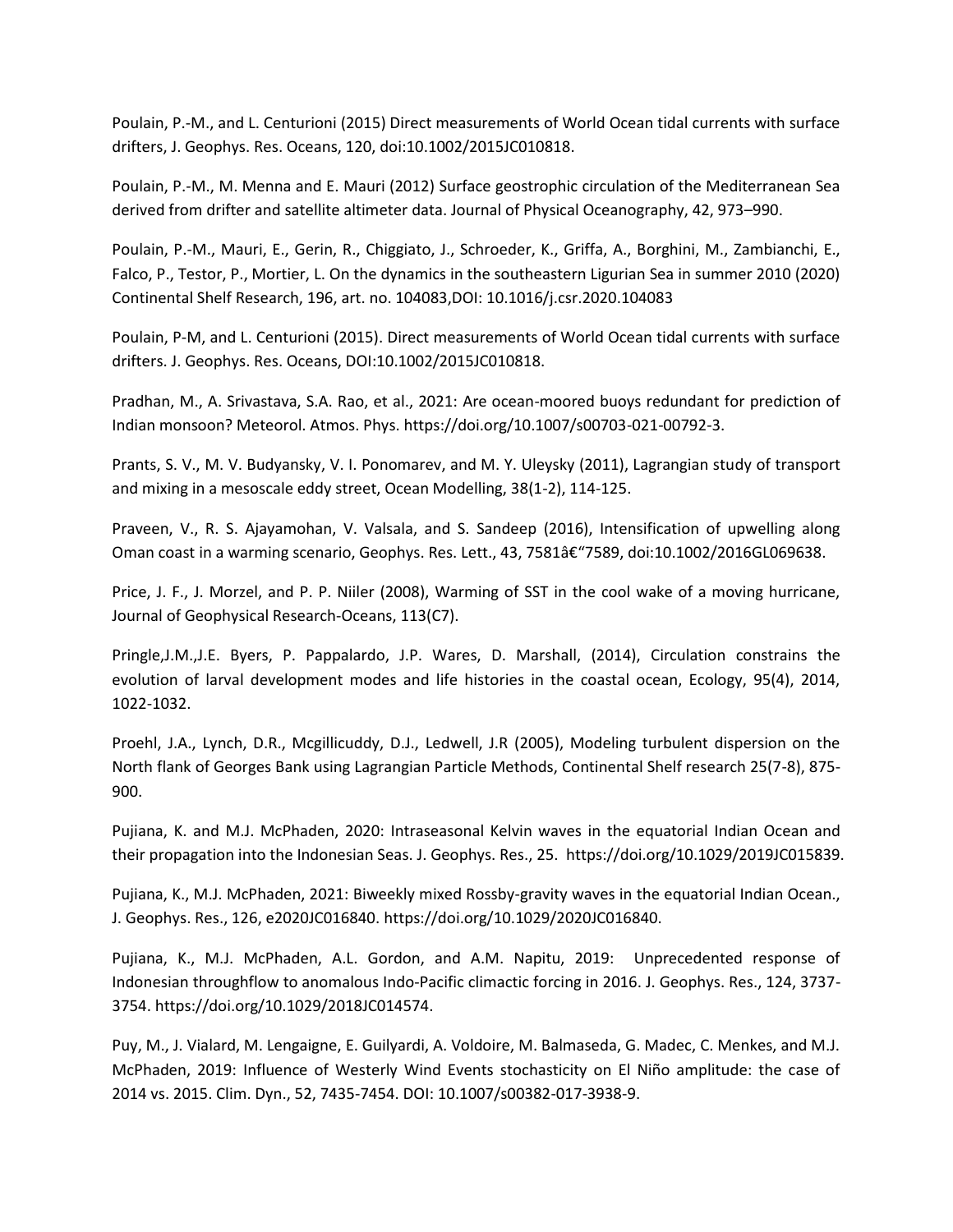Qian, Yu-Kun, Shiqiu Peng, and Yineng Li, 2013: Eulerian and Lagrangian Statistics in the South China Sea as Deduced from Surface Drifters. J. Phys. Oceanogr., 43, 726–743, doi: http://dx.doi.org/10.1175/JPO-D-12-0170.1.

Qiu, B., D. A. Koh, C. Lumpkin, and P. Flament (1997), Existence and formation mechanism of the North Hawaiian Ridge Current, Journal of Physical Oceanography, 27(3), 431-444.

Qiu, Y., L. Li, and W. D. Yu (2009), Behavior of the Wyrtki Jet observed with surface drifting buoys and satellite altimeter, Geophysical Research Letters, 36.

Qiu, Y., L. Li, C. T. A. Chen, X. G. Guo, and C. S. Jing (2011), Currents in the Taiwan Strait as observed by surface drifters, Journal of Oceanography, 67(4), 395-404.

R.Venkatesan,N. Vedachalam, G. Vengatesan Quantification of ocean- atmosphere energy exchange during super cyclone Amphan in the Bay of Bengal using Indian Ocean moored observatories Dynamics of Atmospheres and Oceans,2021, 101210, ISSN 0377-0265, https://doi.org/10.1016/j.dynatmoce.2021

Rabinovich, A. B., and R. E. Thomson (2001), Evidence of diurnal shelf waves in satellite-tracked drifter trajectories off the Kuril Islands, Journal of Physical Oceanography, 31(9), 2650-2668.

Rabinovich, A. B., R. E. Thomson, and S. J. Bograd (2002), Drifter observations of anticyclonic eddies near Bussol' Strait, the Kuril Islands, Journal of Oceanography, 58(5), 661-671.

Radenac, M. H., Y. Dandonneau, and B. Blanke (2005), Displacements and transformations of nitrate-rich and nitrate-poor water masses in the tropical Pacific during the 1997 El Nino, Ocean Dynamics, 55(1), 34-46.

Radenac, M.-H., J. Jouanno, C. C. Tchamabi, M. Awo, B. Bourlès, S. Arnault, and O. Aumont, 2020: Physical drivers of the nitrate seasonal variability in the Atlantic cold tongue. Biogeosci., 17, 529-545, https://doi.org/10.5194/bg-17-529-2020.

Radenac, M.-H., J. Jouanno, C. C. Tchamabi, M. Awo, B. Bourlès, S. Arnault, and O. Aumont, 2020: Physical drivers of the nitrate seasonal variability in the Atlantic cold tongue. Biogeosci., 17, 529-545, https://doi.org/10.5194/bg-17-529-2020.

Radenac, M.H., J. Jouanno, C. C. Tchamabi, M. Awo, B. Bourlès, S. Arnault, and O. Aumont, Physical drivers of the nitrate seasonal variability in the Atlantic cold tongue, Biogeosciences, 17, 529–545, 2020, https://doi.org/10.5194/bg-17-529-2020.

Raj, R. P., J. A. Johannessen, T. Eldevik, J. E.  $\tilde{A}^*$ . Nilsen, and I. Halo (2016), Quantifying mesoscale eddies in the Lofoten Basin, J. Geophys. Res. Oceans, 121, 4503â€"4521, doi:10.1002/2016JC011637.

Ralph, E. A., and P. P. Niiler (1999), Wind-driven currents in the tropical Pacific, Journal of Physical Oceanography, 29(9), 2121-2129.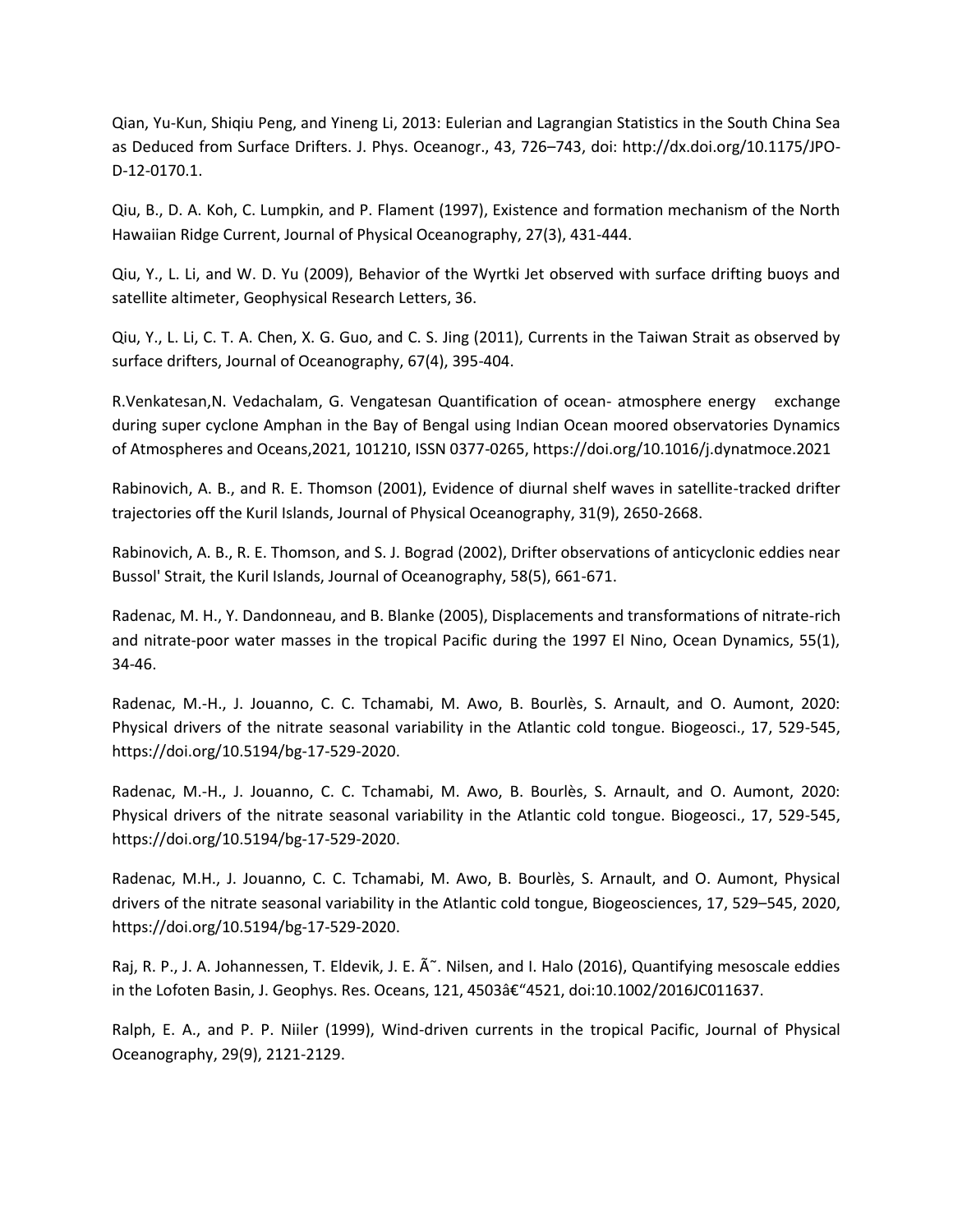Ralph, E. A., K. N. Bi, P. P. Niiler, and Y. duPenhoat (1997), A Lagrangian description of the western equatorial Pacific response to the wind burst of December 1992: Heat advection in the warm pool, Journal of Climate, 10(7), 1706-1721.

Ramp, S. R., P. F. Jessen, K. H. Brink, P. P. Niiler, F. L. Daggett, and J. S. Best (1991), The physical structure of cold filaments near point arena, California, during June 1987, Journal of Geophysical Research-Oceans, 96(C8), 14859-14883.

Rayner, D., J. J-M. Hirschi, T. Kanzow, W. E. Johns, S. A. Cunningham, P. G. Wright, E. Frajka-Williams, H. L. Bryden, C. S. Meinen, M. O. Baringer, J. Marotzke, and L. M. Beal, Monitoring the Atlantic Meridional Overturning Circulation, Deep Sea Res. II, 48, 1744-1753, doi:10.1016/j.dsr2.2010.10.056, 2011.

Reed, R. K., and P. J. Stabeno (1993), Observations of velocity divergence in Shelikof strait, Alaska, Continental Shelf Research, 13(2-3), 225-232.

Reed, R. K., and P. J. Stabeno (1993), The recent return of the alaskan stream to near strait, Journal of Marine Research, 51(3), 515-527.

Reed, R. K., and P. J. Stabeno (1996), On the climatological mean circulation over the eastern Bering Sea shelf, Continental Shelf Research, 16(10), 1297-1305.

Renner, A. H. H., S. E. Thorpe, K. J. Heywood, E. J. Murphy, J. L. Watkins, and M. P. Meredith (2012), Advective pathways near the tip of the Antarctic Peninsula: Trends, variability and ecosystem implications, Deep-Sea Research Part I-Oceanographic Research Papers, 63, 91-101.

Repecaud Michel, Quemener Loic, Charria Guillaume, Pairaud Ivane, Rimmelin-Maury Peggy, Claquin Pascal, Jacqueline Franck, Lefebvre Alain, Facq Jean-Valery, Retho Michael, Verney Romaric (2019). National observation infrastructure: an example of a fixed-plateforms network along the French Coast: COAST HF . OCEANS 2019 - Marseille, Marseille, France, 2019. Electronic ISBN: 978-1-7281-1450-7 Print on Demand(PoD) ISBN: 978-1-7281-1451-4, pp. 1-6.

Reverdin, G., and F. Hernandez (2001), Variability of the Azores Current during October-December 1993, Journal of Marine Systems, 29(1-4), 101-123.

Reverdin, G., C. Frakignoul, E. Destenare, and M. McPhaden (1994), Seasonal variability in the surface currents of the equatorial Pacific, Journal of Geophysical Research, 99(10), 20323-20344.

Reverdin, G., et al. (2010), Temperature Measurements from Surface Drifters, Journal of Atmospheric and Oceanic Technology, 27(8), 1403-1409.

Reverdin, G., P. Blouch, J. Boutin, P. P. Niiler, J. Rolland, W. Scuba, A. Lourenco, and A. F. Rios (2007), Surface salinity measurements - COSMOS 2005 experiment in the Bay of Biscay, Journal of Atmospheric and Oceanic Technology, 24(9), 1643-1654.

Reverdin, G., P. P. Niiler, and H. Valdimarsson (2003), North Atlantic Ocean surface currents, Journal of Geophysical Research-Oceans, 108(C1).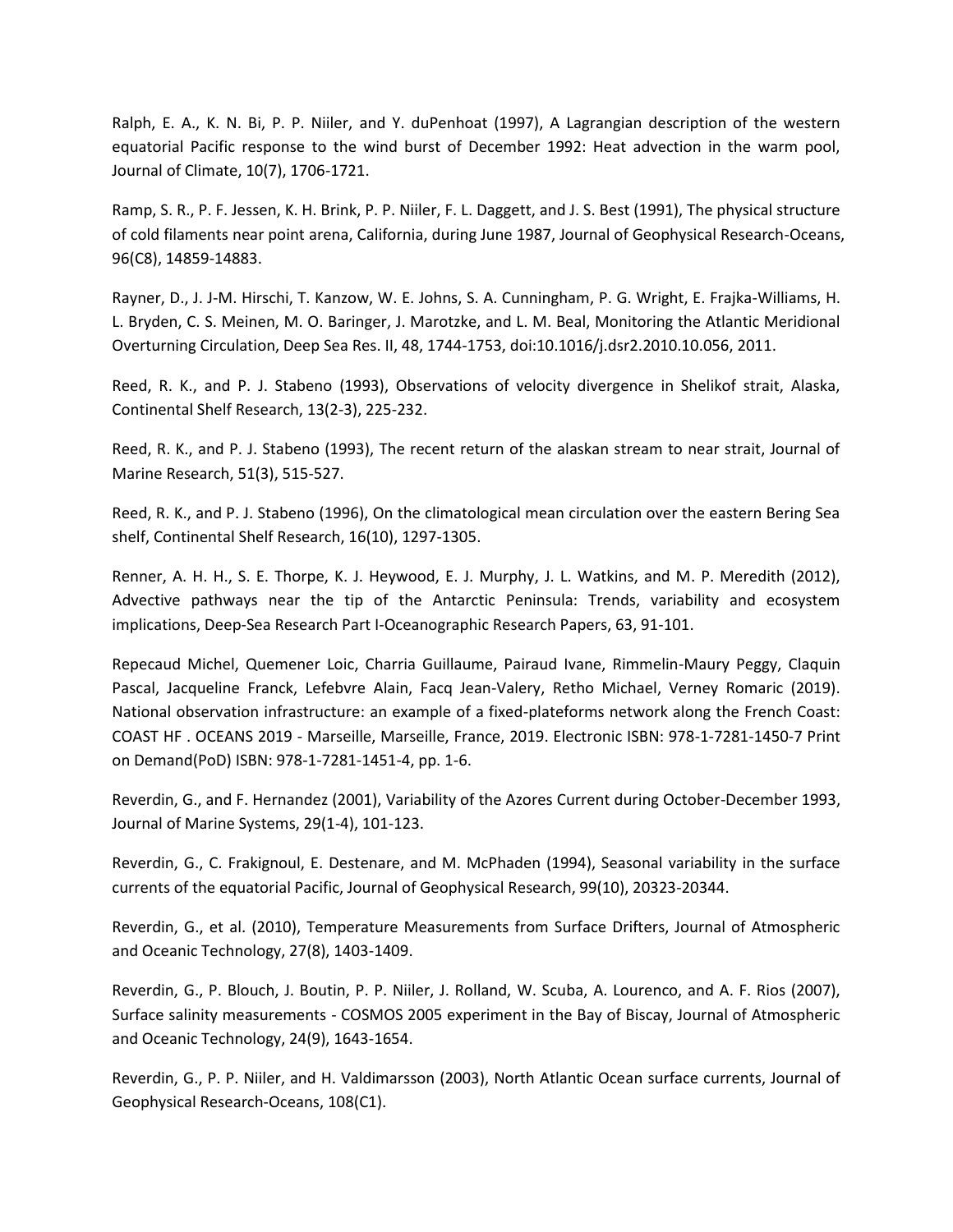Reverdin, G., S. Morisset, H. Bellenger, J. Boutin, N. Martin, P. Blouch, J. Rolland, F. Gaillard, P. Bouruet-Aubertot, and B. Ward, 2013: Near–Sea Surface Temperature Stratification from SVP Drifters. J. Atmos. Oceanic Technol., 30, 1867–1883, doi: http://dx.doi.org/10.1175/JTECH-D-12-00182.1.

Reverdin, G., S. Morisset, J. Boutin, and N. Martin (2012), Rain-induced variability of near sea-surface T and S from drifter data, Journal of Geophysical Research-Oceans, 117.

Reverdin, G., S. Morisset, L. Marié, D. Bourras, G. Sutherland, N. Ward, J. Salvador, J. Font, Y. Cuypers, L. Centurioni, V. Hormann, N. Kolodziejczyk, J. Boutin, F. D'Ovidio, F. Nencioli, N. Martin, D. Diverres, G. Alory, and R. Lumpkin (2015), Surface salinity in the North Atlantic subtropical gyre during the Strasse/SPURS summer 2012 cruise, Oceanography, 28, 114-123, doi:10.5670/oceanog.2015.09.

Reverdin, G., S. Morisset, L. Marié, D. Bourras, G. Sutherland, B. Ward, J. Salvador, J. Font, Y. Cuypers, L. Centurioni, V. Hormann, N. Koldziejczyk, J. Boutin, F. D'Ovidio, F. Nencioli, N. Martin, D. Diverres, G. Alory, and R. Lumpkin. 2015. Surface salinity in the North Atlantic subtropical gyre during the STRASSE/SPURS summer 2012 cruise. /Oceanography/ 28(1):114–123, http://dx.doi.org/10.5670/oceanog.2015.09.

Reynolds, A., and T. Smith (1994), Improved global sea surface temperature analysesusing optimum interpolation, Journal of Climate, 7(6), 929-948.

Reynolds, R. W. (1993), Impact of Mount Pinatubo aerosols on satellite-derived sea surface temperatures, Journal of Climate, 6(4), 768-774.

Richardson, D. E., J. K. Llopiz, K. D. Leaman, P. S. Vertes, F. E. Muller-Karger, and R. K. Cowen (2009), Sailfish (Istiophorus platypterus) spawning and larval environment in a Florida Current frontal eddy, Progress in Oceanography, 82(4), 252-264.

Richardson, P. L. (2005), Caribbean Current and eddies as observed by surface drifters, Deep-Sea Research Part II-Topical Studies in Oceanography, 52(3-4), 429-463.

Richardson, P. L. (2007), Agulhas leakage into the Atlantic estimated with subsurface floats and surface drifters, Deep-Sea Research Part I-Oceanographic Research Papers, 54(8), 1361-1389.

Richardson, P. L., and G. Reverdin (1987), Seasonal cycle of velocity in the Atlantic north Equatorial countercurrent as measured by surface drifters, current meters, and ship drifts, Journal of Geophysical Research-Oceans, 92(C4), 3691-3708.

Richardson, P. L., G. E. Hufford, R. Limeburner, and W. S. Brown (1994), North Brazil current retroflection eddies, Journal of Geophysical Research-Oceans, 99(C3), 5081-5093.

Righi, D. D., and P. T. Strub (2001), The use of simulated drifters to estimate vorticity, Journal of Marine Systems, 29(1-4), 125-140.

Rimmelin-Maury Peggy, Charria Guillaume, Repecaud Michel, Quemener Loic, Beaumont Laurence, Guillot Antoine, Gautier Laurent, Prigent Sebastien,Le Becque Thierry, Bihannic Isabelle, Bonnat Armel,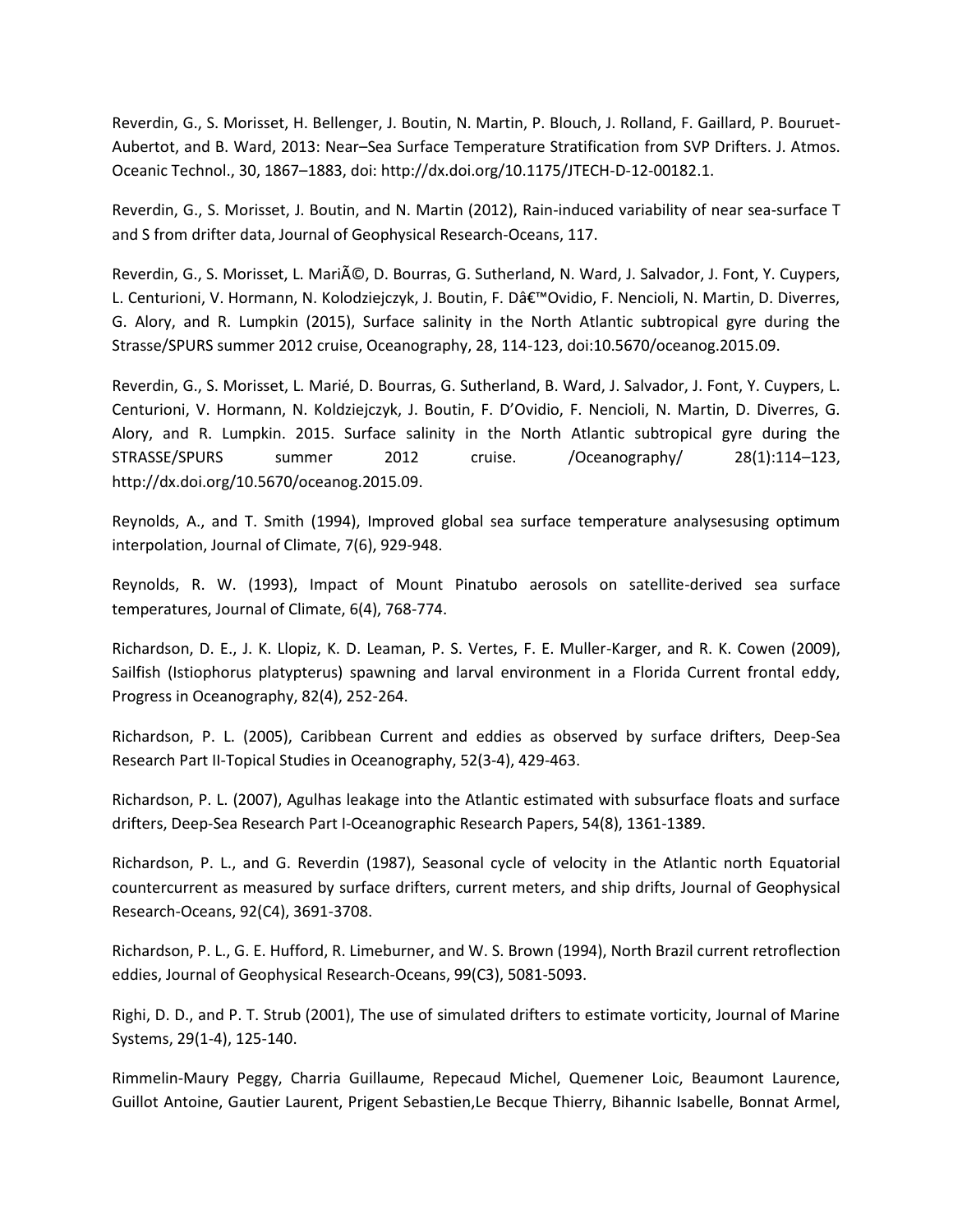Le Roux Jean-Francois, Grossteffan Emilie, Devesa Jérémy, Bozec Yann (2020). Iroise buoy s data from Coriolis data center as core parameter support for Brest Bay and Iroise sea studies. SEANOE, 2020. https://doi.org/10.17882/74004

Rinaldi, E., B. B. Nardelli, E. Zambianchi, R. Santoleri, and P. M. Poulain (2010), Lagrangian and Eulerian observations of the surface circulation in the Tyrrhenian Sea, Journal of Geophysical Research-Oceans, 115.

Rinaldi, E., B. Buongiorno Nardelli, E. Zambianchi, R. Santoleri, and P.-M. Poulain (2010) Lagrangian and Eulerian observations of the surface circulation in the Tyrrhenian Sea, Journal of Geophysical Research, 115, C04024, doi:10.1029/2009JC005535.

Rio M.-H., Pascual A., Poulain P.-M., Menna M., Barcelò B. and Tintorè J. (2014) Computation of a new mean dynamic topography for the Mediterranean Sea from model outputs, altimeter measurements and oceanographic in situ data. Ocean Sci., doi:10.5194/os-10-731-2014 14 pp.

Rio, M. H., and F. Hernandez (2003), High-frequency response of wind-driven currents measured by drifting buoys and altimetry over the world ocean, Journal of Geophysical Research-Oceans, 108(C8).

Rio, M. H., P. M. Poulain, A. Pascual, E. Mauri, G. Larnicol, and R. Santoleri (2007), A Mean Dynamic Topography of the Mediterranean Sea computed from altimetric data, in-situ measurements and a general circulation model, Journal of Marine Systems, 65(1-4), 484-508.

Rio, M.-H., 2012: Use of Altimeter and Wind Data to Detect the Anomalous Loss of SVP-Type Drifter's Drogue. J. Atmos. Oceanic Technol., 29, 1663–1674, doi: http://dx.doi.org/10.1175/JTECH-D-12-00008.1.

Rio, M.-H., S. Mulet, and N. Picot (2014) Beyond GOCE for the ocean circulation estimate: Synergetic use of altimetry, gravimetry, and in situ data provides new insight into geostrophic and Ekman currents, Geophys. Res. Lett., 41, 8918–8925, doi:10.1002/2014GL061773.

Rixen, M., E. Ferreira-Coelho, and R. Signell (2008), Surface drift prediction in the Adriatic Sea using hyper-ensemble statistics on atmospheric, ocean and wave models: Uncertainties and probability distribution areas, Journal of Marine Systems, 69(1-2), 86-98.

Roach, C. J., Balwada, D., & Speer, K. (2018). Global observations of horizontal mixing from Argo float and surface drifter trajectories. Journal of Geophysical Research: Oceans, 123, 4560–4575. https://doi.org/10.1029/2018JC013750

Roach, C. J., Balwada, D., & Speer, K. (2018). Global observations of horizontal mixing from Argo float and surface drifter trajectories. Journal of Geophysical Research: Oceans, 123, 4560–4575. https://doi.org/10.1029/2018JC013750

Roemmich, D., L. Boehme, H. Claustre, H. Freeland, M. Fukasawa, G. Goni, W.J. Gould, N. Gruber, M. Hood, E. Kent, R. Lumpkin, S. Smith, and P. Testor (2010), Integrating the ocean observing system: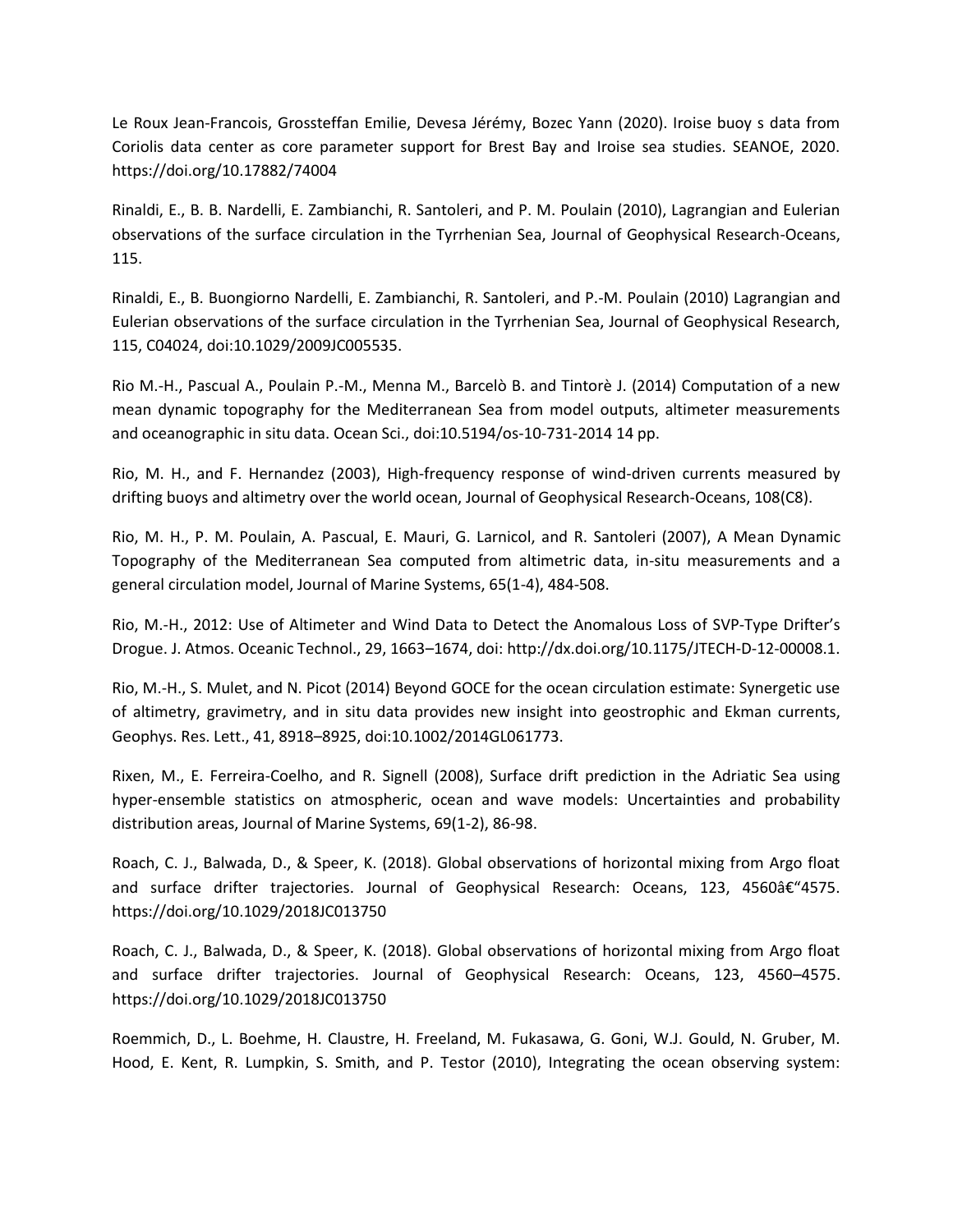Mobile platforms, In /OceanObs09: Sustained Ocean Observations and Information for Society/ (Volume 2), J. Hall, D.E. Harrison, and D. Stammer (eds.). European Space Agency Publication, WPP-306, 27 pp.

Rogachev, K. A., A. S. Salomatin, V. I. Yusupov, and E. C. Carmack (1996), On the internal structure of the Kuril current anticyclonic rings, Okeanologiya, 36(3), 347-354.

Rogachev, K., N. Shlyk, and E. Carmack (2007), The shedding of mesoscale anticyclonic eddies from the Alaskan Stream and westward transport of warm water, Deep-Sea Research Part II-Topical Studies in Oceanography, 54(23-26), 2643-2656.

Rogowski P, Merrifield S, Collins C, Hesser T, Ho A, Bucciarelli R, Behrens J, Terrill E. Performance Assessments of Hurricane Wave Hindcasts. Journal of Marine Science and Engineering. 2021; 9(7):690. https://doi.org/10.3390/jmse907069.

Rossby, T., M. D. Prater, and H. Soiland (2009), Pathways of inflow and dispersion of warm waters in the Nordic seas, Journal of Geophysical Research-Oceans, 114.

Rotunno, R., et al. (1996), Coastal meteorology and oceanography: Report of the third prospectus development team of the US weather research program to NOAA and NSF, Bulletin of the American Meteorological Society, 77(7), 1578-1585.

Rouault, M. J., A. Mouche, F. Collard, J. A. Johannessen, and B. Chapron (2010), Mapping the Agulhas Current from space: An assessment of ASAR surface current velocities, Journal of Geophysical Research-Oceans, 115.

Roughan, M., S. R. Keating, A. Schaeffer, P. Cetina Heredia, C. Rocha, D. Griffin, R. Robertson, and I. M. Suthers (2017), A tale of two eddies: The biophysical characteristics of two contrasting cyclonic eddies in the East Australian Current System, J. Geophys. Res. Oceans, 122, 2494†2518, doi:10.1002/2016JC012241.

Roxy, M.K. et al., 2020: Indian Ocean Warming. In: Krishnan R., Sanjay J., Gnanaseelan C., Mujumdar M., Kulkarni A., Chakraborty S. (eds) Assessment of Climate Change over the Indian Region, pp191-206. Springer, Singapore.

Royer, T. C., and W. J. Emery (1984), CIRCULATION IN THE BERING SEA, 1982-83, BASED ON SATELLITE-TRACKED DRIFTER OBSERVATIONS, Journal of Physical Oceanography, 14(12), 1914-1920.

Rudnick, D. L., S. Jan, L. Centurioni, C. M. Lee, R.-C. Lien, J. Wang, D.-K. Lee, R.-S. Tseng, Y. Y. Kim, and C.- S. Chern (2011), Seasonal and Mesoscale Variability of the Kuroshio Near Its Origin, Oceanography, 24(4), 52-63 Keywords: oceanography of Taiwan ; Kuroshio.

Rudzin, Johna E., Steven L. Morey, Mark A. Bourassa, and Shawn R. Smith, 2013: The Influence of Loop Current Position on Winter Sea Surface Temperatures in the Florida Straits. Earth Interact., 17, 1–9. http://dx.doi.org/10.1175/2013EI000521.1.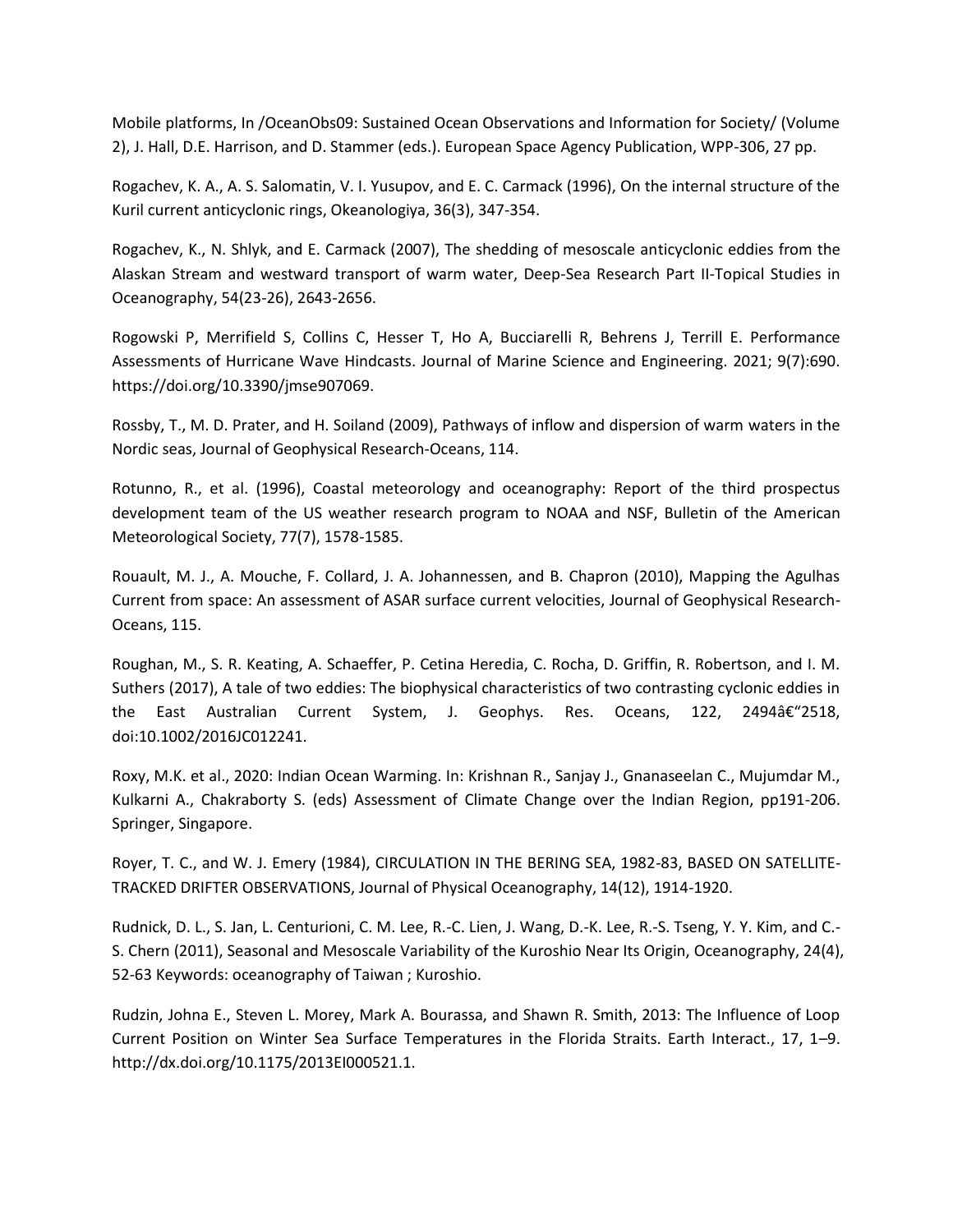Ruf, C., S. Asharaf, R. Balasubramaniam, S. Gleason, T. Lang, D. McKague, D. Twigg, and D. Waliser, 2019: In-Orbit Performance of the Constellation of CYGNSS Hurricane Satellites. Bull. American Meteorol. Soc., 100,10, 2009-2023. https://doi.org/10.1175/BAMS-D-18-0337.1.

Ruhs, S., Zhurbas, V., Koszalka, I. M., Durgadoo, J. V., and Biastoch, A., (2018), Eddy Diffusivity Estimates from Lagrangian Trajectories Simulated with Ocean Models and Surface Drifter Data - A Case Study for the Greater Agulhas System, Journal of Physical Oceanography, Vol. 48(1), https://doi.org/10.1175/JPO-D-17-0048.1

Ruhs, S., Zhurbas, V., Koszalka, I. M., Durgadoo, J. V., and Biastoch, A., (2018), Eddy Diffusivity Estimates from Lagrangian Trajectories Simulated with Ocean Models and Surface Drifter Data - A Case Study for the Greater Agulhas System, Journal of Physical Oceanography, Vol. 48(1), https://doi.org/10.1175/JPO-D-17-0048.1

Rupolo, V. (2007), A lagrangian-based approach for determining trajectories taxonomy and turbulence regimes, Journal of Physical Oceanography, 37(6), 1584-1609.

Rypina, I. I., S. R. Jayne, S. Yoshida, A. M. Macdonald, and K. Buesseler (2014) Drifter-based estimate of the 5 year dispersal of Fukushima-derived radionuclides, J. Geophys. Res. Oceans, 119, 8177–8193, doi:10.1002/2014JC010306.

Rypina, I.I., D. Fertitta, A. Macdonald, S. Yoshida, and S. Jayne, 2017: Multi-Iteration Approach to Studying Tracer Spreading Using Drifter Data. J. Phys. Oceanogr., 47, 339†351, https://doi.org/10.1175/JPO-D-16-0165.1

Rypina, Irina I., Igor Kamenkovich, Pavel Berloff and Lawrence J. Pratt, 2012: Eddy-Induced Particle Dispersion in the Near-Surface North Atlantic. J. Phys. Oceanogr., 42, 2206–2228, doi: http://dx.doi.org/10.1175/JPO-D-11-0191.1

S. V. Motyzhev. Analysis of the surface circulation in the Black Sea performed by using drifting buoys with satellite communications. Experimental And Field Research. Physical Oceanography. November 2000, Volume 10, Issue 6, pp 561-568. http://link.springer.com/article/10.1007/BF02519262.

S.V. Motyzhev, E.G. Lunev, A.P. Tolstosheev, E.M. Bukov. Experience of using the thermal profiling drifter to study the Arctic region of the Ocean. Arctic Ecology and Economy. Research and Information-Analytical Magazine. №1 (21), 2016. P.38-46 (at Russian).

S.V. Motyzhev, E.G. Lunev, A.P. Tolstosheev, А.А. Bezgin, E.M. Bykov, N.U. Urkevich. The Drifter Measuring Informational System fo Operational Monitoring of Marine Area. Scientific, technical and practical journal "IZVESTIYA SFedU. ENGINEERING SCIENCES". 2015, - № 1(162). – P.24-41 (at Russian).

Sabu, P., M.P. Subeesh, J.V. George et al., 2021: Enhanced subsurface mixing due to near-inertial waves: observation from Seychelles-Chagos Thermocline Ridge. Ocean Dynamics 71, 391-409. https://doi.org/10.1007/s10236-020-01430-z.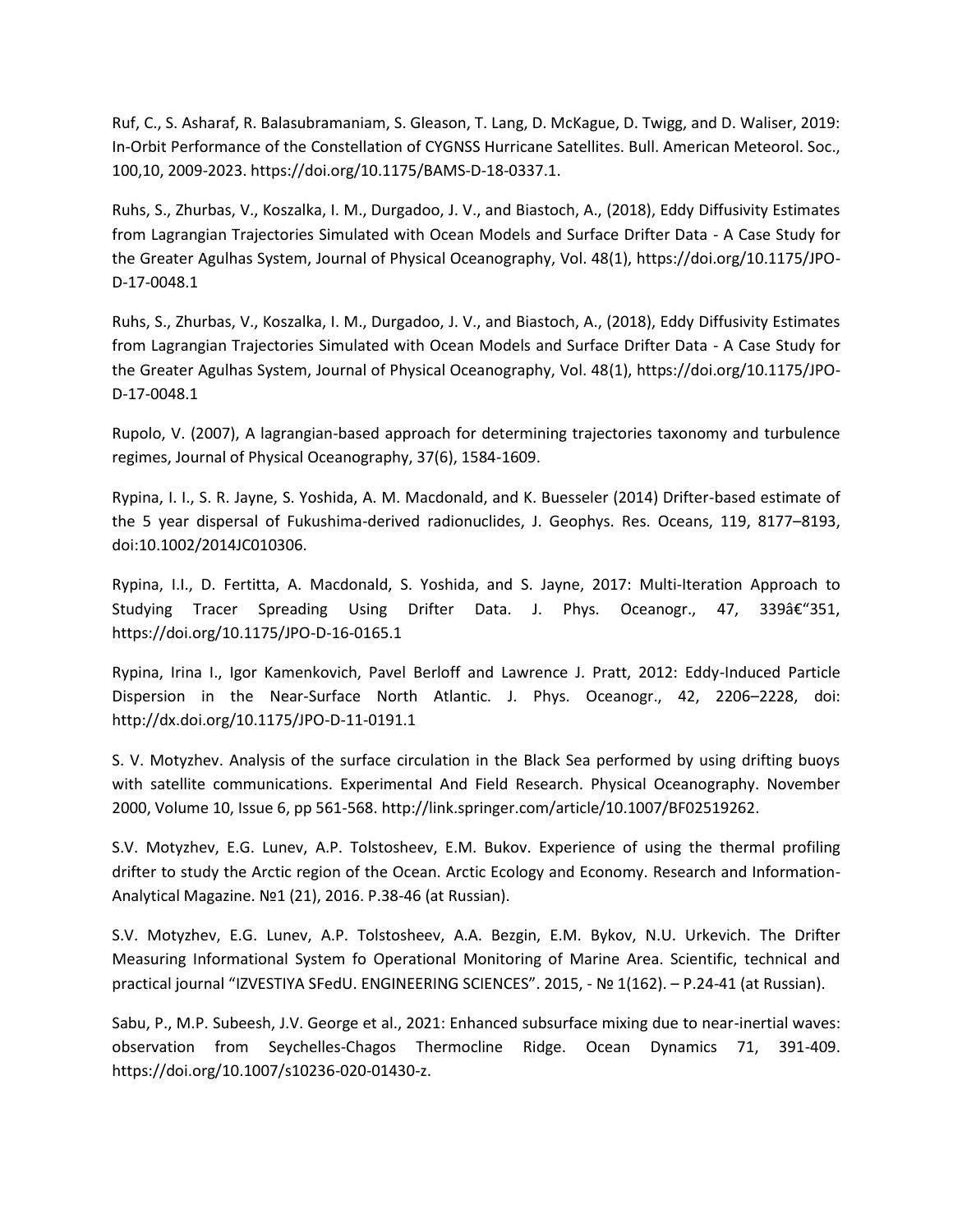Sadhukhan B., A. Chakraborty, K. Jossia Joseph and R Venkatesan, 2019. Long-Term Estimation of Wave Climate Variability in the Western Bay of Bengal, IEEE Journal of Oceanic Engineering, Vol. 45 (3), 871- 886.

Saha, K., A. Ignatov, X. M. Liang, and P. Dash, 2012: Selecting a first-guess sea surface temperature field as input to forward radiative transfer models. J. Geophys. Res., 117, C12001, http://dx.doi.org/10.1029/2012JC008384.

Saji, P. K., S. C. Shenoi, A. Almeida, and G. Rao (2000), Inertial currents in the Indian Ocean derived from satellite tracked surface drifters, Oceanologica Acta, 23(5), 635-640.

Salas, J., E. Garcia-Ladona, and J. Font (2001), Statistical analysis of the surface circulation in the Algerian Current using Lagrangian buoys, Journal of Marine Systems, 29(1-4), 69-85.

Salat, J., J. Tintore, J. Font, D. P. Wang, and M. Vieira (1992), NEAR-INERTIAL MOTION ON THE SHELF-SLOPE FRONT OFF NORTHEAST SPAIN, Journal of Geophysical Research-Oceans, 97(C5), 7277-7281.

Sallee, J. B., K. Speer, R. Morrow, and R. Lumpkin (2008), An estimate of Lagrangian eddy statistics and diffusion in the mixed layer of the Southern Ocean, Journal of Marine Research, 66(4), 441-463.

Sallee, J. B., R. Morrow, and K. Speer (2008), Eddy heat diffusion and subantarctic mode water formation, Geophysical Research Letters, 35(5).

Salman, H. (2008), A hybrid grid/particle filter for Lagrangian data assimilation. I: Formulating the passive scalar approximation, Quarterly Journal of the Royal Meteorological Society, 134(635), 1539- 1550.

Salman, H., K. Ide, and C. Jones (2008), Using flow geometry for drifter deployment in Lagrangian data assimilation, Tellus Series a-Dynamic Meteorology and Oceanography, 60(2), 321-335.

Salman, H., L. Kuznetsov, C. Jones, and K. Ide (2006), A method for assimilating Lagrangian data into a shallow-water-equation ocean model, Monthly Weather Review, 134(4), 1081-1101.

Sanderson, B. G. (1995), STRUCTURE OF AN EDDY MEASURED WITH DRIFTERS, Journal of Geophysical Research-Oceans, 100(C4), 6761-6776.

Sanderson, B. G., and D. A. Booth (1991), The fractal dimension of drifter trajectories and estimates of horizontal eddy-diffusivity, Tellus Series a-Dynamic Meteorology and Oceanography, 43(5), 334-349.

Sangra, P., M. Auladell, A. Marrero-Diaz, J. L. Pelegri, E. Fraile-Nuez, A. Rodriguez-Santana, J. M. Martin, E. Mason, and A. Hernandez-Guerra (2007), On the nature of oceanic eddies shed by the Island of Gran Canaria, Deep-Sea Research Part I-Oceanographic Research Papers, 54(5), 687-709.

Sanial, V., P. Beek, B. Lansard, F. d'Ovidio, E. Kestenare, M. Souhaut, M. Zhou, and S. Blain (2014), Study of the phytoplankton plume dynamics off the Crozet Islands (Southern Ocean): A geochemical-physical coupled approach, J. Geophys. Res. Oceans, 119, 2227–2237, doi:10.1002/2013JC009305.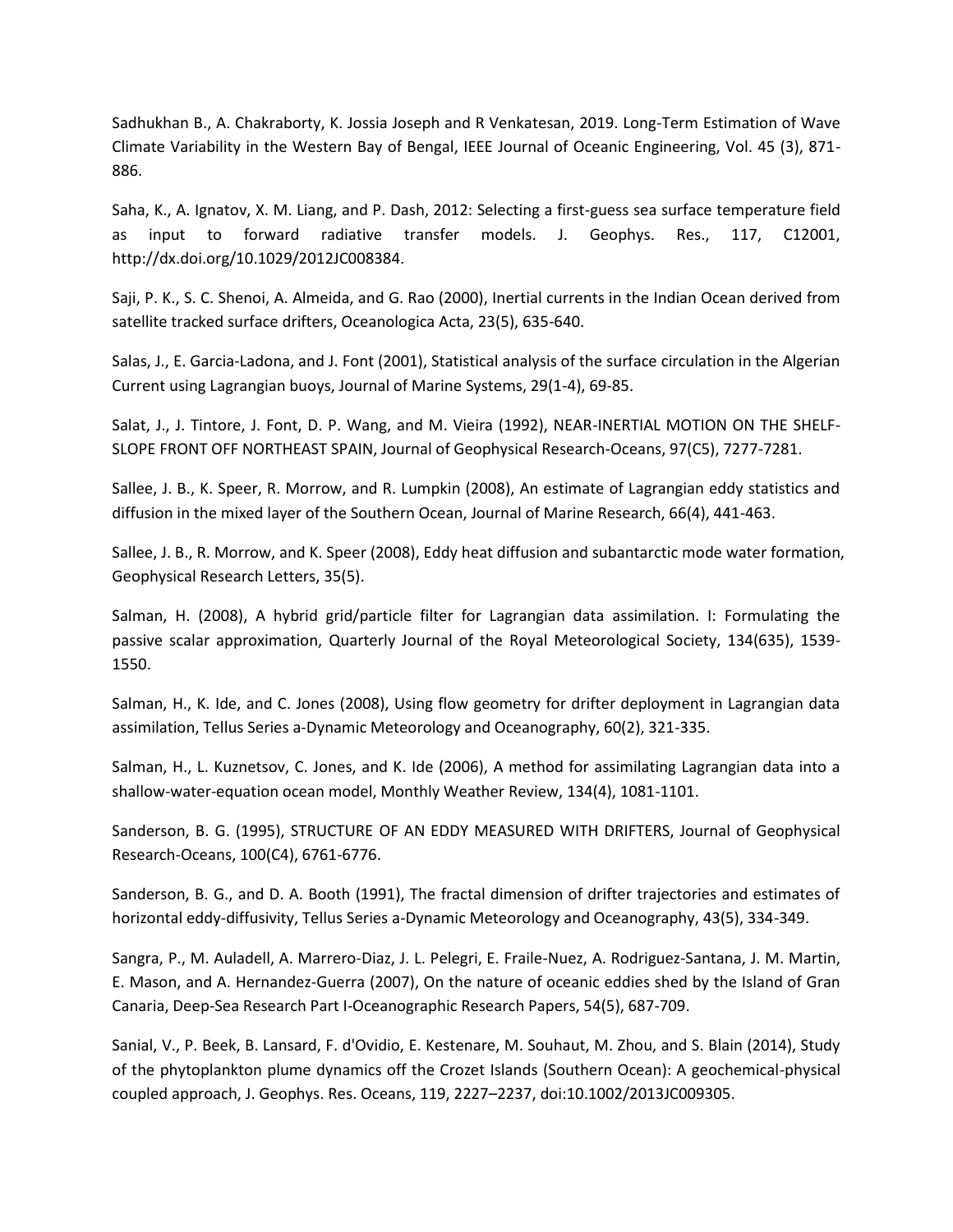Saraceno, M. and C. Provost, 2012: On eddy polarity distribution in the southwestern Atlantic. Deep Sea Research Part I: Oceanographic Research Papers, 69, 62-69, http://dx.doi.org/10.1016/j.dsr.2012.07.005.

Saunders, P. M., A. C. Coward, and B. A. De\_Cuevas (1999), Circulation of the Pacific Ocean seen in a global ocean model:Ocean Circulation and Climate Advanced Modelling project (OCCAM), Journal of Geophysical Research, 104(18), 281-218.

Schlundt, M., P. Brandt, M. Dengler, R. Hummels, T. Fischer, K. Bumke, G. Krahmann, and J. Karstensen (2014) Mixed layer heat and salinity budgets during the onset of the 2011 Atlantic cold tongue, J. Geophys. Res. Oceans, 119, 7882–7910, doi:10.1002/2014JC010021.

Schneider, N., E. Di Lorenzo, and P. P. Niiler (2005), Salinity variations in the Southern California current, Journal of Physical Oceanography, 35(8), 1421-1436.

Schott, F. A., M. Dengler, and R. Schoenefeldt (2002), The shallow overturning circulation of the Indian Ocean, Progress in Oceanography, 53(1), 57-103.

Schroeder, K., A. C. Haza, A. Griffa, T. M. Ozgokmen, P. M. Poulain, R. Gerin, G. Peggion, and M. Rixen (2011), Relative dispersion in the Liguro-Provencal basin: From sub-mesoscale to mesoscale, Deep-Sea Research Part I-Oceanographic Research Papers, 58(3), 209-228.

Schroeder, K., A.C. Haza, A. Griffa, T.M. Ozgokmen, P.M. Poulain, R. Gerin, G. Peggion and M. Rixen (2011) Relative dispersion in the Liguro-Provencal basin: from sub-mesoscale to mesoscale, Deep Sea Research I, 58, 209–228.

Schroeder, K., Chiggiato, J., A.C. Haza, A. Griffa, T.M. Ozgokmen, P. Zanasca, A. Molcard, M. Borghini, P.- M. Poulain, R. Gerin, E. Zambianchi, P. Falco and C. Trees (2012), Targeted Lagrangian sampling of submesoscale dispersion at a coastal frontal zone, Geophysical Research Letters, 39, L11608, doi:10.1029/2012GL051879.

Schultz, C., 2013: New surface ocean current maps created from drifter data. Eos Trans. AGU, 94 (29), 260.

Scott, R.B., N. Ferry, M. Drevillon, C. N. Barron, N. C. Jourdain, J.M. Lellouche, E.J. Metzger, M.H. Rio, O. M. Smedstad. (2012), Estimates of surface drifter trajectories in the equaltorial Atlantic: a multi-model ensemble approach, Ocean Dynamics,62:1091-1109. doi:10.1007/s10236-012-0568-2.

Seim, H. E., M. Fletcher, C. N. K. Mooers, J. R. Nelson, and R. H. Weisberg (2009), Towards a regional coastal ocean observing system: An initial design for the Southeast Coastal Ocean Observing Regional Association, Journal of Marine Systems, 77(3), 261-277.

Semba, M., R. Lumpkin, I. A. Kimirei, Y. Shaghude, and N. Nyandwi, 2019: Seasonal and spatial variation of surface current in the Pemba Channel, Tanzania./PLOS One/ \*14\*(1), e0210303, https://doi.org/10.1371/journal.pone.0210303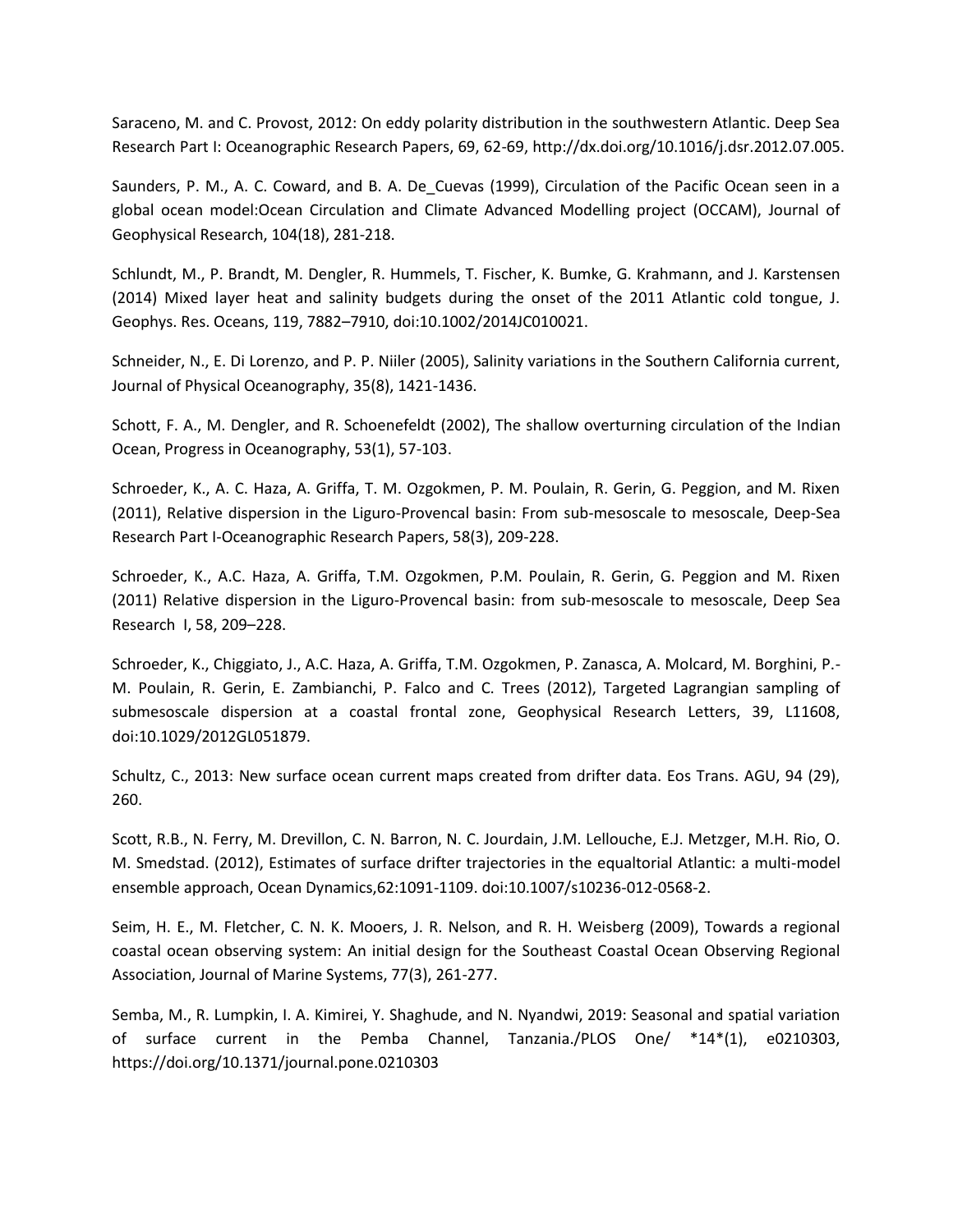Semba, M., R. Lumpkin, I. A. Kimirei, Y. Shaghude, and N. Nyandwi, 2019: Seasonal and spatial variation of surface current in the Pemba Channel, Tanzania./PLOS One/ \*14\*(1), e0210303, https://doi.org/10.1371/journal.pone.0210303

Sen, R., P.A. Francis, A. Chakraborty, et al., 2021: A numerical study on the mixed layer depth variability and its influence on the sea surface temperature during 2013-2014 in the Bay of Bengal and Equatorial Indian Ocean. Ocean Dynamics. https://doi.org/10.1007/s10236-021-01452-1.

Sengupta, D., G. N. B. Raj, and S. S. C. Shenoi (2006), Surface freshwater from Bay of Bengal runoff and Indonesian Throughflow in the Tropical Indian Ocean, Geophysical Research Letters, 33(22).

Seo, H. (2017), Disinct Influence of Air-Sea Interactions Mediated by Mesoscale Sea Surface Temperature and Surface Current in the Arabian Sea, Journal of Climate, Vol. 30(20), https://doi.org/10.1175/JCLI-D-16-0834.1

Shadden, S. C., F. Lekien, J. D. Paduan, F. P. Chavez, and J. E. Marsden (2009), The correlation between surface drifters and coherent structures based on high-frequency radar data in Monterey Bay, Deep-Sea Research Part II-Topical Studies in Oceanography, 56(3-5), 161-172.

Shaji, C., C. Wang, G. R. Halliwell, and A. Wallcraft (2005), Simulation of tropical pacific and Atlantic oceans using a hybrid coordinate ocean model, Ocean Modelling, 9(3), 253-282.

Sharma, N., 2019: Retrieval of sea surface salinity from SMAP L-band radiometer: A novel approach for wind speed correction. Quart. J. Royal Meteorol. Soc., 89, 1-11. https://doi.org/10.1002/qj.3630.

Sheng, J. Y., and L. Q. Tang (2003), A numerical study of circulation in the western Caribbean Sea, Journal of Physical Oceanography, 33(10), 2049-2069.

Sheng, J. Y., and L. Q. Tang (2004), A two-way nested-grid ocean-circulation model for the Meso-American Barrier Reef System, Ocean Dynamics, 54(2), 232-242.

Shenoi, S. S. C., P. K. Saji, and A. M. Almeida (1999), Near-surface circulation and kinetic energy in the tropical Indian Ocean derived from Lagrangian drifters, Journal of Marine Research, 57(6), 885-907.

Sherwin, T. J., M. O. Williams, W. R. Turrell, S. L. Hughes, and P. I. Miller (2006), A description and analysis of mesoscale variability in the Faroe-Shetland Channel, Journal of Geophysical Research-Oceans, 111(C3).

Sherwin, T. J., W. R. Turrell, D. R. G. Jeans, and S. Dye (1999), Eddies and a mesoscale deflection of the slope current in the Faroe-Shetland Channel, Deep-Sea Research Part I-Oceanographic Research Papers, 46(3), 415-438.

Shi J, Wen Bin, Wang K, 2007: A preliminary estimation on NCEP reanalysis turbulent flux by buoy data(in Chinese), Marine Forecasts., 24(2), 74-82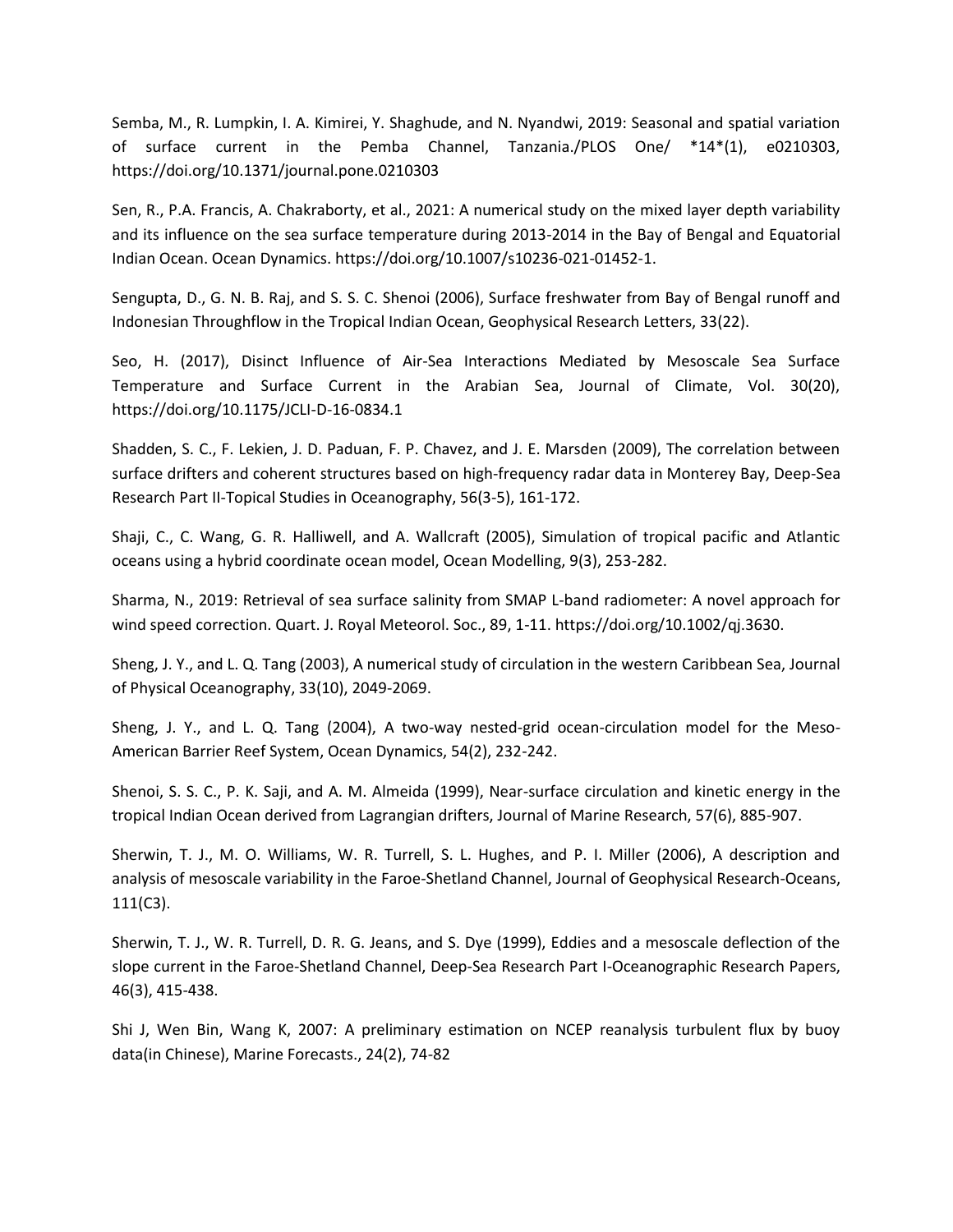Shroyer E, Tandon, A, Sengupta D, Fernando H. J, Lucas, A. J, Farrar, J. T, Chattopadhyay R, de Szoeke S, Flatau M, Rydbeck, A, Wijesekera, H, McPhaden M, Seo H, Subramanian, A, Venkatesan, R, Joseph, J, Ramsundaram, S, Gordon, A. L, Bohman, S. M, Pérez, J., Simoes-Sousa, I. T, Jayne, S. R., Todd, R. E, Bhat, G.S, Lankhorst, M, Schlosser, T, Adams, K, Jinadasa, S, Mathur, M., Mohapatra, M, Rao, E. P. R, Sahai, A. K, Sharma, R, Lee, C, Rainville, L, Cherian, D, Cullen, K, Centurioni, L. R, Hormann, V, MacKinnon, J, Send, U, Anutaliya, A, Waterhouse, A, Black, G. S, Dehart, J. A, Woods, K. M, Creegan, E, Levy, G, Kantha, L. H, Subrahmanyam, B. (2021). Bay of Bengal Intraseasonal Oscillations and the 2018 Monsoon Onset, Bulletin of the American Meteorological Society (published online ahead of print 2021). Retrieved May 29, 2021, from https://journals.ametsoc.org/view/journals/bams/aop/BAMS-D-20-0113.1/BAMS-D-20- 0113.1.xml

Shroyer, E., et al., 2021: Bay of Benga Intraseasonal Oscillations and the 2018 Monsoon Onset. Bull. Am. Meteorol. Soc., https://doi.org/10.1175/BAMS-D-20-0113.1.

Siegel, D. A., B. P. Kinlan, B. Gaylord, and S. D. Gaines (2003), Lagrangian descriptions of marine larval dispersion, Marine Ecology-Progress Series, 260, 83-96.

Siegismund, F., 2013: Assessment of optimally filtered recent geodetic mean dynamic topographies. J. Geophys. Res. Oceans, 118, 108–117, http://dx.doi.org/10.1029/2012JC008149.

Simizu, D., and K. I. Ohshima (2002), Barotropic response of the Sea of Okhotsk to wind forcing, Journal of Oceanography, 58(6), 851-860.

Simizu, D., and K. I. Ohshima (2006), A model simulation on the circulation in the Sea of Okhotsk and the East Sakhalin Current, Journal of Geophysical Research-Oceans, 111(C5).

Sinclair, E. H., and P. J. Stabeno (2002), Mesopelagic nekton and associated physics of the southeastern Bering Sea, Deep-Sea Research Part II-Topical Studies in Oceanography, 49(26), 6127-6145.

Siswanto, E., T. Horii, I. Iskandar, J. Lumban-Gaol, R. Y. Setiawan, and R. D. Susanto (2020), Impacts of climate changes on the phytoplankton biomass of the Indonesian Maritime Continent, Journal of Marine System, 212, doi: 10.1016/j.jmarsys.2020.103451.

Smeed, D. A., McCarthy, G. D., Cunningham, S. A., Frajka-Williams, E., Rayner, D., Johns, W. E., Meinen, C. S. , Baringer, M. O., Moat, B. I., Duchez, A., and Bryden, H. L.: Observed decline of the Atlantic meridional overturning circulation 2004-2012, Ocean Sci., 10, 29-38, doi:10.5194/os-10-29-2014, 2014.

Smith S.R., G. Alory, A. Andersson, W. Asher, A. Baker, D. I. Berry, K. Drushka, D. Figurskey, E. Freeman, P. Holthus, T. Jickells, H. Kleta, E. C. Kent, N. Kolodziejczyk, M. Kramp, Z. Loh, P. Poli, U. Schuster, E. Steventon, S. Swart, O. Tarasova, L. Petit de la Villéon, and N. Vinogradova-Shiffer, 2019: Ship-based contributions to global ocean, weather, and climate observing systems. Front. Mar. Sci., 6, 434. https://doi.org/10.3389/fmars.2019.00434.

Smith, G.C., J. Bélanger, F. Roy, P. Pellerin, H. Ritchie, K. Onu, M. Roch, A. Zadra, D.S. Colan, B. Winter, J. Fontecilla, and D. Deacu, 2018: Impact of Coupling with an Iceâ $\epsilon$ "Ocean Model on Global Medium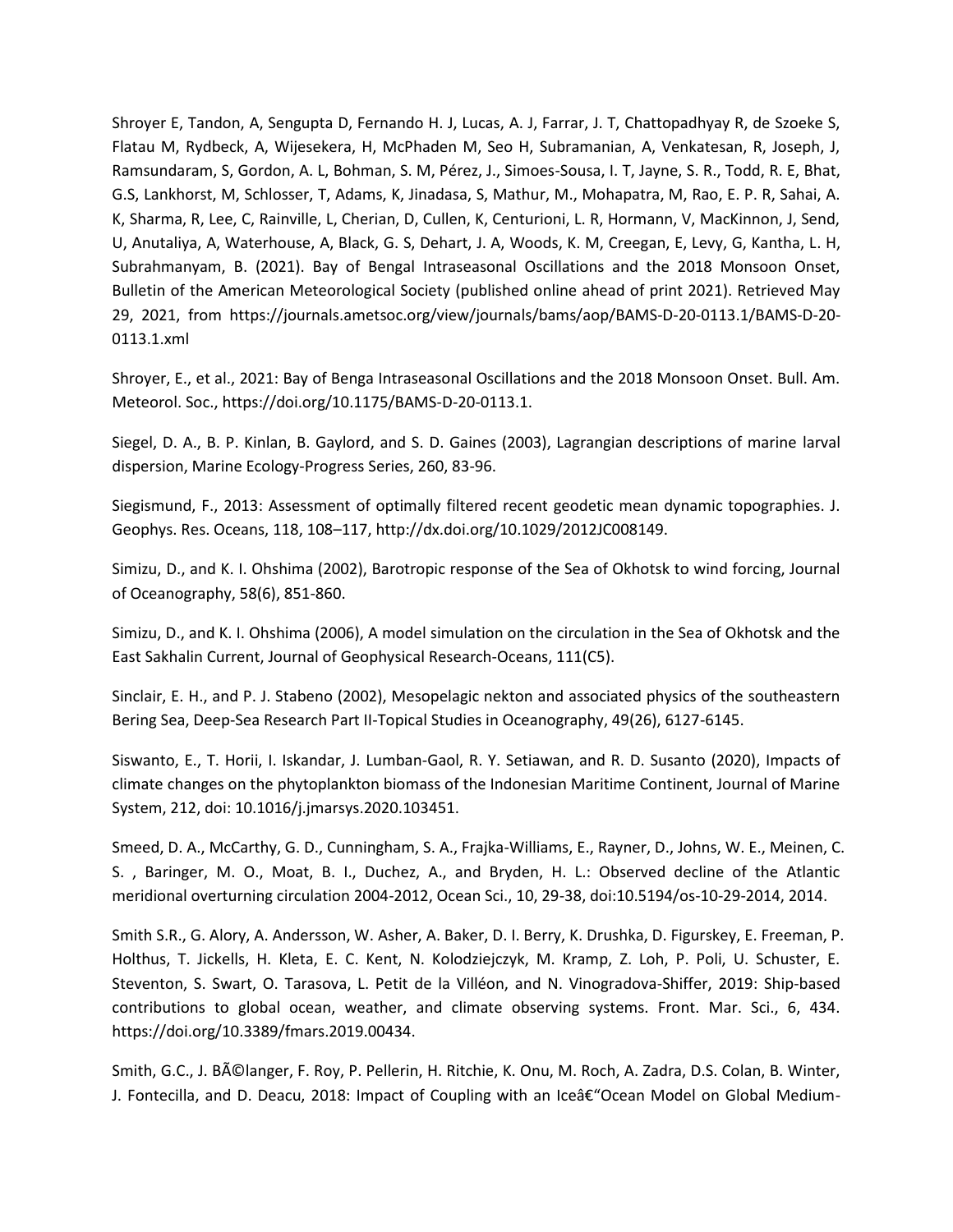Range NWP Forecast Skill. Mon. Wea. Rev., 146, 1157â€"1180, https://doi.org/10.1175/MWR-D-17-0157.1

Smith, G.C., J. Bélanger, F. Roy, P. Pellerin, H. Ritchie, K. Onu, M. Roch, A. Zadra, D.S. Colan, B. Winter, J. Fontecilla, and D. Deacu, 2018: Impact of Coupling with an Ice–Ocean Model on Global Medium-Range NWP Forecast Skill. Mon. Wea. Rev., 146, 1157–1180, https://doi.org/10.1175/MWR-D-17-0157.1

Smith, P. C., C. N. Flagg, R. Limeburner, C. Fuentes-Yaco, C. Hannah, R. C. Beardsley, and J. D. Irish (2003), Scotian Shelf crossovers during winter/spring 1999, Journal of Geophysical Research-Oceans, 108(C11).

Smith, R., E. Johns, G. J. Goni, J. Trinanes, R. Lumpkin, A. M. Wood, C. R. Kelble, S. R. Cummings, J. T. Lamkin and S. Privoznik, 2014: Oceanographic conditions in the Gulf of Mexico in July 2010, during the Deepwater Horizon oil spill. Continental Shelf Research, 77, 118-131.

Smith, S. R., and G. A. Jacobs (2005), Seasonal circulation fields in the northern Gulf of Mexico calculated by assimilating current meter, shipboard ADCP, and drifter data simultaneously with the shallow water, Continental Shelf Research, 25(2), 157-183.

Smith, T. M., Broitman, B. R., York, P. H., and Sherman, C., (2018), Rare long-distance dispersal of a marine angiosperm across the Pacific Ocean, Global Ecology and Biogeography, Vol. 27, 4, 487-496, https://www.researchgate.net/publication/322356418 Rare longdistance\_dispersal\_of\_a\_marine\_angiosperm\_across\_the\_Pacific\_Ocean

Smith, T. M., Broitman, B. R., York, P. H., and Sherman, C., (2018), Rare long-distance dispersal of a marine angiosperm across the Pacific Ocean, Global Ecology and Biogeography, Vol. 27, 4, 487-496, https://www.researchgate.net/publication/322356418\_Rare\_longdistance\_dispersal\_of\_a\_marine\_angiosperm\_across\_the\_Pacific\_Ocean

Sombardier, L. (1992), Surface current trackers of the worlds oceans – WOCE/TOGA Lagrangian drifters, Oceanus, 35(2), 6-8.

Sombardier, M. L., and P. P. Niiler (1994), Global surface circulation measured by Lagrangian drifters over 2,000 deployed in Atlantic and pacific, half-life to 400 days, positions via Argos satellite, manufactured in 6 countries to standard design, Sea Technology, 35(10), 21-24.

Song D, Sun J, Xue B, 2013: Mooring System of Ocean Turbulence Observation Based on Submerged Buoy, China Ocean Eng., 27(3), 369-378.

Sordo, I., E. D. Barton, J. M. Cotos, and Y. Pazos (2001), An inshore poleward current in the NW of the Iberian peninsula detected from satellite images, and its relation with G-catenatum and D-acuminata blooms in the Galician Rias, Estuarine Coastal and Shelf Science, 53(6), 787-799.

Sprintall, J., S. Kennan, Y. Y. Kim, and P. Niiler (2009), Wind-Driven Ageostrophic Transport in the North Equatorial Countercurrent of the Eastern Pacific at 95 degrees W, Journal of Physical Oceanography, 39(11), 2985-2998.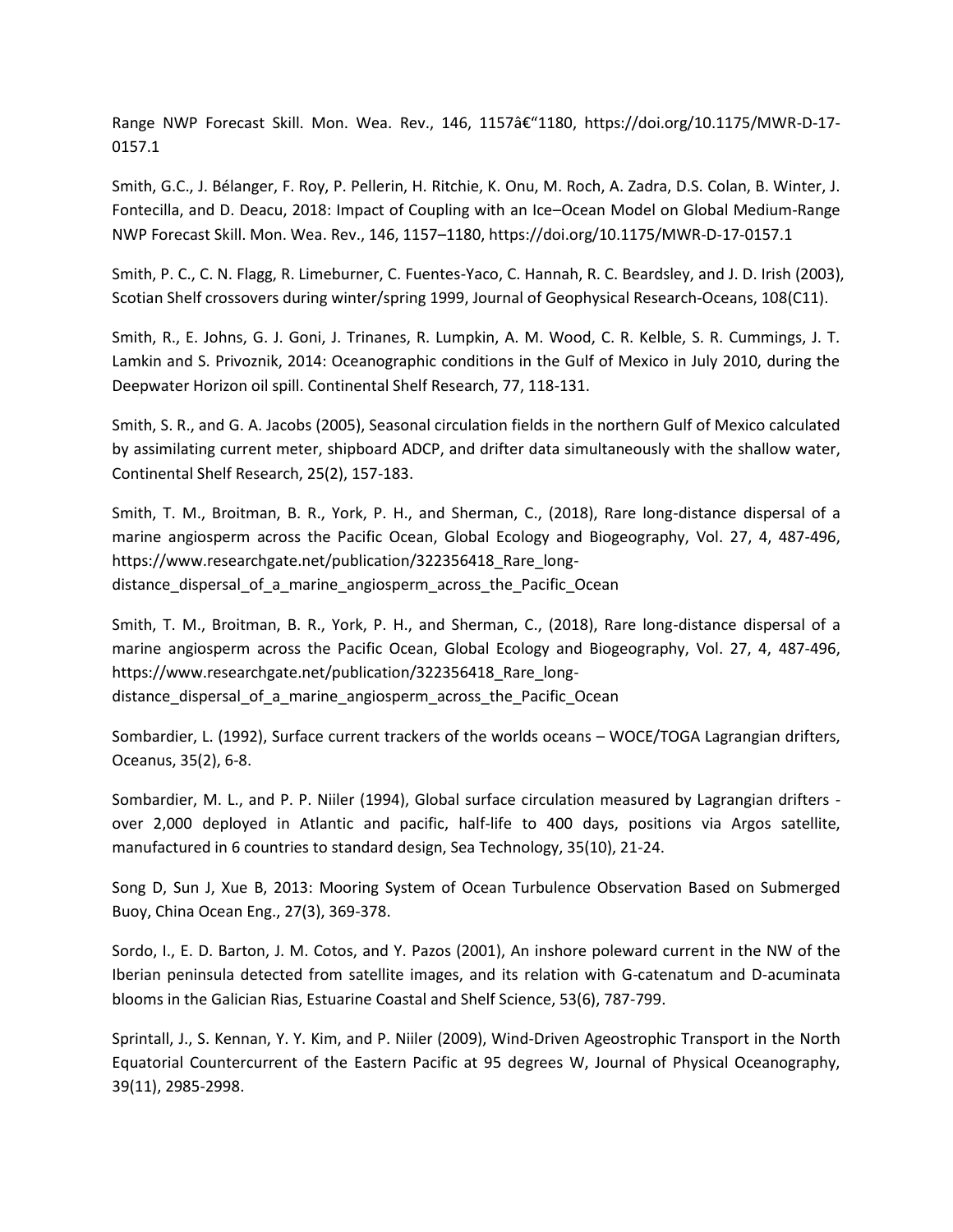Srokosz, M. A., and G. D. Quartly, 2013: The Madagascar Bloom: A serendipitous study. J. Geophys. Res. Oceans, 118, 14–25, http://dx.doi.org/10.1029/2012JC008339.

Stabeno, P. J., and P. Van Meurs (1999), Evidence of episodic on-shelf flow in the southeastern Bering Sea, Journal of Geophysical Research-Oceans, 104(C12), 29715-29720.

Stabeno, P. J., and R. K. Reed (1991), Recent lagrangian measurements along the Alaskan stream, Deep-Sea Research Part a-Oceanographic Research Papers, 38(3), 289-296.

Stabeno, P. J., and R. K. Reed (1994), Circulation in the Bering sea basin observed by satellite-tracked drifters - 1986-1993, Journal of Physical Oceanography, 24(4), 848-854.

Stabeno, P. J., N. Kachel, C. Mordy, D. Righi, and S. Salo (2008), An examination of the physical variability around the Pribilof Islands in 2004, Deep-Sea Research Part II-Topical Studies in Oceanography, 55(16- 17), 1701-1716.

Stashchuk, N., V. Vlasenko, and T. J. Sherwin (2011), Numerical investigation of deep water circulation in the Faroese Channels, Deep-Sea Research Part I-Oceanographic Research Papers, 58(7), 787-799.

Stephen M. Chiswell, 2013: Lagrangian Time Scales and Eddy Diffusivity at 1000 m Compared to the Surface in the South Pacific and Indian Oceans. J. Phys. Oceanogr., 43, 2718–2732. doi: http://dx.doi.org/10.1175/JPO-D-13-044.1.

Strub, P. T., and C. James (1995), The large-scale summer circulation of the California current, Geophysical Research Letters, 22(3), 207-210.

Strub, P. T., P. M. Kosro, and A. Huyer (1991), The nature of the cold filaments in the California current system, Journal of Geophysical Research-Oceans, 96(C8), 14743-14768.

Strub, P. T., T. K. Chereskin, P. P. Niiler, C. James, and M. D. Levine (1997), Altimeter-derived variability of surface velocities in the California Current System .1. Evaluation of TOPEX altimeter velocity resolution, Journal of Geophysical Research-Oceans, 102(C6), 12727-12748.

Sturges, W. (2021). On the Nongeostrophic Appearance of Some Mean Surface Velocity Observations in the Gulf of Mexico, Journal of Physical Oceanography, 51(6), 1829-1833, https://journals.ametsoc.org/view/journals/phoc/51/6/JPO-D-20-0232.1.xml.

Stutzer, S., and W. Krauss (1998), Mean circulation and transports in the South Atlantic Ocean: Combining model and drifter data, Journal of Geophysical Research-Oceans, 103(C13), 30985-31002.

Sudre, J., and R. A. Morrow (2008), Global surface currents: a high-resolution product for investigating ocean dynamics, Ocean Dynamics, 58(2), 101-118.

Sudre, J., C. Maes and V. Garçon, (2013), On the global estimates of geostrophic and Ekman surface currents. Limnology & Oceanography Fluids and Environments, 3, 1-20, doi:10.1215/21573689-2071927.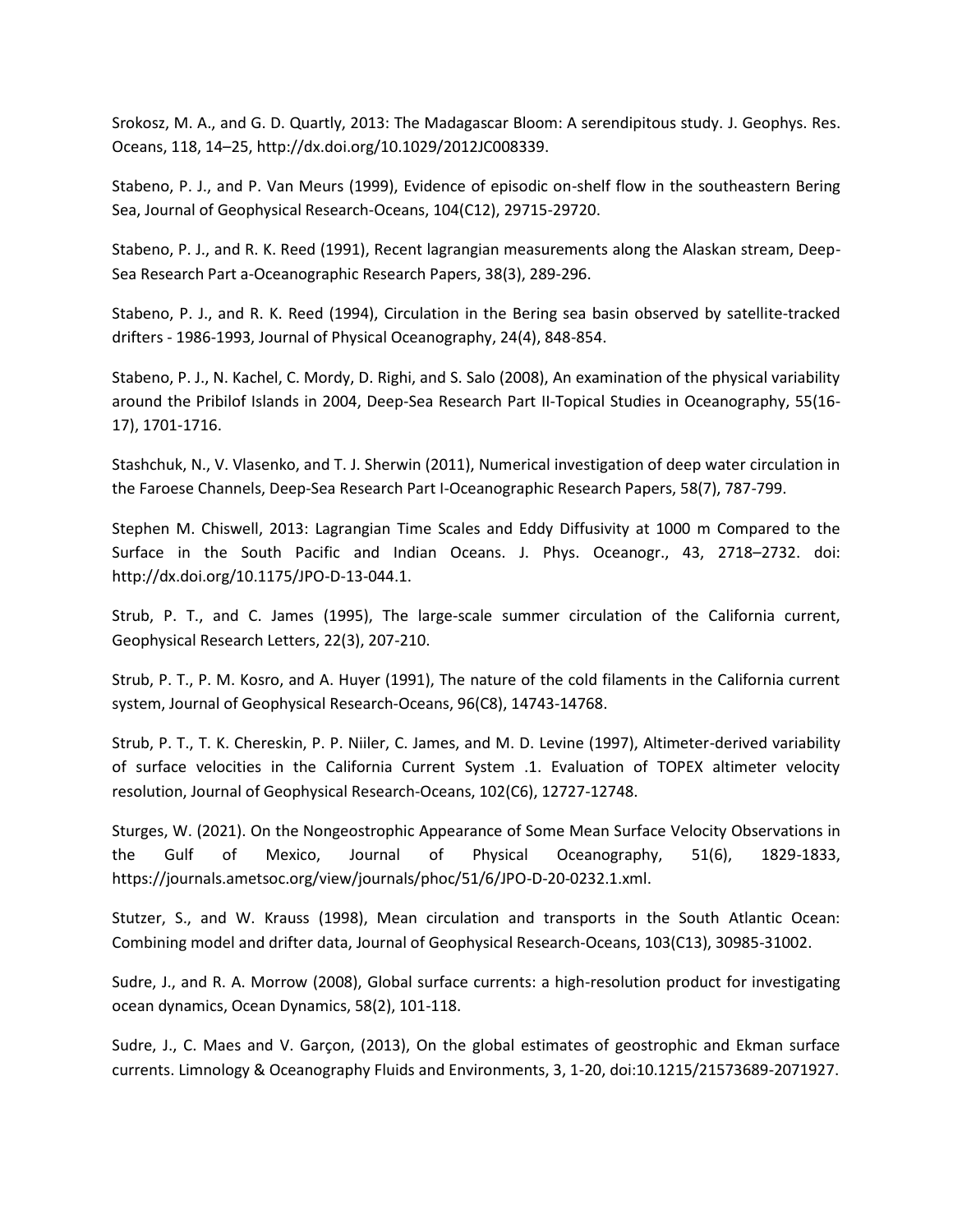Summers, D. M. (2002), Impulse exchange at the surface of the ocean and the fractal dimension of drifter trajectories, Nonlinear Processes in Geophysics, 9(1), 11-23.

Sun J, Chu P, Liu Q, 2004: The seasonal variation of undercurrent and temperature in the equatorial Pacific jointly derived from buoy measurement and assimilation analysis, Acta Oceanologica Sinica., 23(1), 51-60.

Sun Q, Song J, 2005: Comparison of retrieving methods of ocean wave periods from satellite altimeter with buoy measurements, Chinese Journal of Oceanology and Limnology, 24(1), 6-11.

Sun, L. & Penny, S.G. (2019), Lagrangian Data Assimilation of Surface Drifters in a Double-Gyre Ocean Model Using the Local Ensemble Transform Kalman Filter, American Meteorological Society, 147(12), 4533-4551, https://doi.org/10.1175/MWR-D-18-0406.1

Sun, Y., W. Perrie, F. Qiao, and G. Wang, 2020: Intercomparisons of high-resolution global ocean analyses: Evaluation of a new synthesis in Tropical Oceans. J. Geophys. Res. Oceans, 125, e2020JC016118, https://doi.org/10.1029/2020JC016118.

Sutton, A.J., et al., 2019: Autonomous seawater pCO2 and pH time series from 40 surface buoys and the emergence of anthropogenic trends, Earth Syst. Sci. Data, 11, 421-439. https://doi.org/10.5194/essd-11- 421-2019.

Sutyrin, G., A. Stegner, I. Taupier-Letage, and S. Teinturier (2009), Amplification of a Surface-Intensified Eddy Drift along a Steep Shelf in the Eastern Mediterranean Sea, Journal of Physical Oceanography, 39(7), 1729-1741.

Swenson, M. S., and D. V. Hansen (1999), Tropical Pacific Ocean mixed layer heat budget:the Pacific Cold Tongue, Journal of Physical Oceanography, 29(1), 69-82.

Swenson, M. S., and P. P. Niiler (1996), Statistical analysis of the surface circulation of the California Current, Journal of Geophysical Research-Oceans, 101(C10), 22631-22645.

Swenson, M. S., P. P. Niiler, and et al. (1992), Drifter observations of a cold filament off Point Arena, California, in July 1988, Journal of Geophysical Research-Oceans, 97(C3), 3593-3610.

Swenson, M. S., P. P. Niiler, K. H. Brink, and M. R. Abbott (1992), Drifter observations of a cold filament off point arena, California, in July 1988, Journal of Geophysical Research-Oceans, 97(C3), 3593-3610.

Sybrandy, A. L. and P. P. Niiler (1991), WOCE/TOGA Lagrangian drifter construction manual. Woce Rep. 63, SOI Ref. 91/6, 58pp, Scripps Inst. of Oceanogr., La Jolla, Calif.

Szuts, Z. B., and C. Meinen, Salinity transport in the Florida Straits, J. Atmos. Ocean. Tech., 30, 971-983, doi:10.1175/JTECH-D-12-00133.1, 2013.

Taillandier, V., A. Griffa, and A. Molcard (2006), A variational approach for the reconstruction of regional scale Eulerian velocity fields from Lagrangian data, Ocean Modelling, 13(1), 1-24.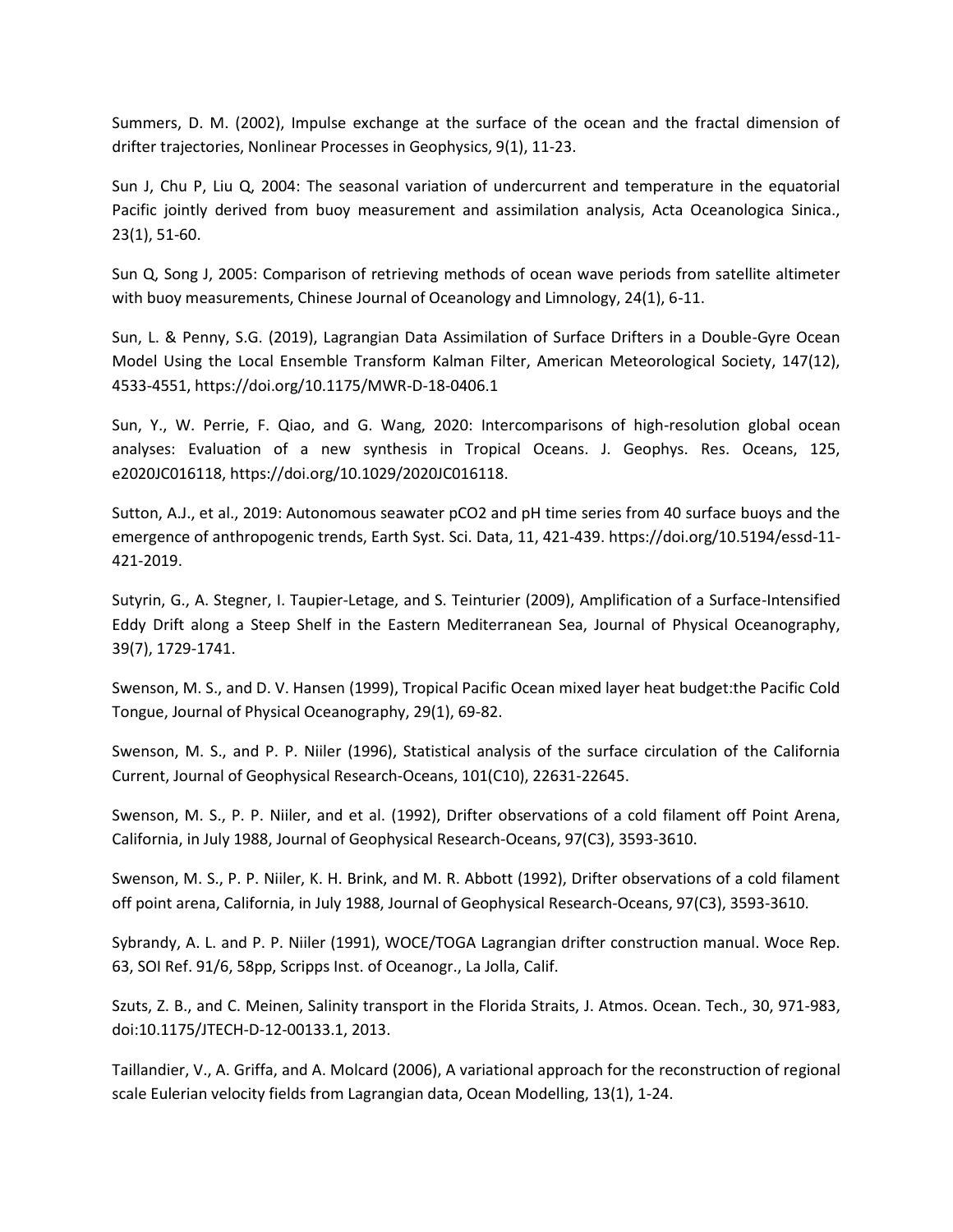Taillandier, V., A. Griffa, P. M. Poulain, R. Signell, J. Chiggiato, and S. Carniel (2008), Variational analysis of drifter positions and model outputs for the reconstruction of surface currents in the central Adriatic during fall 2002, Journal of Geophysical Research-Oceans, 113(C4).

Tang, C. L., W. Perrie, A. D. Jenkins, B. M. DeTracey, Y. Hu, B. Toulany, and P. C. Smith (2007), Observation and modeling of surface currents on the Grand Banks: A study of the wave effects on surface currents, Journal of Geophysical Research-Oceans, 112(C10).

Tchamabi, C. C., Araujo, M., Silva, M., and Bourles, B., (2017), A study of the Brazilian Fernando de Noronha island and Rocas atoll wakes in the tropical Atlantic, Ocean Modelling, Vol. 111, 9-18, https://doi.org/10.1016/j.ocemod.2016.12.009

Thandlam, V. and H. Rahaman, 2019: Evaluation of surface shortwave and longwave downwelling radiations over the global tropical oceans. SN Appl. Sci. 1: 1171. https://doi.org/10.1007/s42452-019- 1172-2.

Thandlam, V. and H. Rahaman, 2019: Evaluation of surface shortwave and longwave downwelling radiations over the global tropical oceans. SN Appl. Sci. 1: 1171. https://doi.org/10.1007/s42452-019- 1172-2.

Thandlam, V. and H. Rahaman, 2019: Evaluation of surface shortwave and longwave downwelling radiations over the global tropical oceans. SN Appl. Sci. 1: 1171. https://doi.org/10.1007/s42452-019- 1172-2.

Thompson, A. F., and K. J. Heywood (2008), Frontal structure and transport in the northwestern Weddell Sea, Deep-Sea Research Part I-Oceanographic Research Papers, 55(10), 1229-1251.

Thompson, A. F., and M. K. Youngs (2013), Surface exchange between the Weddell and Scotia Seas, Geophys. Res. Lett., 40, 5920–5925, doi:10.1002/2013GL058114.

Thompson, A. F., K. J. Heywood, S. E. Thorpe, A. H. H. Renner, and A. Trasvina (2009), Surface Circulation at the Tip of the Antarctic Peninsula from Drifters, Journal of Physical Oceanography, 39(1), 3-26.

Thompson, K. R., J. Y. Sheng, P. C. Smith, and L. Z. Cong (2003), Prediction of surface currents and drifter trajectories on the inner Scotian Shelf, Journal of Geophysical Research-Oceans, 108(C9).

Thomson, R. E., and J. E. Papadakis (1987), Upwelling filaments and motion of a satellite-tracked drifter along the west-coast of north-America, Journal of Geophysical Research-Oceans, 92(C6), 6445-6461.

Thomson, R. E., P. H. LeBlond, and A. B. Rabinovich (1998), Satellite-tracked drifter measurement of inertial and semidiurnal currents in the northeast Pacific, Journal of Geophysical Research-Oceans, 103(C1), 1039-1052.

Thomson, R. E., P. H. Leblond, and W. J. Emery (1990), Analysis of deep-drogued satellite-tracked drifter measurements in the northeast pacific, Atmosphere-Ocean, 28(4), 409-443.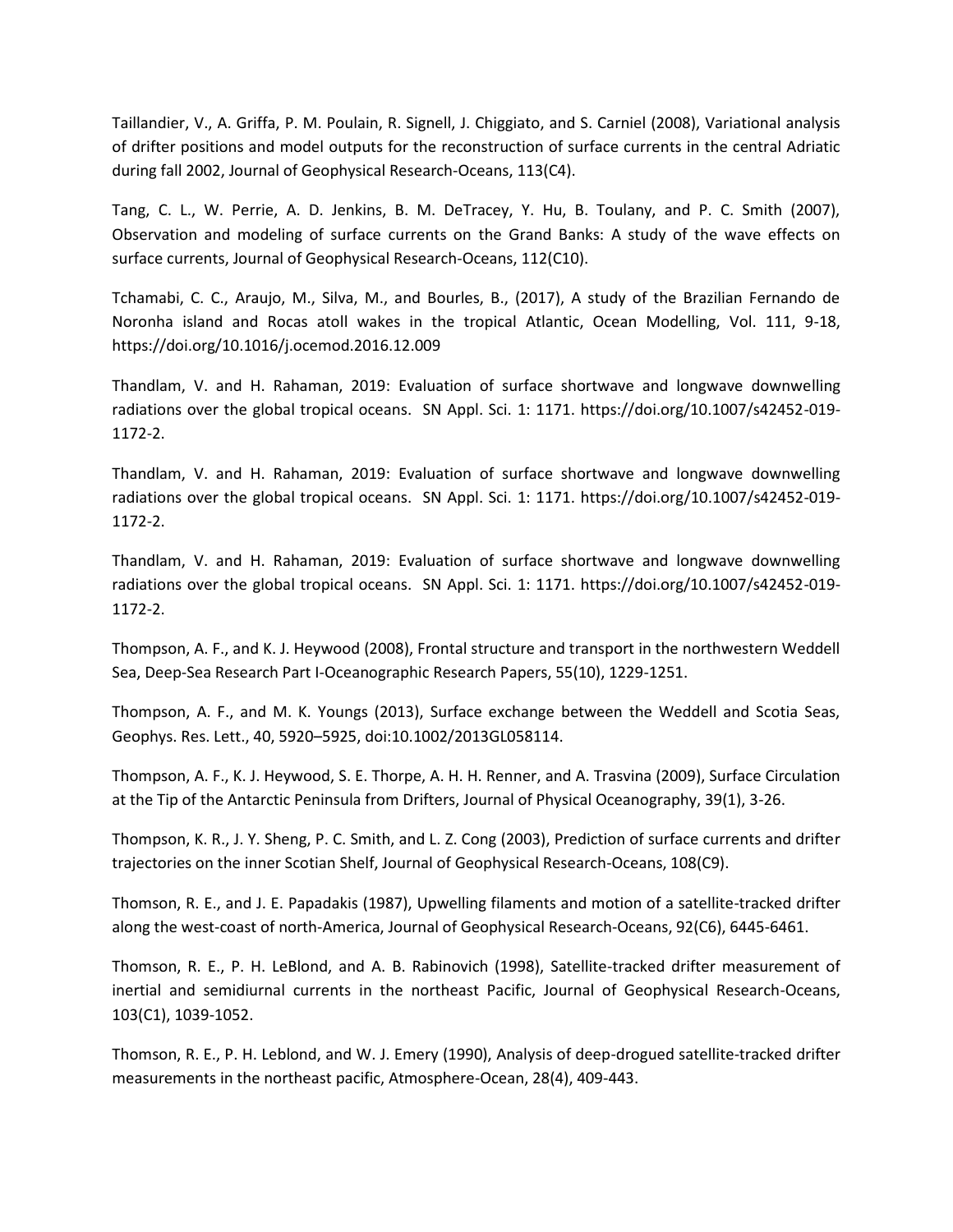Thoppil, P. G., J. G. Richman, and P. J. Hogan (2011), Energetics of a global ocean circulation model compared to observations, Geophysical Research Letters, 38.

Thorpe, S. E., K. J. Heywood, M. A. Brandon, and D. P. Stevens (2002), Variability of the southern Antarctic Circumpolar Current front north of South Georgia, Journal of Marine Systems, 37(1-3), 87-105.

Tijssen, S.B., F.J. Wetsteyn (1984), Hydrographic observations near a subsurface drifter in the oyster ground, North-Sea,Netherlands Journal of Sea Research 18(1-2): 1-12.

Tintoré, J., Pinardi, N., Álvarez-Fanjul, E., Aguiar, E., Álvarez-Berastegui, D., Bajo, M., Balbin, R., Bozzano, R., Nardelli, B.B., Cardin, V., Casas, B., Charcos-Llorens, M., Chiggiato, J., Clementi, E., Coppini, G., Coppola, L., Cossarini, G., Deidun, A., Deudero, S., D'Ortenzio, F., Drago, A., Drudi, M., El Serafy, G., Escudier, R., Farcy, P., Federico, I., Fernández, J.G., Ferrarin, C., Fossi, C., Frangoulis, C., Galgani, F., Gana, S., García Lafuente, J., Sotillo, M.G., Garreau, P., Gertman, I., Gómez-Pujol, L., Grandi, A., Hayes, D., Hernández-Lasheras, J., Herut, B., Heslop, E., Hilmi, K., Juza, M., Kallos, G., Korres, G., Lecci, R., Lazzari, P., Lorente, P., Liubartseva, S., Louanchi, F., Malacic, V., Mannarini, G., March, D., Marullo, S., Mauri, E., Meszaros, L., Mourre, B., Mortier, L., Muñoz-Mas, C., Novellino, A., Obaton, D., Orfila, A., Pascual, A., Pensieri, S., Pérez Gómez, B., Pérez Rubio, S., Perivoliotis, L., Petihakis, G., de la Villéon, L.P., Pistoia, J., Poulain, P.-M., Pouliquen, S., Prieto, L., Raimbault, P., Reglero, P., Reyes, E., Rotllan, P., Ruiz, S., Ruiz, J., Ruiz, I., Ruiz-Orejón, L.F., Salihoglu, B., Salon, S., Sammartino, S., Sánchez Arcilla, A., Sánchez-Román, A., Sannino, G., Santoleri, R., Sardá, R., Schroeder, K., Simoncelli, S., Sofianos, S., Sylaios, G., Tanhua, T., Teruzzi, A., Testor, P., Tezcan, D., Torner, M., Trotta, F., Umgiesser, G., von Schuckmann, K., Verri, G., Vilibic, I., Yucel, M., Zavatarelli, M., Zodiatis, G. Challenges for Sustained Observing and Forecasting Systems in the Mediterranean Sea (2019) Frontiers in Marine Science, 6, art. no. 568, DOI: 10.3389/fmars.2019.00568

Tolstosheev, A. P., E. G. Lunev, and V. S. Motyzhev (2008), Development of means and methods of drifter technology applied to the problem of the Black Sea research, Oceanology, 48(1), 138-146.

Toner, M., A. C. Poje, A. D. Kirwan, C. Jones, B. L. Lipphardt, and C. E. Grosch (2001), Reconstructing basin-scale Eulerian velocity fields from simulated drifter data, Journal of Physical Oceanography, 31(5), 1361-1376.

Toner, M., A. D. Kirwan, L. H. Kantha, and J. K. Choi (2001), Can general circulation models be assessed and their output enhanced with drifter data?, Journal of Geophysical Research-Oceans, 106(C9), 19563- 19579.

Toner, M., and A. C. Poje (2004), Lagrangian velocity statistics of directed launch strategies in a Gulf of Mexico model, Nonlinear Processes in Geophysics, 11(1), 35-46.

Trani, M., P. Falco, and E. Zambianchi (2011), Near-surface eddy dynamics in the Southern Ocean, Polar Research, 30.

Trasvina, A., and E. D. Barton (2008), Summer circulation in the Mexican tropical Pacific, Deep-Sea Research Part I-Oceanographic Research Papers, 55(5), 587-607.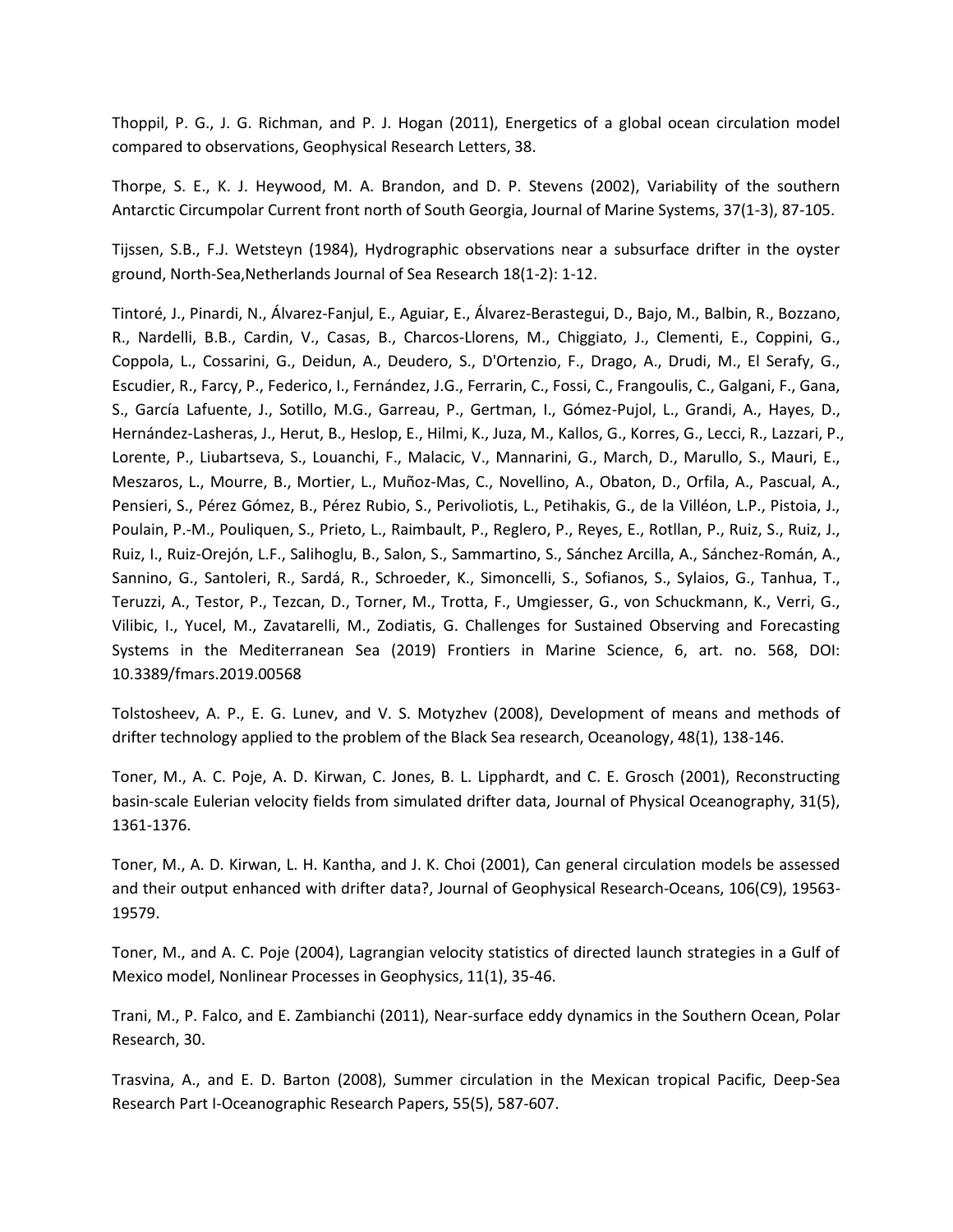Trasvina, A., K. J. Heywood, A. H. H. Renner, S. E. Thorpe, A. F. Thompson, and L. Zamudio (2011), The impact of high-frequency current variability on dispersion off the eastern Antarctic Peninsula, Journal of Geophysical Research-Oceans, 116.

Treguier, A. M., S. Theetten, E. P. Chassignet, T. Penduff, R. Smith, L. Talley, J. O. Beismann, and C. Boning (2005), The North Atlantic subpolar gyre in four high-resolution models, Journal of Physical Oceanography, 35(5), 757-774.

Tseng, R. S., and Y. T. Shen (2003), Lagrangian observations of surface flow patterns in the vicinity of Taiwan, Deep-Sea Research Part II-Topical Studies in Oceanography, 50(6-7), 1107-1115.

Tseng, R. S., Change, Y. C., and Chu, P. C., (2017), Use of Global Satellite Altimeter and Drifter Data for Ocean Current Resource Characterization, Marine Renewable Energy, 157-177, https://link.springer.com/chapter/10.1007/978-3-319-53536-4\_7

Tulloch, R., J. Marshall, and K. S. Smith (2009), Interpretation of the propagation of surface altimetric observations in terms of planetary waves and geostrophic turbulence, Journal of Geophysical Research-Oceans, 114.

Tweedie, M. S., D. M. Stanitski, H. D. Snyder, and J. N. Hammond (2005), Follow the world's ocean currents with the Ocean Surface Currents Web site and the Adopt a Drifter Program, Marine Technology Society Journal, 39(4), 83-89.

Ubelmann, C., and L. L. Fu (2011), Cyclonic eddies formed at the Pacific tropical instability wave fronts, Journal of Geophysical Research-Oceans, 116.

Uchida, H., and S. Imawaki (2003), Eulerian mean surface velocity field derived by combining drifter and satellite altimeter data, Geophysical Research Letters, 30(5).

Uchida, H., S. Imawaki, and J. H. Hu (1998), Comparison of Kuroshio surface velocities derived from satellite altimeter and drifting buoy data, Journal of Oceanography, 54, 115-122.

Udaya, P.J.S., G. Pathirana, P.N. Ranasinghe, L. Centurioni, V. Hormann, 2020: Monsoonal impact on circulation pathways in the Indian Ocean. Acta Oceanologica Sinica, 39, 103-112. https://doi.org/10.1007/s13131-020-1557-5.

Unterberger M., Charria G., Rimmelin-Maury P., Goberville E., Tréguer P. Extreme event characterisation based on long-term in-situ high-frequency observations of coastal waters in western Europe. EMSO Third training school and conference on "Environmental Time Series Analysis" Tromsø, Norway, from 28th to 31st January 2019

Unterberger Maximilian, Charria Guillaume, Rimmelin-Maury Peggy, Goberville Eric, Treguer Paul, Barrier Nicolas, Grossteffan Emilie, Repecaud Michel, Quemener Loic, Theetten Sebastien (2019). Extreme event occurrence linked with natural and anthropogenic climate variations in coastal waters of western Europe . 2019 Future Oceans2 IMBeR Open Science Conference, 17-21 June 2019, Brest, France .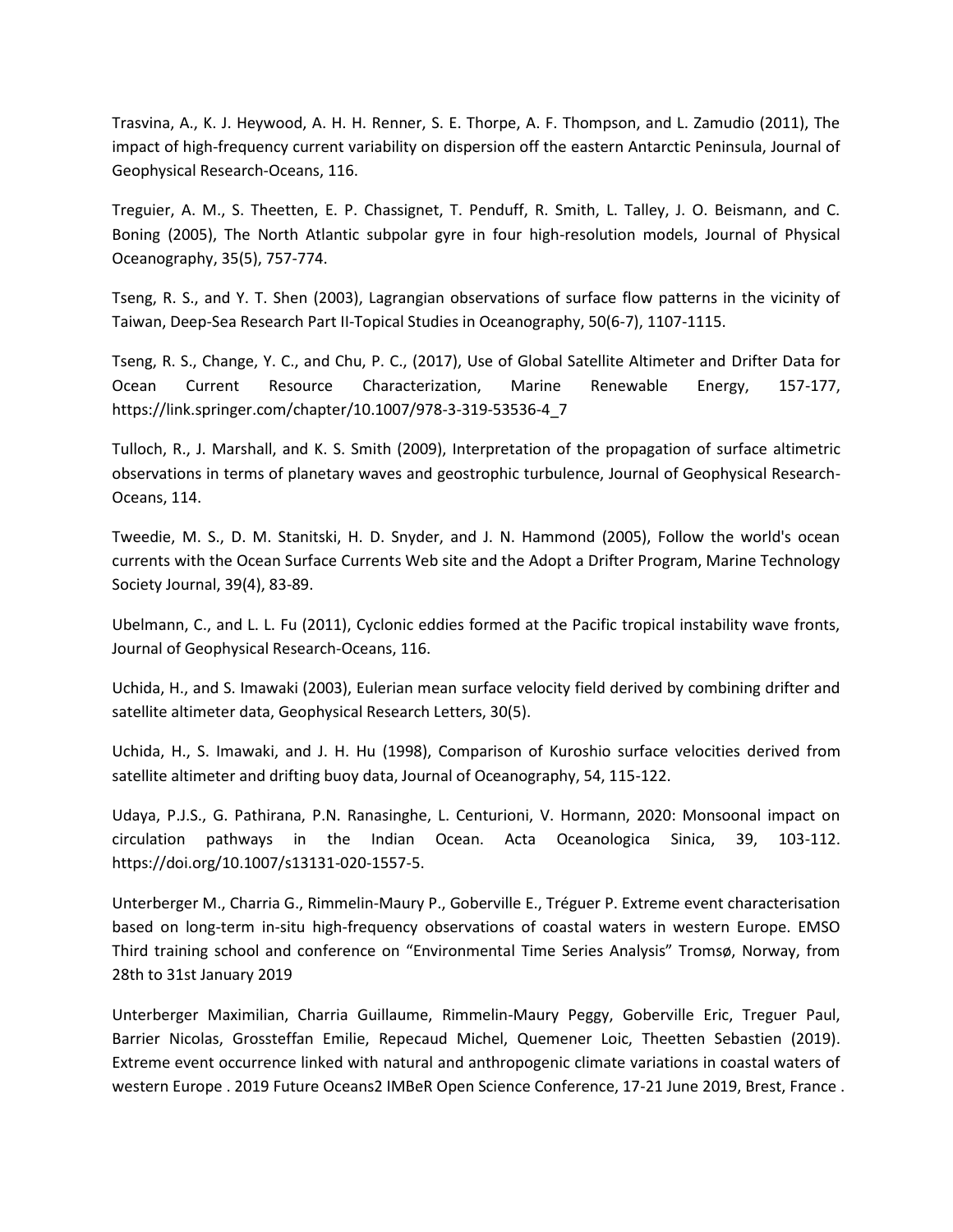Uotila, J., J. Launiainen, and T. Vihma (1997), An analysis of buoy drift in the northern North Atlantic with detection of drogue loss events, Atmosphere-Ocean, 35(4), 471-494.

Urbano, D. F., R. A. F. De Almeida, and P. Nobre (2008), Equatorial Undercurrent and North Equatorial Countercurrent at 38 degrees W: A new perspective from direct velocity data, Journal of Geophysical Research-Oceans, 113(C4).

Ursella, L., P. M. Poulain, and R. P. Signell (2006), Surface drifter derived circulation in the northern and middle Adriatic Sea: Response to wind regime and season, Journal of Geophysical Research-Oceans, 112(C3).

Utari, P.A., D. Setiabudidaya, M.Y.N. Khakim, and I. Iskandar, 2019: Dynamics of the South Java Coastal Current revealed by RAMA observing network. Terr. Atmos. Ocean. Sci., 30, 235-245, https://doi.org/10.3319/TAO.2018.12.14.01.

V. Rérolle1, D. Angelescu1, A. Hausot1, P. Ea1, N. Lefèvre2, C. Provost2, M. Labaste2 « Development of a novel hybrid pH sensor for deployment on autonomous profiling platforms » , Oceans2019, Marseille, 17-20 juin 2019

Valdimarsson, H., and S. A. Malmberg (1999), Near-surface circulation in Icelandic waters derived from satellite tracked drifters, Rit Fiskideildar.J.Mar.Res.Inst-Reykjavik, 16, 23-39.

van Aken, H. M. (2002), Surface currents in the Bay of Biscay as observed with drifters between 1995 and 1999, Deep-Sea Research Part I-Oceanographic Research Papers, 49(6), 1071-1086.

van Aken, H. M., A. K. van Veldhoven, C. Veth, W. P. M. de Ruijter, P. J. van Leeuwen, S. S. Drijfhout, C. P. Whittle, and M. Rouault (2003), Observations of a young Agulhas ring, Astrid, during MARE in March 2000, Deep-Sea Research Part II-Topical Studies in Oceanography, 50(1), 167-195.

van Aken, H. M., and G. Becker (1996), Hydrography and through-flow in the north-eastern North Atlantic Ocean: the NANSEN project, Progress in Oceanography, 38(4), 297-346.

van Aken, H.M. , J.R.E. Lutjeharms, M. Rouault, C. Whittle and W.P.M. de Ruijter, 2013: Observations of an early Agulhas current retroflection event in 2001: A temporary cessation of inter-ocean exchange south of Africa. Deep Sea Research Part I: Oceanographic Research Papers, 72, 1-8, http://dx.doi.org/10.1016/j.dsr.2012.11.002.

van Meurs, P. (1998), Interactions between near-inertial mixed layer currents and the mesoscale: The importance of spatial variabilities in the vorticity field, Journal of Physical Oceanography, 28(7), 1363- 1388.

van Sebille E, Zettler E, Wienders N, Amaral-Zettler L, Elipot S and Lumpkin R (2021) Dispersion of Surface Drifters in the Tropical Atlantic. Front. Mar. Sci. 7:607426. doi: 10.3389/fmars.2020.607426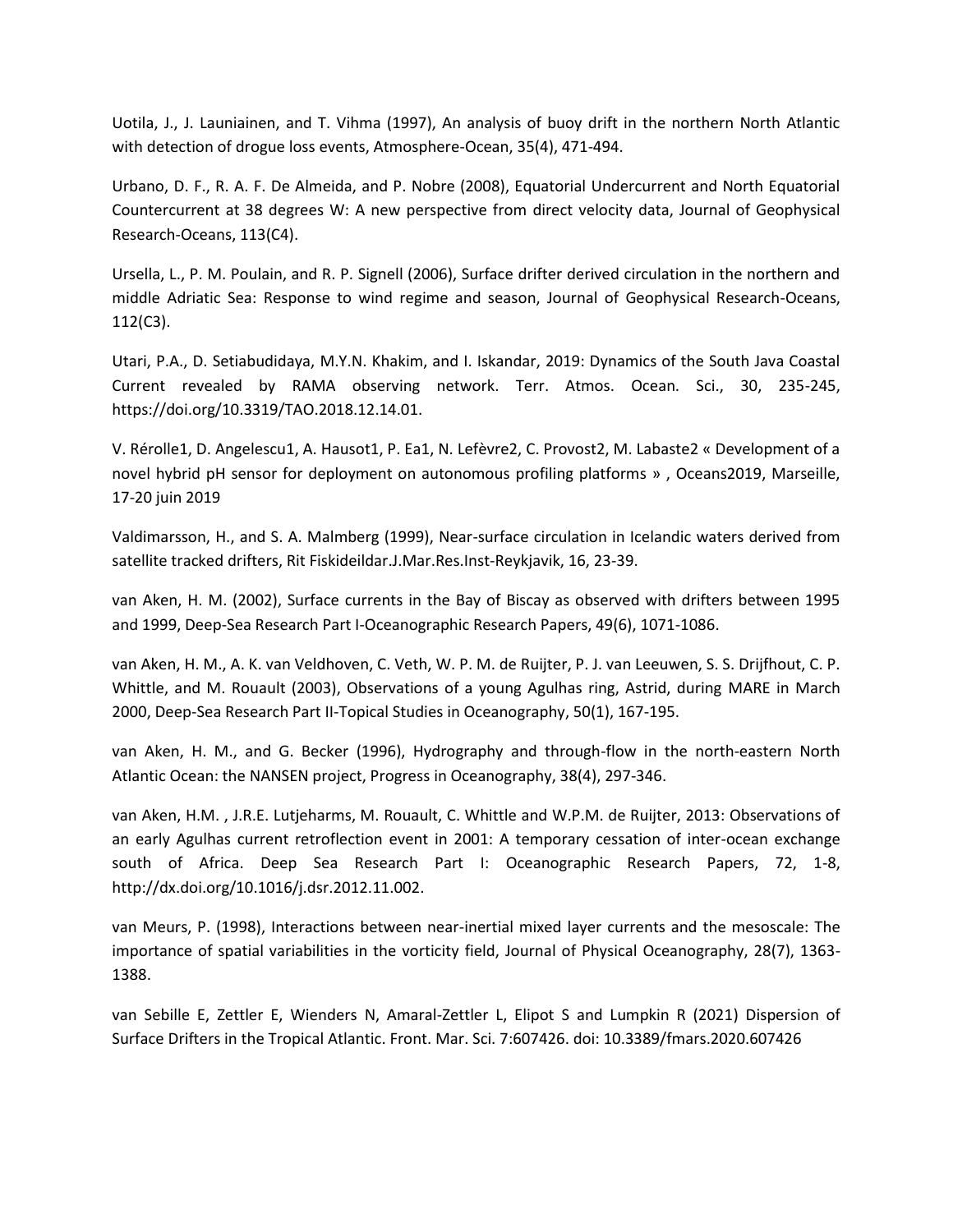van Sebille, E, M H England and G Froyland, (2012), Origin, dynamics and evolution of ocean garbage patches from observed surface drifters, Environmental Research Letters, \*7\* (044040), doi:10.1088/1748-9326/7/4/044040 http://dx.doi.org/doi:10.1088/1748-9326/7/4/044040.

van Sebille, E., Griffes, S. M., Abernathey, R., Adams, T. P., Berloff, P., Biastoch, A., Blanke, B., Chassignet, E. P., Cheng, Y., Cotter, C. J., Deleersnijder, E., Doos, K., Drake, H. F., Drijfhout, S., Fary, S. F., Heemink, A. W., Kjellsson, J., Koszalka, I. M., Lange, M., Lique, C., MacGilchrist G. A., Marsh, R., Adame, G. M., McAdam, R., Nencioli, F., Paris, C. B., Piggott, M. D., Polton, J. A., Ruhs, S., Shah, S. H. A. M., Thomas, M. D., Wang, J., Wolfram, P. J., Zanna, L., Zika, J. D. (2018) Lagrangian ocean analysis: Fundamentals and practices, Ocean Modelling, Vol. 121, 49-75, https://doi.org/10.1016/j.ocemod.2017.11.008

van Sebille, E., Griffes, S. M., Abernathey, R., Adams, T. P., Berloff, P., Biastoch, A., Blanke, B., Chassignet, E. P., Cheng, Y., Cotter, C. J., Deleersnijder, E., Doos, K., Drake, H. F., Drijfhout, S., Fary, S. F., Heemink, A. W., Kjellsson, J., Koszalka, I. M., Lange, M., Lique, C., MacGilchrist G. A., Marsh, R., Adame, G. M., McAdam, R., Nencioli, F., Paris, C. B., Piggott, M. D., Polton, J. A., Ruhs, S., Shah, S. H. A. M., Thomas, M. D., Wang, J., Wolfram, P. J., Zanna, L., Zika, J. D. (2018) Lagrangian ocean analysis: Fundamentals and practices, Ocean Modelling, Vol. 121, 49-75, https://doi.org/10.1016/j.ocemod.2017.11.008

van Sebille, E., L. M. Beal, and W. E. Johns (2011), Advective Time Scales of Agulhas Leakage to the North Atlantic in Surface Drifter Observations and the 3D OFES Model, Journal of Physical Oceanography, 41(5), 1026-1034.

van Sebille, E., M. O. Baringer, W. E. Johns, C. S. Meinen, L. M. Beal, M. F. de Jong, and H. M. van Aken, Propagation Pathways of Classical Labrador Sea Water from its Source Region to 26N, J. Geophys. Res., 116, C12027, doi:10.1029/2011JC007171, 2011.

van Sebille, E., P. J. van Leeuwen, A. Biastoch, C. N. Barron, and W. P. M. de Ruijter (2009), Lagrangian validation of numerical drifter trajectories using drifting buoys: Application to the Agulhas system, Ocean Modelling, 29(4), 269-276.

van Sebille, E., S. Waterman, A. Barthel, R. Lumpkin, S. Keating, C. Fogwill and C. Turney, 2015: Pairwise surface drifter separation in the Western Pacific Sector of the Southern Ocean. J. Geophys. Res.-Oceans, 120, 6769–6781, http://dx.doi.org/10.1002/2015JC010972.

Van\_Meurs, P. (1995), The importance of spatial variabilities on the decay of enar-inertial mixed layer currents:theory, observation and modeling.

Van\_Meurs, P. (1998), Interactions between near-inertial mixed layer currents and the mesoscale:the importance of spatial variabilities in the vorticity field, Journal of Physical Oceanography, 28(7), 1363- 1388.

Vanaken, H. M., G. Budeus, and M. Hahnel (1995), THE ANATOMY OF THE ARCTIC FRONTAL ZONE IN THE GREENLAND SEA, Journal of Geophysical Research-Oceans, 100(C8), 15999-16014.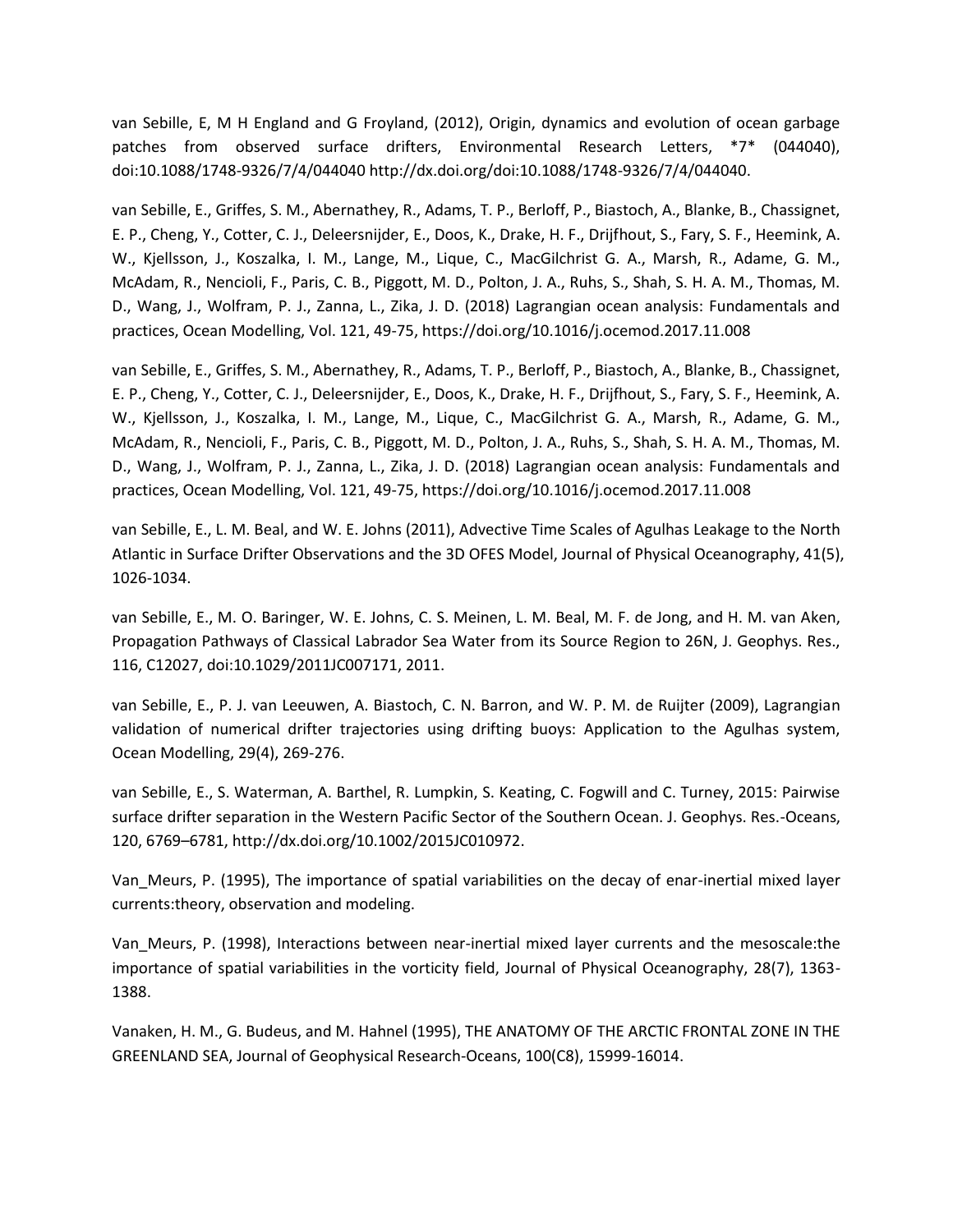Vander Woude, A. J., J. L. Largier, and R. M. Kudela (2006), Nearshore retention of upwelled waters north and south of Point Reyes (northern California) - Patterns of surface temperature and chlorophyll observed in CoOP WEST, Deep-Sea Research Part II-Topical Studies in Oceanography, 53(25-26), 2985- 2998.

vanMeurs, P., and P. P. Niiler (1997), Temporal variability of the large-scale geostrophic surface velocity in the northeast Pacific, Journal of Physical Oceanography, 27(10), 2288-2297.

Varalakshmi Perumal, Suresh Kumar Murugaiyan, Pavithran Ravichandran, R. Venkatesan, R. Sundar R Real Time Identification of Anomalous Event in Coastal Regions using Deep Learning techniques was published in Wiley online library Journal :Concurrency and Computation: Practice and Experience, on 15th June 2021 ; https://doi.org/10.1002/cpe.6421

Vastano, A. C., and C. N. Barron (1994), Comparison of satellite and drifter surface flow estimates in the northwestern gulf-of-mexico, Continental Shelf Research, 14(6), 589-605.

Vastano, A. C., C. N. Barron, and E. W. Shaar (1995), SATELLITE-OBSERVATIONS OF THE TEXAS CURRENT, Continental Shelf Research, 15(6), 729-754.

Vaughan, S. L., C. N. K. Mooers, and S. M. Gay (2001), Physical variability in Prince William Sound during the SEA study (1994-98), Fisheries Oceanography, 10, 58-80.

Velez-Belchi, P, Centurioni LR, Lee DK, Jan S, Niiler PP. 2013. Eddy induced Kuroshio intrusions onto the continental shelf of the East China Sea. Journal of Marine Research. 71:83-107.

Veneziani, M., A. Griffa, A. M. Reynolds, and A. J. Mariano (2004), Oceanic turbulence and stochastic models from subsurface Lagrangian data for the northwest Atlantic Ocean, Journal of Physical Oceanography, 34(8), 1884-1906.

Veneziani, M., A. Griffa, and P. M. Poulain (2007), Historical drifter data and statistical prediction of particle motion: A case study in the central Adriatic Sea, Journal of Atmospheric and Oceanic Technology, 24(2), 235-254.

Veneziani, M., A. Griffa, Z. D. Garraffo, and E. P. Chassignet (2005), Lagrangian spin parameter and coherent structures from trajectories released in a high-resolution ocean model, Journal of Marine Research, 63(4), 753-788.

Veneziani, M., C. A. Edwards, J. D. Doyle, and D. Foley (2009), A central California coastal ocean modeling study: 1. Forward model and the influence of realistic versus climatological forcing, Journal of Geophysical Research-Oceans, 114.

Venkatesan R. and K. Jossia Joseph, 2021. Rapid mode transmission in moored data buoys during cyclones, Breeze- IMS Chennai Chapter Newsletter. Vol.21, Issue No.1, May 2021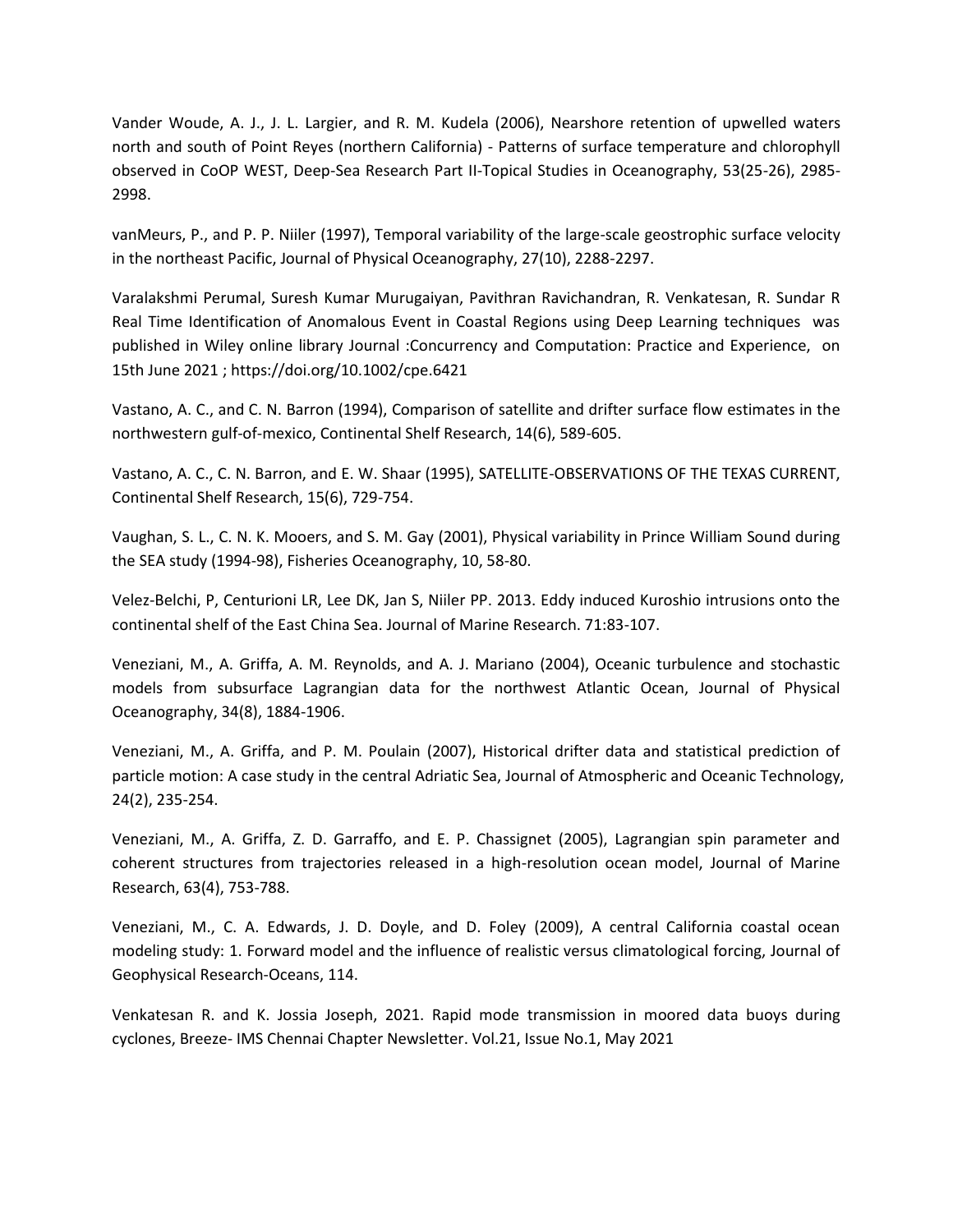Venkatesan R., Jossia Joseph K., Anoopa Prasad C., Arul Muthiah M., Ramasundaram S. and Murugesh P (2020), Differential upper ocean response depicted in moored buoy observations during the premonsoon cyclone Viyaru, Current Science, 118 (11), 1760- 1767

Venkatesan, R., Muthiah, M. A., Vengatesan, G., Kesavakumar, B., & Vedachalam, N., Best Practices for Increasing Data Return: Case Study From Indian Ocean Observation Network. Marine Technology Society Journal, 53(5), 30-42.

Venkatesan, R., Muthiah, M.A., Vedachalam, N., Thirumurugan, K., Senthilkumar, P., Vengatesan, G. and Sridharan, R., 2021. Can Submerged Buoys be Reliably Used for Monitoring Tsunamis in the Indian Ocean?. Marine Technology Society Journal, 55(1), pp.127-136.

Venkatesan, R., Ramesh, K., Muthiah, M.A., Vedachalam, N., Murugesh, P. and Atmanand, M.A., 2021. Estimation of Uncertainty in the Atmospheric Pressure Measurement From the Indian Ocean Moored Buoy Systems. Marine Technology Society Journal, 55(1), pp.137-146.

Venkatesan.R, Arul Muthiah M, Vedachalam N, Vengatesan, G, Ramesh, K, Kesavakumar B, Thirumurugan K, Technological Trends and Significance of the Essential Ocean Variables by the Indian Moored Observatories Relevance to UN Decade of Ocean Sciences in Marine Technology Society Journal,Volume 55, Number 3, May/June 2021, pp. 34-49(16) DOI : https :// doi.org /10.4031/ MTSJ.55.3.8

Venkatesh, S., B. Sanderson, and M. Eltahan (1990), Optimum deployment of satellite-tracked drifters to support iceberg drift forecasting, Cold Regions Science and Technology, 18(2), 117-131.

Venkatesh, S., D. L. Murphy, and G. F. Wright (1994), ON THE DETERIORATION OF ICEBERGS IN THE MARGINAL ICE-ZONE, Atmosphere-Ocean, 32(2), 469-484.

Verbrugge, N., and G. Reverdin (2003), Contribution of horizontal advection to the interannual variability of sea surface temperature in the North Atlantic, Journal of Physical Oceanography, 33(5), 964-978.

Vieira de Assunção, R., A. C. Silva, A. Roy, B. Bourlès, C. Henrique S. Silva, J.-F. Ternon, M. Araujo, and A. Bertrand, 3D characterisation of the thermohaline structure in the southwestern tropical Atlantic derived from functional data analyses, Progress in Oceanography, 187, 2020, https://doi.org/10.1016/j.pocean.2020.102399.

Vignudelli, S., De Biasio, F., Scozzari, A., Zecchetto, S., Papa, A. Sea level trends and variability in the adriatic sea and around venice (2020) International Association of Geodesy Symposia, 150, pp. 65-74. DOI: 10.1007/1345\_2018\_51

Vinayachandran, P.N., A.J. Matthews, K.V. Kumar, A. Sanchez-Franks, V. Thushara, J. George, V. Vijith, B.G. Webber, B.Y. Queste, R. Roy, A. Sarkar, D.B. Baranowski, G.S. Bhat, N.P. Klingaman, S.C. Peatman, C. Parida, K.J. Heywood, R. Hall, B. King, E.C. Kent, A.A. Nayak, C.P. Neema, P. Amol, A. Lotliker, A. Kankonkar, D.G. Gracias, S. Vernekar, A.C. D'Souza, G. Valluvan, S.M. Pargaonkar, K. Dinesh, J.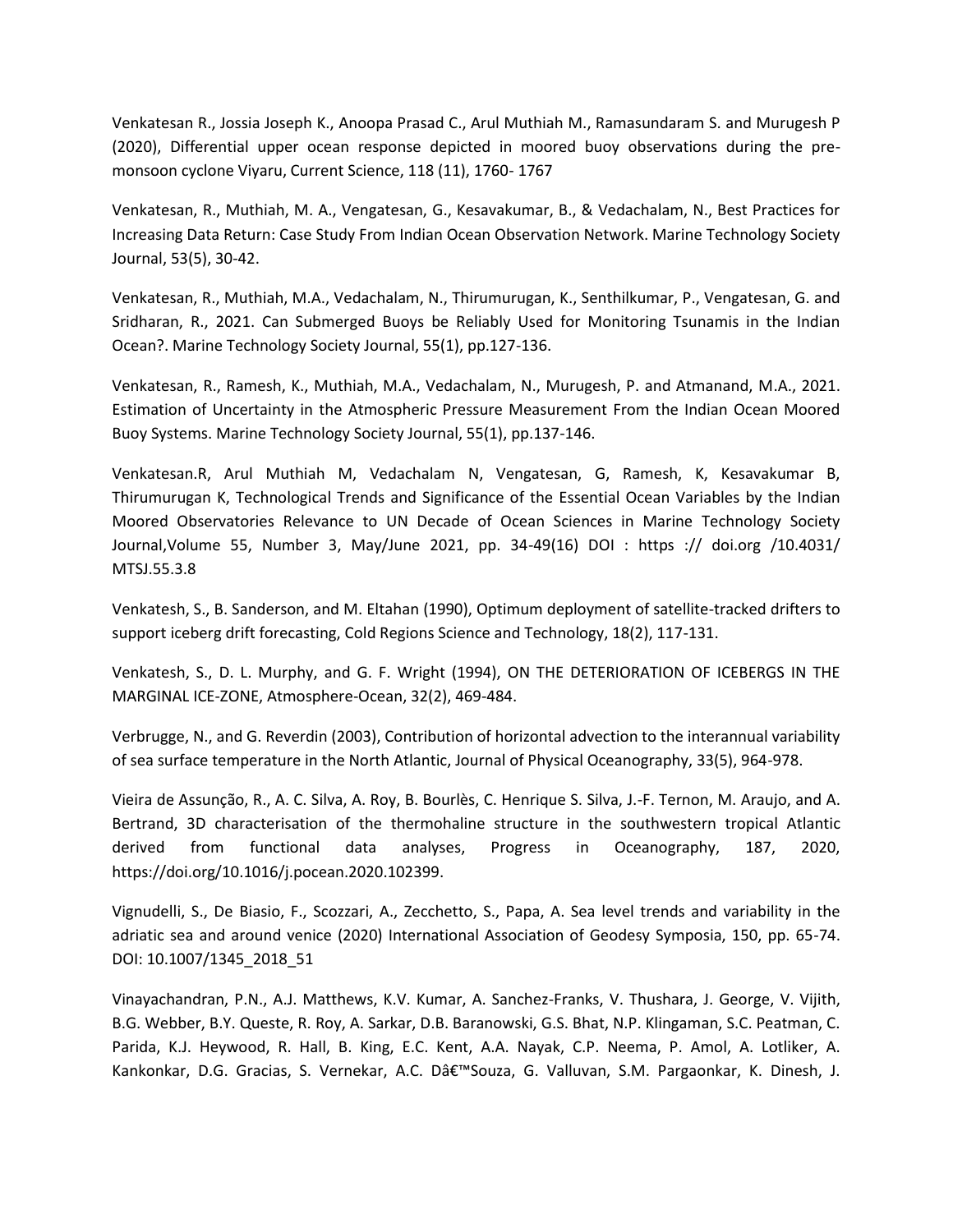Giddings, and M. Joshi, 2018: BoBBLE: Oceanâ $\epsilon$ "Atmosphere Interaction and Its Impact on the South Asian Monsoon. Bull. Amer. Meteor. Soc., 99, 1569â€"1587, https://doi.org/10.1175/BAMS-D-16-0230.1

Vinayachandran, P.N., A.J. Matthews, K.V. Kumar, A. Sanchez-Franks, V. Thushara, J. George, V. Vijith, B.G. Webber, B.Y. Queste, R. Roy, A. Sarkar, D.B. Baranowski, G.S. Bhat, N.P. Klingaman, S.C. Peatman, C. Parida, K.J. Heywood, R. Hall, B. King, E.C. Kent, A.A. Nayak, C.P. Neema, P. Amol, A. Lotliker, A. Kankonkar, D.G. Gracias, S. Vernekar, A.C. D'Souza, G. Valluvan, S.M. Pargaonkar, K. Dinesh, J. Giddings, and M. Joshi, 2018: BoBBLE: Ocean–Atmosphere Interaction and Its Impact on the South Asian Monsoon. Bull. Amer. Meteor. Soc., 99, 1569–1587, https://doi.org/10.1175/BAMS-D-16-0230.1

Vinu Valsala, M.G. Sreeush, M. Anju, Pentakota Sreenivas, Yogesh K. Tiwari, Kunal Chakraborty, S. Sijikumar, 2021: An observing system simulation experiment for Indian Ocean surface pCO2 measurements. Progress in Oceanography, 194, 102570. https://doi.org/10.1016/j.pocean.2021.102570.

Vladoiu, A., Bouruet-Aubertot, P., Cuypers, Y., Ferron, B., Schroeder, K., Borghini, M., Leizour, S., Ismail, S.B. Mixing efficiency from microstructure measurements in the Sicily Channel (2019) Ocean Dynamics, 69 (7), pp. 787-807. DOI: 10.1007/s10236-019-01274-2

Volkov, D. L. (2005), Interannual variability of the altimetry-derived eddy field and surface circulation in the extratropical North Atlantic Ocean in 1993-2001, Journal of Physical Oceanography, 35(4), 405-426.

Volkov, D. L., and M. I. Pujol (2012), Quality assessment of a satellite altimetry data product in the Nordic, Barents, and Kara seas, Journal of Geophysical Research-Oceans, 117.

Volkov, D. L., T. V. Belonenko, and V. R. Foux, 2013: Puzzling over the dynamics of the Lofoten Basin - a sub-Arctic hot spot of ocean variability. Geophys. Res. Lett., 40, 738–743, http://dx.doi.org/10.1002/grl.50126.

von Schuckmann, K., Le Traon, P.-Y., Smith, N., Pascual, A., Djavidnia, S., Gattuso, J.-P., Grégoire, M., Nolan, G., Aaboe, S., Aguiar, E., Álvarez Fanjul, E., Alvera-Azcárate, A., Aouf, L., Barciela, R., Behrens, A., Belmonte Rivas, M., Ben Ismail, S., Bentamy, A., Borgini, M., Brando, V.E., Bensoussan, N., Blauw, A., Bryère, P., Buongiorno Nardelli, B., Caballero, A., Çağlar Yumruktepe, V., Cebrian, E., Chiggiato, J., Clementi, E., Corgnati, L., de Alfonso, M., de Pascual Collar, Á., Deshayes, J., Di Lorenzo, E., Dominici, J.- M., Dupouy, C., Drévillon, M., Echevin, V., Eleveld, M., Enserink, L., García Sotillo, M., Garnesson, P., Garrabou, J., Garric, G., Gasparin, F., Gayer, G., Gohin, F., Grandi, A., Griffa, A., Gourrion, J., Hendricks, S., Heuzé, C., Holland, E., Iovino, D., Juza, M., Kurt Kersting, D., Kipson, S., Kizilkaya, Z., Korres, G., Kõuts, M., Lagemaa, P., Lavergne, T., Lavigne, H., Ledoux, J.-B., Legeais, J.-F., Lehodey, P., Linares, C., Liu, Y., Mader, J., Maljutenko, I., Mangin, A., Manso-Narvarte, I., Mantovani, C., Markager, S., Mason, E., Mignot, A., Menna, M., Monier, M., Mourre, B., Müller, M., Nielsen, J.W., Notarstefano, G., Ocaña, O., Pascual, A., Patti, B., Payne, M.R., Peirache, M., Pardo, S., Pérez Gómez, B., Pisano, A., Perruche, C., Peterson, K.A., Pujol, M.-I., Raudsepp, U., Ravdas, M., Raj, R.P., Renshaw, R., Reyes, E., Ricker, R., Rubio, A., Sammartino, M., Santoleri, R., Sathyendranath, S., Schroeder, K., She, J., Sparnocchia, S., Staneva, J., Stoffelen, A., Szekely, T., Tilstone, G.H., Tinker, J., Tintoré, J., Tranchant, B., Uiboupin, R., Van der Zande, D., von Schuckmann, K., Wood, R., Woge Nielsen, J., Zabala, M., Zacharioudaki, A., Zuberer, F., Zuo, H.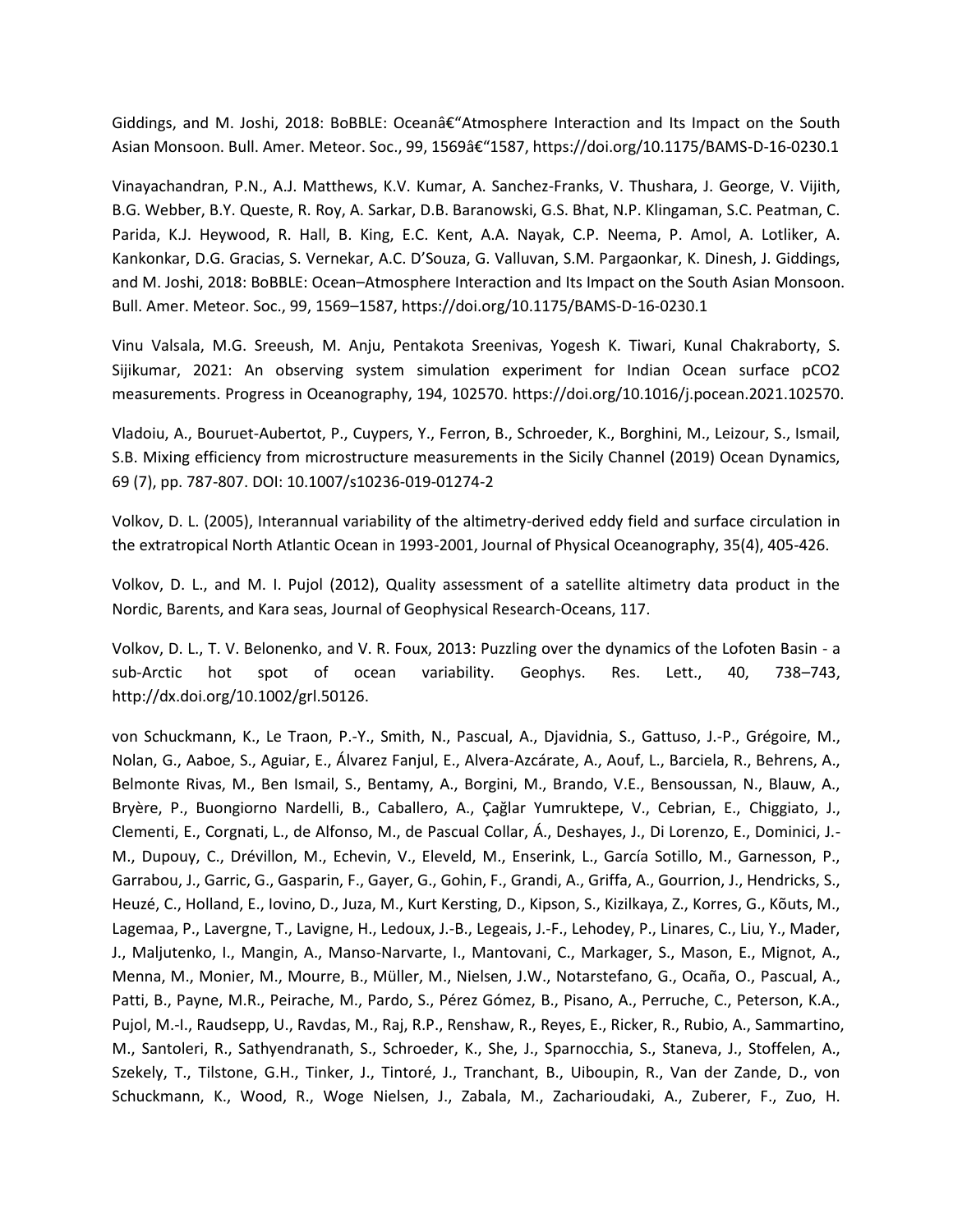Copernicus Marine Service Ocean State Report, Issue 3 (2019) Journal of Operational Oceanography, 12 (sup1), pp. S1-S123. DOI: 10.1080/1755876X.2019.1633075

Wang J, Zhang J, Yang J, 2013: The validation of HY-2 altimeter measurements of a significant wave height based on buoy data, Acta Oceanol Sin., 32(11), 87-90.

Wang, G. H., D. X. Wang, and T. J. Zhou (2012), Upper layer circulation in the Luzon Strait, Aquatic Ecosystem Health & Management, 15(1), 39-45.

Wang, G. H., H. Wang, Z. H. Liu, and B. K. Zhu (2008), Observations of near surface current at the Luzon Strait in winter, Acta Oceanologica Sinica, 27, 145-150.

Wang, H., A. Kumar, R. Murtugudde, et al., 2019 Covariations between the Indian Ocean dipole and ENSO: a modeling study. Clim. Dyn. https://doi.org/10.1007/s00382-019-04895-x.

Wang, J. and L.Y. Oey, 2016: Seasonal Exchanges of the Kuroshio and Shelf Waters and Their Impacts on the Shelf Currents of the East China Sea. J. Phys. Oceanogr., 46, 1615–1632, https://doi.org/10.1175/JPO-D-15-0183.1

Wang, J. D. (1998), Subtidal flow patterns in western Florida Bay, Estuarine Coastal and Shelf Science, 46(6), 901-915.

Wang, Y., F. J. Beron-Vera, and M. J. Olascoaga (2016), The life cycle of a coherent Lagrangian Agulhas ring, J. Geophys. Res. Oceans, 121, 3944–3954, doi:10.1002/2015JC011620.

Wang, Y.-L., C.-R. Wu, and S.-Y. Chao (2016), Warming and weakening trends of the Kuroshio during 1993â€"2013, Geophys. Res. Lett., 43, 9200â€"9207, doi:10.1002/2016GL069432.

Wang, Z., D. Brickman, B. J. W. Greenan, and I. Yashayaev (2016), An abrupt shift in the Labrador Current System in relation to winter NAO events, J. Geophys. Res. Oceans, 121, 5338â€"5349, doi:10.1002/2016JC011721.

Wanninkhof, R., R. A. Feely, D. K. Atwood, G. Berberian, D. Wilson, P. P. Murphy, and M. F. Lamb (1995), Seasonal and lateral variations in carbon-chemistry of surface-water in the eastern Equatorial Pacific during 1992, Deep-Sea Research Part II-Topical Studies in Oceanography, 42(2-3), 387-409.

Ward, B., R. Wanninkhof, W. R. McGillis, A. T. Jessup, M. D. DeGrandpre, J. E. Hare, and J. B. Edson (2004), Biases in the air-sea flux of CO2 resulting from ocean surface temperature gradients, Journal of Geophysical Research-Oceans, 109(C8).

Ward, P., R. Shreeve, M. Whitehouse, B. Korb, A. Atkinson, M. Meredith, D. Pond, J. Watkins, C. Goss, and N. Cunningham (2005), Phyto- and zooplankton community structure and production around South Georgia (Southern Ocean) during Summer 2001/02, Deep-Sea Research Part I-Oceanographic Research Papers, 52(3), 421-441.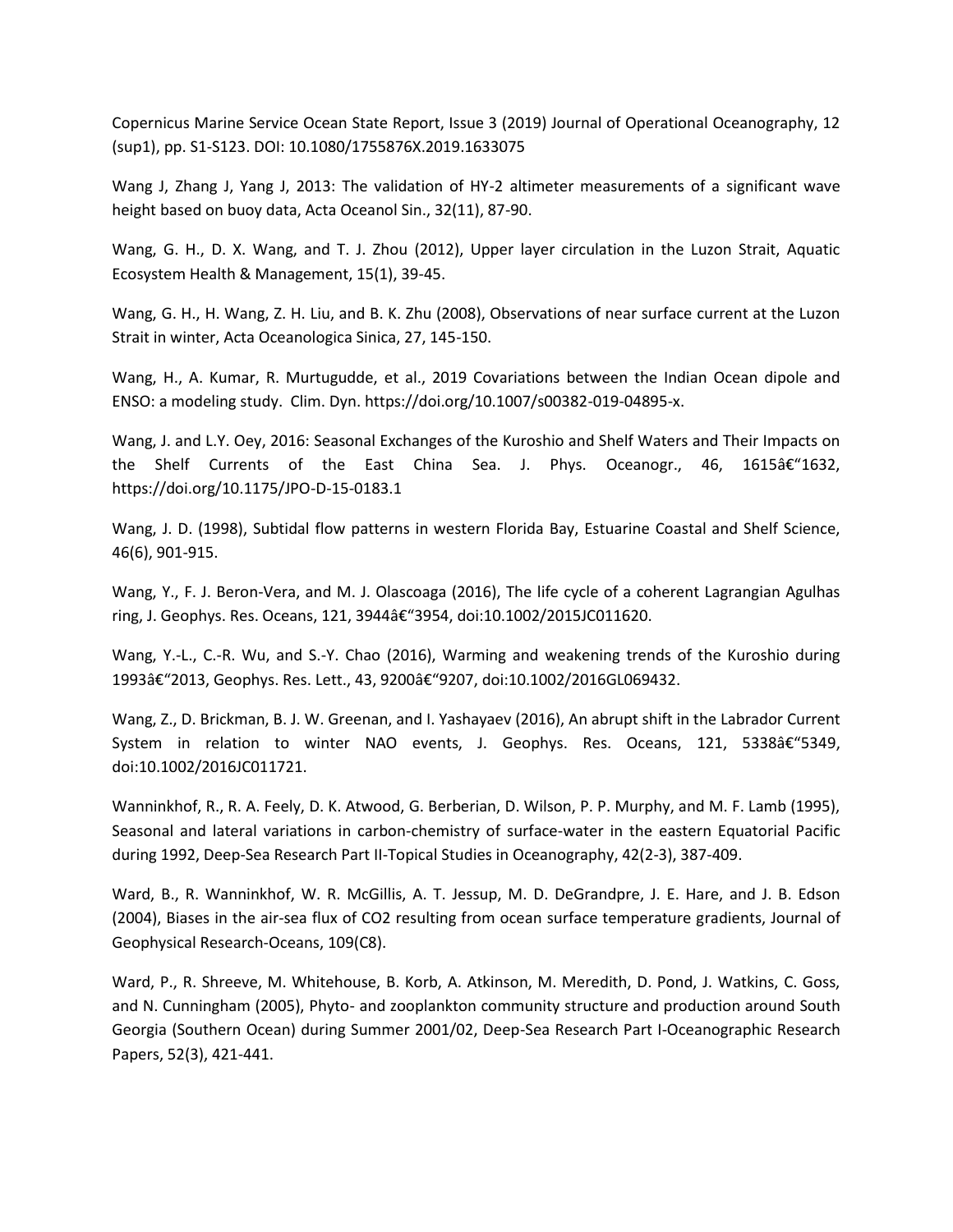Warnvarnas, A., P. P. Niiler, M. Zahorodny, S. Piacsek, and L. Neuberg (1994), SEA-SURFACE TEMPERATURE VARIABILITY OF THE ICELAND-FAEROE FRONT - CORRECTION, Journal of Geophysical Research-Oceans, 99(C8), 16409-16411.

Warrick, J. A., P. M. DiGiacomo, S. B. Welsberg, N. P. Nezlin, M. Mengel, B. H. Jones, J. C. Ohlmann, L. Washburn, E. J. Terrill, and K. L. Farnsworth (2007), River plume patterns and dynamics within the Southern California Bight, Continental Shelf Research, 27(19), 2427-2448.

Washburn, L., M. S. Swenson, and et al. (1993), Cross-shelf sediment transport by an anticyclonic eddy off Northern California, Science, 261(5128), 1560-1564.

Watanabe, T., D. Simizu, K. Nishiuchi, T. Hasegawa, and O. Katoh (2009), Surface Current Structure of the Tsushima Warm Current Region in the Japan Sea Derived by Satellite-Tracked Surface Drifters, Journal of Oceanography, 65(6), 791-801.

Wekerle, C., Q. Wang, S. Danilov, V. Schourup-Kristensen, W.-J. von Appen, and T. Jung (2016), Atlantic Water in the Nordic Seas: Locally eddy-permitting ocean simulation in a global setup, J. Geophys. Res. Oceans, 122, 914â€"940, doi:10.1002/2016JC012121.

Wen, C., A. Kumar, and Y. Xue, 2019: Uncertainties in reanalysis surface wind stress and their relationship with observing systems. Clim. Dyn., 52, 3061-3978. https://doi.org/10.1007/s00382-018- 4310-4.

White, W. B., D. R. Cayan, P. P. Niiler, J. Moisan, G. Lagerloef, F. Bonjean, and D. Legler (2005), The seasonal cycle of diabatic heat storage in the Pacific Ocean, Progress in Oceanography, 64(1), 1-29.

Wijesekera, H. W., E. Shroyer, A. Tandon, M. Ravichandran, D. Sengupta, S. U. P. Jinadasa, H. J. S. Fernando, N. Agarwal, K. Arulananthan, G. S. Bhat, M. Baumgartner, J. Buckley, L. Centurioni, P. Conry, J. T. Farrar, A. L. Gordon, V. Hormann, E. Jarosz, T. G. Jensen, S. Johnston, M. Lankhorst, C. M. Lee, L. S. Leo, I. Lozovatsky, A. J. Lucas, J. Mackinnon, A. Mahadevan, J. Nash, M. M. Omand, H. Pham, R. Pinkel, L. Rainville, S. Ramachandran, D. L. Rudnick, S. Sarkar, U. Send, R. Sharma, H. Simmons, K. M. Stafford, L. St. Laurent, K. Venayagamoorthy, R. Venkatesan, W. J. Teague, D. W. Wang, A. F. Waterhouse, R. Weller, and C. B. Whalen (2016), ASIRI: An ocean-atmosphere initiative for Bay of Bengal, Bull. Amer. Meteor. Soc., 97, 1859-1884, doi:10.1175/BAMS-D-14-00197.1.

Wijesekera, H.W., E. Shroyer, A. Tandon, M. Ravichandran, D. Sengupta, S.U. Jinadasa, H.J. Fernando, N. Agrawal, K. Arulananthan, G.S. Bhat, M. Baumgartner, J. Buckley, L. Centurioni, P. Conry, J.T. Farrar, A.L. Gordon, V. Hormann, E. Jarosz, T.G. Jensen, S. Johnston, M. Lankhorst, C.M. Lee, L.S. Leo, I. Lozovatsky, A.J. Lucas, J. Mackinnon, A. Mahadevan, J. Nash, M.M. Omand, H. Pham, R. Pinkel, L. Rainville, S. Ramachandran, D.L. Rudnick, S. Sarkar, U. Send, R. Sharma, H. Simmons, K.M. Stafford, L. St. Laurent, K. Venayagamoorthy, R. Venkatesan, W.J. Teague, D.W. Wang, A.F. Waterhouse, R. Weller, and C.B. Whalen, 2016: ASIRI: An Oceanâ€"Atmosphere Initiative for Bay of Bengal. Bull. Amer. Meteor. Soc., 97, 1859â€"1884, https://doi.org/10.1175/BAMS-D-14-00197.1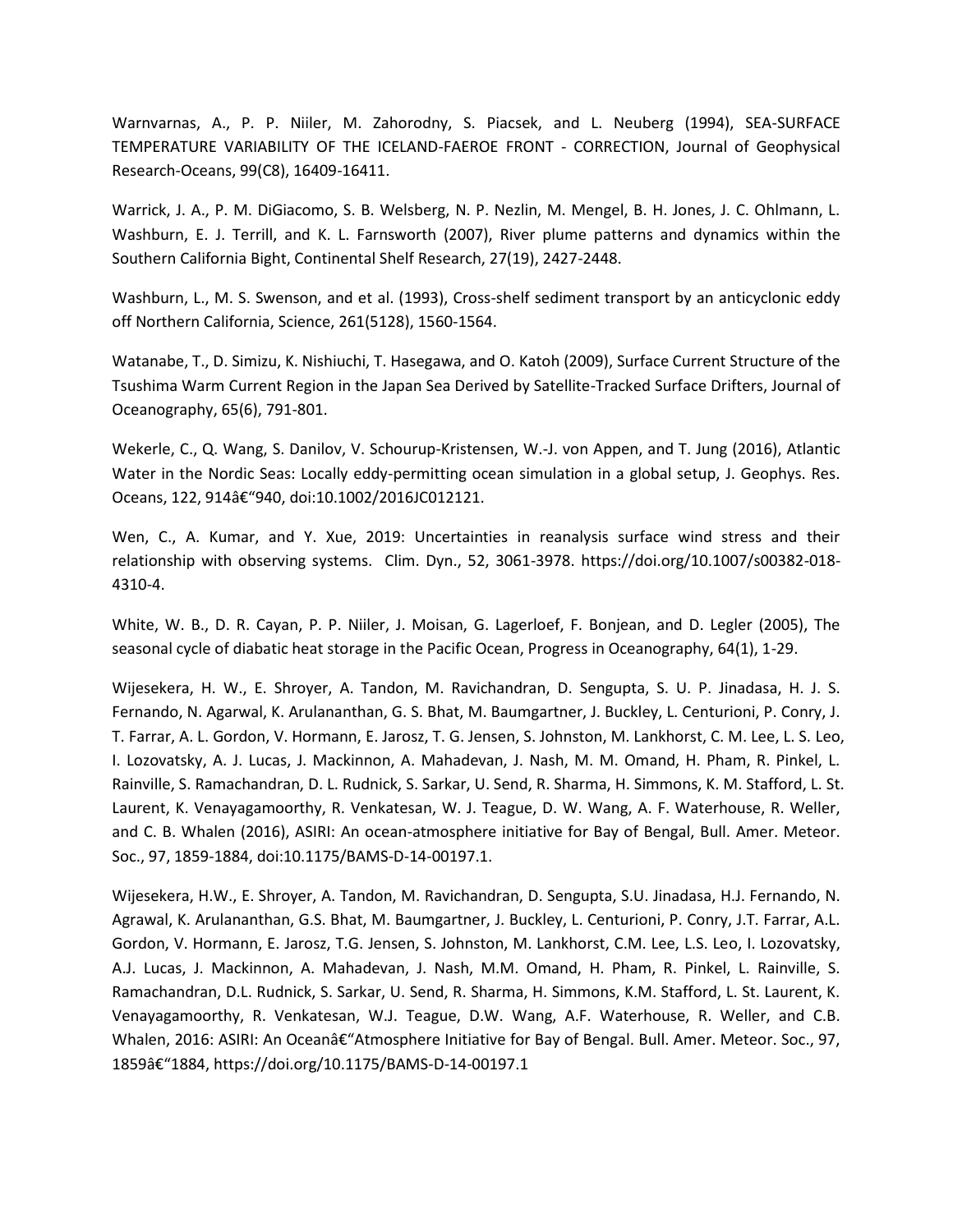Wilkin, J. L., and R. A. Morrow (1994), Eddy kinetic-energy and momentum flux in the southern-ocean comparison of a global eddy-resolving model with altimeter, drifter, and current-meter data, Journal of Geophysical Research-Oceans, 99(C4), 7903-7916.

Willebrand, J., R. H. Kase, D. Stammer, and et al. (1990), Verification of geosat sea surface topography in the Gulf Stream extension with surface drifting buoys and hydrographic measurements, Journal of Geophysical Research, 95(3), 3007.

Willett, C. S. (1996), A study of anticyclonic eddiesin the eastern tropical Pacific ocean with integrated satellite, in situ, and modeling data.

Williams, W. J., and E. C. Carmack (2008), Combined effect of wind-forcing and isobath divergence on upwelling at Cape Bathurst, Beaufort Sea, Journal of Marine Research, 66(5), 645-663.

Wing, S. R., L. W. Botsford, J. L. Largier, and L. E. Morgan (1995), Spatial structure of relaxation events and crab settlement in the northern California upwelling system, Marine Ecology-Progress Series, 128(1- 3), 199-211.

Woodson, C. B., L. Washburn, J. A. Barth, D. J. Hoover, A. R. Kirincich, M. A. McManus, J. P. Ryan, and J. Tyburczy (2009), Northern Monterey Bay upwelling shadow front: Observations of a coastally and surface-trapped buoyant plume, Journal of Geophysical Research-Oceans, 114.

Wu, W., Y. Du, Y.-K. Qian, X. Cheng, T. Wang, L. Zhang and S. Peng, 2020: Structure and seasonal variation of the Indian Ocean tropical gyre based on surface drifters. J. Geophys. Res., 125. https://doi.org/10.1029/2019JC015483.

Xie X., Wei J., 2013: Evaluation of ASBAT Boastal Wind Product Using Nearshore Buoy Data(in Chinese), Journal of applied meteorological science., 25(4) , 445-453.

Xie, J. P., J. Zhu, and Y. Li (2008), Assessment and inter-comparison of five high-resolution sea surface temperature products in the shelf and coastal seas around China, Continental Shelf Research, 28(10-11), 1286-1293.

Xie, J., F. Counillon, J. Zhu, and L. Bertino (2011), An eddy resolving tidal-driven model of the South China Sea assimilating along-track SLA data using the EnOI, Ocean Science, 7(5), 609-627.

Xu X, Liao G, Xu D, 2010: Analysis of the anticyclone eddy in the Northwest Pacific with Argos drifters data(in Chinese), Journal of Marine Sciences., 28(4), 1-13

Xu, D. Z., X. C. Li, J. A. Zhu, and Y. Q. Qi (2011), Evaluation of an ocean data assimilation system for Chinese marginal seas with a focus on the South China Sea, Chinese Journal of Oceanology and Limnology, 29(2), 414-426.

Xu, F., and A. Ignatov (2010), Evaluation of in situ sea surface temperatures for use in the calibration and validation of satellite retrievals, Journal of Geophysical Research-Oceans, 115.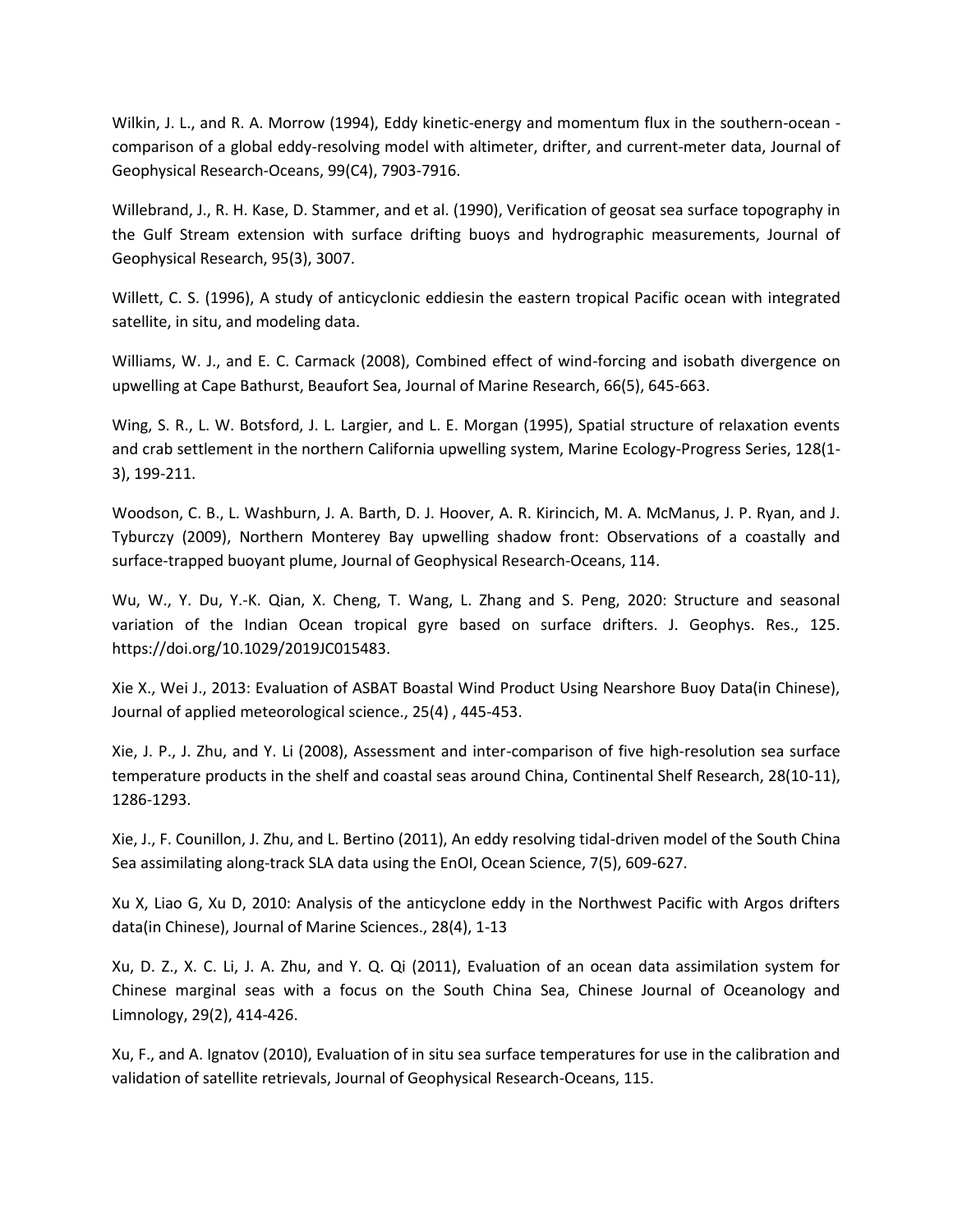Xu, F., and A. Ignatov (2016), Error characterization in iQuam SSTs using triple collocations with satellite measurements, Geophys. Res. Lett., 43, 10,826â€"10,834, doi:10.1002/2016GL070287.

Yagi, M. and K. Kutsuwada, 2020: Validation of different global data sets for sea surface wind-stress. Inter. J. Rem. Sens., 41:15, 6022-6049, https://doi.org/10.1080/01431161.2020.1714784.

Yamazaki, K., Aoki, S., Katsumata, K., Hirano, D., & Nakayama, Y. (2021), Multidecadal poleward shift of the southern boundary of the Antarctic Circumpolar Current off East Antarctica., Science Advances, 7(24), eabf8755, doi: https://doi.org/10.1126/sciadv.abf8755

Yan, X. H., P. P. Niiler, and R. H. Stewart (1991), Construction and accuracy analysis of images of the daily-mean mixed-layer depth, International Journal of Remote Sensing, 12(12), 2573-2584.

Yanagi, T., A. Morimoto, and K. Ichikawa (1997), Seasonal variation in surface circulation of the East China Sea and the Yellow Sea derived from satellite altimetric data, Continental Shelf Research, 17(6), 655-664.

Yanagi, T., T. Shimizu, and H. J. Lie (1998), Detailed structure of the Kuroshio frontal eddy along the shelf edge of the East China Sea, Continental Shelf Research, 18(9), 1039-+.

Yang Y, Shang H, 2007: Tracking and Monitoring Oil Spills by Nearsurface Drifters(in Chinese), Ocean Technology., 26(2), 17-27.

Yang, H. J., and Z. Y. Liu (1997), The three-dimensional chaotic transport and the great ocean barrier, Journal of Physical Oceanography, 27(7), 1258-1273.

Yang, H. J., R. H. Weisberg, P. P. Niiler, W. Sturges, and W. Johnson (1999), Lagrangian circulation and forbidden zone on the West Florida Shelf, Continental Shelf Research, 19(9), 1221-1245.

Yaremchuk, M. I. (2001), A reconstruction of large-scale circulation in the Pacific Ocean north of 10 degrees N, Journal of Geophysical Research-Oceans, 106(C2), 2331-2344.

Yaremchuk, M. I., D. A. Nechaev, and K. R. Thompson (2001), Seasonal variation of the North Atlantic Current, Journal of Geophysical Research-Oceans, 106(C4), 6835-6851.

Yaremchuk, M., and K. Lebedev (2002), Inverse modeling of intra-annual variability in the subtropical North Pacific, Journal of Physical Oceanography, 32(10), 2725-2741.

Yaremchuk, M., and T. D. Qu (2004), Seasonal variability of the large-scale currents near the coast of the Philippines, Journal of Physical Oceanography, 34(4), 844-855.

Yelland, D., and W. R. Crawford (2005), Currents in Haida Eddies, Deep-Sea Research Part II-Topical Studies in Oceanography, 52(7-8), 875-892.

Yin, X. Q., and L. Y. Oey (2007), Bred-ensemble ocean forecast of loop current and rings, Ocean Modelling, 17(4), 300-326.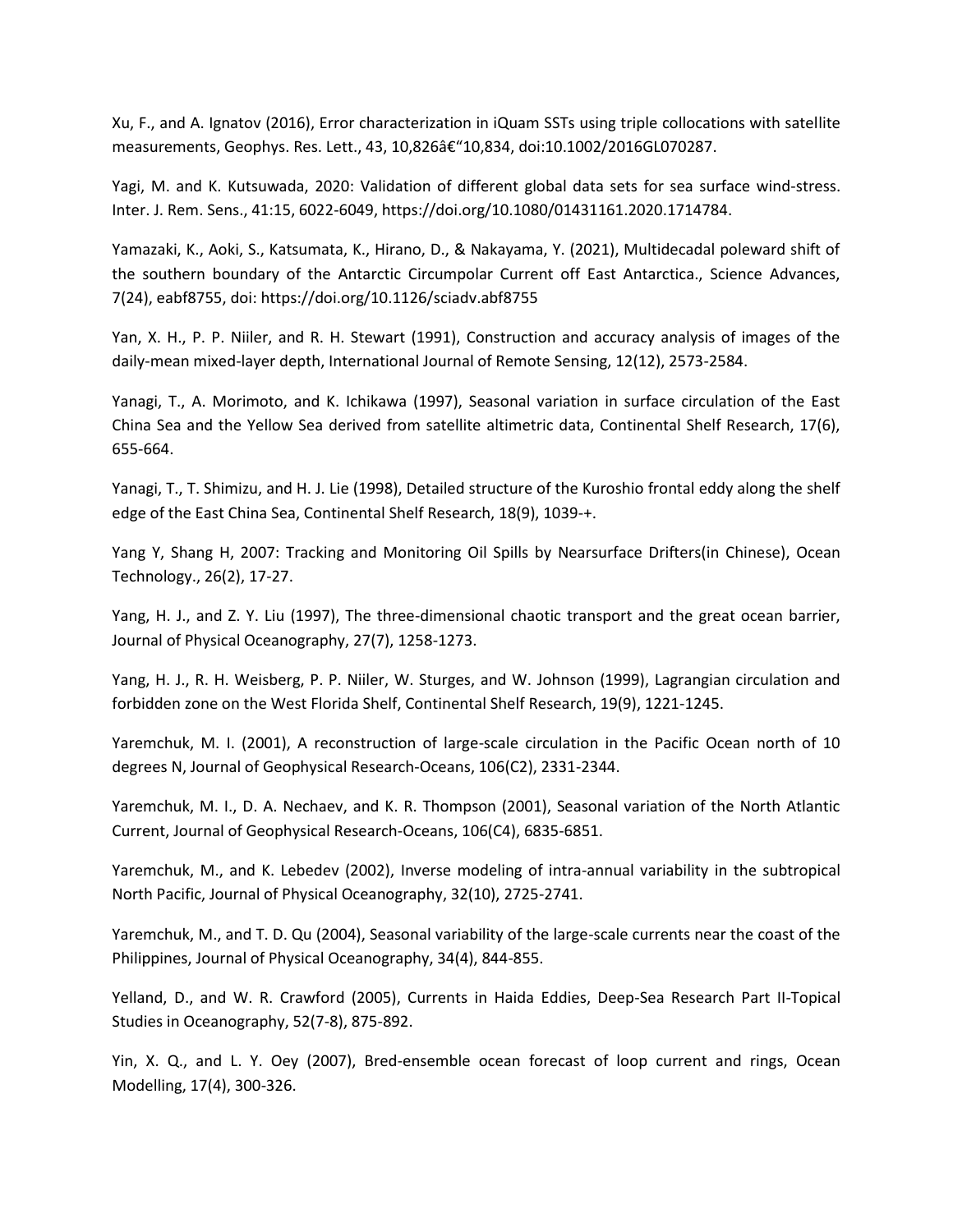Yin, Y., X. Lin, R. He, and Y. Hou (2017), Impact of mesoscale eddies on Kuroshio intrusion variability northeast of Taiwan, J. Geophys. Res. Oceans, 122, 3021†"3040, doi:10.1002/2016JC012263.

Yoshida, S., A. M. Macdonald, S. R. Jayne, I. I. Rypina, and K. O. Buesseler (2015) Observed eastward progression of the Fukushima 134Cs signal across the North Pacific, Geophys. Res. Lett., 42, 7139–7147, doi:10.1002/2015GL065259.

Yoshimura, T., K. Morinaga, S. Oshimo, Y. Konishi, and T. Goto (2009), Distribution and dispersal of the early larval stages of the Japanese spiny lobster Panulirus japonicus in the East China Sea, New Zealand Journal of Marine and Freshwater Research, 43(2), 591-604.

Youngs, M.K., A. F. Thompson, M. M. Flexas, K. J.Heywood (2015), Weddell sea export pathways from surface drifters, J. Phys. Oceanogr., 45, 1068-1085, http://dx.doi.org/10.1175/JPO-D-14-0103.1

Yu L, Jin Xm, 2012: Buoy perspective of a high-resolution global ocean vector wind analysis constructed from passive radiometers and active scatter meters (1987-present), J. Geophys. Res., 117, C11013. DOI: 10.1029/2012JC008069.

Yu, J-Y., E. Campos, Y. Du, T. Eldevik, S.T. Gille, T. Losada, M.J. McPhaden, and L.H. Smedsrud, 2021: Variability of the Oceans. In: Interacting Climates of Ocean Basins (C.R. Mechoso, Ed.). Cambridge University Press, Cambridge, UK, 358pp.

Yu, L., and X. Jin, 2012: Buoy perspective of a high-resolution global ocean vector wind analysis constructed from passive radiometers and active scatterometers (1987–present). J. Geophys. Res., 117, C11013, http://dx.doi.org/10.1029/2012JC008069.

Yu, Y., W. J. Emery, and R. Leben (1995), Satellite altimeter derived geostrophic currents in the western tropical Pacific during 1992-1993 and their validation with drifting buoy trajectories, Journal of Geophysical Research, 100(C12), 25-069.

Yu, Z. J., N. Maximenko, S. P. Xie, and M. Nonaka (2003), On the termination of the Hawaiian Lee Countercurrent, Geophysical Research Letters, 30(5).

Yuan, D., X. Li, Z. Wang, Y. Li, J. Wang, Y. Yang, X. Hu, S. Tan, H. Zhou, A.K. Wardana, D. Surinati, A. Purwandana, M.F. Azis Ismail, P. Avianto, D. Dirhamsyah, Z. Arifin, and J.v. Storch, 2018: Observed Transport Variations in the Maluku Channel of the Indonesian Seas Associated with Western Boundary Current Changes. J. Phys. Oceanogr., 48, 1803â€"1813, https://doi.org/10.1175/JPO-D-17-0120.1

Yuan, D., X. Li, Z. Wang, Y. Li, J. Wang, Y. Yang, X. Hu, S. Tan, H. Zhou, A.K. Wardana, D. Surinati, A. Purwandana, M.F. Azis Ismail, P. Avianto, D. Dirhamsyah, Z. Arifin, and J.v. Storch, 2018: Observed Transport Variations in the Maluku Channel of the Indonesian Seas Associated with Western Boundary Current Changes. J. Phys. Oceanogr., 48, 1803–1813, https://doi.org/10.1175/JPO-D-17-0120.1

Yuan, D., Z. Zhang, P. C. Chu, and W. K. Dewar, 2014: Geostrophic Circulation in the Tropical North Pacific Ocean Based on Argo Profiles, J. Phys. Oceanogr., 44(2), 558-575.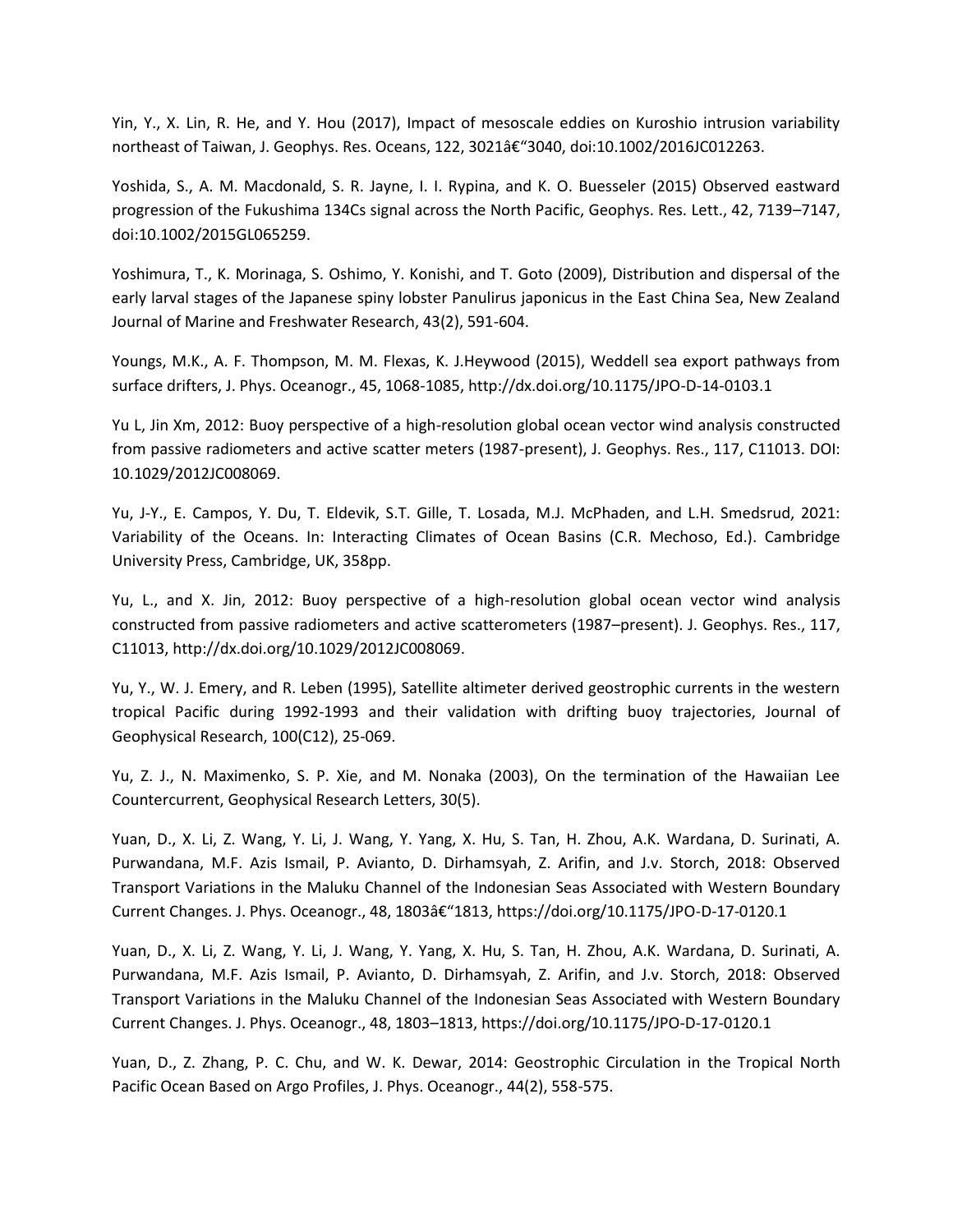Zaiss, J., Boyd, P. W., Doney, S. C., Havenhand, J. N., & Levine, N. M. (2021). Impact of Lagrangian sea surface temperature variability on Southern Ocean phytoplankton community growth rates. Global Biogeochemical Cycles, 35, e2020GB006880. https://doi.org/10.1029/2020GB006880

Zaron, E. D., and Ray, R. D., (2017), Using an altimeter-derived internal tide model to remove tides from in situ data, Geophys. Res. Lett., 44, 9, 4241–4245, doi:10.1002/2017GL072950.

Zatsepin, A. G., A. I. Ginzburg, A. G. Kostianoy, V. V. Kremenetskiy, V. G. Krivosheya, S. V. Stanichny, and P. M. Poulain (2003), Observations of Black Sea mesoscale eddies and associated horizontal mixing, Journal of Geophysical Research-Oceans, 108(C8).

Zavialov, P. O., J. V. Grigorieva, O. O. Moller, A. G. Kostianoy, and M. Gregoire (2002), Continuity preserving modified maximum cross-correlation technique, Journal of Geophysical Research-Oceans, 107(C10).

Zedler, S. E., G. Kanschat, R. Korty, and I. Hoteit (2012), A new approach for the determination of the drag coefficient from the upper ocean response to a tropical cyclone: a feasibility study, Journal of Oceanography, 68(2), 227-241.

Zedler, S. E., P. P. Niiler, D. Stammer, E. Terrill, and J. Morzel (2009), Ocean's response to Hurricane Frances and its implications for drag coefficient parameterization at high wind speeds, Journal of Geophysical Research-Oceans, 114.

Zeng L, Wang D, Du Y, 2010: Mesoscale structure of the central South China Sea detected by SCSMEX Buoy and Argo float, Chinese Journal of Oceanology and Limnology.,28(5), 1102-1111.

Zeng, L., et al., 2021: A Decade of Eastern Tropical Indian Ocean Observation Network (TIOON), Bull. Am. Meteorol. Soc. https://journals.ametsoc.org/view/journals/bams/aop/BAMS-D-19-0234.1/BAM....

Zhang R, Huang Z,2012: Diagnostic calculation of three dimensions sea currents in the Pacific based on ARGO buoy age observational data(in Chinese), Chinese Journal of Hydrodynamics., 27(3), 256-263.

Zhang, D., M. J. McPhaden, and W. E. Johns (2003), Observational Evidence for Flow between the Subtropical and Tropical Atlantic: The Atlantic Subtropical Cells\*, Journal of Physical Oceanography, 33(8), 1783-1797.

Zhang, H. M., R. W. Reynolds, R. Lumpkin, R. Molinari, K. Arzayus, M. Johnson, and T. M. Smith (2009), An integrated global observing system for sea surface temperature using satellites and in-situ data:Research to operations, Bulletin of the American Meteorological Society, 90(1), 90-91.

Zhang, H., Ignatov, A., & Hinshaw, D. (2021). Evaluation of the In Situ Sea Surface Temperature Quality Control in the NOAA In Situ SST Quality Monitor (iQuam) System, Journal of Atmospheric and Oceanic Technology, 38(7), 1249-1263, https://journals.ametsoc.org/view/journals/atot/38/7/JTECH-D-20- 0203.1.xml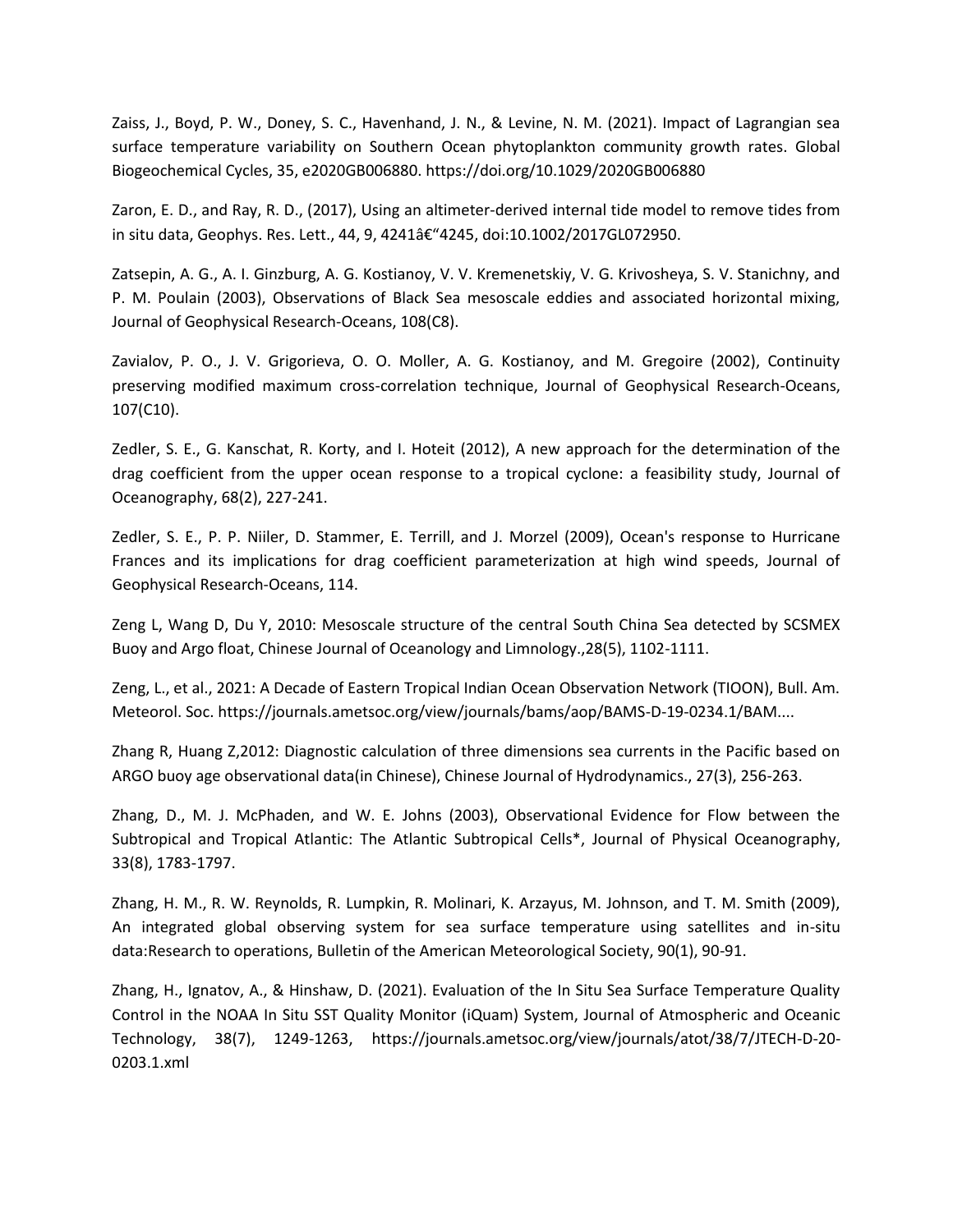Zhang, X., Church, J. A., Monselesan, D., and McInnes, K. L. (2017), Sea level projections for the Australian region in the 21st century, Geophysical Research Letters, Vol. 44(16), 8481-8491, https://doi.org/10.1002/2017GL074176

Zhang, X., Oke, P. R., Feng, M., Chamberlain, M. A., Church, J. A., Monselesan, D., Sun, C., Matear, R. J., Schiller, A., and Fiedler, R. (2016) A near-global eddy-resolving OGCM for climate studies, Geosci. Model Dev. Discuss., DOI: 10.5194/gmd-2016-17

Zhao, J., W. Johns, 2014: Wind-Driven Seasonal Cycle of the Atlantic Meridional Overturning Circulation. J. Phys. Oceanogr., 44, 1541-1562. doi: http://dx.doi.org/10.1175/JPO-D-13-0144.1 , 2014.

Zhao, M., R. M. Ponte, O. Wang, and R. Lumpkin, 2021: Using Drifter Velocity Measurements to Assess and Constrain Coarse-Resolution Ocean Models. J. Atm. Ocean. Techn., 38(4), 909-919, https://doi.org/10.1175/JTECH-D-20-0159.1

Zheng, Q. N., H. Lin, J. M. Meng, X. M. Hu, Y. T. Song, Y. Z. Zhang, and C. Y. Li (2008), Sub-mesoscale ocean vortex trains in the Luzon Strait, Journal of Geophysical Research-Oceans, 113(C4).

Zheng, S., M. Feng, Y. Du, X. Cheng, and J. Li, 2016: Annual and Interannual Variability of the Tropical Instability Vortices in the Equatorial Eastern Pacific Observed from Lagrangian Surface Drifters. J. Climate, 29, 9163†"9177, https://doi.org/10.1175/JCLI-D-16-0124.1

Zheng, Z.-W., Q. Zheng, C.-Y. Lee, and G. Gopalakrishnan (2014), Transient modulation of Kuroshio upper layer flow by directly impinging typhoon Morakot in east of Taiwan in 2009, J. Geophys. Res. Oceans, 119, 4462–4473, doi:10.1002/2014JC010090.

Zhou, M., J. D. Paduan, and P. P. Niiler (2000), Surface currents in the Canary Basin from drifter observations, Journal of Geophysical Research-Oceans, 105(C9), 21893-21911.

Zhou, M., P. P. Niiler, and J. H. Hu (2002), Surface currents in the Bransfield and Gerlache Straits, Antarctica, Deep-Sea Research Part I-Oceanographic Research Papers, 49(2), 267-280.

Zhou, M., P. P. Niller, Y. W. Zhu, and R. D. Dorland (2006), The western boundary current in the Bransfield Strait, Antarctica, Deep-Sea Research Part I-Oceanographic Research Papers, 53(7), 1244- 1252.

Zhou, M., Y. W. Zhu, R. D. Dorland, and C. I. Measures (2010), Dynamics of the current system in the southern Drake Passage, Deep-Sea Research Part I-Oceanographic Research Papers, 57(9), 1039-1048.

Zhou, X., P. Ray, B. S. Barrett, and P.-C. Hui, 2020: Understanding the bias in surface latent and sensible heat fluxes in contemporary AGCMs over tropical oceans. Clim. Dyn., 55, 2957–2978, https://doi.org/10.1007/s00382-020-05431-y.

Zhu, Y., Y. Bo, J. Zhang, and Y. Wang, 2018: Fusion of Multisensor SSTs Based on the Spatiotemporal Hierarchical Bayesian Model. J. Atmos. Oceanic Technol., 35, 91–109, https://doi.org/10.1175/JTECH-D-17-0116.1